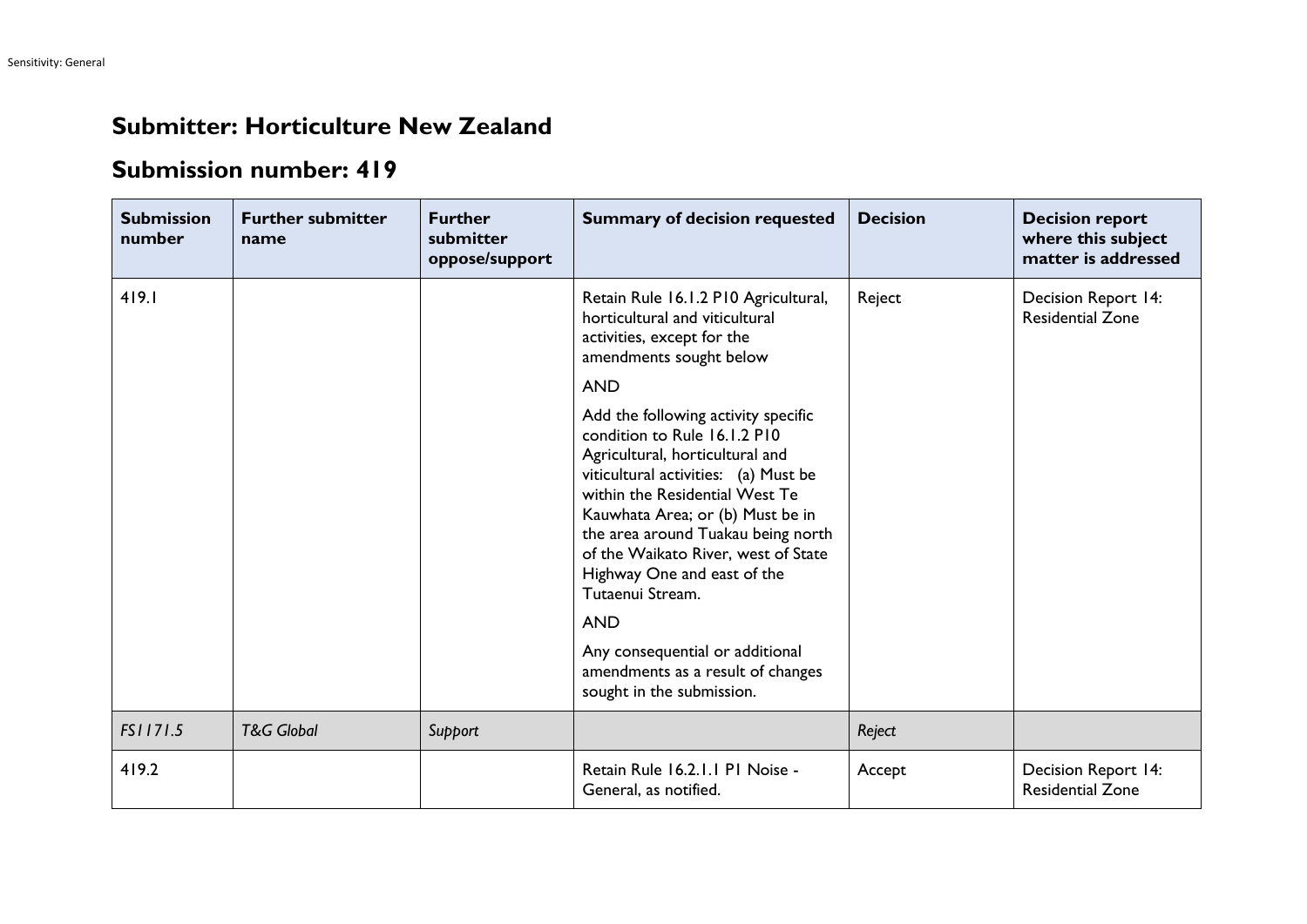| <b>Submission</b><br>number | <b>Further submitter</b><br>name | <b>Further</b><br>submitter<br>oppose/support | <b>Summary of decision requested</b>                                                                                                                                                                                           | <b>Decision</b> | <b>Decision report</b><br>where this subject<br>matter is addressed |
|-----------------------------|----------------------------------|-----------------------------------------------|--------------------------------------------------------------------------------------------------------------------------------------------------------------------------------------------------------------------------------|-----------------|---------------------------------------------------------------------|
| FS1171.6                    | <b>T&amp;G Global</b>            | Support                                       |                                                                                                                                                                                                                                | Accept          |                                                                     |
| FS1316.42                   | Alstra (2012) Limited            | Support                                       |                                                                                                                                                                                                                                | Accept          |                                                                     |
| FS1342.100                  | <b>Federated Farmers</b>         | Support                                       |                                                                                                                                                                                                                                | Accept          |                                                                     |
| 419.3                       |                                  |                                               | Add a new permitted activity rule in<br>Rule 16.2.4.1 Earthworks, as follows:<br>Ancillary rural earthworks<br><b>AND</b><br>Any consequential or additional<br>amendments as a result of changes<br>sought in the submission. | Reject          | Decision Report 14:<br><b>Residential Zone</b>                      |
| FS1171.7                    | <b>T&amp;G Global</b>            | Support                                       |                                                                                                                                                                                                                                | Reject          |                                                                     |
| FS1308.34                   | The Surveying Company            | Oppose                                        |                                                                                                                                                                                                                                | Accept          |                                                                     |
| FS1342.74                   | <b>Federated Farmers</b>         | Support                                       |                                                                                                                                                                                                                                | Reject          |                                                                     |
| FS1388.174                  | Mercury NZ Limited               | Oppose                                        |                                                                                                                                                                                                                                | Accept          |                                                                     |
| 419.4                       |                                  |                                               | Add a new matter of discretion to<br>Rule 16.2.4.1 RD1 (b) Earthworks -<br>General, as follows: (xii) Measures to<br>avoid reverse sensitivity effects on<br>any adjoining Rural zoned land.<br><b>AND</b>                     | Reject          | Decision Report 14:<br><b>Residential Zone</b>                      |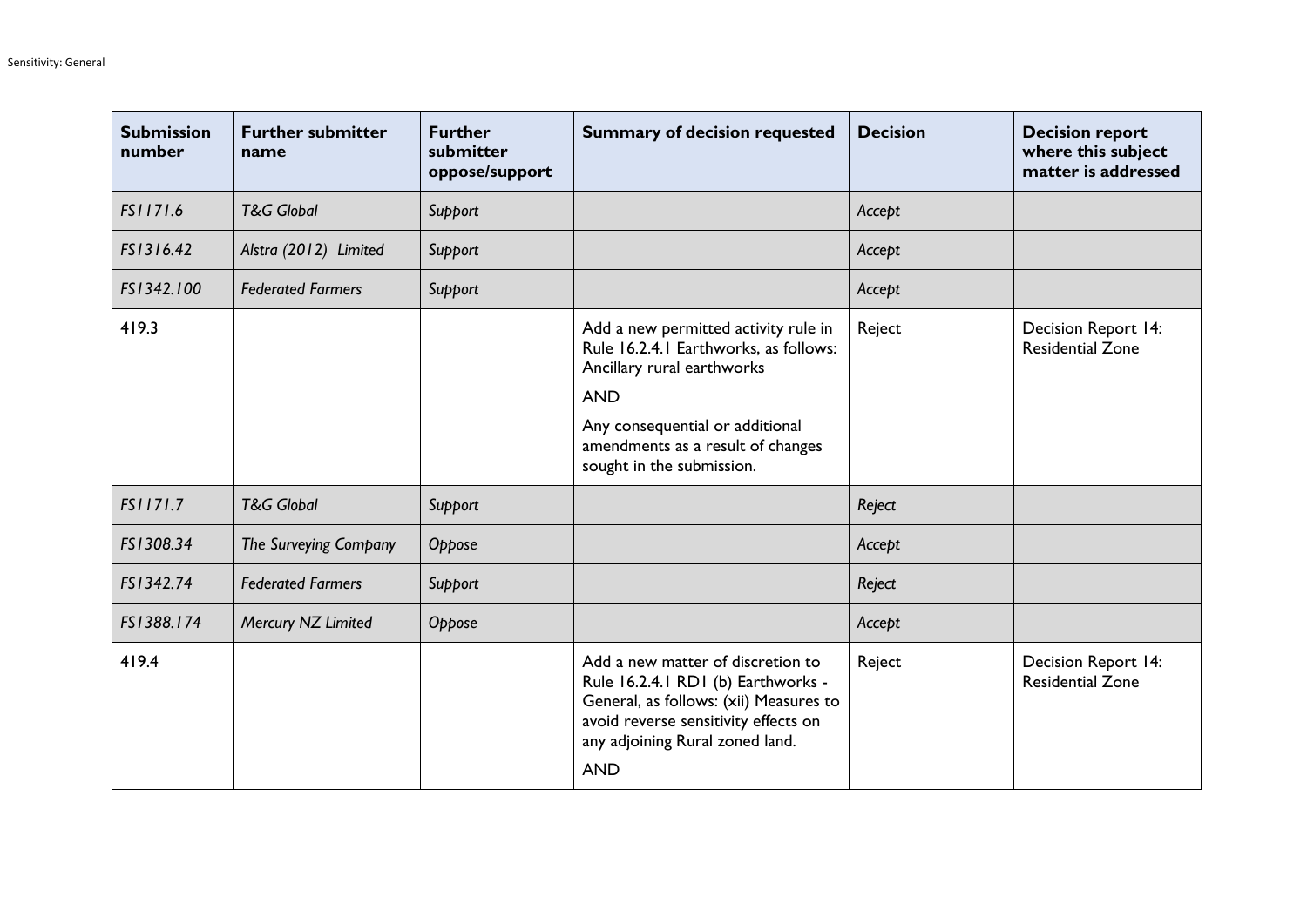| <b>Submission</b><br>number | <b>Further submitter</b><br>name | <b>Further</b><br>submitter<br>oppose/support | <b>Summary of decision requested</b>                                                                                                                                                                                                                                                                                              | <b>Decision</b> | <b>Decision report</b><br>where this subject<br>matter is addressed |
|-----------------------------|----------------------------------|-----------------------------------------------|-----------------------------------------------------------------------------------------------------------------------------------------------------------------------------------------------------------------------------------------------------------------------------------------------------------------------------------|-----------------|---------------------------------------------------------------------|
|                             |                                  |                                               | Any consequential or additional<br>amendments as a result of changes<br>sought in the submission.                                                                                                                                                                                                                                 |                 |                                                                     |
| FS1171.8                    | <b>T&amp;G Global</b>            | Support                                       |                                                                                                                                                                                                                                                                                                                                   | Reject          |                                                                     |
| FS1342.75                   | <b>Federated Farmers</b>         | Support                                       |                                                                                                                                                                                                                                                                                                                                   | Reject          |                                                                     |
| 419.5                       |                                  |                                               | Add a new clause (v) to Rule<br>16.3.9.1 P1 (a) Building setbacks - All<br>boundaries, as follows: (a) A building<br>must be set back a minimum of:<br>(v) 5m from every boundary<br>adjoining the Rural Zone.<br><b>AND</b><br>Any consequential or additional<br>amendments as a result of changes<br>sought in the submission. | Reject          | Decision Report 14:<br><b>Residential Zone</b>                      |
| FS1171.9                    | <b>T&amp;G Global</b>            | Support                                       |                                                                                                                                                                                                                                                                                                                                   | Reject          |                                                                     |
| FS1342.76                   | <b>Federated Farmers</b>         | Support                                       |                                                                                                                                                                                                                                                                                                                                   | Reject          |                                                                     |
| FS1377.84                   | Havelock Village Limited         | Oppose                                        |                                                                                                                                                                                                                                                                                                                                   | Accept          |                                                                     |
| 419.6                       |                                  |                                               | Add a new clause (vi) to Rule<br>16.3.9.2 P1 (a) Building setback -<br>Sensitive land use, as follows: (a) Any<br>new building or alteration to an<br>existing building for a sensitive land                                                                                                                                      | Reject          | Decision Report 14:<br><b>Residential Zone</b>                      |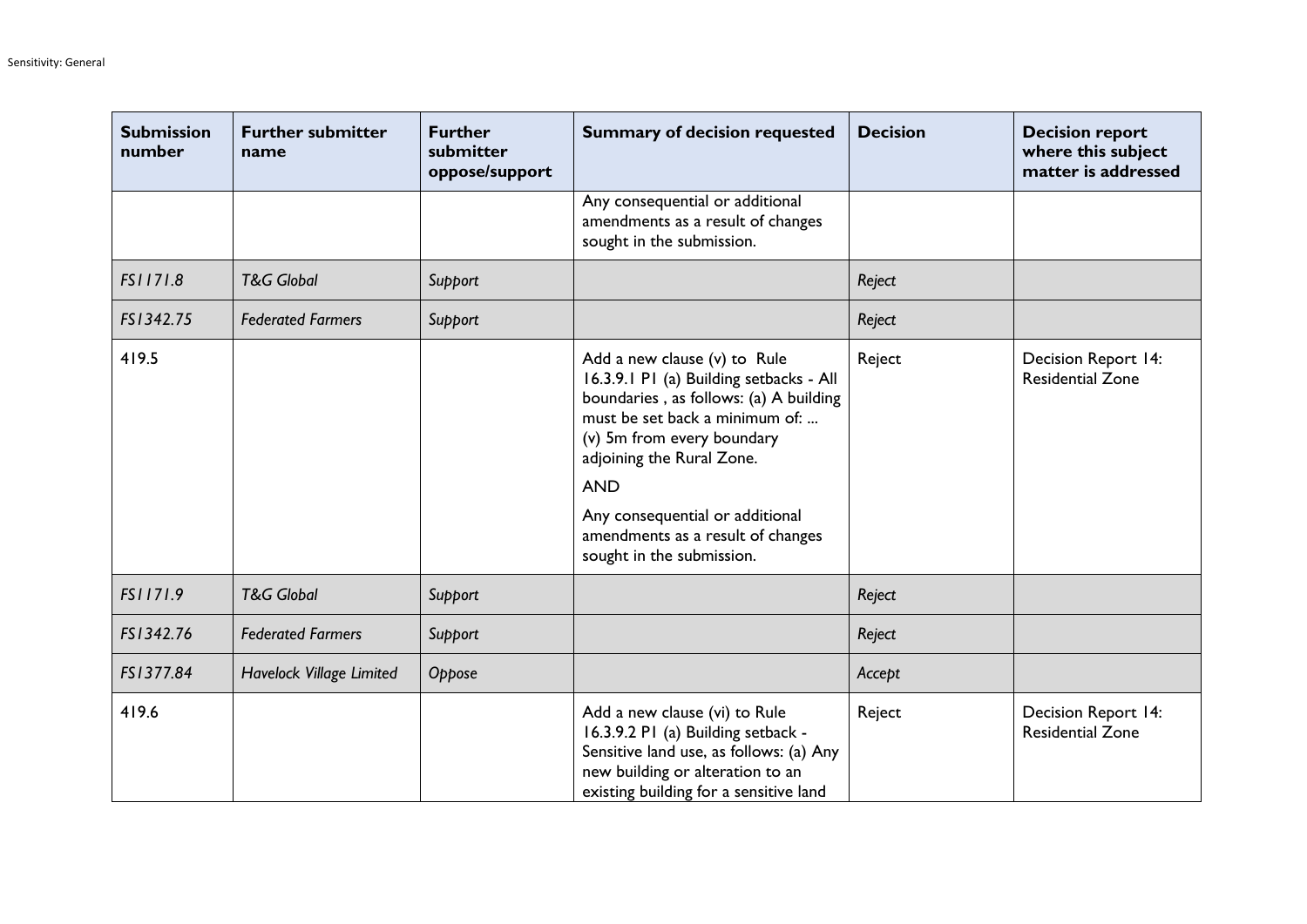| <b>Submission</b><br>number | <b>Further submitter</b><br>name           | <b>Further</b><br>submitter<br>oppose/support | <b>Summary of decision requested</b>                                                                                                                                                                                                                                                                                                                                              | <b>Decision</b> | <b>Decision report</b><br>where this subject<br>matter is addressed |
|-----------------------------|--------------------------------------------|-----------------------------------------------|-----------------------------------------------------------------------------------------------------------------------------------------------------------------------------------------------------------------------------------------------------------------------------------------------------------------------------------------------------------------------------------|-----------------|---------------------------------------------------------------------|
|                             |                                            |                                               | use must be set back a minimum of:<br>(vi) 100m from any boundary<br>adjoining a Rural Zone.                                                                                                                                                                                                                                                                                      |                 |                                                                     |
|                             |                                            |                                               | <b>AND</b><br>Any consequential or additional<br>amendments as a result of changes<br>sought in the submission.                                                                                                                                                                                                                                                                   |                 |                                                                     |
| FS1330.25                   | <b>Middlemiss Farm Holdings</b><br>Limited | Oppose                                        |                                                                                                                                                                                                                                                                                                                                                                                   | Accept          |                                                                     |
| FS1342.77                   | <b>Federated Farmers</b>                   | Support                                       |                                                                                                                                                                                                                                                                                                                                                                                   | Reject          |                                                                     |
| FS1388.175                  | Mercury NZ Limited                         | Oppose                                        |                                                                                                                                                                                                                                                                                                                                                                                   | Accept          |                                                                     |
| 419.7                       |                                            |                                               | Add a new clause (vi) to Rule<br>16.4.1RD1 (a) Subdivision - General,<br>as follows: (a) Subdivision must<br>comply with all of the following<br>conditions:  (vi) Where the<br>subdivision adjoins a Rural Zone, a<br>buffer strip no less than 10m wide is<br>to be provided along the boundary<br>adjoining the Rural Zone.<br><b>AND</b><br>Add a new matter of discretion to | Accept in part  | Decision Report 14:<br><b>Residential Zone</b>                      |
|                             |                                            |                                               | Rule 16.4.1 RD1 (b) as follows: (b)<br>Council's discretion shall be<br>restricted to the following matters:                                                                                                                                                                                                                                                                      |                 |                                                                     |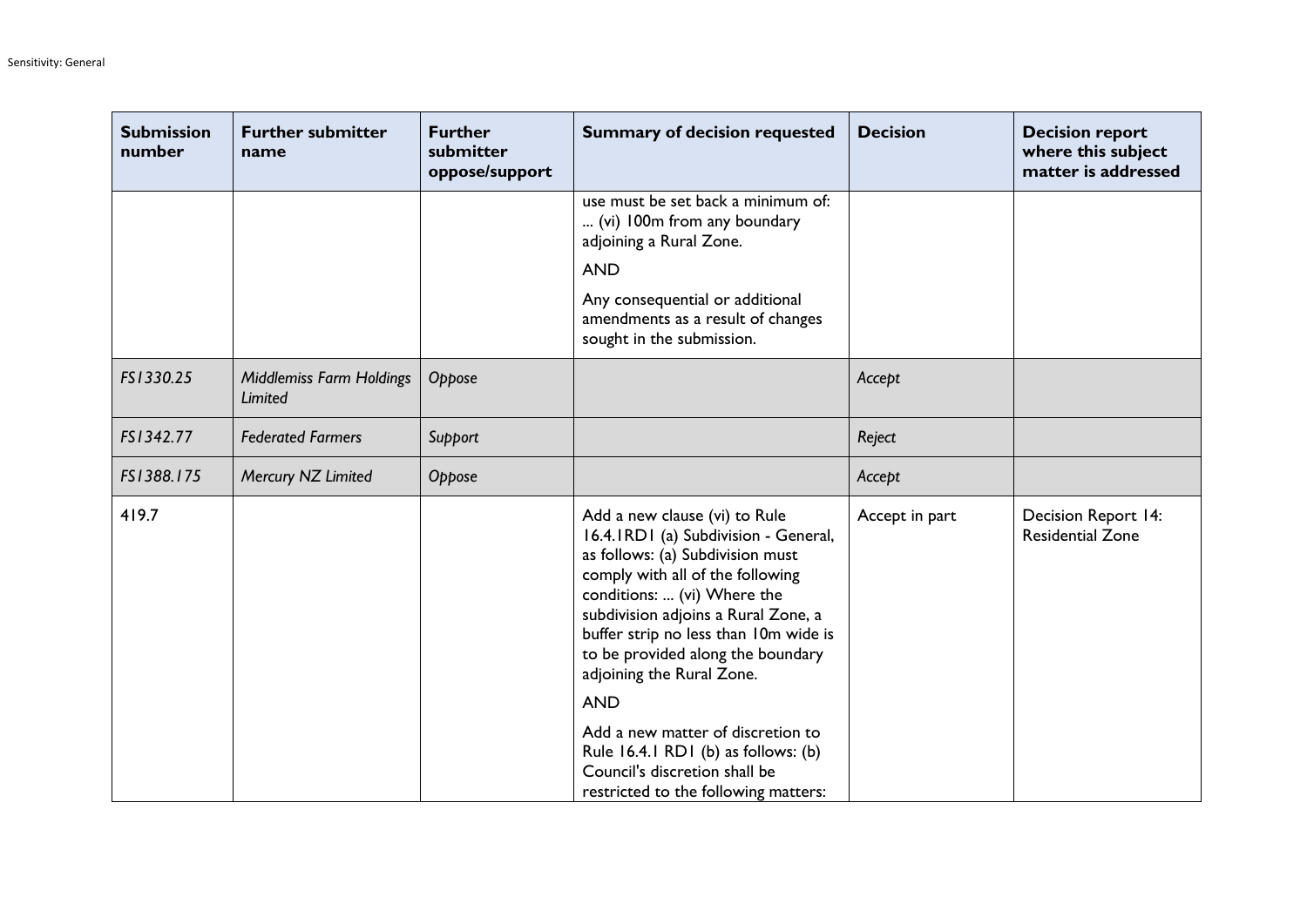| <b>Submission</b><br>number | <b>Further submitter</b><br>name                 | <b>Further</b><br>submitter<br>oppose/support | <b>Summary of decision requested</b>                                                                                                                                                                                                          | <b>Decision</b> | <b>Decision report</b><br>where this subject<br>matter is addressed |
|-----------------------------|--------------------------------------------------|-----------------------------------------------|-----------------------------------------------------------------------------------------------------------------------------------------------------------------------------------------------------------------------------------------------|-----------------|---------------------------------------------------------------------|
|                             |                                                  |                                               | (xi) measures to minimise and<br>avoid reverse sensitivity effects on<br>high class soils and any adjoining<br>Rural Zone.<br><b>AND</b><br>Any consequential or additional<br>amendments as a result of changes<br>sought in the submission. |                 |                                                                     |
| FS1171.10                   | <b>T&amp;G Global</b>                            | Support                                       |                                                                                                                                                                                                                                               | Accept in part  |                                                                     |
| FS1297.33                   | CSL Trust & Top End<br><b>Properties Limited</b> | Oppose                                        |                                                                                                                                                                                                                                               | Accept in part  |                                                                     |
| FS1342.78                   | <b>Federated Farmers</b>                         | Support                                       |                                                                                                                                                                                                                                               | Accept in part  |                                                                     |
| FS1377.85                   | Havelock Village Limited                         | Oppose                                        |                                                                                                                                                                                                                                               | Accept in part  |                                                                     |
| FS1388.176                  | Mercury NZ Limited                               | Oppose                                        |                                                                                                                                                                                                                                               | Accept in part  |                                                                     |
| 419.8                       | <b>Horticulture New</b><br>Zealand               | Support                                       | Retain Rule 22.1.2 P7 Farming, as<br>notified.                                                                                                                                                                                                | Accept in Part  | Decision Report 22:<br><b>Rural Zone</b>                            |
| FS1306.6                    | <b>Hynds Foundation</b>                          | Support                                       |                                                                                                                                                                                                                                               | Accept in Part  |                                                                     |
| FS1171.11                   | <b>T&amp;G Global</b>                            | Support                                       |                                                                                                                                                                                                                                               | Accept in Part  |                                                                     |
| FS1388.177                  | Mercury NZ Limited                               | Oppose                                        |                                                                                                                                                                                                                                               | Accept in Part  |                                                                     |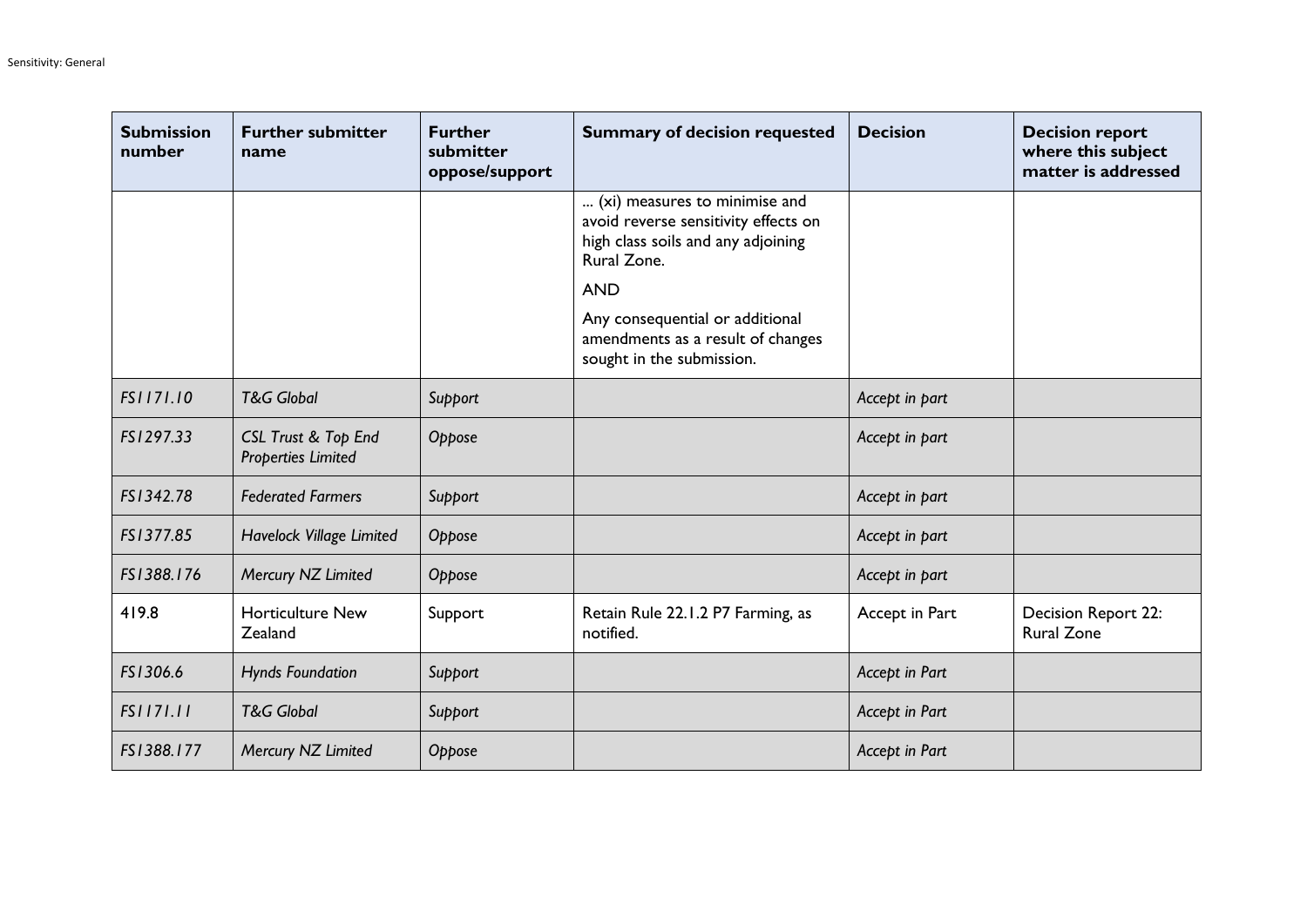| <b>Submission</b><br>number | <b>Further submitter</b><br>name | <b>Further</b><br>submitter<br>oppose/support | <b>Summary of decision requested</b>                                                                                                                                                                                                                                                                                                                         | <b>Decision</b> | <b>Decision report</b><br>where this subject<br>matter is addressed |
|-----------------------------|----------------------------------|-----------------------------------------------|--------------------------------------------------------------------------------------------------------------------------------------------------------------------------------------------------------------------------------------------------------------------------------------------------------------------------------------------------------------|-----------------|---------------------------------------------------------------------|
| 419.9                       |                                  |                                               | Add a new permitted activity to Rule<br>22.1.2 Permitted Activities, as<br>follows: Workers' accommodation<br>that comply with Rule 22.3.X<br>Workers' accommodation.<br><b>AND</b>                                                                                                                                                                          | Accept in Part  | Decision Report 22:<br><b>Rural Zone</b>                            |
|                             |                                  |                                               | Any consequential or additional<br>amendments as a result of changes<br>sought in the submission.                                                                                                                                                                                                                                                            |                 |                                                                     |
| FS1306.7                    | <b>Hynds Foundation</b>          | Support                                       |                                                                                                                                                                                                                                                                                                                                                              | Accept in Part  |                                                                     |
| FS1171.12                   | <b>T&amp;G Global</b>            | Support                                       |                                                                                                                                                                                                                                                                                                                                                              | Accept in Part  |                                                                     |
| FS1388.178                  | Mercury NZ Limited               | Oppose                                        |                                                                                                                                                                                                                                                                                                                                                              | Accept in Part  |                                                                     |
| 419.10                      |                                  |                                               | Add a new permitted activity to Rule<br>22.1.2 Permitted Activities, as<br>follows: Artificial crop protection<br>structures that meet the following<br>conditions; (a) Green or black cloth<br>shall be used on vertical faces within<br>30m of the site boundary (b) Green,<br>black or white cloth shall be used on<br>horizontal surfaces.<br><b>AND</b> | Accept in Part  | Decision Report 22:<br><b>Rural Zone</b>                            |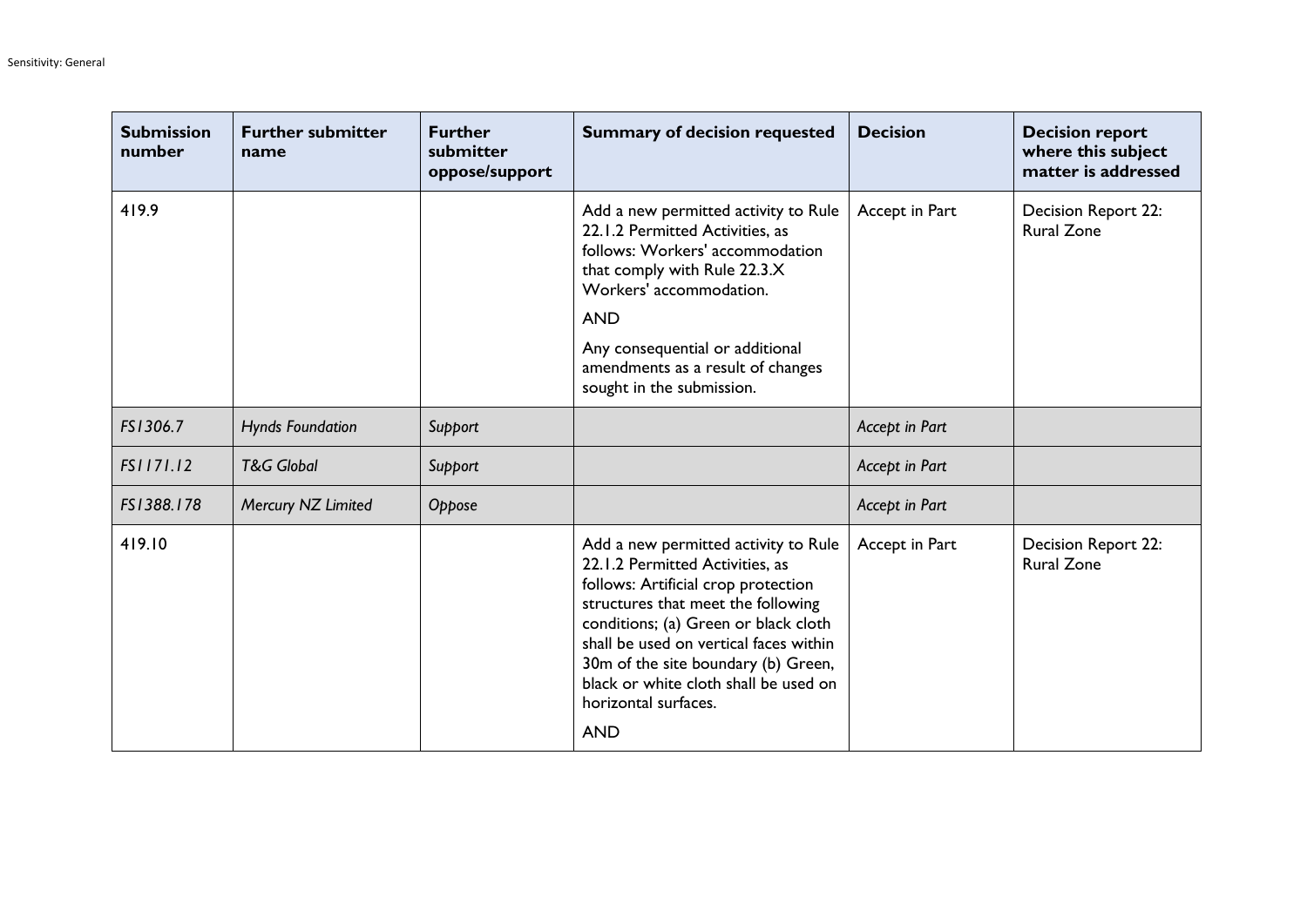| <b>Submission</b><br>number | <b>Further submitter</b><br>name | <b>Further</b><br>submitter<br>oppose/support | <b>Summary of decision requested</b>                                                                                                                                                            | <b>Decision</b> | <b>Decision report</b><br>where this subject<br>matter is addressed |
|-----------------------------|----------------------------------|-----------------------------------------------|-------------------------------------------------------------------------------------------------------------------------------------------------------------------------------------------------|-----------------|---------------------------------------------------------------------|
|                             |                                  |                                               | Any consequential or additional<br>amendments as a result of changes<br>sought in the submission.                                                                                               |                 |                                                                     |
| FS1306.5                    | <b>Hynds Foundation</b>          | Support                                       |                                                                                                                                                                                                 | Accept in Part  |                                                                     |
| FS1171.13                   | <b>T&amp;G Global</b>            | Support                                       |                                                                                                                                                                                                 | Accept in Part  |                                                                     |
| 419.11                      |                                  |                                               | Retain the restricted discretionary<br>activity status for Rule 22.1.3 RD2<br><b>Rural Industry</b>                                                                                             | Accept in Part  | Decision Report 22:<br><b>Rural Zone</b>                            |
|                             |                                  |                                               | <b>AND</b>                                                                                                                                                                                      |                 |                                                                     |
|                             |                                  |                                               | Delete matter of discretion (a)(iii)<br>waste disposal in Rule 22.1.3 RD2<br>Rural Industry                                                                                                     |                 |                                                                     |
|                             |                                  |                                               | <b>OR</b>                                                                                                                                                                                       |                 |                                                                     |
|                             |                                  |                                               | Amend matter of discretion (a)(iii)<br>waste disposal in Rule 22.1.3 RD2<br>Rural Industry to provide more<br>clarity around what waste disposal<br>effects Council is attempting to<br>manage. |                 |                                                                     |
|                             |                                  |                                               | <b>AND</b>                                                                                                                                                                                      |                 |                                                                     |
|                             |                                  |                                               | Any consequential or additional<br>amendments as a result of changes<br>sought in the submission.                                                                                               |                 |                                                                     |
| FS1388.180                  | Mercury NZ Limited               | Oppose                                        |                                                                                                                                                                                                 | Accept in Part  |                                                                     |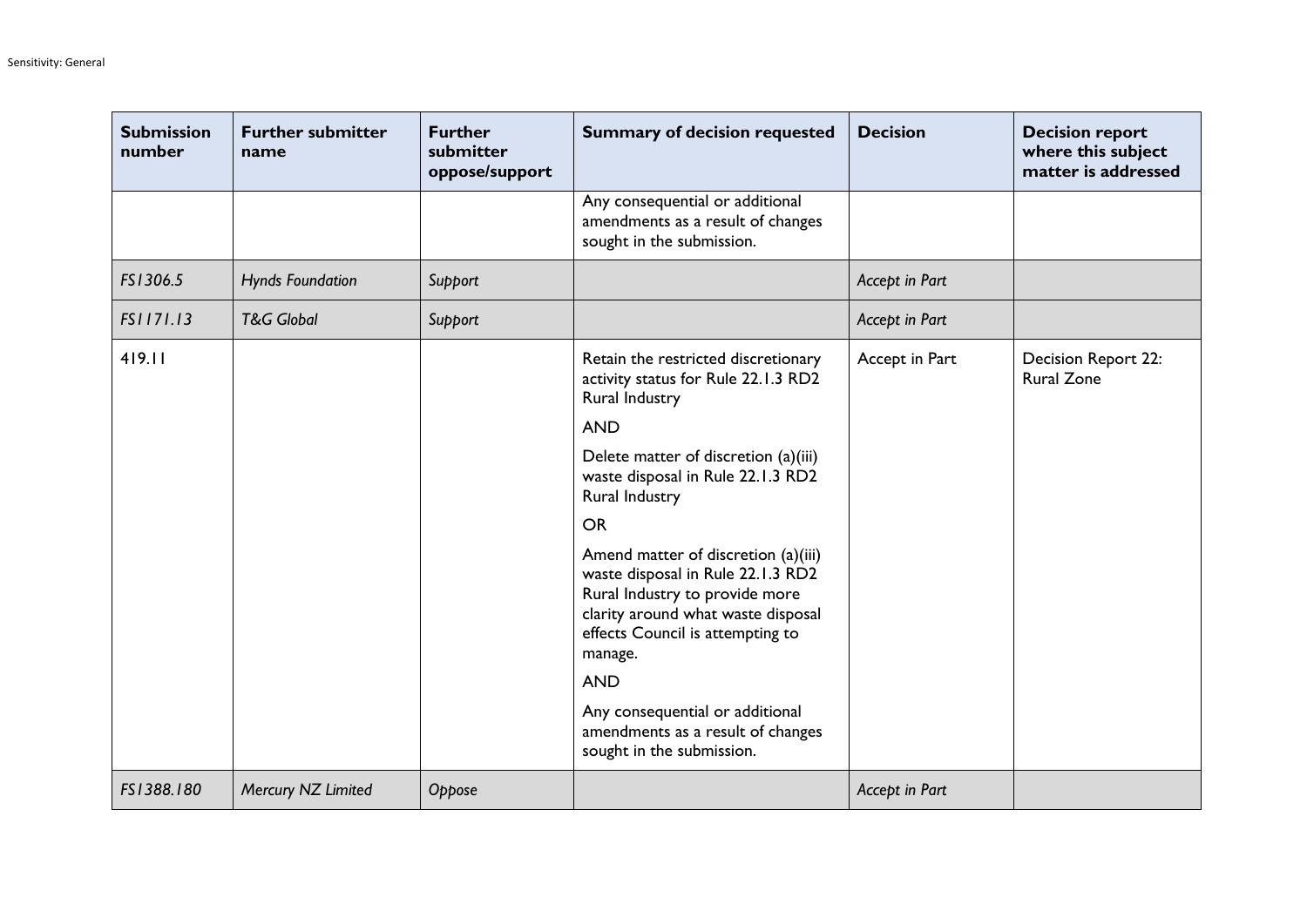| <b>Submission</b><br>number | <b>Further submitter</b><br>name | <b>Further</b><br>submitter<br>oppose/support | <b>Summary of decision requested</b>                                                                                                                                                                                                                                                                                                                                                                                                                                                                                                                                                                                                                                                                                                                                                                                     | <b>Decision</b> | <b>Decision report</b><br>where this subject<br>matter is addressed |
|-----------------------------|----------------------------------|-----------------------------------------------|--------------------------------------------------------------------------------------------------------------------------------------------------------------------------------------------------------------------------------------------------------------------------------------------------------------------------------------------------------------------------------------------------------------------------------------------------------------------------------------------------------------------------------------------------------------------------------------------------------------------------------------------------------------------------------------------------------------------------------------------------------------------------------------------------------------------------|-----------------|---------------------------------------------------------------------|
| 419.12                      |                                  |                                               | Add a new restricted discretionary<br>activity provision to Rule 22.1.3<br>Restricted Discretionary Activities,<br>as follows: Workers'<br>accommodation that does not<br>comply with Rule 22.3 X Council's<br>discretion is restricted to the<br>following matters: I. Those matters<br>in Rule 22.3.X that are not able to<br>be met. 2. Methods to avoid, remedy<br>or mitigate the effects on existing<br>activities, including the provision of<br>screening, landscaping and methods<br>for noise control. 3. The extent to<br>which the application complies with<br>the Code of Practice for Able<br>Bodied Seasonal Workers, published<br>by the Department of Building and<br>Housing 2008.<br><b>AND</b><br>Any consequential or additional<br>amendments as a result of changes<br>sought in the submission. | Accept in part  | Decision Report 22:<br><b>Rural Zone</b>                            |
| FS1171.14                   | <b>T&amp;G Global</b>            | Support                                       |                                                                                                                                                                                                                                                                                                                                                                                                                                                                                                                                                                                                                                                                                                                                                                                                                          | Accept in part  |                                                                     |
| FS1342.91                   | <b>Federated Farmers</b>         | Support                                       |                                                                                                                                                                                                                                                                                                                                                                                                                                                                                                                                                                                                                                                                                                                                                                                                                          | Accept in part  |                                                                     |
| FS1388.181                  | Mercury NZ Limited               | Oppose                                        |                                                                                                                                                                                                                                                                                                                                                                                                                                                                                                                                                                                                                                                                                                                                                                                                                          | Accept in part  |                                                                     |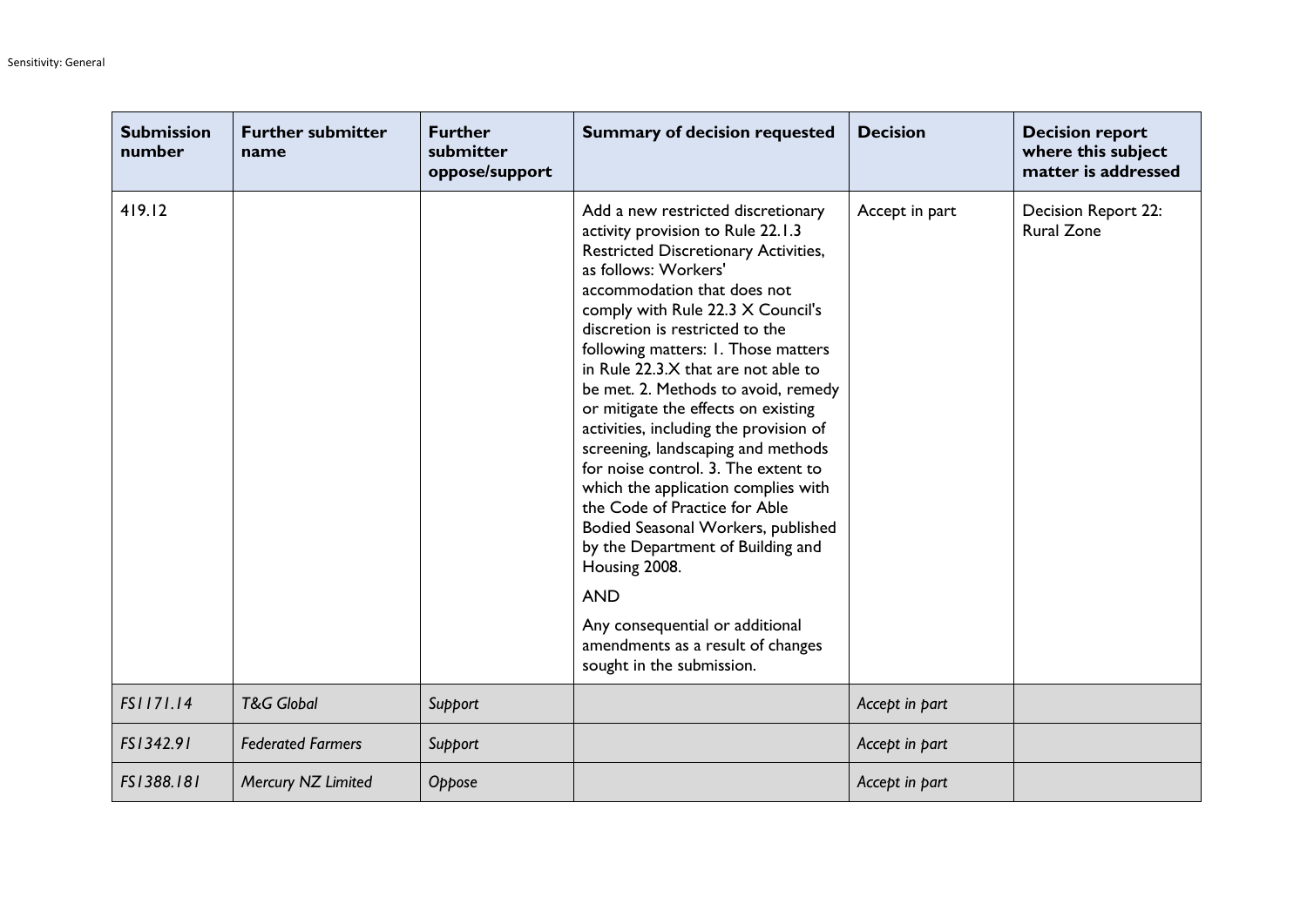| <b>Submission</b><br>number | <b>Further submitter</b><br>name | <b>Further</b><br>submitter<br>oppose/support | <b>Summary of decision requested</b>                                                                                                                                                                                                                                                                                                                                                                                                          | <b>Decision</b> | <b>Decision report</b><br>where this subject<br>matter is addressed  |
|-----------------------------|----------------------------------|-----------------------------------------------|-----------------------------------------------------------------------------------------------------------------------------------------------------------------------------------------------------------------------------------------------------------------------------------------------------------------------------------------------------------------------------------------------------------------------------------------------|-----------------|----------------------------------------------------------------------|
| 419.13                      |                                  |                                               | Add a new restricted discretionary<br>activity to Rule 22.1.3 Restricted<br>Discretionary Activities, as follows:<br>Artificial crop protection structures<br>that do not comply with Rule 22.3.X<br>Council's discretion is restricted to<br>the following matters: i) Amenity<br>values; ii) Effects of glare on traffic<br><b>AND</b><br>Any consequential or additional<br>amendments as a result of changes<br>sought in the submission. | Accept in Part  | Decision Report 22:<br><b>Rural Zone</b>                             |
| FS1171.15                   | <b>T&amp;G Global</b>            | Support                                       |                                                                                                                                                                                                                                                                                                                                                                                                                                               | Accept in Part  |                                                                      |
| FS1388.182                  | Mercury NZ Limited               | Oppose                                        |                                                                                                                                                                                                                                                                                                                                                                                                                                               | Accept in Part  |                                                                      |
| 419.14                      |                                  |                                               | Delete Appendix 5 Hazardous<br>Substances and Table 5.1 Activity<br>Status Table - Permitted activity<br>thresholds. AND Delete references<br>to Appendix 6 and Table 6.1 Activity<br>Status Table in Rule 22.2.4<br>Hazardous Substances.<br><b>AND</b><br>Any consequential or additional<br>amendments as a result of changes<br>sought in the submission.                                                                                 | Accept          | Decision Report II:<br>Hazardous Substances<br>and Contaminated Land |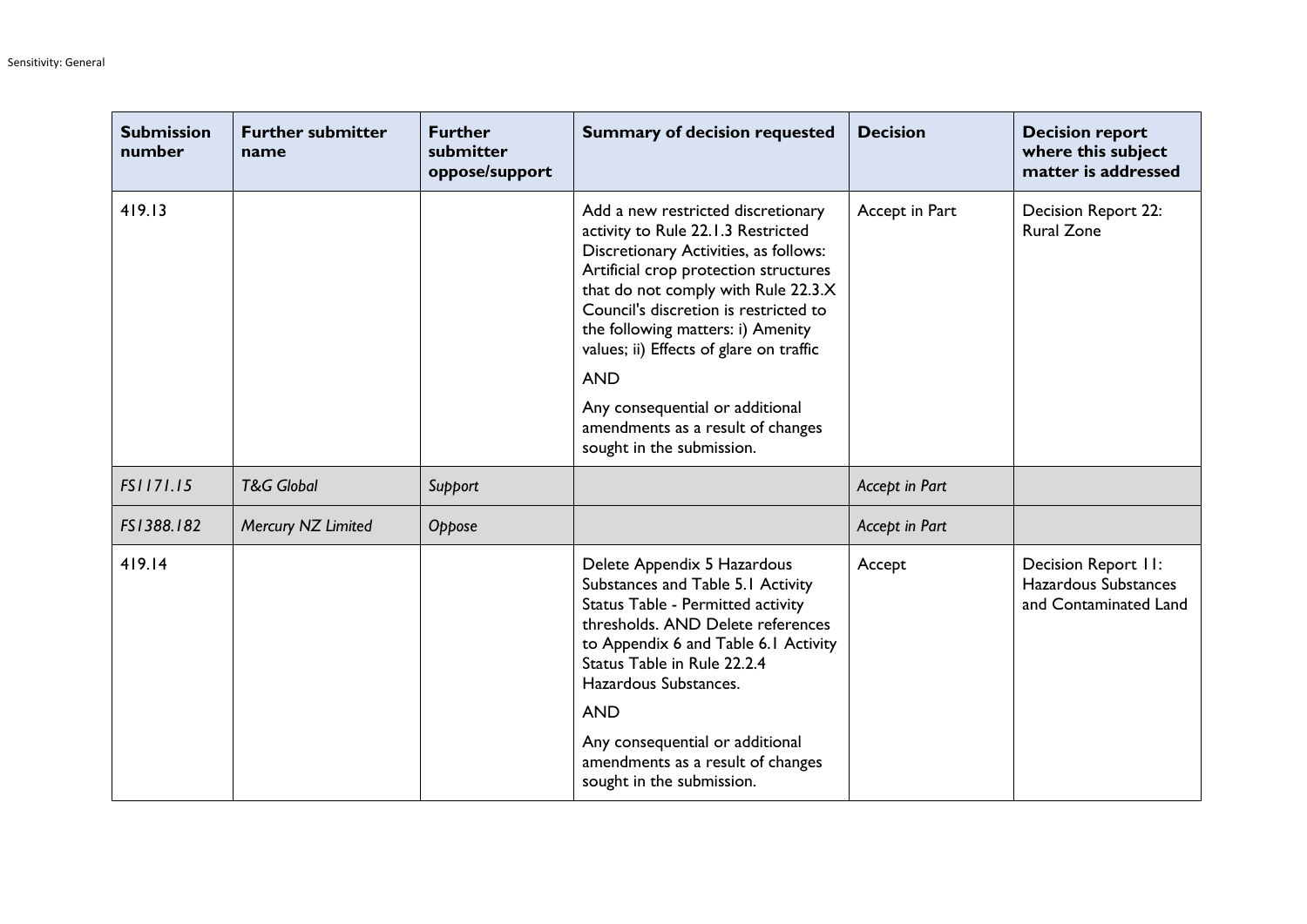| <b>Submission</b><br>number | <b>Further submitter</b><br>name | <b>Further</b><br>submitter<br>oppose/support | <b>Summary of decision requested</b>                                                                                                                                                                                                                                                                                      | <b>Decision</b> | <b>Decision report</b><br>where this subject<br>matter is addressed  |
|-----------------------------|----------------------------------|-----------------------------------------------|---------------------------------------------------------------------------------------------------------------------------------------------------------------------------------------------------------------------------------------------------------------------------------------------------------------------------|-----------------|----------------------------------------------------------------------|
| 419.15                      |                                  |                                               | Delete Rule 22.2.4 PI Hazardous<br>Substances AND Add a replacement<br>Rule 22.2.4 PI Hazardous<br>Substances, as follows: The use,<br>storage or disposal of any hazardous<br>substance is permitted.<br><b>AND</b><br>Any consequential or additional<br>amendments as a result of changes<br>sought in the submission. | Accept in Part  | Decision Report II:<br>Hazardous Substances<br>and Contaminated Land |
| FS1342.111                  | <b>Federated Farmers</b>         | Support                                       |                                                                                                                                                                                                                                                                                                                           | Accept in Part  |                                                                      |
| 419.16                      |                                  |                                               | Amend Rule 22.2.4 D1 Hazardous<br>substances to become a restricted<br>discretionary activity rather than a<br>discretionary activity.<br><b>AND</b><br>Any consequential or additional<br>amendments as a result of changes<br>sought in the submission.                                                                 | Reject          | Decision Report II:<br>Hazardous Substances<br>and Contaminated Land |
| FS1388.179                  | Mercury NZ Limited               | Oppose                                        |                                                                                                                                                                                                                                                                                                                           | Accept          |                                                                      |
| 419.17                      |                                  |                                               | Retain Rule 22.2.1.1P1 Noise -<br>General, as notified.                                                                                                                                                                                                                                                                   | Accept in Part  | Decision Report 22:<br><b>Rural Zone</b>                             |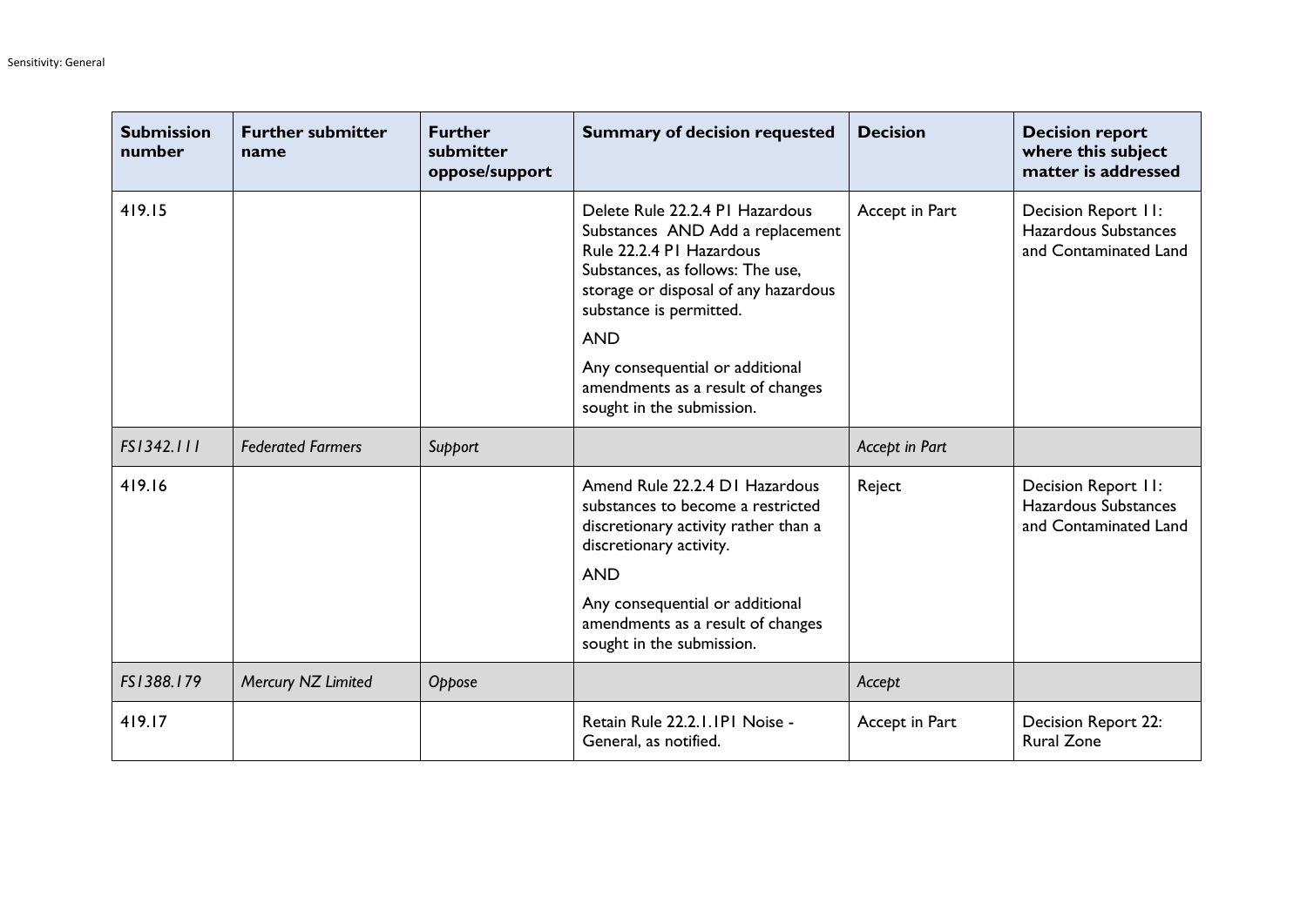| <b>Submission</b><br>number | <b>Further submitter</b><br>name | <b>Further</b><br>submitter<br>oppose/support | <b>Summary of decision requested</b>                                                                                                                                                                                                                                                                                                                                                                                   | <b>Decision</b> | <b>Decision report</b><br>where this subject<br>matter is addressed |
|-----------------------------|----------------------------------|-----------------------------------------------|------------------------------------------------------------------------------------------------------------------------------------------------------------------------------------------------------------------------------------------------------------------------------------------------------------------------------------------------------------------------------------------------------------------------|-----------------|---------------------------------------------------------------------|
| 419.18                      |                                  |                                               | Amend Rule 22.2.1.2 PI Noise -<br>Frost Fans, as follows: Noise<br>generated by a frost fan must not<br>exceed 55 60dB (LAeq) when<br>measured at the notional boundary<br>on any site in the Rural Zone and<br>within any site in the Country Living<br>Zone, Village Zone or Residential<br>Zone.<br><b>AND</b><br>Any consequential or additional<br>amendments as a result of changes<br>sought in the submission. | Reject          | Decision Report 22:<br><b>Rural Zone</b>                            |
| FS1171.16                   | <b>T&amp;G Global</b>            | Support                                       |                                                                                                                                                                                                                                                                                                                                                                                                                        | Reject          |                                                                     |
| 419.19                      |                                  |                                               | Amend Rule 22.2.1.2 D1 Noise-<br>Frost Fans to become restricted<br>discretionary activity rather than a<br>discretionary activity<br><b>AND</b><br>Add the following matters of<br>discretion to Rule 22.2.1.2<br>Noise- Frost Fans: Council's<br>discretion is restricted to the<br>following matters: I. Location of<br>frost fan 2. Noise sound levels at any<br>point within at the notional                      | Accept in Part  | Decision Report 22:<br><b>Rural Zone</b>                            |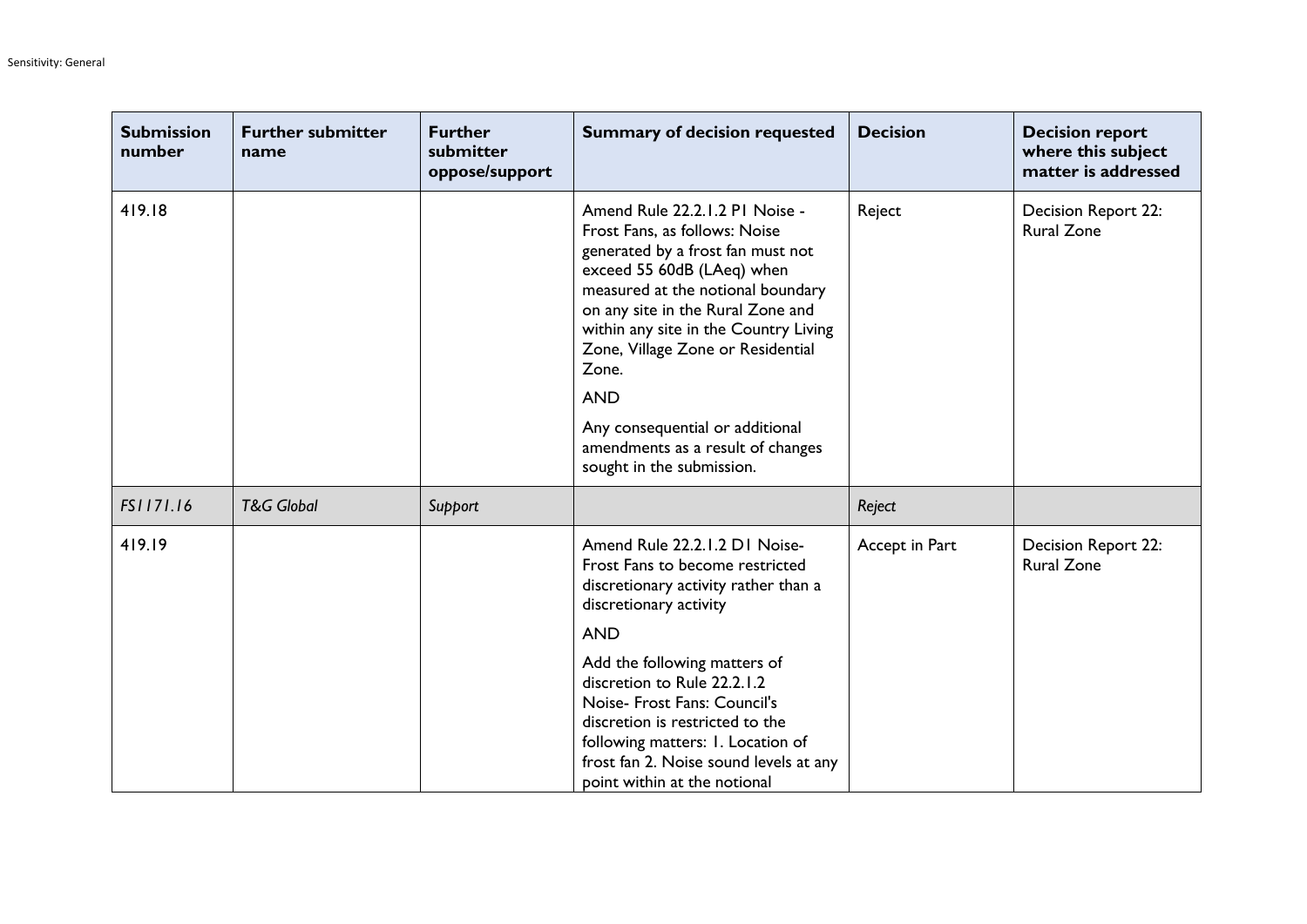| <b>Submission</b><br>number | <b>Further submitter</b><br>name | <b>Further</b><br>submitter<br>oppose/support | <b>Summary of decision requested</b>                                                                                                                                                                                                                                                                               | <b>Decision</b> | <b>Decision report</b><br>where this subject<br>matter is addressed |
|-----------------------------|----------------------------------|-----------------------------------------------|--------------------------------------------------------------------------------------------------------------------------------------------------------------------------------------------------------------------------------------------------------------------------------------------------------------------|-----------------|---------------------------------------------------------------------|
|                             |                                  |                                               | boundary of any dwelling on another<br>site                                                                                                                                                                                                                                                                        |                 |                                                                     |
|                             |                                  |                                               | <b>AND</b>                                                                                                                                                                                                                                                                                                         |                 |                                                                     |
|                             |                                  |                                               | Any consequential or additional<br>amendments as a result of changes<br>sought in the submission.                                                                                                                                                                                                                  |                 |                                                                     |
| FS1171.17                   | <b>T&amp;G Global</b>            | Support                                       |                                                                                                                                                                                                                                                                                                                    | Accept in Part  |                                                                     |
| 419.20                      |                                  |                                               | Amend Rule 22.2.3.1 P1 (a)(iv)<br>Earthworks - General, as follows: (a)<br>Earthworks for:  (iv) A building<br>platform for a permitted residential<br>activity, including accessory buildings.<br><b>AND</b><br>Any consequential or additional<br>amendments as a result of changes<br>sought in the submission. | Accept in Part  | Decision Report 22:<br><b>Rural Zone</b>                            |
| FS1342.98                   | <b>Federated Farmers</b>         | Oppose                                        |                                                                                                                                                                                                                                                                                                                    | Accept in Part  |                                                                     |
| FS1388.183                  | Mercury NZ Limited               | Oppose                                        |                                                                                                                                                                                                                                                                                                                    | Accept in Part  |                                                                     |
| 419.21                      |                                  |                                               | Amend Rule 22.2.3.1 P3 (a)<br>Earthworks - General, as follows:<br>(a) Earthworks for the purpose of<br>creating a building platform for a<br>permitted residential activity<br>purposes within a site, using                                                                                                      | Accept in Part  | Decision Report 22:<br><b>Rural Zone</b>                            |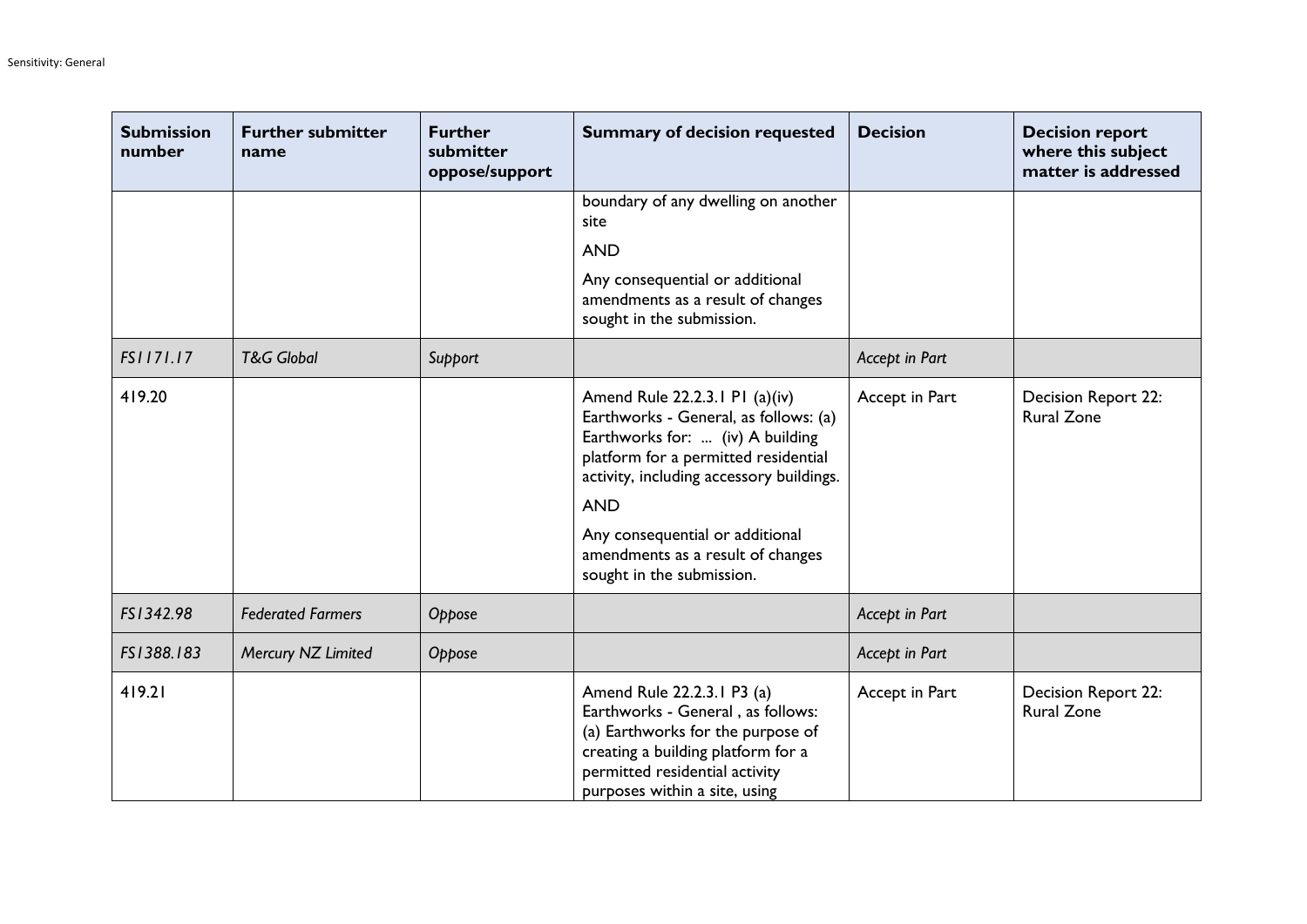| <b>Submission</b><br>number | <b>Further submitter</b><br>name | <b>Further</b><br>submitter<br>oppose/support | <b>Summary of decision requested</b>                                                                                                                                                                                                                                                                                                                                                                                                                                                                                                                                                                     | <b>Decision</b> | <b>Decision report</b><br>where this subject<br>matter is addressed |
|-----------------------------|----------------------------------|-----------------------------------------------|----------------------------------------------------------------------------------------------------------------------------------------------------------------------------------------------------------------------------------------------------------------------------------------------------------------------------------------------------------------------------------------------------------------------------------------------------------------------------------------------------------------------------------------------------------------------------------------------------------|-----------------|---------------------------------------------------------------------|
|                             |                                  |                                               | imported fill material must meet the<br>following condition:<br><b>AND</b><br>Any consequential or additional<br>amendments as a result of changes<br>sought in the submission.                                                                                                                                                                                                                                                                                                                                                                                                                          |                 |                                                                     |
| FS1388.184                  | Mercury NZ Limited               | Oppose                                        |                                                                                                                                                                                                                                                                                                                                                                                                                                                                                                                                                                                                          | Accept in Part  |                                                                     |
| 419.22                      |                                  |                                               | Add a new permitted activity to Rule<br>22.2.3.1 Earthworks - General, as<br>follows: (a) Earthworks for purposes<br>associated with horticultural<br>activities using imported fill material<br>or cleanfill must meet all of the<br>following conditions: (i) sediment<br>resulting from the filling is retained<br>on the site through implementation<br>and maintenance of erosion and<br>sediment controls; and (ii) does not<br>divert or change the nature of water<br>bodies.<br><b>AND</b><br>Any consequential or additional<br>amendments as a result of changes<br>sought in the submission. | Accept in Part  | Decision Report 22:<br><b>Rural Zone</b>                            |
| FS1388.185                  | Mercury NZ Limited               | Oppose                                        |                                                                                                                                                                                                                                                                                                                                                                                                                                                                                                                                                                                                          | Accept in Part  |                                                                     |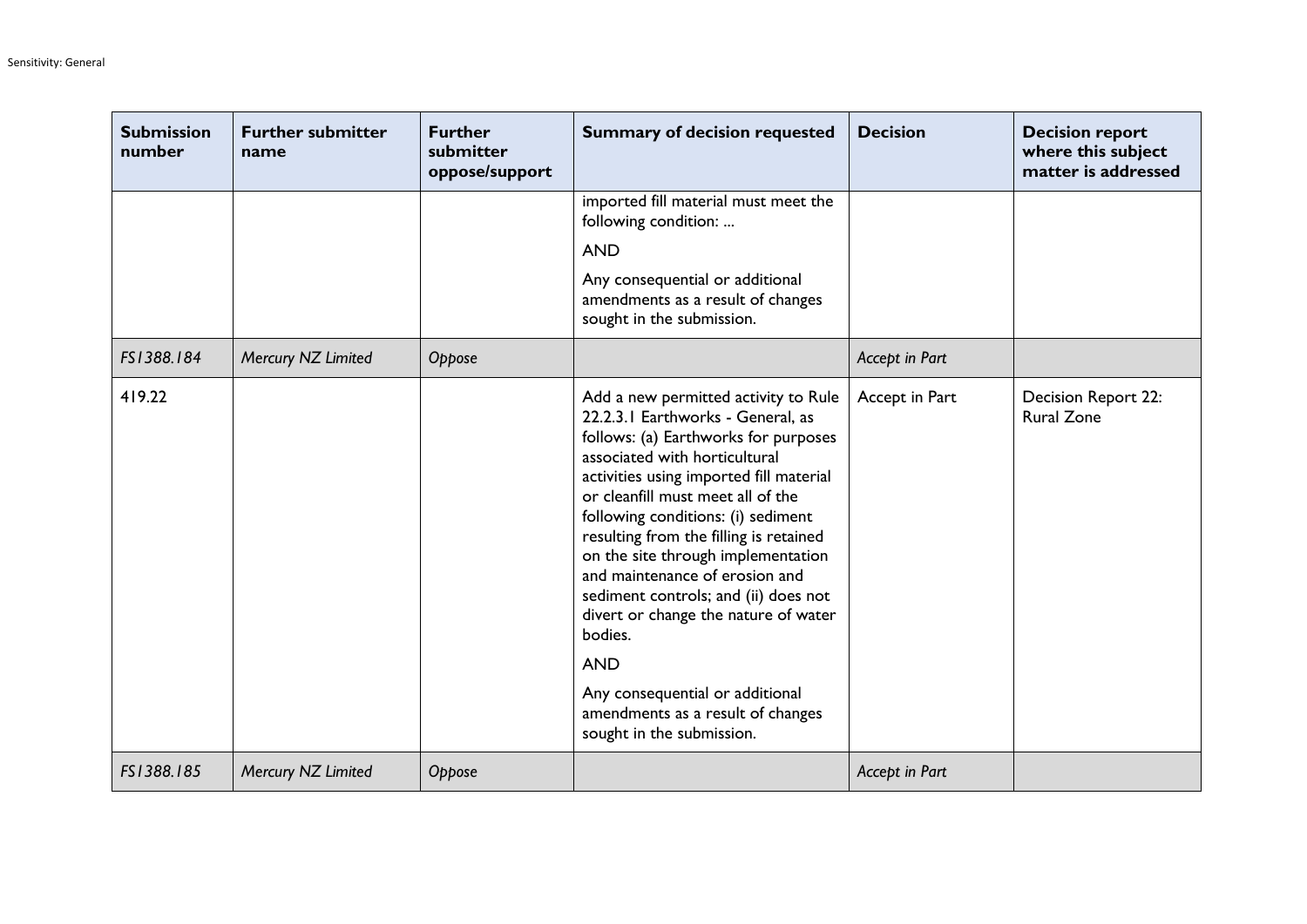| <b>Submission</b><br>number | <b>Further submitter</b><br>name | <b>Further</b><br>submitter<br>oppose/support | <b>Summary of decision requested</b>                                                                                                                                                                                                                                                                                                                                                                                                                                                                                                                                                                                                                                     | <b>Decision</b> | <b>Decision report</b><br>where this subject<br>matter is addressed |
|-----------------------------|----------------------------------|-----------------------------------------------|--------------------------------------------------------------------------------------------------------------------------------------------------------------------------------------------------------------------------------------------------------------------------------------------------------------------------------------------------------------------------------------------------------------------------------------------------------------------------------------------------------------------------------------------------------------------------------------------------------------------------------------------------------------------------|-----------------|---------------------------------------------------------------------|
| 419.23                      |                                  |                                               | Retain Rule 22.2.7P1 Indigenous<br>vegetation clearance inside a<br>Significant Natural Area, as notified<br><b>OR</b><br>Add a new clause (vi) to Rule 22.2.7<br>PI (a) Indigenous vegetation<br>clearance inside a Significant Natural<br>Area, as follows: (a) Indigenous<br>vegetation clearance in a Significant<br>Natural Area identified on the<br>planning maps or in Schedule 30.5<br>(Urban Allotment Significant Natural<br>Areas) for the following purposes:<br>(vi) removal of vegetation for pest<br>management and biosecurity works<br><b>AND</b><br>Any consequential or additional<br>amendments as a result of changes<br>sought in the submission. | Accept in Part  | Decision Report 9:<br>Significant Natural<br>Areas                  |
| FS1171.18                   | <b>T&amp;G Global</b>            | Support                                       |                                                                                                                                                                                                                                                                                                                                                                                                                                                                                                                                                                                                                                                                          | Accept in Part  |                                                                     |
| FS1340.50                   | TaTa Valley Limited              | Support                                       |                                                                                                                                                                                                                                                                                                                                                                                                                                                                                                                                                                                                                                                                          | Accept in Part  |                                                                     |
| FS1345.98                   | <b>Genesis Energy Limited</b>    | Support                                       |                                                                                                                                                                                                                                                                                                                                                                                                                                                                                                                                                                                                                                                                          | Accept in Part  |                                                                     |
| FS1377.86                   | Havelock Village Limited         | Support                                       |                                                                                                                                                                                                                                                                                                                                                                                                                                                                                                                                                                                                                                                                          | Accept in Part  |                                                                     |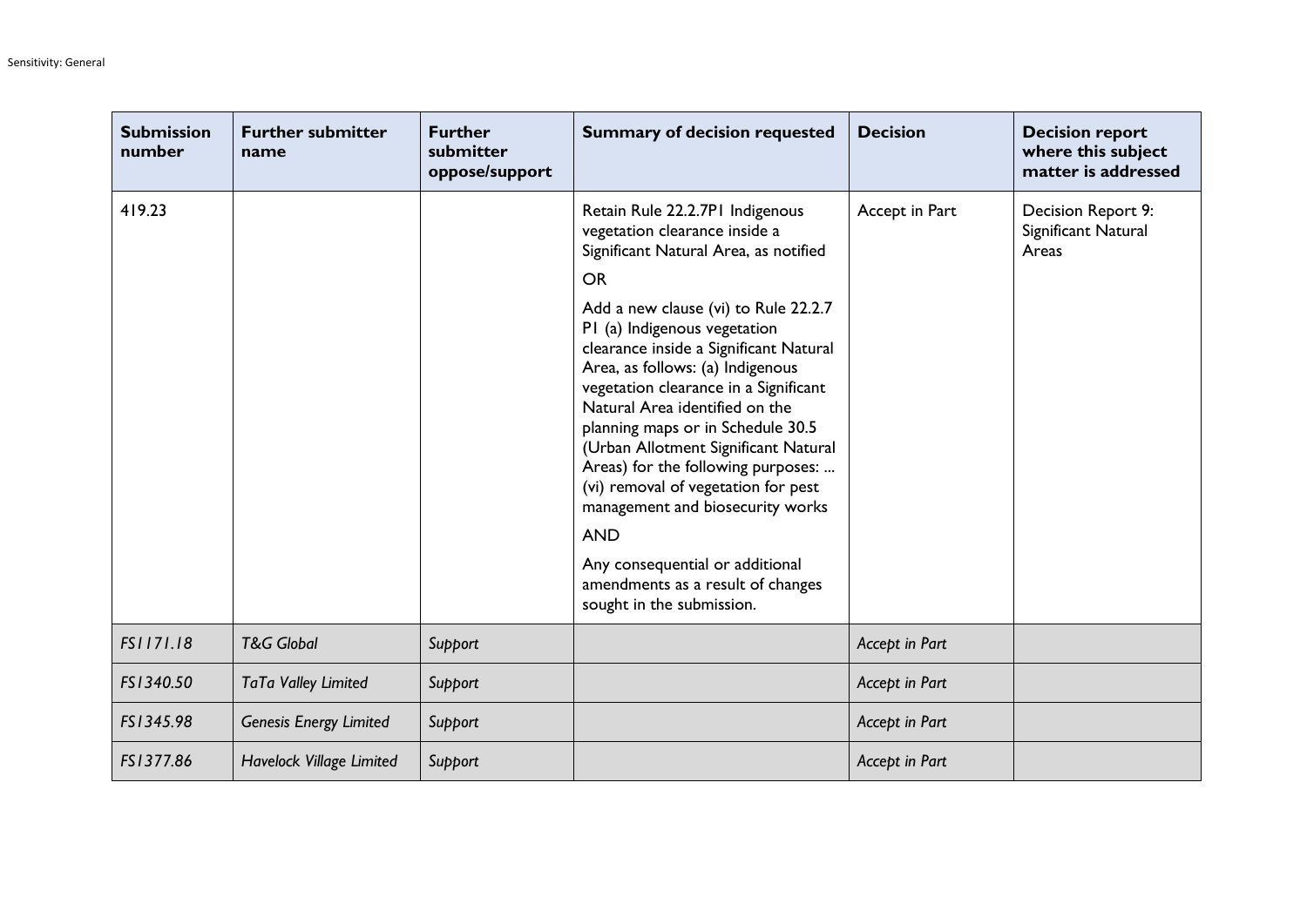| <b>Submission</b><br>number | <b>Further submitter</b><br>name | <b>Further</b><br>submitter<br>oppose/support | <b>Summary of decision requested</b>                                                                                                                                                                                                                                                                                                                                                                                                                                                                                                                                                                                                                                                                                                                                                         | <b>Decision</b> | <b>Decision report</b><br>where this subject<br>matter is addressed |
|-----------------------------|----------------------------------|-----------------------------------------------|----------------------------------------------------------------------------------------------------------------------------------------------------------------------------------------------------------------------------------------------------------------------------------------------------------------------------------------------------------------------------------------------------------------------------------------------------------------------------------------------------------------------------------------------------------------------------------------------------------------------------------------------------------------------------------------------------------------------------------------------------------------------------------------------|-----------------|---------------------------------------------------------------------|
| 419.24                      |                                  |                                               | Amend the definition of 'Vegetation<br>Clearance' in Chapter 13 Definitions,<br>to exclude clearance related to a<br>rapid biosecurity response. Specific<br>amendments are outlined elsewhere<br>in the submission. OR Add a new<br>clause (viii) to Rule 22.2.8 PI<br>Indigenous vegetation clearance<br>outside a Significant Natural Area, as<br>follows: (a) Indigenous vegetation<br>clearance outside a Significant<br>Natural Area identified on the<br>planning maps or in Schedule 30.5<br>(Urban Allotment Significant Natural<br>Areas) must be for the following<br>purposes:  (viii) removal of<br>vegetation for pest management and<br>biosecurity works.<br><b>AND</b><br>Any consequential or additional<br>amendments as a result of changes<br>sought in the submission. | Accept in Part  | Decision Report 9:<br>Significant Natural<br>Areas                  |
| FS1171.19                   | <b>T&amp;G Global</b>            | Support                                       |                                                                                                                                                                                                                                                                                                                                                                                                                                                                                                                                                                                                                                                                                                                                                                                              | Accept in Part  |                                                                     |
| FS1342.112                  | <b>Federated Farmers</b>         | Support                                       |                                                                                                                                                                                                                                                                                                                                                                                                                                                                                                                                                                                                                                                                                                                                                                                              | Accept in Part  |                                                                     |
| 419.25                      |                                  |                                               | Add a new provision to Rule 22.3<br>Land Use - Building, as follows:                                                                                                                                                                                                                                                                                                                                                                                                                                                                                                                                                                                                                                                                                                                         | Accept in Part  | Decision Report 22:<br><b>Rural Zone</b>                            |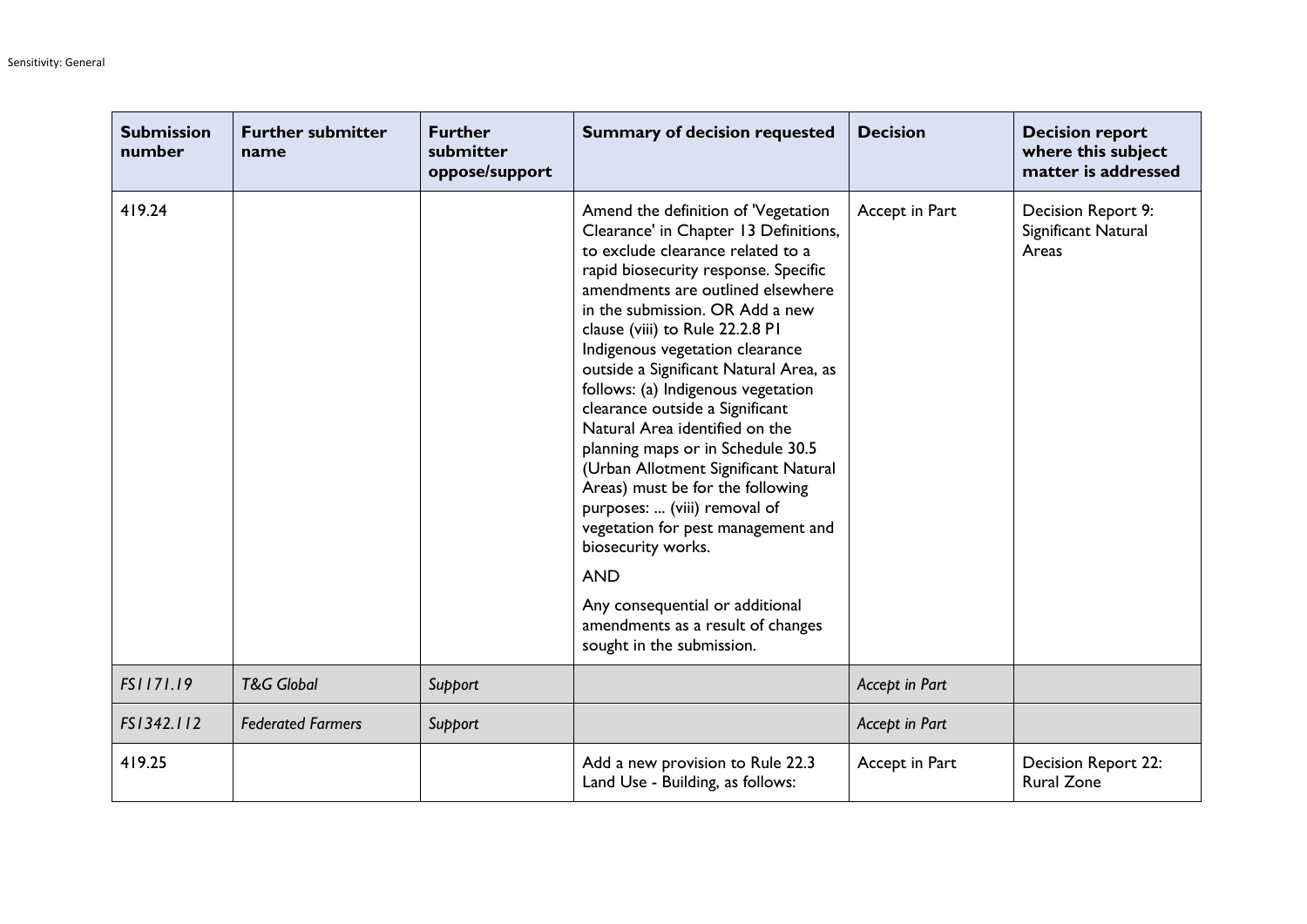| <b>Submission</b><br>number | <b>Further submitter</b><br>name                 | <b>Further</b><br>submitter<br>oppose/support | <b>Summary of decision requested</b>                                                                                                                                                                                                                                                                                                                                                                                                                                                                                                                                                                                                                                                                                                                                        | <b>Decision</b> | <b>Decision report</b><br>where this subject<br>matter is addressed |
|-----------------------------|--------------------------------------------------|-----------------------------------------------|-----------------------------------------------------------------------------------------------------------------------------------------------------------------------------------------------------------------------------------------------------------------------------------------------------------------------------------------------------------------------------------------------------------------------------------------------------------------------------------------------------------------------------------------------------------------------------------------------------------------------------------------------------------------------------------------------------------------------------------------------------------------------------|-----------------|---------------------------------------------------------------------|
|                             |                                                  |                                               | Workers' accommodation is a<br>permitted activity where it meets<br>the following standards: (a) The<br>relevant zone standards for yards,<br>height, daylight protection and<br>parking are complied with (b) Access<br>- No additional formed accesses are<br>to be created to any State Highway<br>(c) Is associated with the<br>horticultural activity (d) Comprises<br>of a combination of communal<br>kitchen and eating areas and sleeping<br>and ablution facilities (e)<br>Accommodates up to 12 workers (f)<br>Complies with Code of Practice for<br>Able Bodies Seasonal Workers,<br>published by Department of Building<br>and Housing 2008.<br><b>AND</b><br>Any consequential or additional<br>amendments as a result of changes<br>sought in the submission. |                 |                                                                     |
| FS1076.16                   | <b>New Zealand Pork</b><br><b>Industry Board</b> | Support                                       |                                                                                                                                                                                                                                                                                                                                                                                                                                                                                                                                                                                                                                                                                                                                                                             | Accept in Part  |                                                                     |
| FS1171.20                   | <b>T&amp;G Global</b>                            | Support                                       |                                                                                                                                                                                                                                                                                                                                                                                                                                                                                                                                                                                                                                                                                                                                                                             | Accept in Part  |                                                                     |
| FS1308.33                   | The Surveying Company                            | Support                                       |                                                                                                                                                                                                                                                                                                                                                                                                                                                                                                                                                                                                                                                                                                                                                                             | Accept in Part  |                                                                     |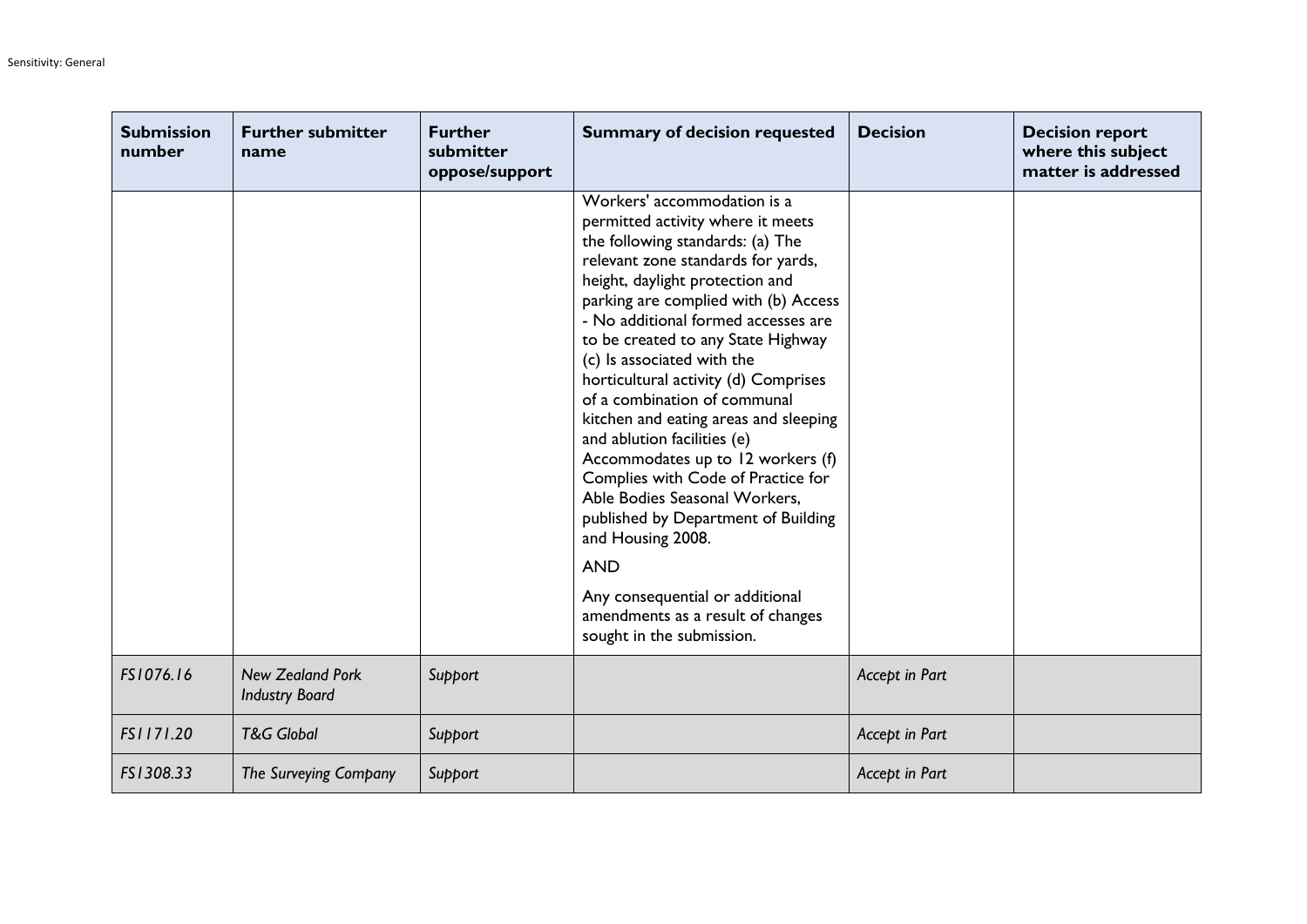| <b>Submission</b><br>number | <b>Further submitter</b><br>name                    | <b>Further</b><br>submitter<br>oppose/support | <b>Summary of decision requested</b>                                                                                                                                                                                                                                                                                                                                                                                                            | <b>Decision</b> | <b>Decision report</b><br>where this subject<br>matter is addressed |
|-----------------------------|-----------------------------------------------------|-----------------------------------------------|-------------------------------------------------------------------------------------------------------------------------------------------------------------------------------------------------------------------------------------------------------------------------------------------------------------------------------------------------------------------------------------------------------------------------------------------------|-----------------|---------------------------------------------------------------------|
| FS1342.92                   | <b>Federated Farmers</b>                            | Support                                       |                                                                                                                                                                                                                                                                                                                                                                                                                                                 | Accept in Part  |                                                                     |
| FS1388.186                  | Mercury NZ Limited                                  | Oppose                                        |                                                                                                                                                                                                                                                                                                                                                                                                                                                 | Accept in Part  |                                                                     |
| 419.26                      |                                                     |                                               | Amend Rule 22.3.4.1 P1 Height -<br>Building General, as follows: "The<br>maximum height of any building must<br>not exceed 10m. The maximum<br>height of any building associated with<br>(a) A residential activity must not<br>exceed 10m (b) A farming or rural<br>industrial or services activity must<br>not exceed 15m.<br><b>AND</b><br>Any consequential or additional<br>amendments as a result of changes<br>sought in the submission. | Accept in Part  | <b>Decision Report 22:</b><br><b>Rural Zone</b>                     |
| FS1370.4                    | <b>Aztech Buildings for Zeala</b><br><b>Limited</b> | Support                                       |                                                                                                                                                                                                                                                                                                                                                                                                                                                 | Accept in Part  |                                                                     |
| FS1171.21                   | <b>T&amp;G Global</b>                               | Support                                       |                                                                                                                                                                                                                                                                                                                                                                                                                                                 | Accept in Part  |                                                                     |
| 419.27                      | <b>Horticulture New</b><br>Zealand                  | Support                                       | Retain Rule 22.3.4.2 Height - Frost<br>Fans, as notified.                                                                                                                                                                                                                                                                                                                                                                                       | Accept in Part  | Decision Report 22:<br><b>Rural Zone</b>                            |
| FS1171.22                   | <b>T&amp;G Global</b>                               | Support                                       |                                                                                                                                                                                                                                                                                                                                                                                                                                                 | Accept in Part  |                                                                     |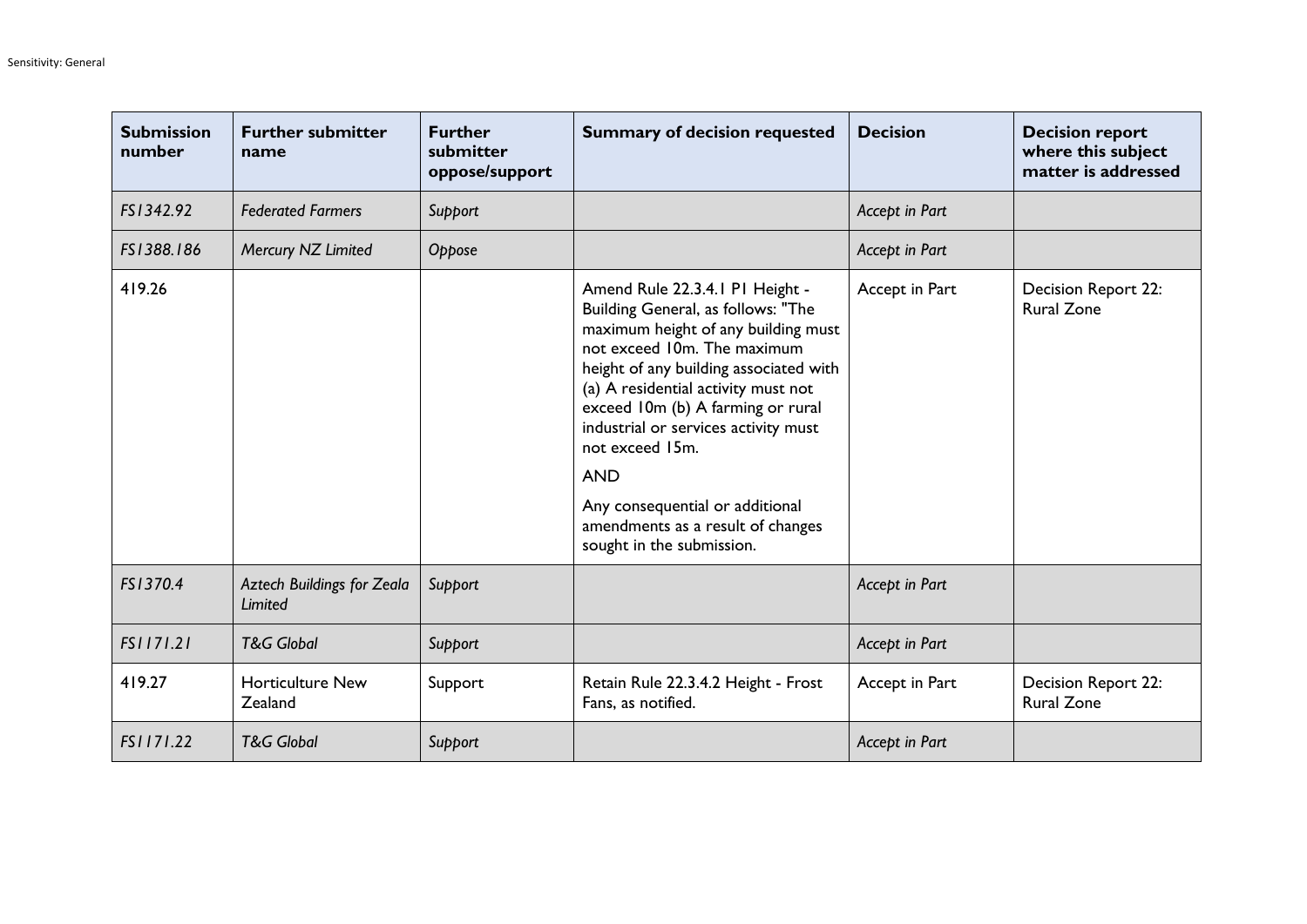| <b>Submission</b><br>number | <b>Further submitter</b><br>name | <b>Further</b><br>submitter<br>oppose/support | <b>Summary of decision requested</b>                                                                                                                                                                                                                                                                                                                                                                                                                                                                                                                                                                                         | <b>Decision</b> | <b>Decision report</b><br>where this subject<br>matter is addressed |
|-----------------------------|----------------------------------|-----------------------------------------------|------------------------------------------------------------------------------------------------------------------------------------------------------------------------------------------------------------------------------------------------------------------------------------------------------------------------------------------------------------------------------------------------------------------------------------------------------------------------------------------------------------------------------------------------------------------------------------------------------------------------------|-----------------|---------------------------------------------------------------------|
| 419.28                      |                                  |                                               | Amend the definition of "Building" in<br>Chapter 13: Definitions, in terms of<br>artificial crop protection<br>structures (specific amendments<br>sought are addressed elsewhere in<br>the submission)<br><b>OR</b><br>Amend Rule 22.3.5 PI Daylight<br>admission to specifically exclude<br>artificial crop protections structures<br>as follows: A building (excluding<br>artificial crop protection structures)<br>must not protrude through a height<br>control plane rising at an angle of 37<br>degrees commencing at an elevation<br>of 2.5m above ground level at every<br>point of the site boundary.<br><b>AND</b> | Reject          | Decision Report 30:<br>Definitions                                  |
|                             |                                  |                                               | Add a new permitted activity to Rule<br>22.3.5 Daylight admission, as follows:<br>PX Artificial crop protection<br>structures that comply with Rule<br>22.1.2 PX Artificial crop protection<br>structures.<br><b>AND</b>                                                                                                                                                                                                                                                                                                                                                                                                     |                 |                                                                     |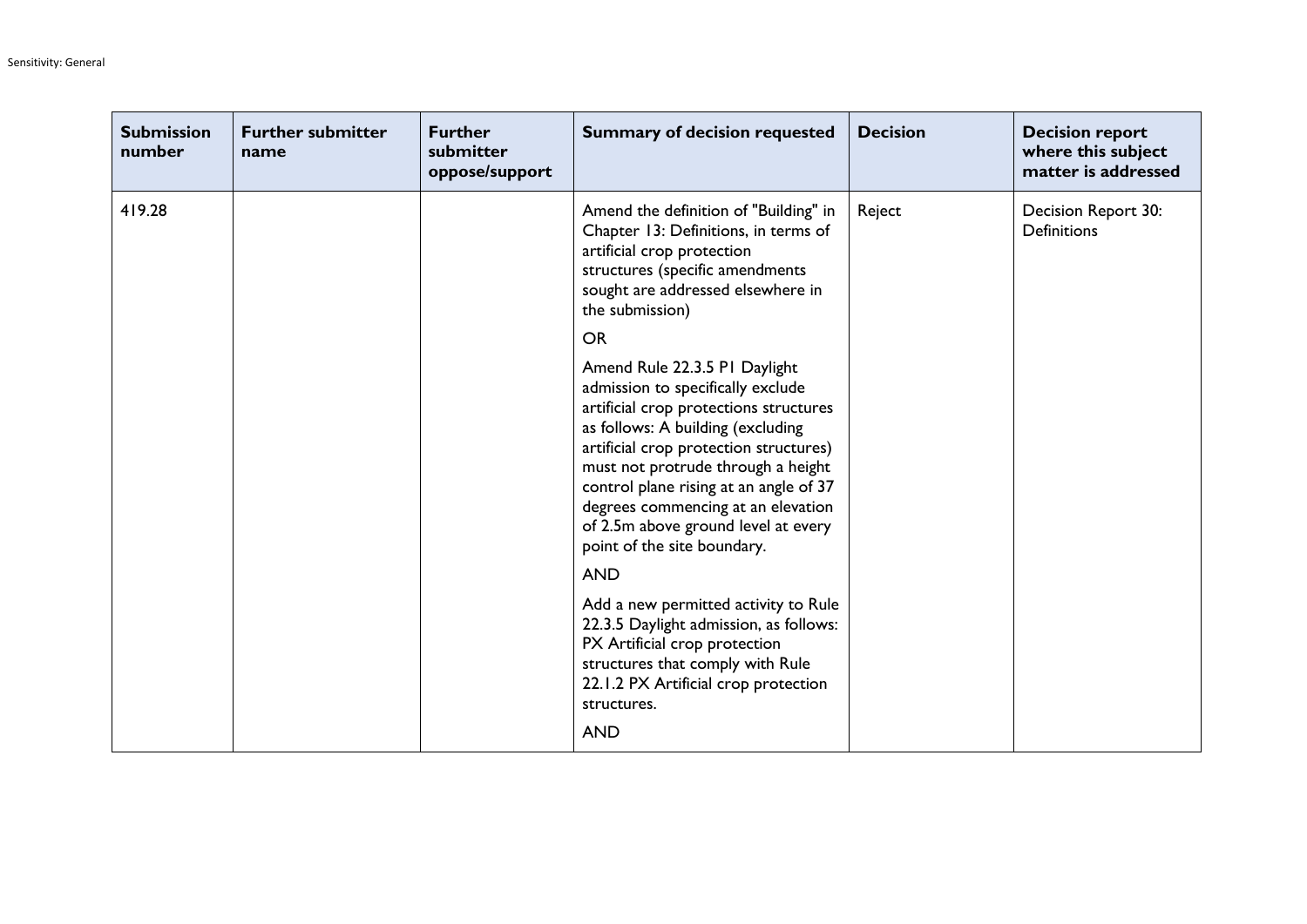| <b>Submission</b><br>number | <b>Further submitter</b><br>name | <b>Further</b><br>submitter<br>oppose/support | <b>Summary of decision requested</b>                                                                                                                                                                                                                                                                                                                                   | <b>Decision</b> | <b>Decision report</b><br>where this subject<br>matter is addressed |
|-----------------------------|----------------------------------|-----------------------------------------------|------------------------------------------------------------------------------------------------------------------------------------------------------------------------------------------------------------------------------------------------------------------------------------------------------------------------------------------------------------------------|-----------------|---------------------------------------------------------------------|
|                             |                                  |                                               | Any consequential or additional<br>amendments as a result of changes<br>sought in the submission.                                                                                                                                                                                                                                                                      |                 |                                                                     |
| FS1171.23                   | <b>T&amp;G Global</b>            | Support                                       |                                                                                                                                                                                                                                                                                                                                                                        | Reject          |                                                                     |
| 419.29                      |                                  |                                               | Amend the definition of 'Building' in<br>Chapter 13 Definitions, to exclude<br>artificial crop protection<br>structures (the specific amendments<br>sought are addressed elsewhere in<br>the submission)<br><b>AND</b>                                                                                                                                                 | Accept          | Decision Report 30:<br><b>Definitions</b>                           |
|                             |                                  |                                               | Add a new clause (iii) to Rule 22.3.6<br>PI Building Coverage, as follows: (a)<br>The total building coverage must not<br>exceed the larger of:  (iii) except<br>that this rule shall not apply to<br>buildings associated with rural<br>production activities or rural<br>industries and services and shall not<br>apply to artificial crop protection<br>structures. |                 |                                                                     |
|                             |                                  |                                               | <b>AND</b>                                                                                                                                                                                                                                                                                                                                                             |                 |                                                                     |
|                             |                                  |                                               | Any consequential or additional<br>amendments as a result of changes<br>sought in the submission.                                                                                                                                                                                                                                                                      |                 |                                                                     |
| FS1171.24                   | <b>T&amp;G Global</b>            | Support                                       |                                                                                                                                                                                                                                                                                                                                                                        | Accept          |                                                                     |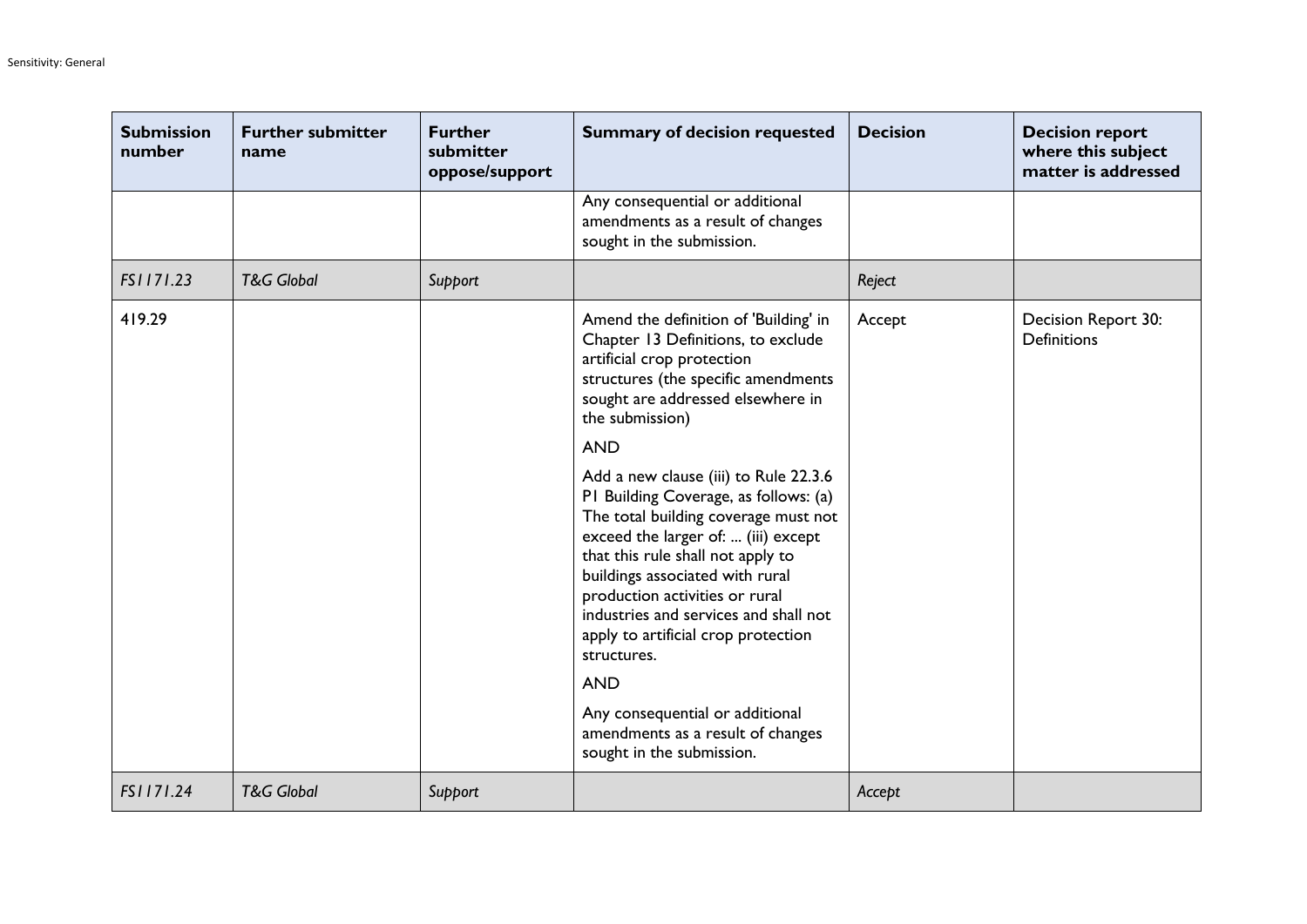| <b>Submission</b><br>number | <b>Further submitter</b><br>name | <b>Further</b><br>submitter<br>oppose/support | <b>Summary of decision requested</b>                                                                                                                                                                                                                                                                                                                                                      | <b>Decision</b> | <b>Decision report</b><br>where this subject<br>matter is addressed |
|-----------------------------|----------------------------------|-----------------------------------------------|-------------------------------------------------------------------------------------------------------------------------------------------------------------------------------------------------------------------------------------------------------------------------------------------------------------------------------------------------------------------------------------------|-----------------|---------------------------------------------------------------------|
| FS1342.113                  | <b>Federated Farmers</b>         | Support                                       |                                                                                                                                                                                                                                                                                                                                                                                           | Accept          |                                                                     |
| FS1388.187                  | Mercury NZ Limited               | Oppose                                        |                                                                                                                                                                                                                                                                                                                                                                                           | Reject          |                                                                     |
| 419.30                      |                                  |                                               | Amend Rule 22.3.6D1 Building<br>coverage, from a discretionary<br>activity to a restricted discretionary<br>activity<br><b>AND</b><br>Add the following matters of<br>discretion to Rule 22.3.6 Building<br>coverage: Matters of discretion: a)<br>Effects on character and amenity b)<br>Management of effects of<br>stormwater run-off<br><b>AND</b><br>Any consequential or additional | Reject          | Decision Report 22:<br><b>Rural Zone</b>                            |
|                             |                                  |                                               | amendments as a result of changes<br>sought in the submission.                                                                                                                                                                                                                                                                                                                            |                 |                                                                     |
| FS1388.188                  | Mercury NZ Limited               | Support                                       |                                                                                                                                                                                                                                                                                                                                                                                           | Reject          |                                                                     |
| 419.31                      |                                  |                                               | Amend the definition of 'Building' in<br>Chapter 13 Definitions (the specific<br>amendments sought are addressed<br>elsewhere in the submission)<br><b>OR</b>                                                                                                                                                                                                                             | Reject          | Decision Report 22:<br><b>Rural Zone</b>                            |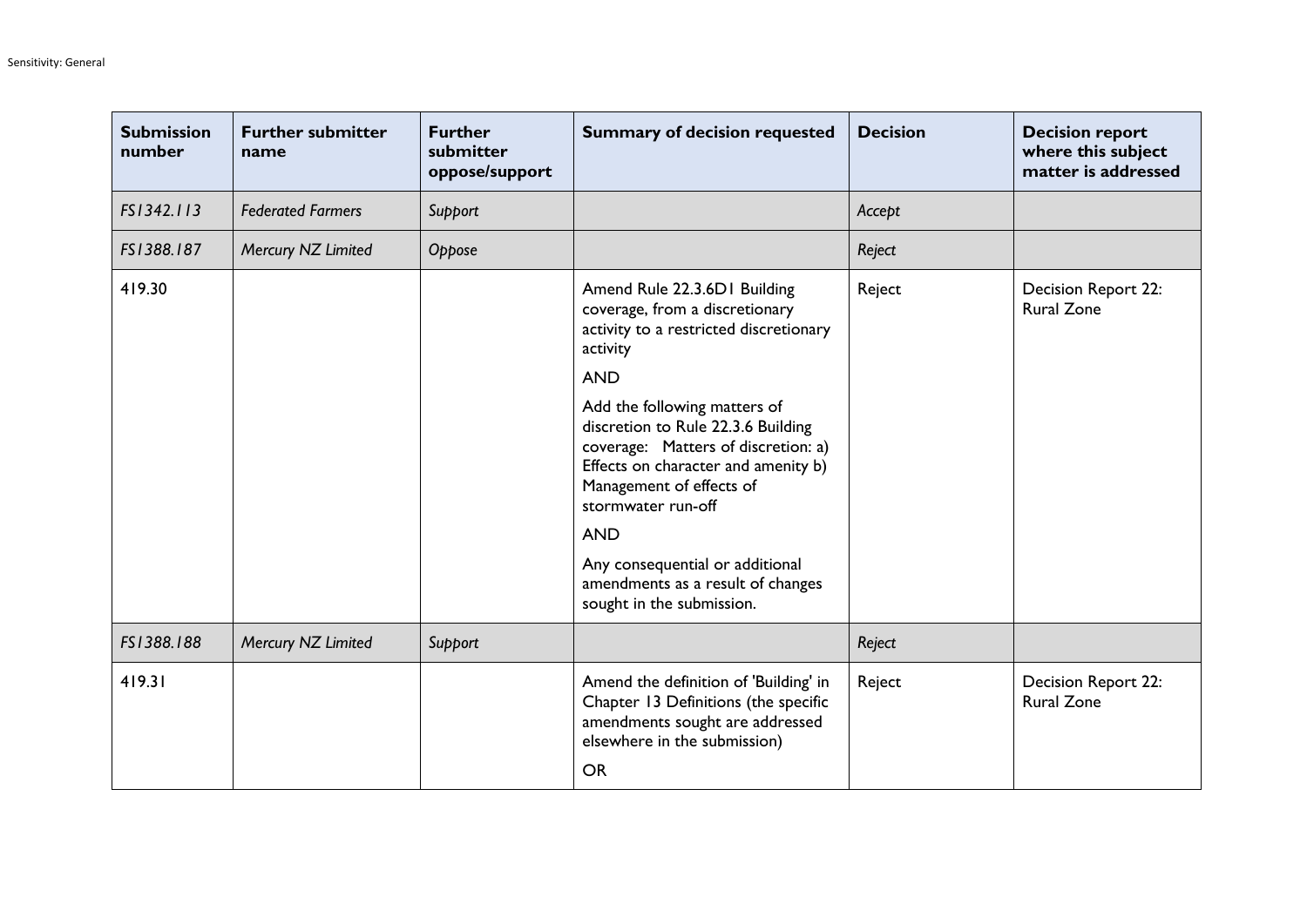| <b>Submission</b><br>number | <b>Further submitter</b><br>name | <b>Further</b><br>submitter<br>oppose/support | <b>Summary of decision requested</b>                                                                                                                                                                                                                    | <b>Decision</b> | <b>Decision report</b><br>where this subject<br>matter is addressed |
|-----------------------------|----------------------------------|-----------------------------------------------|---------------------------------------------------------------------------------------------------------------------------------------------------------------------------------------------------------------------------------------------------------|-----------------|---------------------------------------------------------------------|
|                             |                                  |                                               | Amend Rule 22.3.7.1 P2 (a) Building<br>Setbacks - All boundaries, as follows:<br>(a) A non-habitable building<br>(excluding artificial crop protection<br>structures) located on a Record of<br>Title less than 1.6ha must be set<br>back a minimum of: |                 |                                                                     |
|                             |                                  |                                               | <b>AND</b>                                                                                                                                                                                                                                              |                 |                                                                     |
|                             |                                  |                                               | Amend Rule 22.3.7.1 P4 (a) Building<br>Setbacks - All boundaries, as follows:<br>(a) A non-habitable building<br>(excluding artificial crop protection<br>structures) located on a Record of<br>Title 1.6ha or more must be set back<br>a minimum of:   |                 |                                                                     |
|                             |                                  |                                               | <b>AND</b>                                                                                                                                                                                                                                              |                 |                                                                     |
|                             |                                  |                                               | Add a new permitted activity to Rule<br>22.3.7.1 Building Setbacks - All<br>boundaries, as follows: PX Artificial<br>crop protection structures that<br>comply with Rule 22.1.2 PX Artificial<br>crop protection structures                             |                 |                                                                     |
|                             |                                  |                                               | <b>AND</b>                                                                                                                                                                                                                                              |                 |                                                                     |
|                             |                                  |                                               | Amend Rule 22.3.7.1 RD1 (a)<br>Building Setbacks - All boundaries, as<br>follows: (a) A building that does not<br>comply with Rule 22.3.7.1 P1, P2, P3<br>or P4 or PX                                                                                   |                 |                                                                     |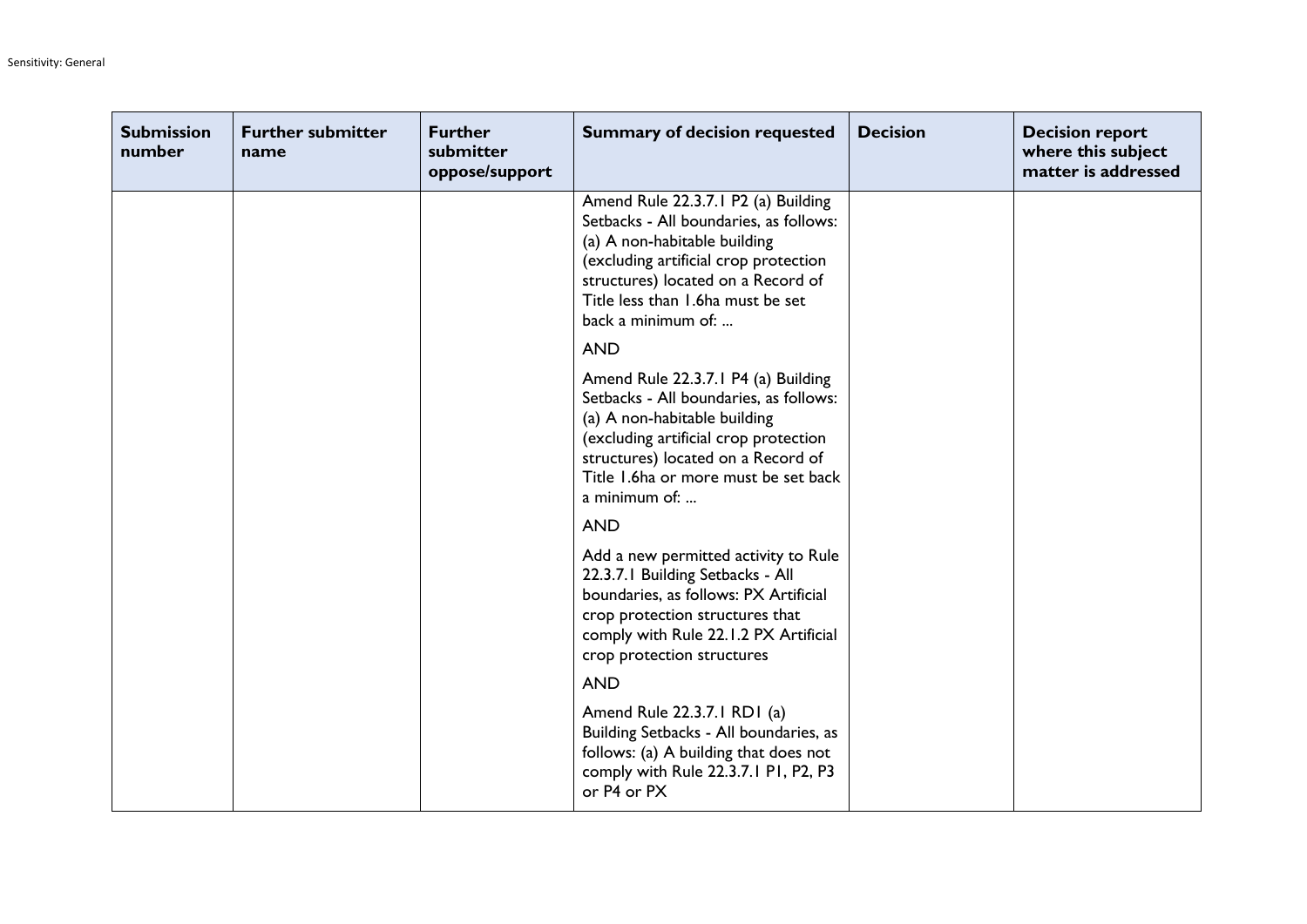| <b>Submission</b><br>number | <b>Further submitter</b><br>name | <b>Further</b><br>submitter<br>oppose/support | <b>Summary of decision requested</b>                                                                                                                                                                                                                                                                                                                                                                                                                                   | <b>Decision</b> | <b>Decision report</b><br>where this subject<br>matter is addressed |
|-----------------------------|----------------------------------|-----------------------------------------------|------------------------------------------------------------------------------------------------------------------------------------------------------------------------------------------------------------------------------------------------------------------------------------------------------------------------------------------------------------------------------------------------------------------------------------------------------------------------|-----------------|---------------------------------------------------------------------|
|                             |                                  |                                               | <b>AND</b>                                                                                                                                                                                                                                                                                                                                                                                                                                                             |                 |                                                                     |
|                             |                                  |                                               | Any consequential or additional<br>amendments as a result of changes<br>sought in the submission.                                                                                                                                                                                                                                                                                                                                                                      |                 |                                                                     |
| FS1171.25                   | <b>T&amp;G Global</b>            | Support                                       |                                                                                                                                                                                                                                                                                                                                                                                                                                                                        | Reject          |                                                                     |
| 419.32                      |                                  |                                               | Retain Rule 22.3.7.2 Building setback<br>sensitive land use, except for the<br>amendments sought below                                                                                                                                                                                                                                                                                                                                                                 | Reject          | Decision Report 22:<br><b>Rural Zone</b>                            |
|                             |                                  |                                               | <b>AND</b>                                                                                                                                                                                                                                                                                                                                                                                                                                                             |                 |                                                                     |
|                             |                                  |                                               | Add two new clauses $(x)$ and $(xi)$ to<br>Rule 22.3.7.2 PI (a) Building setback<br>sensitive land use, as follows: (a) Any<br>building for a sensitive land use must<br>be set back a minimum of:  (x)<br>100m from the boundary of another<br>site containing a rural industry or<br>services activity. (xi) 100m from the<br>boundary of another site containing<br>a farming activity where the sensitive<br>land use is not a residential activity,<br><b>AND</b> |                 |                                                                     |
|                             |                                  |                                               | Any consequential or additional<br>amendments as a result of changes<br>sought in the submission.                                                                                                                                                                                                                                                                                                                                                                      |                 |                                                                     |
| FS1171.26                   | <b>T&amp;G Global</b>            | Support                                       |                                                                                                                                                                                                                                                                                                                                                                                                                                                                        | Reject          |                                                                     |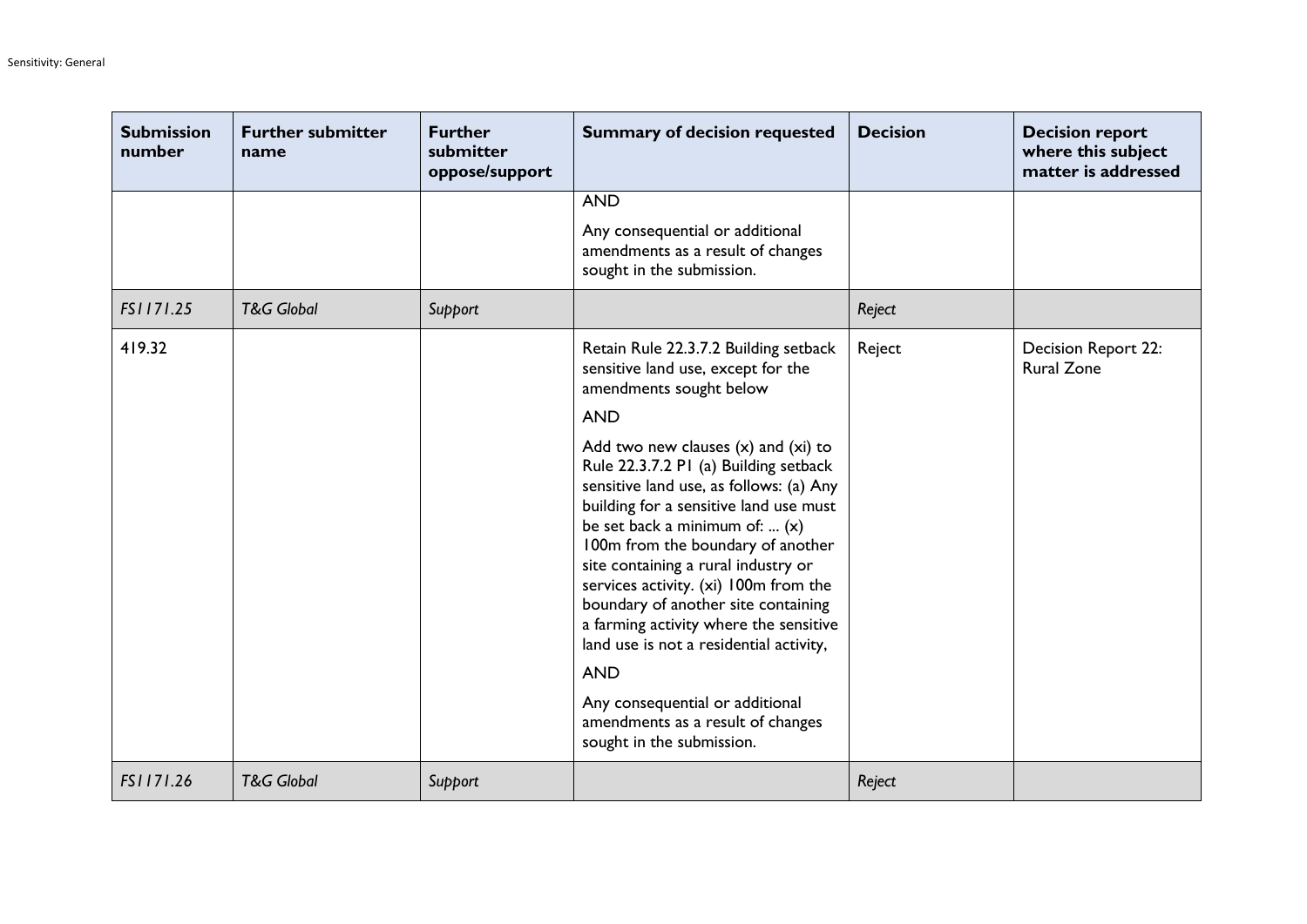| <b>Submission</b><br>number | <b>Further submitter</b><br>name           | <b>Further</b><br>submitter<br>oppose/support | <b>Summary of decision requested</b>                                                                                                                                                                                                                                                                                                                                                                                                                                                 | <b>Decision</b> | <b>Decision report</b><br>where this subject<br>matter is addressed |
|-----------------------------|--------------------------------------------|-----------------------------------------------|--------------------------------------------------------------------------------------------------------------------------------------------------------------------------------------------------------------------------------------------------------------------------------------------------------------------------------------------------------------------------------------------------------------------------------------------------------------------------------------|-----------------|---------------------------------------------------------------------|
| FS1265.70                   | <b>Mainland Poultry Limited</b>            | Support                                       |                                                                                                                                                                                                                                                                                                                                                                                                                                                                                      | Reject          |                                                                     |
| FS1330.26                   | <b>Middlemiss Farm Holdings</b><br>Limited | Oppose                                        |                                                                                                                                                                                                                                                                                                                                                                                                                                                                                      | Accept          |                                                                     |
| FS1388.189                  | Mercury NZ Limited                         | Oppose                                        |                                                                                                                                                                                                                                                                                                                                                                                                                                                                                      | Accept          |                                                                     |
| 419.33                      |                                            |                                               | Amend Rule 22.3.7.5 PI (a) Building<br>setback - water bodies, as follows:<br>(a) Any building must be set back a<br>minimum of: (i) 32 30m from the<br>margin of any: A. Lake; and B.<br>Wetland (ii) 23 20m from the bank<br>of any river (other than the Waikato<br>River and Waipa River); (iii) 28 20m<br>from the banks of the Waikato River<br>and Waipa River; and  AND Any<br>consequential or additional<br>amendments as a result of changes<br>sought in the submission. | Accept in part  | Decision Report 22:<br><b>Rural Zone</b>                            |
| FS1340.51                   | TaTa Valley Limited                        | Support                                       |                                                                                                                                                                                                                                                                                                                                                                                                                                                                                      | Accept in part  |                                                                     |
| FS1388.190                  | Mercury NZ Limited                         | Oppose                                        |                                                                                                                                                                                                                                                                                                                                                                                                                                                                                      | Accept in part  |                                                                     |
| 419.34                      |                                            |                                               | Amend Rule 22.3.7.5P2 Building<br>setback - water bodies as follows: (a)<br>A public amenity of up to 25m2, and<br>a pump shed within any building<br>setback identified in Rule 22.3.7.5PI                                                                                                                                                                                                                                                                                          | Accept          | Decision Report 22:<br><b>Rural Zone</b>                            |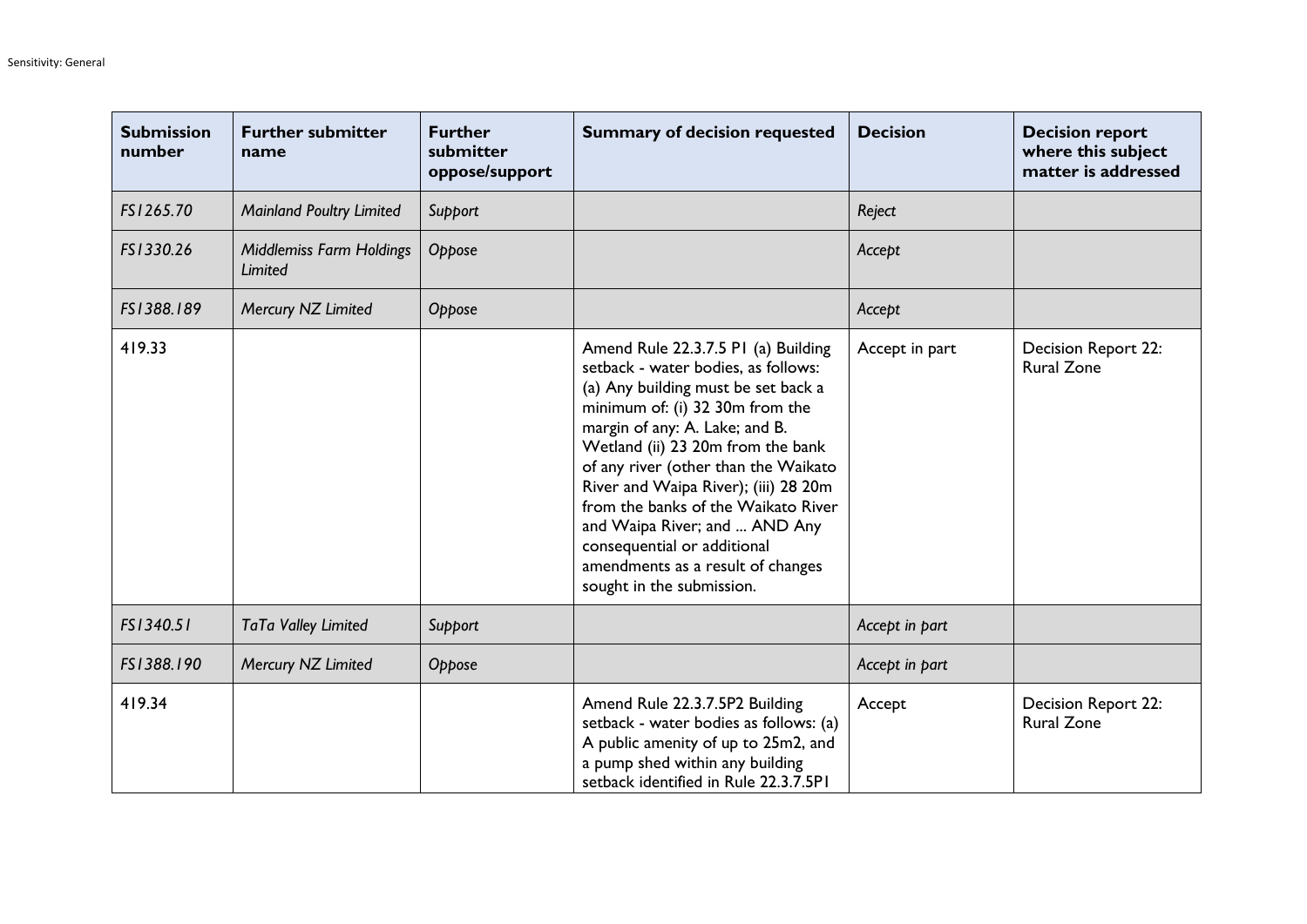| <b>Submission</b><br>number | <b>Further submitter</b><br>name | <b>Further</b><br>submitter<br>oppose/support | <b>Summary of decision requested</b>                                                                                                                                                                                                                                                                                                                                                     | <b>Decision</b> | <b>Decision report</b><br>where this subject<br>matter is addressed |
|-----------------------------|----------------------------------|-----------------------------------------------|------------------------------------------------------------------------------------------------------------------------------------------------------------------------------------------------------------------------------------------------------------------------------------------------------------------------------------------------------------------------------------------|-----------------|---------------------------------------------------------------------|
|                             |                                  |                                               | and (b) a pump shed must be setback<br>a minimum of 5m from any<br>waterbody.                                                                                                                                                                                                                                                                                                            |                 |                                                                     |
|                             |                                  |                                               | <b>AND</b>                                                                                                                                                                                                                                                                                                                                                                               |                 |                                                                     |
|                             |                                  |                                               | Any consequential or additional<br>amendments as a result of changes<br>sought in the submission.                                                                                                                                                                                                                                                                                        |                 |                                                                     |
| FS1171.27                   | <b>T&amp;G Global</b>            | Support                                       |                                                                                                                                                                                                                                                                                                                                                                                          | Accept          |                                                                     |
| FS1388.191                  | Mercury NZ Limited               | Oppose                                        |                                                                                                                                                                                                                                                                                                                                                                                          | Reject          |                                                                     |
| 419.35                      |                                  |                                               | No specific decision sought, but<br>submission seeks clarification on<br>how Rule 22.3.7.6 Building setback-<br><b>Environmental Protection Area</b><br>applies to the Environmental<br>Protection Areas and the Hamilton<br>Basin Ecological Management Area.<br>If the Hamilton Basin Ecological Area<br>is an Environmental Protection Area,<br>then the submitter opposes this rule. | Accept in Part  | Decision Report 22:<br><b>Rural Zone</b>                            |
| FS1388.192                  | Mercury NZ Limited               | Oppose                                        |                                                                                                                                                                                                                                                                                                                                                                                          | Accept in Part  |                                                                     |
| 419.36                      |                                  |                                               | Delete Rule 22.4.1.1 PR2 Prohibited<br>subdivision.<br><b>AND A</b>                                                                                                                                                                                                                                                                                                                      | Accept in part  | Decision Report 22:<br><b>Rural Zone</b>                            |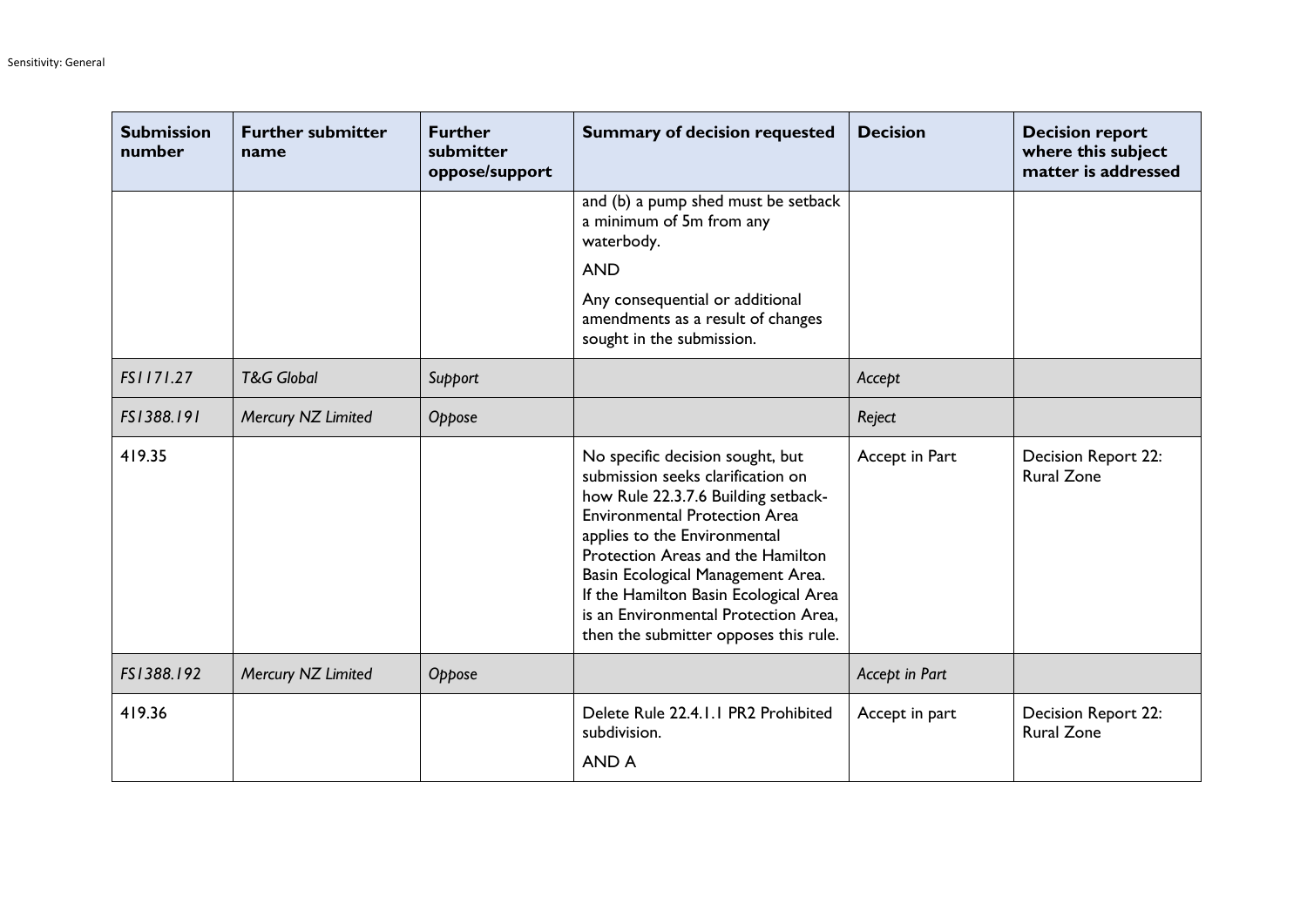| <b>Submission</b><br>number | <b>Further submitter</b><br>name           | <b>Further</b><br>submitter<br>oppose/support | <b>Summary of decision requested</b>                                                                                                                                                                                                                                                                                                                                                                                                                                                             | <b>Decision</b> | <b>Decision report</b><br>where this subject<br>matter is addressed |
|-----------------------------|--------------------------------------------|-----------------------------------------------|--------------------------------------------------------------------------------------------------------------------------------------------------------------------------------------------------------------------------------------------------------------------------------------------------------------------------------------------------------------------------------------------------------------------------------------------------------------------------------------------------|-----------------|---------------------------------------------------------------------|
|                             |                                            |                                               | dd a replacement non-complying<br>activity to Rule 22.4 Subdivision, as<br>follows: NCX (a) Subdivision which<br>results in any additional lot being<br>located on high class soil (b)<br>Exceptions to NCX are where an<br>additional lot is created by either of<br>the following: (i) Access allotment or<br>utility allotment (ii) Subdivision of<br>Maaori Freehold Land<br><b>AND</b><br>Any consequential or additional<br>amendments as a result of changes<br>sought in the submission. |                 |                                                                     |
| FS1129.45                   | <b>Auckland Council</b>                    | Oppose                                        |                                                                                                                                                                                                                                                                                                                                                                                                                                                                                                  | Accept in part  |                                                                     |
| FS1308.35                   | The Surveying Company                      | Support                                       |                                                                                                                                                                                                                                                                                                                                                                                                                                                                                                  | Accept in part  |                                                                     |
| FS1328.18                   | Kenneth Graham Barry                       | Support                                       |                                                                                                                                                                                                                                                                                                                                                                                                                                                                                                  | Accept in part  |                                                                     |
| FS1330.27                   | <b>Middlemiss Farm Holdings</b><br>Limited | Support                                       |                                                                                                                                                                                                                                                                                                                                                                                                                                                                                                  | Accept in part  |                                                                     |
| FS1388.193                  | Mercury NZ Limited                         | Oppose                                        |                                                                                                                                                                                                                                                                                                                                                                                                                                                                                                  | Accept in part  |                                                                     |
| 419.37                      |                                            |                                               | Delete Rule 22.4.1.1 PR3 Prohibited<br>subdivision<br><b>AND</b>                                                                                                                                                                                                                                                                                                                                                                                                                                 | Reject          | Decision Report 22:<br><b>Rural Zone</b>                            |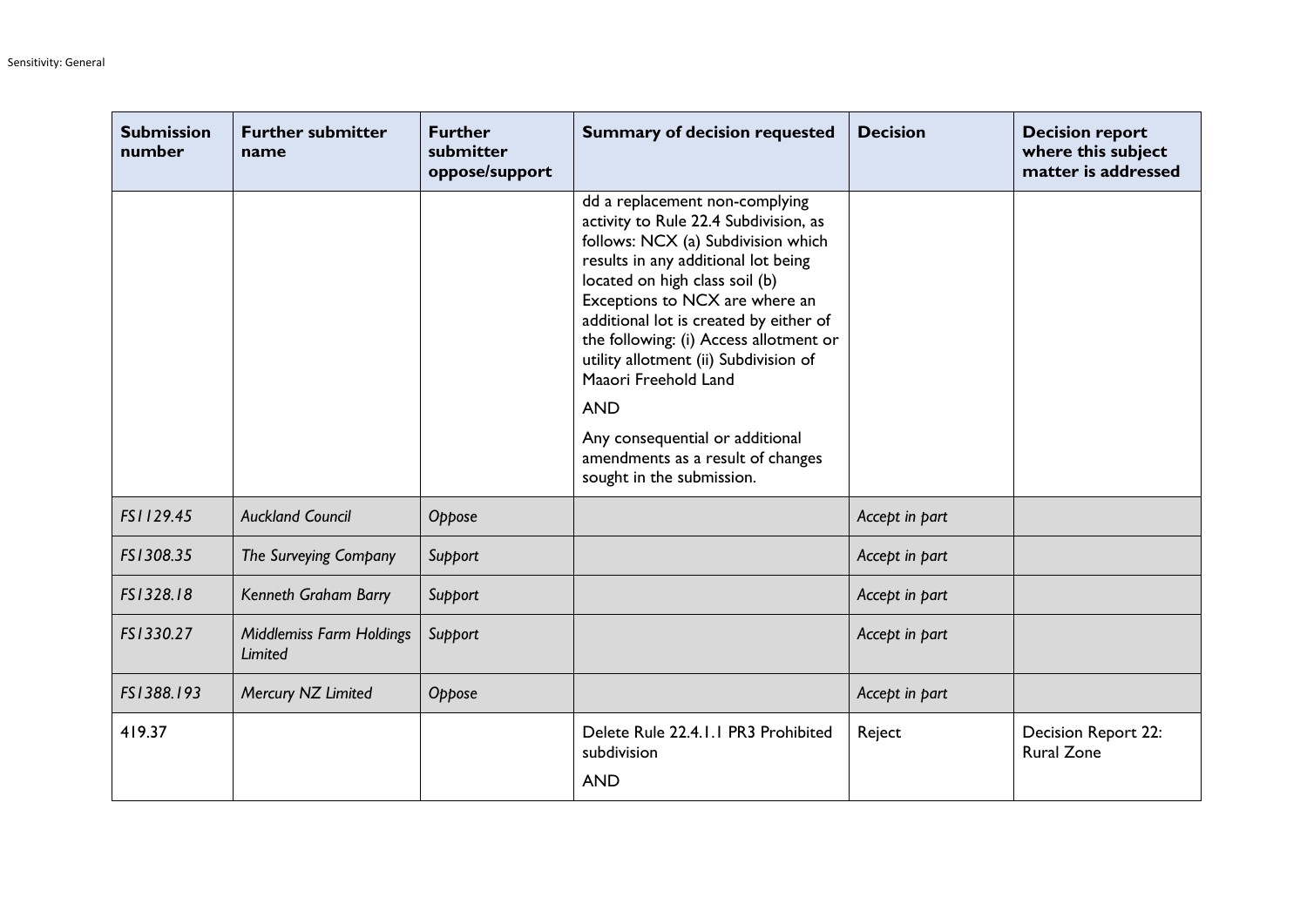| <b>Submission</b><br>number | <b>Further submitter</b><br>name    | <b>Further</b><br>submitter<br>oppose/support | <b>Summary of decision requested</b>                                                                                                                                                                                                                                                                                                                                                                                                                                                                   | <b>Decision</b> | <b>Decision report</b><br>where this subject<br>matter is addressed |
|-----------------------------|-------------------------------------|-----------------------------------------------|--------------------------------------------------------------------------------------------------------------------------------------------------------------------------------------------------------------------------------------------------------------------------------------------------------------------------------------------------------------------------------------------------------------------------------------------------------------------------------------------------------|-----------------|---------------------------------------------------------------------|
|                             |                                     |                                               | Add a replacement new non-<br>complying activity to Rule 22.4<br>Subdivision, as follows: NCX (a)<br>Subdivision which results in any<br>additional lot being located on high<br>class soil (b) Exceptions to NCX are<br>where an additional lot is created by<br>either of the following: (i) Access<br>allotment or utility allotment (ii)<br>Subdivision of Maaori freehold land<br><b>AND</b><br>Any consequential or additional<br>amendments as a result of changes<br>sought in the submission. |                 |                                                                     |
| FS1308.36                   | The Surveying Company               | Support                                       |                                                                                                                                                                                                                                                                                                                                                                                                                                                                                                        | Reject          |                                                                     |
| FS1328.19                   | Kenneth Graham Barry                | Support                                       |                                                                                                                                                                                                                                                                                                                                                                                                                                                                                                        | Reject          |                                                                     |
| FS1330.28                   | Middlemiss Farm Holdings<br>Limited | Support                                       |                                                                                                                                                                                                                                                                                                                                                                                                                                                                                                        | Reject          |                                                                     |
| FS1388.194                  | Mercury NZ Limited                  | Oppose                                        |                                                                                                                                                                                                                                                                                                                                                                                                                                                                                                        | Accept          |                                                                     |
| 419.38                      |                                     |                                               | Delete Rule 22.4.1.2 RD1 General<br>Subdivision.<br><b>AND</b>                                                                                                                                                                                                                                                                                                                                                                                                                                         | Reject          | Decision Report 22:<br><b>Rural Zone</b>                            |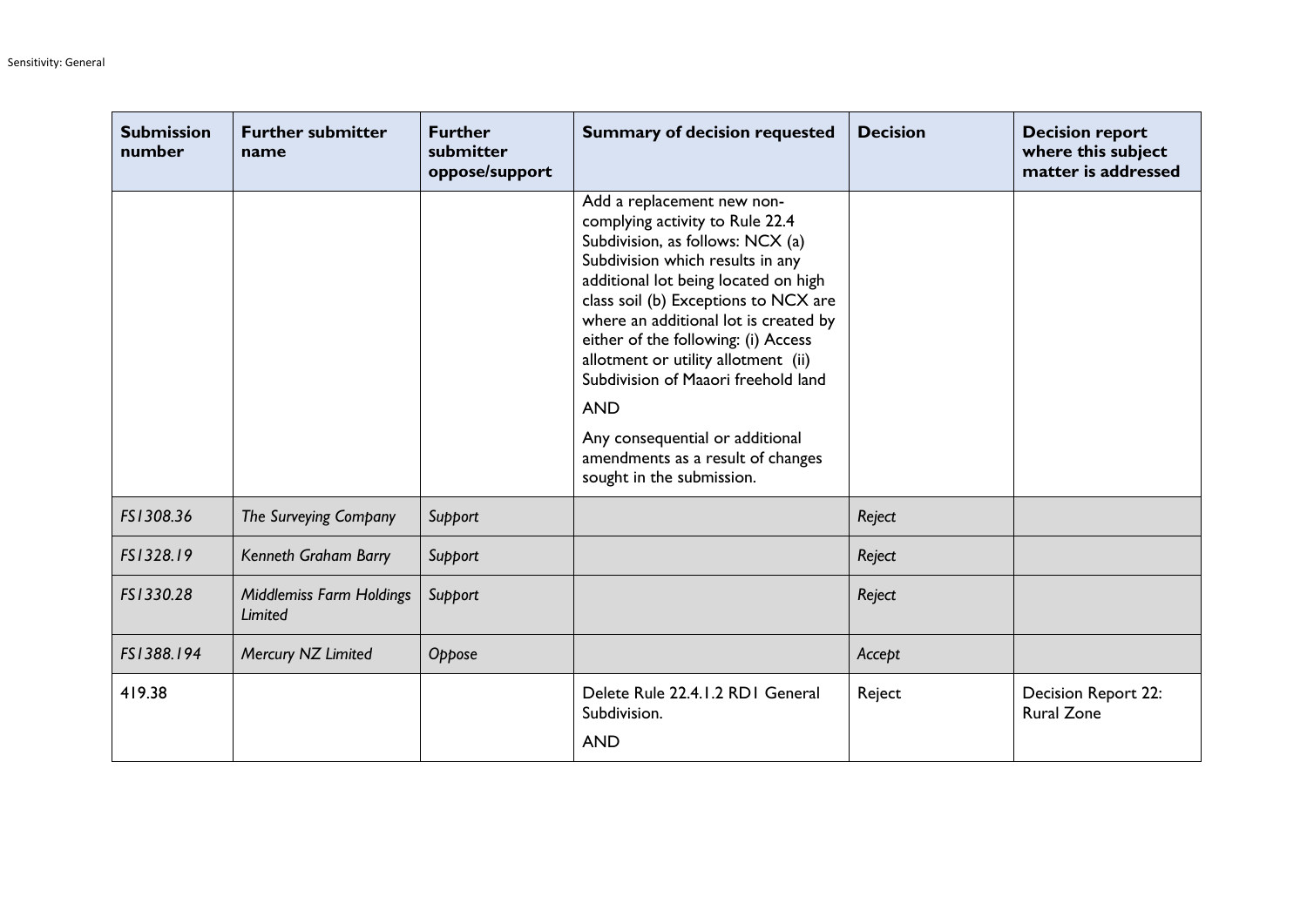| <b>Submission</b><br>number | <b>Further submitter</b><br>name                  | <b>Further</b><br>submitter<br>oppose/support | <b>Summary of decision requested</b>                                                                                                                                                                                                                                          | <b>Decision</b> | <b>Decision report</b><br>where this subject<br>matter is addressed |
|-----------------------------|---------------------------------------------------|-----------------------------------------------|-------------------------------------------------------------------------------------------------------------------------------------------------------------------------------------------------------------------------------------------------------------------------------|-----------------|---------------------------------------------------------------------|
|                             |                                                   |                                               | Any consequential or additional<br>amendments as a result of changes<br>sought in the submission.                                                                                                                                                                             |                 |                                                                     |
| FS1020.3                    | Roger & Bronwyn<br>Crawford                       | Oppose                                        |                                                                                                                                                                                                                                                                               | Accept          |                                                                     |
| FS1328.20                   | Kenneth Graham Barry                              | Support                                       |                                                                                                                                                                                                                                                                               | Reject          |                                                                     |
| FS1330.29                   | <b>Middlemiss Farm Holdings</b><br><b>Limited</b> | Oppose                                        |                                                                                                                                                                                                                                                                               | Accept          |                                                                     |
| FS1379.129                  | <b>Hamilton City Council</b>                      | Oppose                                        |                                                                                                                                                                                                                                                                               | Accept          |                                                                     |
| FS1388.195                  | Mercury NZ Limited                                | Oppose                                        |                                                                                                                                                                                                                                                                               | Accept          |                                                                     |
| 419.39                      |                                                   |                                               | Add a new clause (vii) to Rule<br>22.4.1.5 RD1 (a) Rural Hamlet<br>Subdivision, as follows: (a)<br>Subdivision to create a Rural Hamlet<br>must comply with the following<br>conditions:  (vii) the proposed lots<br>must not be located on high class<br>soils<br><b>AND</b> | Accept in part  | Decision Report 22:<br><b>Rural Zone</b>                            |
|                             |                                                   |                                               | Add a new matter of discretion to<br>Rule 22.4.1.5 RD1 (b) Rural Hamlet<br>Subdivision as follows: (vi) the extent<br>to which water conservation<br>measures and, where appropriate,                                                                                         |                 |                                                                     |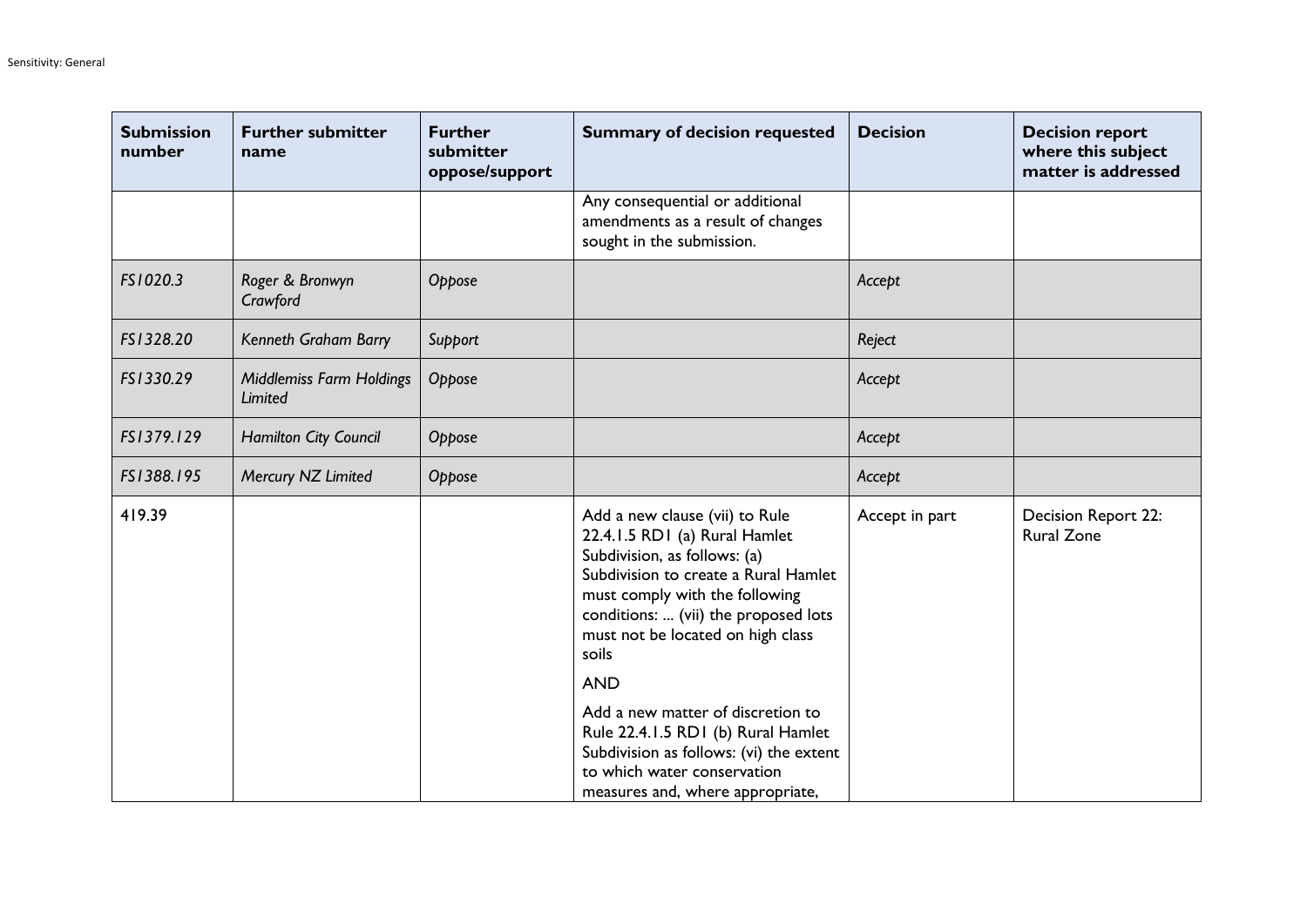| <b>Submission</b><br>number | <b>Further submitter</b><br>name           | <b>Further</b><br>submitter<br>oppose/support | <b>Summary of decision requested</b>                                                                                                                                                                                                                                                                                                                                                                                                                                                                                                                                                       | <b>Decision</b> | <b>Decision report</b><br>where this subject<br>matter is addressed |
|-----------------------------|--------------------------------------------|-----------------------------------------------|--------------------------------------------------------------------------------------------------------------------------------------------------------------------------------------------------------------------------------------------------------------------------------------------------------------------------------------------------------------------------------------------------------------------------------------------------------------------------------------------------------------------------------------------------------------------------------------------|-----------------|---------------------------------------------------------------------|
|                             |                                            |                                               | low impact stormwater design and<br>facilities have been applied.                                                                                                                                                                                                                                                                                                                                                                                                                                                                                                                          |                 |                                                                     |
|                             |                                            |                                               | <b>AND</b>                                                                                                                                                                                                                                                                                                                                                                                                                                                                                                                                                                                 |                 |                                                                     |
|                             |                                            |                                               | Any consequential or additional<br>amendments as a result of changes<br>sought in the submission.                                                                                                                                                                                                                                                                                                                                                                                                                                                                                          |                 |                                                                     |
| FS1308.37                   | The Surveying Company                      | Oppose                                        |                                                                                                                                                                                                                                                                                                                                                                                                                                                                                                                                                                                            | Accept in part  |                                                                     |
| FS1330.30                   | <b>Middlemiss Farm Holdings</b><br>Limited | Oppose                                        |                                                                                                                                                                                                                                                                                                                                                                                                                                                                                                                                                                                            | Accept in part  |                                                                     |
| 419.40                      |                                            |                                               | Add a new clause (ix) to Rule<br>22.4.1.6 RD1 (a) Conservation lot<br>subdivision, as follows: (a) The<br>subdivision must comply with all of<br>the following conditions:  (ix) the<br>proposed lots must not be located<br>on high class soils.<br><b>AND</b><br>Add two new matters of discretion<br>to Rule 22.4.1.6 RD1 (b)<br>Conservation lot subdivision, as<br>follows: (v) potential for reverse<br>sensitivity effects; (vi) the extent to<br>which water conservation measures<br>and, where appropriate, low impact<br>stormwater design and facilities have<br>been applied. | Reject          | Decision Report 22:<br><b>Rural Zone</b>                            |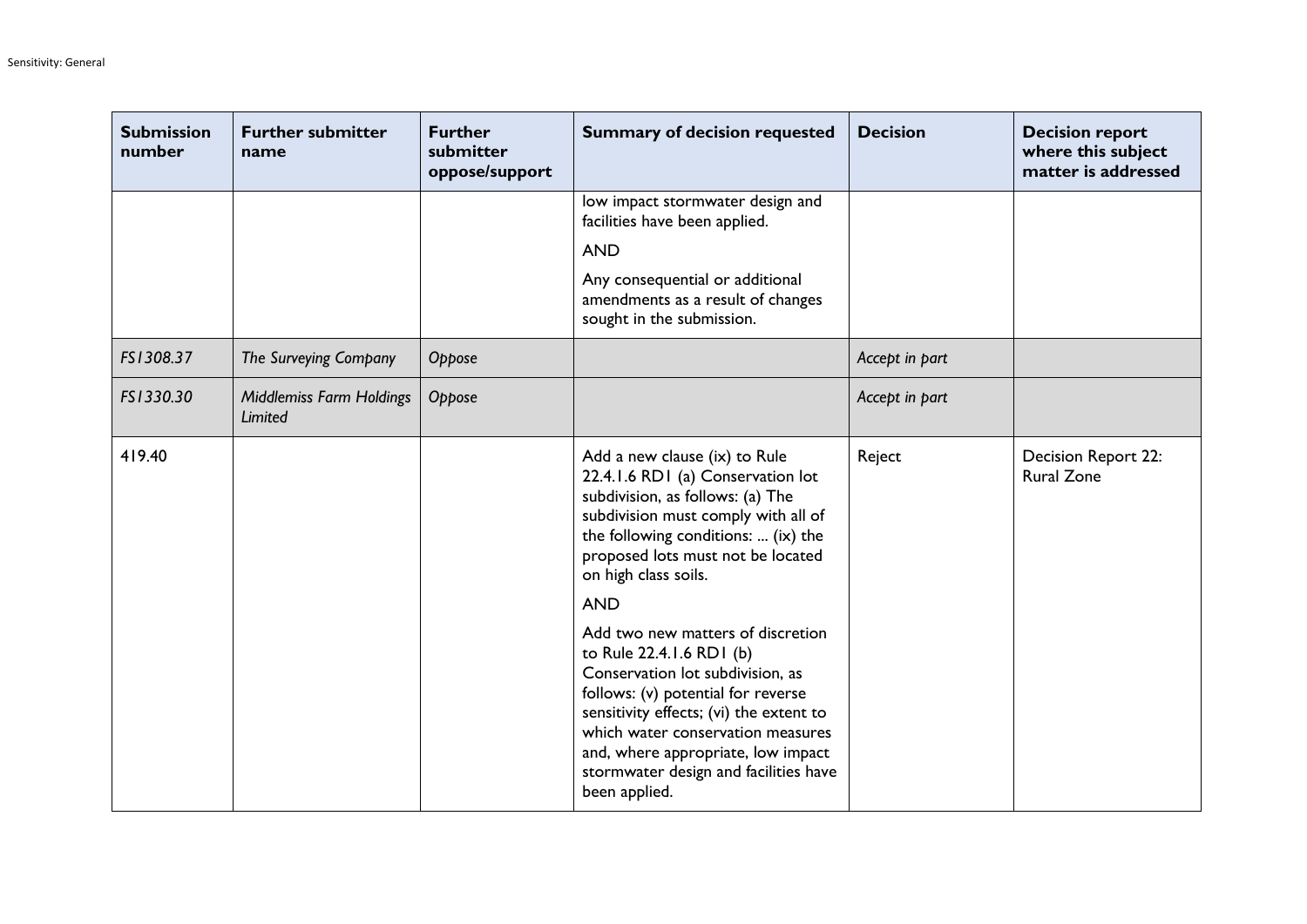| <b>Submission</b><br>number | <b>Further submitter</b><br>name           | <b>Further</b><br>submitter<br>oppose/support | <b>Summary of decision requested</b>                                                                                                                                                                                                                                                                                                                                                                                                                  | <b>Decision</b> | <b>Decision report</b><br>where this subject<br>matter is addressed |
|-----------------------------|--------------------------------------------|-----------------------------------------------|-------------------------------------------------------------------------------------------------------------------------------------------------------------------------------------------------------------------------------------------------------------------------------------------------------------------------------------------------------------------------------------------------------------------------------------------------------|-----------------|---------------------------------------------------------------------|
|                             |                                            |                                               | <b>AND</b>                                                                                                                                                                                                                                                                                                                                                                                                                                            |                 |                                                                     |
|                             |                                            |                                               | Any consequential or additional<br>amendments as a result of changes<br>sought in the submission.                                                                                                                                                                                                                                                                                                                                                     |                 |                                                                     |
| FS1268.9                    | Jennie Hayman                              | Oppose                                        |                                                                                                                                                                                                                                                                                                                                                                                                                                                       | Accept          |                                                                     |
| FS1171.28                   | <b>T&amp;G Global</b>                      | Support                                       |                                                                                                                                                                                                                                                                                                                                                                                                                                                       | Reject          |                                                                     |
| FS1308.38                   | The Surveying Company                      | Oppose                                        |                                                                                                                                                                                                                                                                                                                                                                                                                                                       | Accept          |                                                                     |
| FS1330.31                   | <b>Middlemiss Farm Holdings</b><br>Limited | Oppose                                        |                                                                                                                                                                                                                                                                                                                                                                                                                                                       | Accept          |                                                                     |
| 419.41                      |                                            |                                               | Add a new matter of discretion to<br>Rule 22.4.9 RD1 (b) Subdivision -<br>Building platform, as follows: (vii)<br>The relationship of the building<br>platform and residential activity with<br>surrounding current and future rural<br>production activities and measures<br>to avoid or mitigate reverse<br>sensitivity effects.<br><b>AND</b><br>Any consequential or additional<br>amendments as a result of changes<br>sought in the submission. | Accept in part  | Decision Report 22:<br><b>Rural Zone</b>                            |
| FS1171.29                   | <b>T&amp;G Global</b>                      | Support                                       |                                                                                                                                                                                                                                                                                                                                                                                                                                                       | Accept in part  |                                                                     |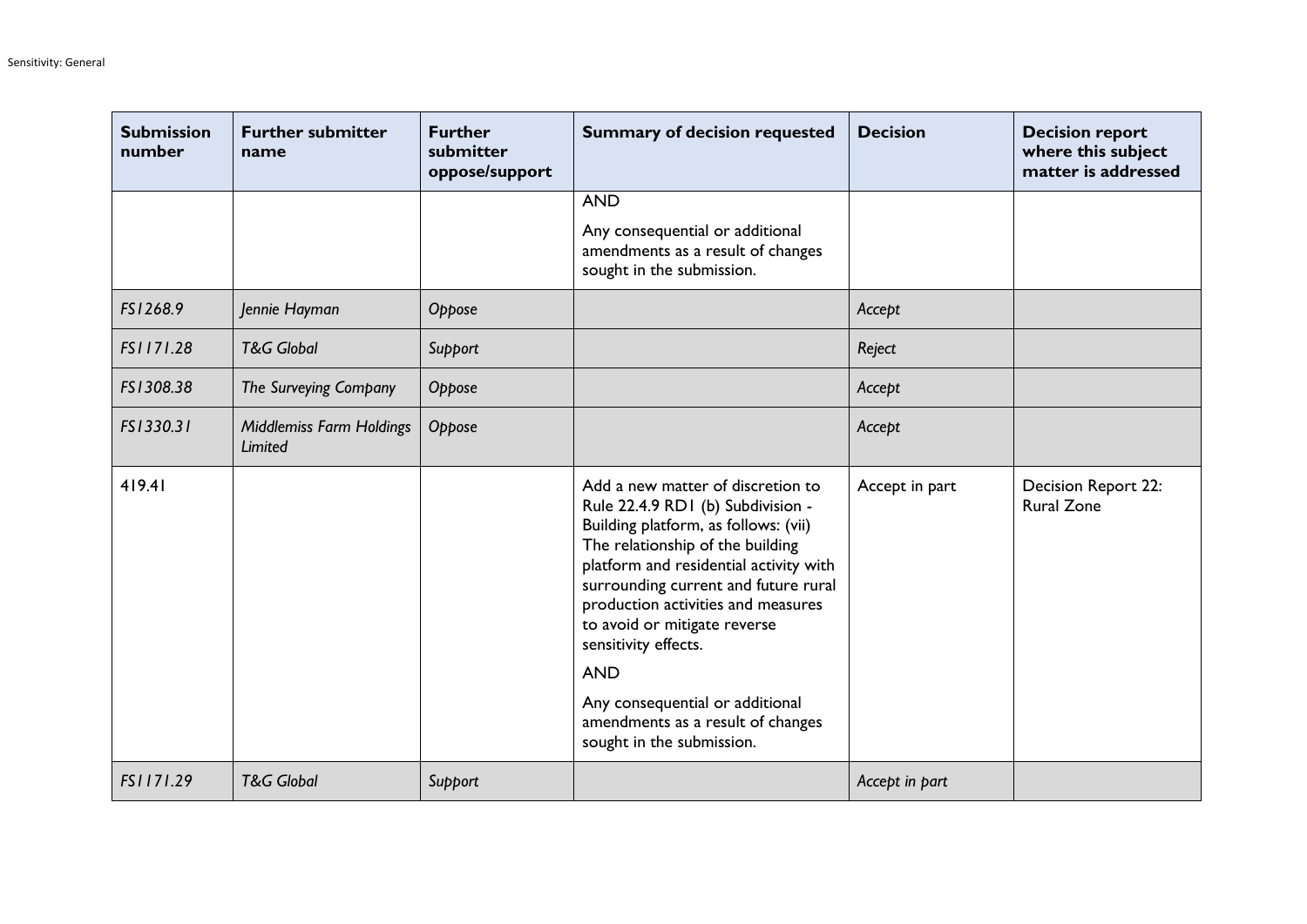| <b>Submission</b><br>number | <b>Further submitter</b><br>name | <b>Further</b><br>submitter<br>oppose/support | <b>Summary of decision requested</b>                                                                                                                                                                                                                                                                 | <b>Decision</b> | <b>Decision report</b><br>where this subject<br>matter is addressed |
|-----------------------------|----------------------------------|-----------------------------------------------|------------------------------------------------------------------------------------------------------------------------------------------------------------------------------------------------------------------------------------------------------------------------------------------------------|-----------------|---------------------------------------------------------------------|
| 419.42                      |                                  |                                               | Add a new permitted activity to Rule<br>23.1 Land use - Activities, that<br>provides for rural production that is<br>existing at the time the Proposed<br>Plan is made operative.<br><b>AND</b><br>Any consequential or additional<br>amendments as a result of changes<br>sought in the submission. | Accept in part  | Decision Report 18:<br>Country Living Zone                          |
| FS1171.30                   | <b>T&amp;G Global</b>            | Support                                       |                                                                                                                                                                                                                                                                                                      | Accept          |                                                                     |
| FS1388.196                  | Mercury NZ Limited               | Oppose                                        |                                                                                                                                                                                                                                                                                                      | Reject          |                                                                     |
| 419.43                      |                                  |                                               | Add a new discretionary activity to<br>Rule 23.1 Land use - Activities, that<br>provides for rural production<br>activities within the Country Living<br>Zone.<br><b>AND</b><br>Any consequential or additional<br>amendments as a result of changes<br>sought in the submission.                    | Accept in part  | Decision Report 18:<br>Country Living Zone                          |
| FS1388.197                  | Mercury NZ Limited               | Oppose                                        |                                                                                                                                                                                                                                                                                                      | Accept          |                                                                     |
| 419.44                      |                                  |                                               | Retain Rule 23.3.7 PI Building<br>setbacks - All boundaries, as notified.                                                                                                                                                                                                                            | Accept in part  | Decision Report 18:<br><b>Country Living Zone</b>                   |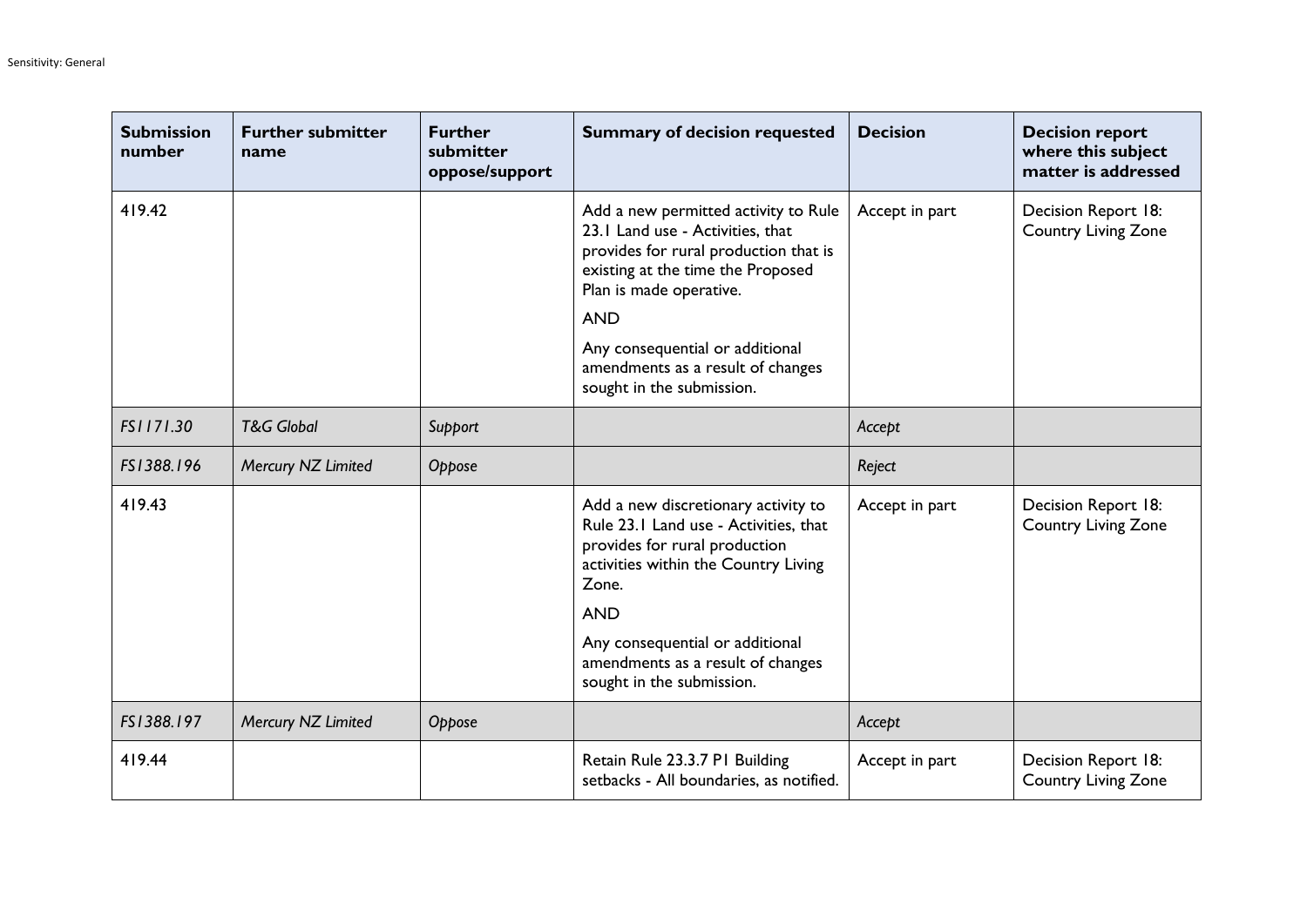| <b>Submission</b><br>number | <b>Further submitter</b><br>name | <b>Further</b><br>submitter<br>oppose/support | <b>Summary of decision requested</b>                                                                                                                                                                                                                                                                                                                                                | <b>Decision</b> | <b>Decision report</b><br>where this subject<br>matter is addressed |
|-----------------------------|----------------------------------|-----------------------------------------------|-------------------------------------------------------------------------------------------------------------------------------------------------------------------------------------------------------------------------------------------------------------------------------------------------------------------------------------------------------------------------------------|-----------------|---------------------------------------------------------------------|
| 419.45                      |                                  |                                               | Add a new clause (iv) to Rule<br>23.3.7.1 P2 (a) Building setbacks - All<br>boundaries, as follows: (a) Any<br>building located on a lot containing<br>1000m2 or less must be set back a<br>minimum of:  (iv) 10m from every<br>boundary adjoining a Rural Zone.<br><b>AND</b><br>Any consequential or additional<br>amendments as a result of changes<br>sought in the submission. | Reject          | Decision Report 18:<br>Country Living Zone                          |
| FS1171.31                   | <b>T&amp;G Global</b>            | Support                                       |                                                                                                                                                                                                                                                                                                                                                                                     | Reject          |                                                                     |
| 419.46                      |                                  |                                               | Add a new clause (v) to Rule<br>23.3.7.1 RD1 (b) Building setbacks -<br>All boundaries as follows: (v) reverse<br>sensitivity effects.<br><b>AND</b><br>Any consequential or additional<br>amendments as a result of changes<br>sought in the submission.                                                                                                                           | Accept          | Decision Report 18:<br><b>Country Living Zone</b>                   |
| FS1171.32                   | <b>T&amp;G Global</b>            | Support                                       |                                                                                                                                                                                                                                                                                                                                                                                     | Accept          |                                                                     |
| 419.47                      |                                  |                                               | Add a new clause (vii) to Rule<br>23.3.7.2 P1 (a) Building setbacks -<br>Sensitive land use, as follows: (a) Any<br>new building or alteration to an                                                                                                                                                                                                                                | Reject          | Decision Report 18:<br><b>Country Living Zone</b>                   |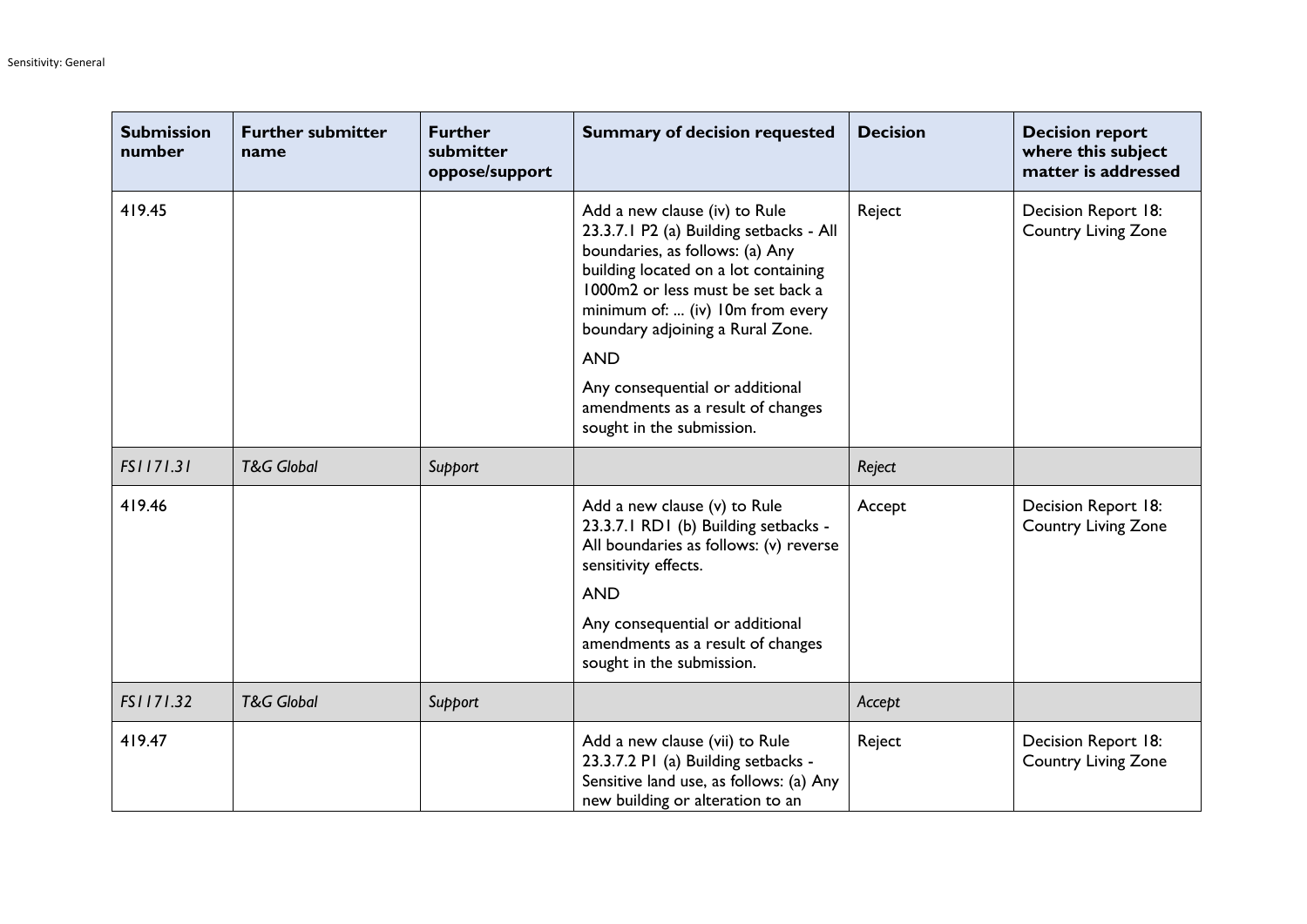| <b>Submission</b><br>number | <b>Further submitter</b><br>name           | <b>Further</b><br>submitter<br>oppose/support | <b>Summary of decision requested</b>                                                                                                                                                                                                                                                         | <b>Decision</b> | <b>Decision report</b><br>where this subject<br>matter is addressed |
|-----------------------------|--------------------------------------------|-----------------------------------------------|----------------------------------------------------------------------------------------------------------------------------------------------------------------------------------------------------------------------------------------------------------------------------------------------|-----------------|---------------------------------------------------------------------|
|                             |                                            |                                               | existing building for a sensitive land<br>use must be set back a minimum of:<br>(vii) 100m from any boundary<br>adjoining a Rural Zone where the<br>sensitive activity is not a residential<br>activity.<br><b>AND</b>                                                                       |                 |                                                                     |
|                             |                                            |                                               | Any consequential or additional<br>amendments as a result of changes<br>sought in the submission.                                                                                                                                                                                            |                 |                                                                     |
| FS1330.32                   | <b>Middlemiss Farm Holdings</b><br>Limited | Oppose                                        |                                                                                                                                                                                                                                                                                              | Accept          |                                                                     |
| FS1388.198                  | Mercury NZ Limited                         | Oppose                                        |                                                                                                                                                                                                                                                                                              | Accept          |                                                                     |
| 419.48                      |                                            |                                               | Retain Rule 23.3.7.2 D1 Building<br>setback - Sensitive land use, as<br>notified.                                                                                                                                                                                                            | Accept          | Decision Report 18:<br>Country Living Zone                          |
| 419.49                      |                                            |                                               | Add a new matter of discretion<br>to Rule 23.4.2 RD1 (b) General<br>Subdivision as follows: (b) Council's<br>discretion is restricted to the<br>following matters:  (iii) measures to<br>mitigate and minimise reverse<br>sensitivity effects on adjoining Rural<br>Zone land.<br><b>AND</b> | Accept          | Decision Report 18:<br>Country Living Zone                          |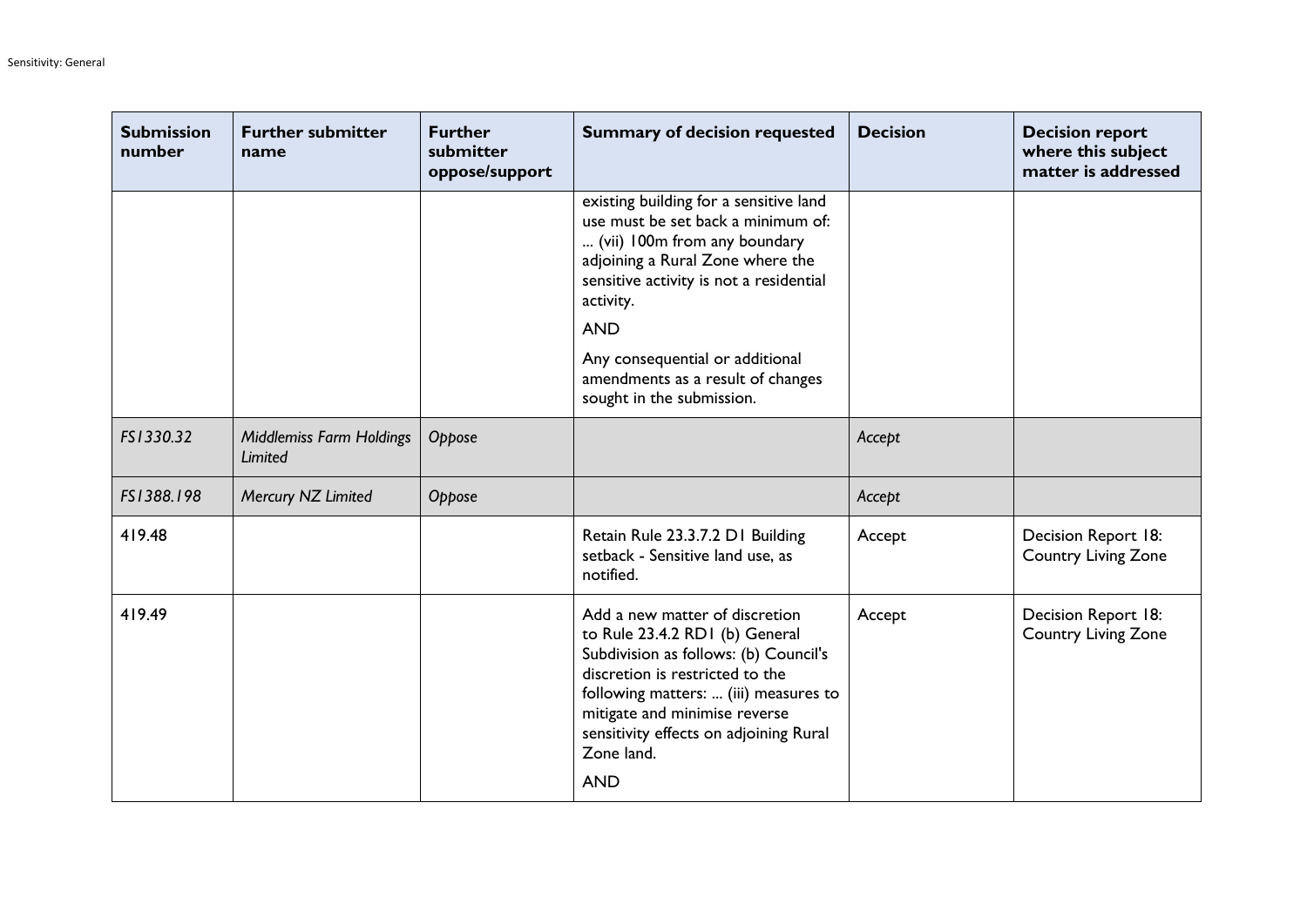| <b>Submission</b><br>number | <b>Further submitter</b><br>name | <b>Further</b><br>submitter<br>oppose/support | <b>Summary of decision requested</b>                                                                                                                                                                                                                                                                                           | <b>Decision</b> | <b>Decision report</b><br>where this subject<br>matter is addressed |
|-----------------------------|----------------------------------|-----------------------------------------------|--------------------------------------------------------------------------------------------------------------------------------------------------------------------------------------------------------------------------------------------------------------------------------------------------------------------------------|-----------------|---------------------------------------------------------------------|
|                             |                                  |                                               | Any consequential or additional<br>amendments as a result of changes<br>sought in the submission.                                                                                                                                                                                                                              |                 |                                                                     |
| FS1134.90                   | <b>Counties Power Limited</b>    | Support                                       |                                                                                                                                                                                                                                                                                                                                | Accept          |                                                                     |
| FS1171.33                   | <b>T&amp;G Global</b>            | Support                                       |                                                                                                                                                                                                                                                                                                                                | Accept          |                                                                     |
| FS1388.199                  | Mercury NZ Limited               | Oppose                                        |                                                                                                                                                                                                                                                                                                                                | Reject          |                                                                     |
| 419.50                      |                                  |                                               | Add a new clause (v) to Rule<br>24.3.6.1 P1 (a) Building setbacks - All<br>boundaries, as follows: (a) Any<br>building must be setback a minimum<br>of:  (v) 8m from any boundary<br>adjoining a Rural Zone<br><b>AND</b><br>Any consequential or additional<br>amendments as a result of changes<br>sought in the submission. | Reject          | Decision Report 17:<br>Village Zone                                 |
| FS1171.34                   | <b>T&amp;G Global</b>            | Support                                       |                                                                                                                                                                                                                                                                                                                                | Reject          |                                                                     |
| 419.51                      |                                  |                                               | Retain Rule 24.3.6.1 RD1 Building<br>setbacks - All boundaries, as notified.                                                                                                                                                                                                                                                   | Accept          | Decision Report 17:<br>Village Zone                                 |
| 419.52                      |                                  |                                               | Add a new clause (vi) to Rule<br>24.3.6.2PI Building setback -<br>Sensitive land use, as follows: (a) Any<br>new building or alteration to an                                                                                                                                                                                  | Reject          | Decision Report 17:<br>Village Zone                                 |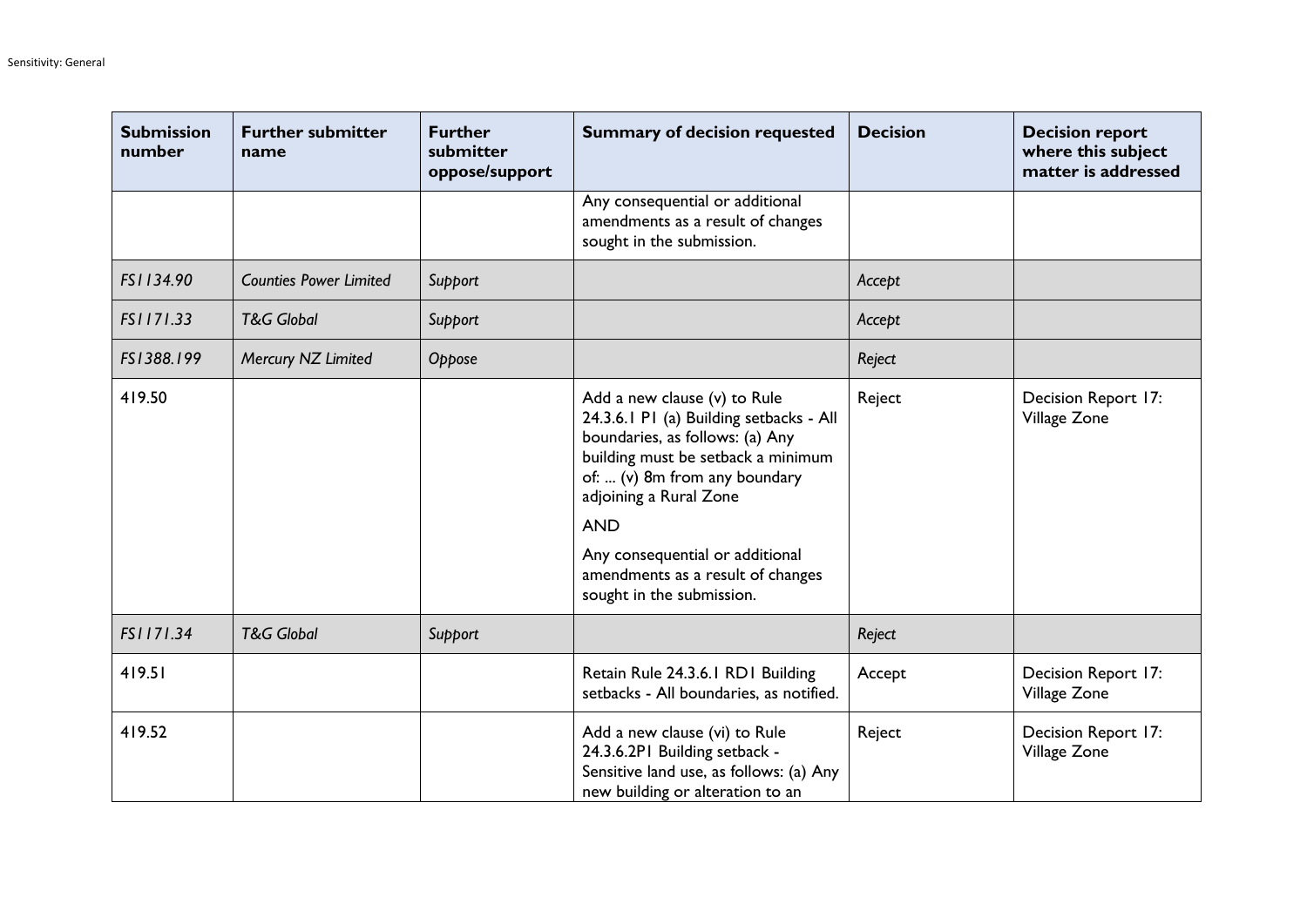| <b>Submission</b><br>number | <b>Further submitter</b><br>name           | <b>Further</b><br>submitter<br>oppose/support | <b>Summary of decision requested</b>                                                                                                                                                                                  | <b>Decision</b> | <b>Decision report</b><br>where this subject<br>matter is addressed |
|-----------------------------|--------------------------------------------|-----------------------------------------------|-----------------------------------------------------------------------------------------------------------------------------------------------------------------------------------------------------------------------|-----------------|---------------------------------------------------------------------|
|                             |                                            |                                               | existing building for a sensitive land<br>use must be set back a minimum of:<br>(vi) 100m from any boundary<br>adjoining a Rural Zone where the<br>sensitive activity is not a residential<br>activity.<br><b>AND</b> |                 |                                                                     |
|                             |                                            |                                               | Any consequential or additional<br>amendments as a result of changes<br>sought in the submission.                                                                                                                     |                 |                                                                     |
| FS1330.33                   | Middlemiss Farm<br><b>Holdings Limited</b> | Oppose                                        |                                                                                                                                                                                                                       | Accept          |                                                                     |
| FS1388.200                  | Mercury NZ Limited                         | Oppose                                        |                                                                                                                                                                                                                       | Accept          |                                                                     |
| 419.53                      |                                            |                                               | Retain Rule 24.3.6.2 D Building<br>setback - Sensitive land use, as<br>notified.                                                                                                                                      | Accept in part  | Decision Report 17:<br>Village Zone                                 |
| FS1388.201                  | Mercury NZ Limited                         | Oppose                                        |                                                                                                                                                                                                                       | Accept in part  |                                                                     |
| 419.54                      |                                            |                                               | Retain Policy 5.2.2 High class soils, as<br>notified.                                                                                                                                                                 | Accept in part  | Decision Report 22:<br><b>Rural Zone</b>                            |
| FS1171.35                   | <b>T&amp;G</b> Global                      | Support                                       |                                                                                                                                                                                                                       | Accept in part  |                                                                     |
| 419.55                      |                                            |                                               | Retain Policy 5.2.3 Effects of<br>subdivision and development on<br>soils, as notified.                                                                                                                               | Accept in part  | Decision Report 22:<br><b>Rural Zone</b>                            |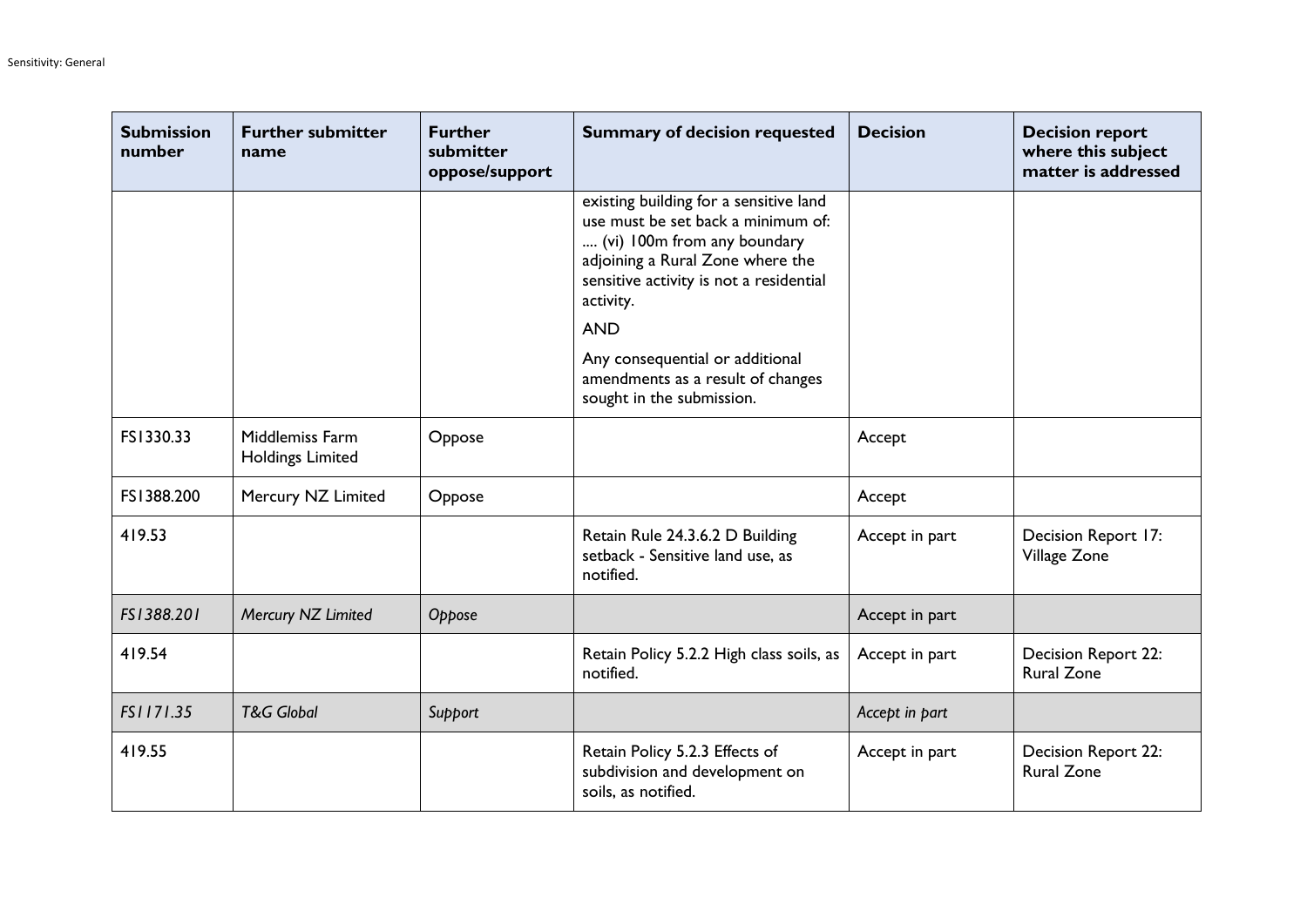| <b>Submission</b><br>number | <b>Further submitter</b><br>name | <b>Further</b><br>submitter<br>oppose/support | <b>Summary of decision requested</b>                                                                                                                                                                                                                                                                                                                                                                                                                                                                                                                                                                                                                                                                                                                                                                                                                                                                         | <b>Decision</b> | <b>Decision report</b><br>where this subject<br>matter is addressed |
|-----------------------------|----------------------------------|-----------------------------------------------|--------------------------------------------------------------------------------------------------------------------------------------------------------------------------------------------------------------------------------------------------------------------------------------------------------------------------------------------------------------------------------------------------------------------------------------------------------------------------------------------------------------------------------------------------------------------------------------------------------------------------------------------------------------------------------------------------------------------------------------------------------------------------------------------------------------------------------------------------------------------------------------------------------------|-----------------|---------------------------------------------------------------------|
| FS1171.36                   | <b>T&amp;G Global</b>            | Support                                       |                                                                                                                                                                                                                                                                                                                                                                                                                                                                                                                                                                                                                                                                                                                                                                                                                                                                                                              | Accept in part  |                                                                     |
| FS1388.202                  | Mercury NZ Limited               | Oppose                                        |                                                                                                                                                                                                                                                                                                                                                                                                                                                                                                                                                                                                                                                                                                                                                                                                                                                                                                              | Accept in part  |                                                                     |
| 419.56                      |                                  |                                               | Retain Objective 5.3.1 Rural<br>character and amenity, as notified.                                                                                                                                                                                                                                                                                                                                                                                                                                                                                                                                                                                                                                                                                                                                                                                                                                          | Accept in part  | Decision Report 22:<br><b>Rural Zone</b>                            |
| 419.57                      |                                  |                                               | Add a new policy within Section 5.3<br>Rural Character and Amenity, as<br>follows: Rural character and amenity<br>includes the following elements: (a)<br>A rural working environment (b)<br>Some activities are seasonal in<br>nature (c) Intensity of development<br>reflecting the rural production<br>environment, such as buildings and<br>structures for rural production and<br>domestic purposes (d) Varying levels<br>of noise associated with seasonal and<br>intermittent rural production<br>activities. (e) Relatively open space<br>and low density of development. (f)<br>Odours, noise and dust typical of<br>rural activities. (g) Generally low<br>levels of vehicle traffic with seasonal<br>fluctuations. (h) The presence of<br>large numbers of farmed animals and<br>extensive areas of plant vine or fruit<br>crops and areas of forestry. (i)<br>Accessory buildings and structures | Accept in Part  | Decision Report 22:<br><b>Rural Zone</b>                            |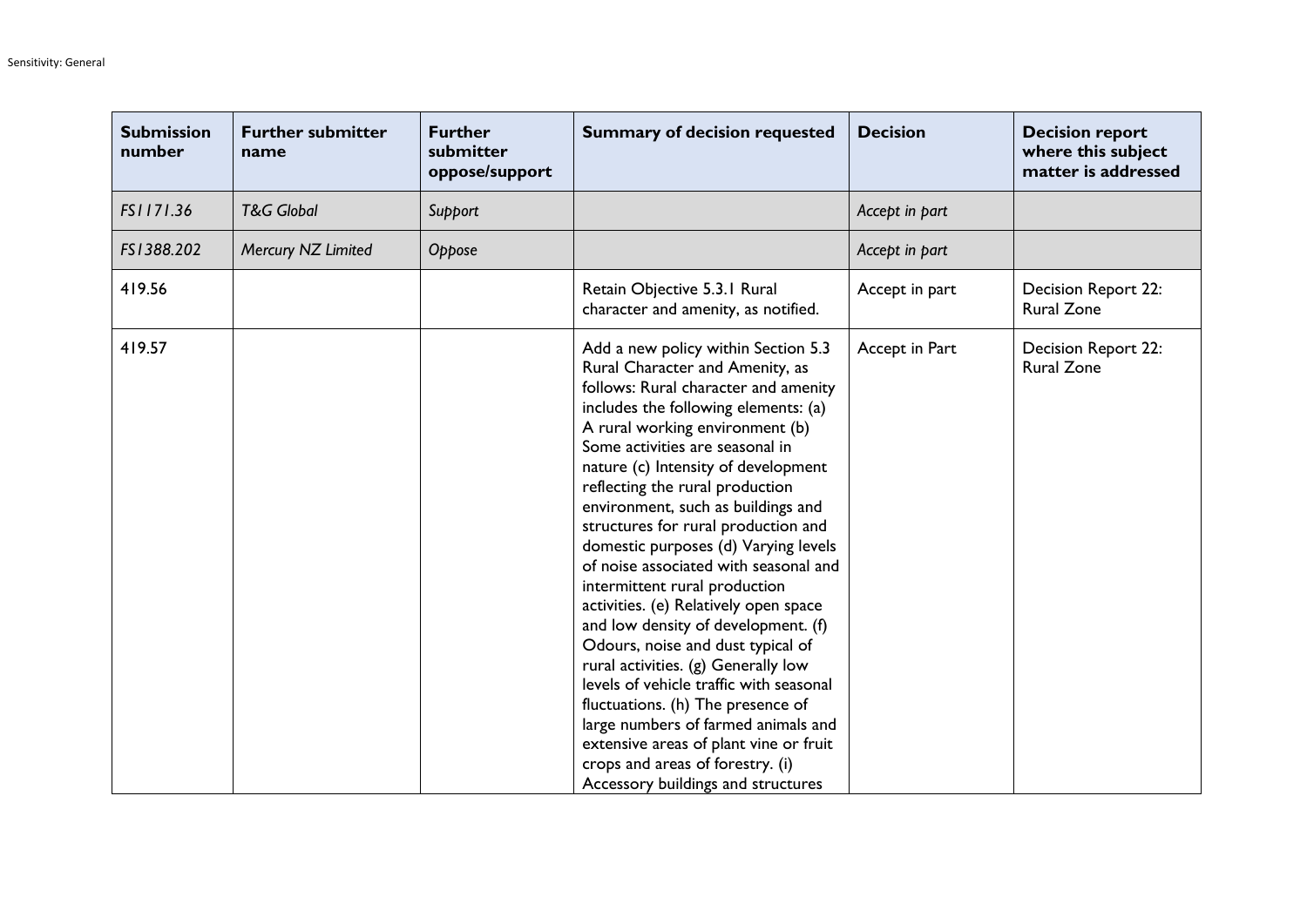| <b>Submission</b><br>number | <b>Further submitter</b><br>name           | <b>Further</b><br>submitter<br>oppose/support | <b>Summary of decision requested</b>                                                                    | <b>Decision</b> | <b>Decision report</b><br>where this subject<br>matter is addressed |
|-----------------------------|--------------------------------------------|-----------------------------------------------|---------------------------------------------------------------------------------------------------------|-----------------|---------------------------------------------------------------------|
|                             |                                            |                                               | (including crop support and artificial<br>crop protections structures) across<br>the landscape.         |                 |                                                                     |
|                             |                                            |                                               | <b>AND</b>                                                                                              |                 |                                                                     |
|                             |                                            |                                               | Any consequential or additional<br>amendments as a result of changes<br>sought in the submission.       |                 |                                                                     |
| FS1171.37                   | <b>T&amp;G Global</b>                      | Support                                       |                                                                                                         | Accept in Part  |                                                                     |
| FS1308.39                   | The Surveying Company                      | Support                                       |                                                                                                         | Accept in Part  |                                                                     |
| FS1330.34                   | <b>Middlemiss Farm Holdings</b><br>Limited | Oppose                                        |                                                                                                         | Accept in Part  |                                                                     |
| FS1340.52                   | TaTa Valley Limited                        | Support                                       |                                                                                                         | Accept in Part  |                                                                     |
| FS1342.79                   | <b>Federated Farmers</b>                   | Support                                       |                                                                                                         | Accept in Part  |                                                                     |
| FS1345.99                   | <b>Genesis Energy Limited</b>              | Support                                       |                                                                                                         | Accept in Part  |                                                                     |
| FS1388.203                  | Mercury NZ Limited                         | Oppose                                        |                                                                                                         | Accept in Part  |                                                                     |
| 419.58                      | <b>Horticulture New</b><br>Zealand         | Support                                       | Retain Policy 5.3.2 Productive rural<br>activities, as notified.                                        | Accept in Part  | Decision Report 22:<br><b>Rural Zone</b>                            |
| 419.59                      |                                            |                                               | Amend Policy 5.3.3 Industrial and<br>commercial activities, to further<br>clarify and refine the policy | Accept          | Decision Report 22:<br><b>Rural Zone</b>                            |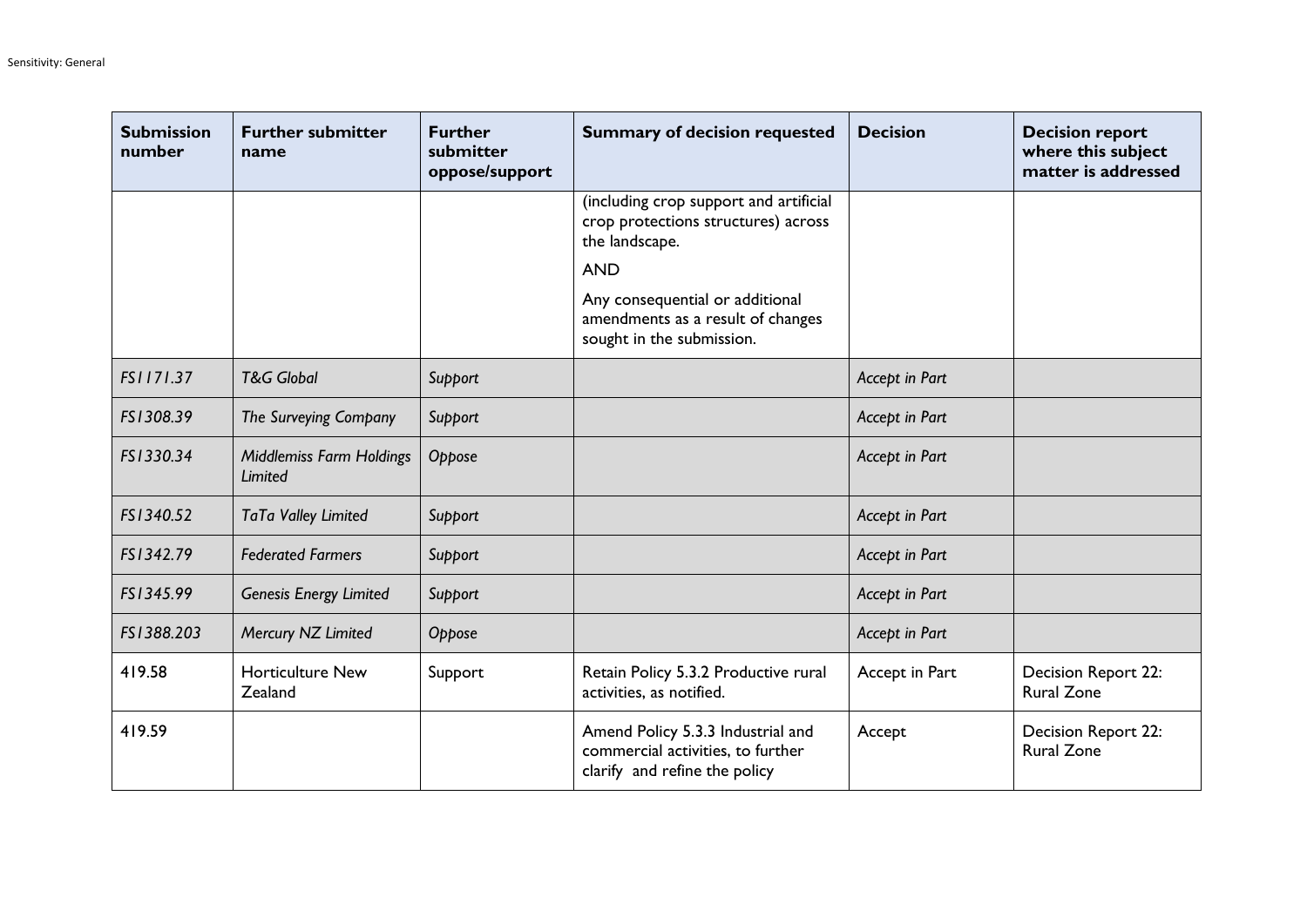| <b>Submission</b><br>number | <b>Further submitter</b><br>name             | <b>Further</b><br>submitter<br>oppose/support | <b>Summary of decision requested</b>                                                                                                | <b>Decision</b> | <b>Decision report</b><br>where this subject<br>matter is addressed |
|-----------------------------|----------------------------------------------|-----------------------------------------------|-------------------------------------------------------------------------------------------------------------------------------------|-----------------|---------------------------------------------------------------------|
|                             |                                              |                                               | <b>OR</b>                                                                                                                           |                 |                                                                     |
|                             |                                              |                                               | Amend Policy 5.3.3 Industrial and<br>commercial activities by combining it<br>with Policy 5.3.9 Non-rural activities.<br><b>AND</b> |                 |                                                                     |
|                             |                                              |                                               | Any consequential or additional<br>amendments as a result of changes<br>sought in the submission.                                   |                 |                                                                     |
| FS1370.2                    | Aztech Buildings for Zeala<br><b>Limited</b> | Support                                       |                                                                                                                                     | Accept          |                                                                     |
| FS1340.53                   | TaTa Valley Limited                          | Support                                       |                                                                                                                                     | Accept          |                                                                     |
| FS1388.204                  | Mercury NZ Limited                           | Oppose                                        |                                                                                                                                     | Reject          |                                                                     |
| 419.60                      |                                              |                                               | Retain Policy 5.3.4 Density of<br>dwellings and buildings within the<br>rural environment, as notified.                             | Accept in part  | Decision Report 22:<br><b>Rural Zone</b>                            |
| FS1171.38                   | <b>T&amp;G Global</b>                        | Support                                       |                                                                                                                                     | Accept in part  |                                                                     |
| FS1388.205                  | Mercury NZ Limited                           | Oppose                                        |                                                                                                                                     | Accept in part  |                                                                     |
| 419.61                      |                                              |                                               | Retain Policy 5.3.5 Earthworks<br>activities, as notified.                                                                          | Accept in part  | Decision Report 22:<br><b>Rural Zone</b>                            |
| 419.62                      |                                              |                                               | Amend Policy 5.3.7 Reverse<br>sensitivity effects, as follows: (a)<br>Recognise the following features are                          | Accept in part  | Decision Report 22:<br><b>Rural Zone</b>                            |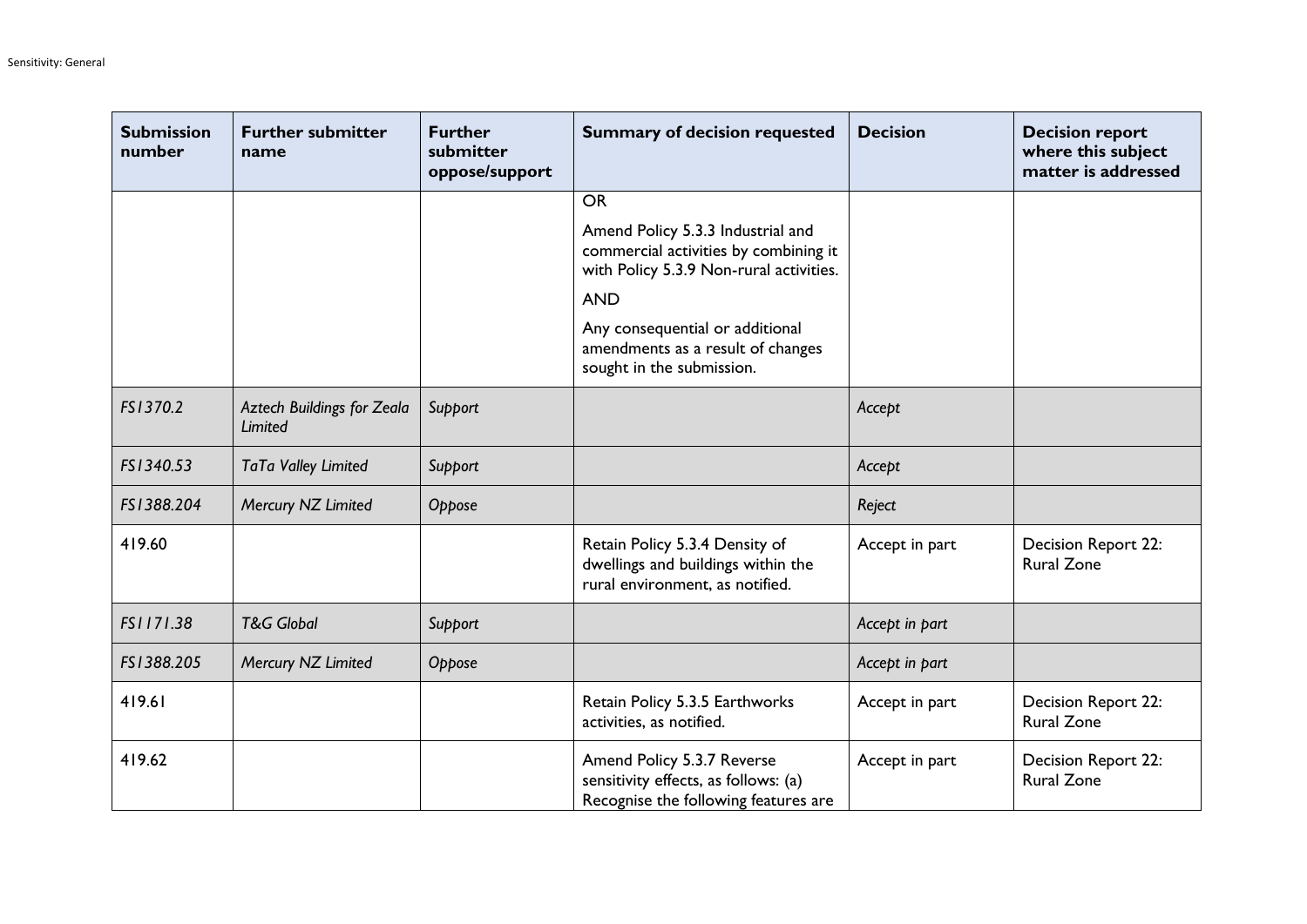| <b>Submission</b><br>number | <b>Further submitter</b><br>name | <b>Further</b><br>submitter<br>oppose/support | <b>Summary of decision requested</b>                                                                                                                                                                                                                                                                                                                                                                                                                                                                                                                      | <b>Decision</b> | <b>Decision report</b><br>where this subject<br>matter is addressed |
|-----------------------------|----------------------------------|-----------------------------------------------|-----------------------------------------------------------------------------------------------------------------------------------------------------------------------------------------------------------------------------------------------------------------------------------------------------------------------------------------------------------------------------------------------------------------------------------------------------------------------------------------------------------------------------------------------------------|-----------------|---------------------------------------------------------------------|
|                             |                                  |                                               | typical of the rural environment and<br>the effects are accepted and able to<br>be managed: (i) Large numbers of<br>animals being farmed, extensive<br>areas of commercial vegetable<br>production, plants, vines or fruit<br>crops, plantation forests and farm<br>forests;  (c) Avoid or mitigate the<br>adverse effects of reverse sensitivity<br>through the use of setbacks and the<br>design of subdivisions and<br>development.<br><b>AND</b><br>Any consequential or additional<br>amendments as a result of changes<br>sought in the submission. |                 |                                                                     |
| FS1375.9                    | Radio New Zealand                | Support                                       |                                                                                                                                                                                                                                                                                                                                                                                                                                                                                                                                                           | Accept in part  |                                                                     |
| FS1171.39                   | <b>T&amp;G Global</b>            | Support                                       |                                                                                                                                                                                                                                                                                                                                                                                                                                                                                                                                                           | Accept in part  |                                                                     |
| FS1388.206                  | Mercury NZ Limited               | Oppose                                        |                                                                                                                                                                                                                                                                                                                                                                                                                                                                                                                                                           | Accept in part  |                                                                     |
| 419.63                      |                                  |                                               | Retain Policy 5.3.8 Effects on rural<br>character and amenity from rural<br>subdivision, as notified.                                                                                                                                                                                                                                                                                                                                                                                                                                                     | Accept in part  | Decision Report 22:<br><b>Rural Zone</b>                            |
| 419.64                      |                                  |                                               | Amend the title of Policy 5.3.9 Non-<br>rural activities, as follows: Policy<br>5.3.9 Other Non-rural activities                                                                                                                                                                                                                                                                                                                                                                                                                                          | Accept in part  | Decision Report 22:<br><b>Rural Zone</b>                            |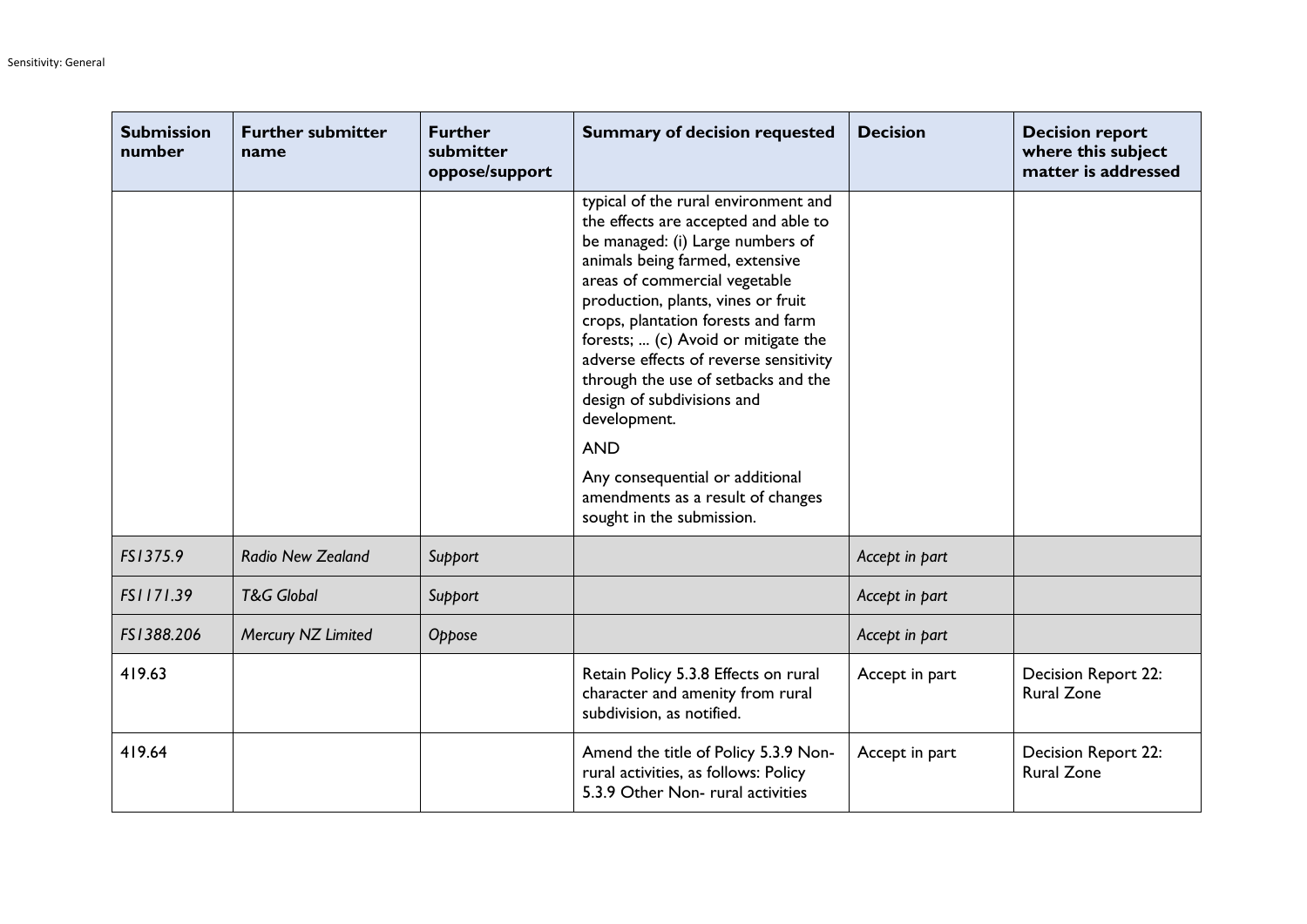| <b>Submission</b><br>number | <b>Further submitter</b><br>name                    | <b>Further</b><br>submitter<br>oppose/support | <b>Summary of decision requested</b>                                                                                     | <b>Decision</b> | <b>Decision report</b><br>where this subject<br>matter is addressed |
|-----------------------------|-----------------------------------------------------|-----------------------------------------------|--------------------------------------------------------------------------------------------------------------------------|-----------------|---------------------------------------------------------------------|
|                             |                                                     |                                               | <b>AND</b>                                                                                                               |                 |                                                                     |
|                             |                                                     |                                               | Amend Policy 5.3.9 Non-rural<br>activities, to further clarify and refine<br>the policy                                  |                 |                                                                     |
|                             |                                                     |                                               | <b>OR</b>                                                                                                                |                 |                                                                     |
|                             |                                                     |                                               | Amend Policy 5.3.9 Non-rural<br>activities by combining it with Policy<br>5.3.3 Industrial and commercial<br>activities. |                 |                                                                     |
|                             |                                                     |                                               | <b>AND</b>                                                                                                               |                 |                                                                     |
|                             |                                                     |                                               | Any consequential or additional<br>amendments as a result of changes<br>sought in the submission.                        |                 |                                                                     |
| FS1370.3                    | <b>Aztech Buildings for Zeala</b><br><b>Limited</b> | Support                                       |                                                                                                                          | Accept in part  |                                                                     |
| FS1171.40                   | <b>T&amp;G Global</b>                               | Support                                       |                                                                                                                          | Accept in part  |                                                                     |
| FS1340.54                   | TaTa Valley Limited                                 | Support                                       |                                                                                                                          | Accept in part  |                                                                     |
| FS1345.100                  | <b>Genesis Energy Limited</b>                       | Oppose                                        |                                                                                                                          | Accept in part  |                                                                     |
| FS1388.207                  | Mercury NZ Limited                                  | Oppose                                        |                                                                                                                          | Accept in part  |                                                                     |
| 419.65                      |                                                     |                                               | Retain Policy 5.3.15 Noise and<br>vibration, as notified.                                                                | Accept in part  | Decision Report 22:<br><b>Rural Zone</b>                            |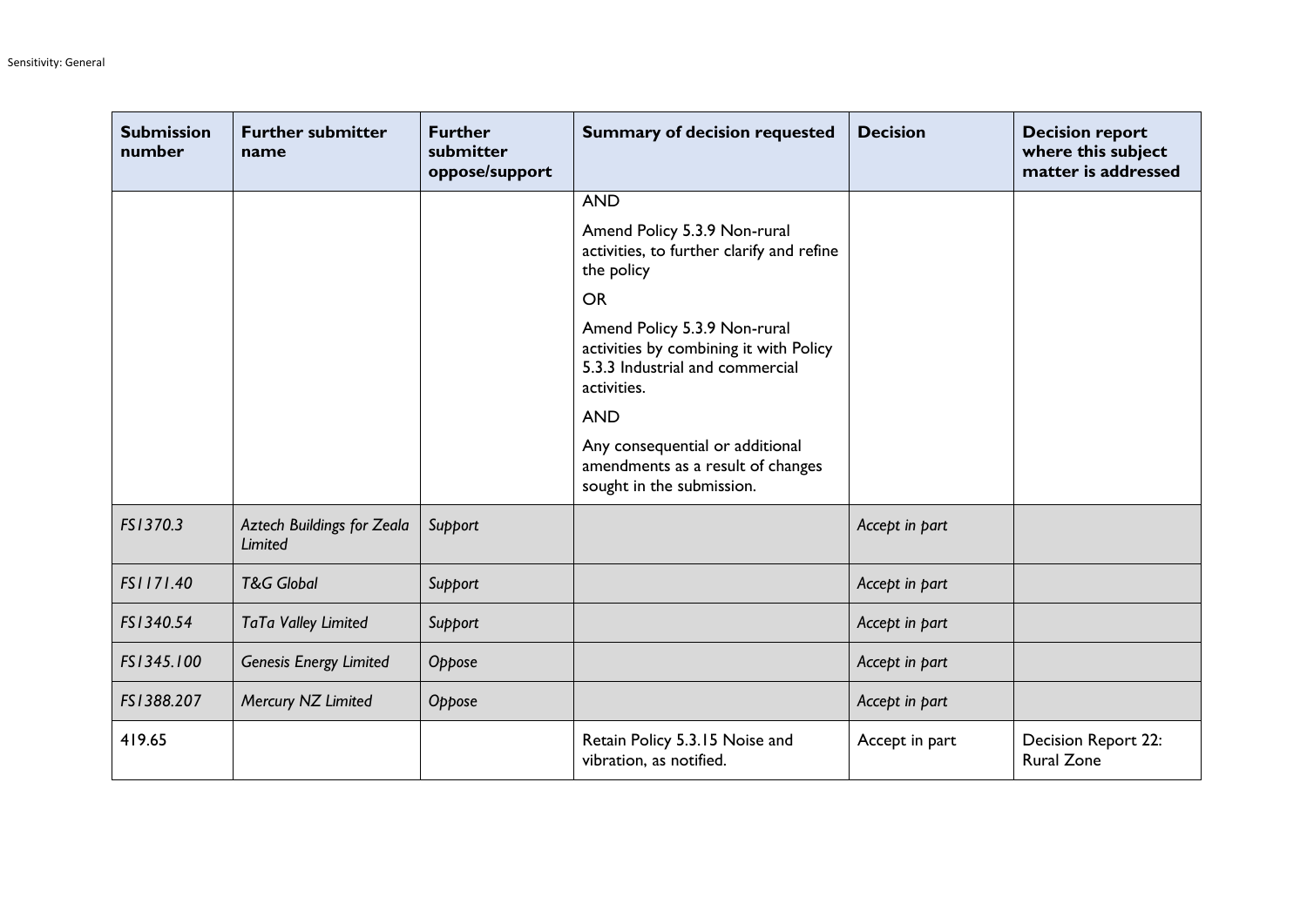| <b>Submission</b><br>number | <b>Further submitter</b><br>name | <b>Further</b><br>submitter<br>oppose/support | <b>Summary of decision requested</b>                                                                                                                                                                                                                                                                                                                                                           | <b>Decision</b> | <b>Decision report</b><br>where this subject<br>matter is addressed |
|-----------------------------|----------------------------------|-----------------------------------------------|------------------------------------------------------------------------------------------------------------------------------------------------------------------------------------------------------------------------------------------------------------------------------------------------------------------------------------------------------------------------------------------------|-----------------|---------------------------------------------------------------------|
| 419.66                      |                                  |                                               | Amend Objective 5.6.1 Country<br>Living Zone, as follows: (a)<br>Subdivision, use and development in<br>the Country Living Zone maintains<br>or enhances the character and<br>amenity values of the zone and<br>avoids compromising rural<br>production land or activities.<br><b>AND</b><br>Any consequential or additional<br>amendments as a result of changes<br>sought in the submission. | Accept in part  | Decision Report 18:<br>Country Living Zone                          |
| FS1171.41                   | <b>T&amp;G Global</b>            | Support                                       |                                                                                                                                                                                                                                                                                                                                                                                                | Accept in part  |                                                                     |
| FS1342.80                   | <b>Federated Farmers</b>         | Support                                       |                                                                                                                                                                                                                                                                                                                                                                                                | Accept in part  |                                                                     |
| FS1388.208                  | Mercury NZ Limited               | Oppose                                        |                                                                                                                                                                                                                                                                                                                                                                                                | Accept in part  |                                                                     |
| 419.67                      |                                  |                                               | Retain Policy 5.6.3 Subdivision within<br>the Country Living Zone, as notified.                                                                                                                                                                                                                                                                                                                | Accept in part  | Decision Report 18:<br><b>Country Living Zone</b>                   |
| FS1333.13                   | <b>Fonterra Limited</b>          | Support                                       |                                                                                                                                                                                                                                                                                                                                                                                                | Accept in part  |                                                                     |
| FS1388.209                  | Mercury NZ Limited               | Oppose                                        |                                                                                                                                                                                                                                                                                                                                                                                                | Accept in part  |                                                                     |
| 419.68                      |                                  |                                               | Add Clause (vii) to Policy 6.1.2 (a)<br>Development, operation and<br>maintenance, as follows: (a) Provide<br>for the development, operation,                                                                                                                                                                                                                                                  | Reject          | Decision Report 13:<br>Infrastructure                               |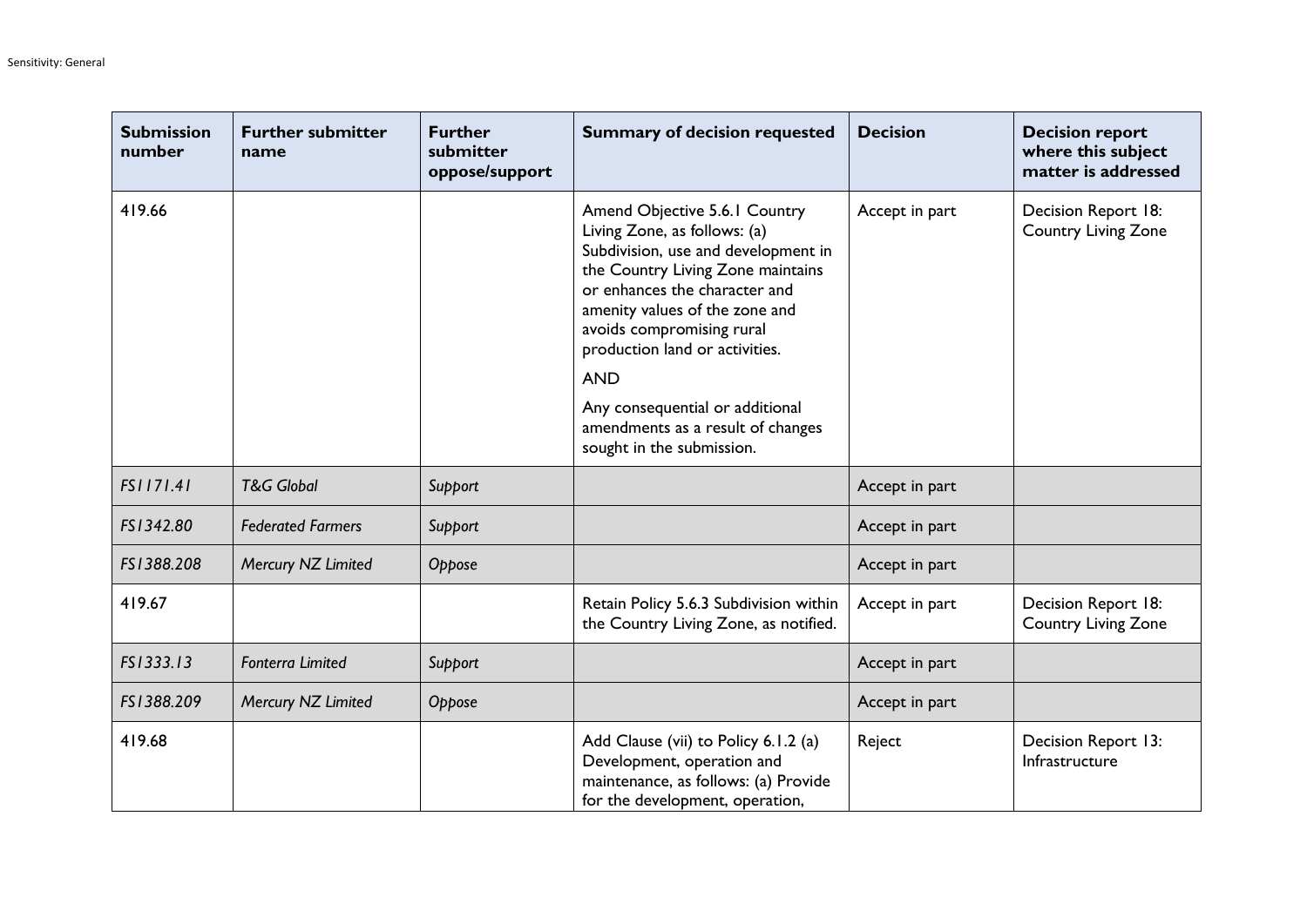| <b>Submission</b><br>number | <b>Further submitter</b><br>name         | <b>Further</b><br>submitter<br>oppose/support | <b>Summary of decision requested</b>                                                                                                                                                                                                                                                                    | <b>Decision</b> | <b>Decision report</b><br>where this subject<br>matter is addressed |
|-----------------------------|------------------------------------------|-----------------------------------------------|---------------------------------------------------------------------------------------------------------------------------------------------------------------------------------------------------------------------------------------------------------------------------------------------------------|-----------------|---------------------------------------------------------------------|
|                             |                                          |                                               | maintenance, repair, replacement,<br>upgrading and removal of<br>infrastructure throughout the district<br>by recognising:  (vii) potential for<br>impacts on affected landowners and<br>property on which infrastructure is<br>located."<br><b>AND</b>                                                 |                 |                                                                     |
|                             |                                          |                                               | Amend Chapter 14 Infrastructure<br>and Energy, to ensure that minor<br>upgrading is clearly defined and does<br>not include development or increase<br>voltage of electricity lines.<br><b>AND</b><br>Any consequential or additional<br>amendments as a result of changes<br>sought in the submission. |                 |                                                                     |
| FS1134.4                    | <b>Counties Power Limited</b>            | Oppose                                        | Seeks that the submission point is<br>rejected.                                                                                                                                                                                                                                                         | Accept          |                                                                     |
| FS1266.3                    | <b>WEL Networks Limited</b>              | Oppose                                        |                                                                                                                                                                                                                                                                                                         | Accept          |                                                                     |
| FS1258.18                   | Meridian Energy Limited                  | Oppose                                        |                                                                                                                                                                                                                                                                                                         | Accept          |                                                                     |
| FS1342.81                   | <b>Federated Farmers</b>                 | Support                                       |                                                                                                                                                                                                                                                                                                         | Reject          |                                                                     |
| FS1350.10                   | <b>Transpower New Zealand</b><br>Limited | Oppose                                        |                                                                                                                                                                                                                                                                                                         | Accept          |                                                                     |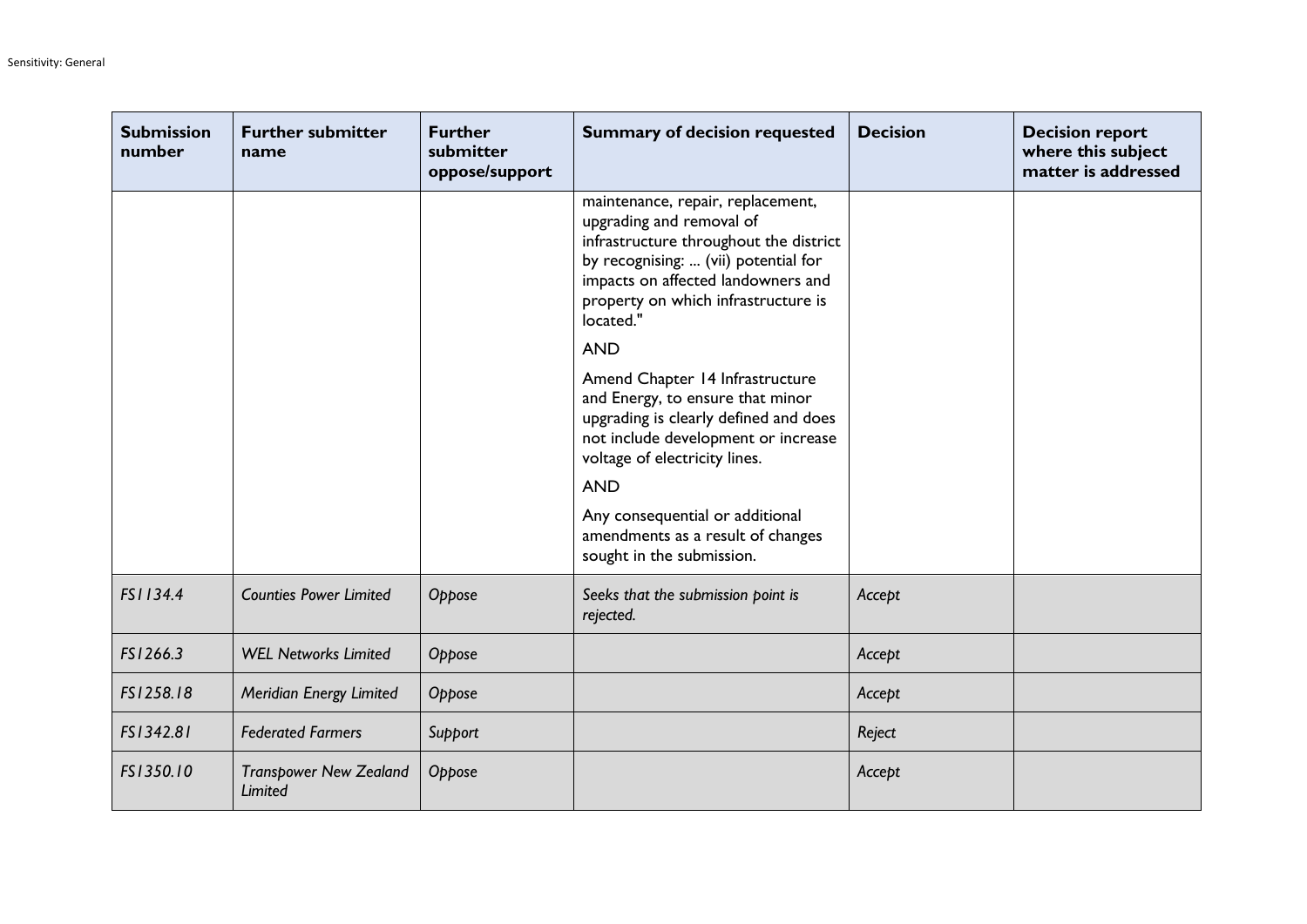| <b>Submission</b><br>number | <b>Further submitter</b><br>name | <b>Further</b><br>submitter<br>oppose/support | <b>Summary of decision requested</b>                                                                                                                                                                                                                                                                                                                                     | <b>Decision</b> | <b>Decision report</b><br>where this subject<br>matter is addressed |
|-----------------------------|----------------------------------|-----------------------------------------------|--------------------------------------------------------------------------------------------------------------------------------------------------------------------------------------------------------------------------------------------------------------------------------------------------------------------------------------------------------------------------|-----------------|---------------------------------------------------------------------|
| 419.69                      |                                  |                                               | Delete Policy 6.1.4(a)(iv)<br>Infrastructure benefits.<br><b>AND</b><br>Any consequential or additional<br>amendments as a result of changes<br>sought in the submission.                                                                                                                                                                                                | Accept in part  | Decision Report 13:<br>Infrastructure                               |
| FS1134.13                   | <b>Counties Power Limited</b>    | Oppose                                        |                                                                                                                                                                                                                                                                                                                                                                          | Accept in part  |                                                                     |
| FS1266.10                   | <b>WEL Networks Limited</b>      | Oppose                                        |                                                                                                                                                                                                                                                                                                                                                                          | Accept in part  |                                                                     |
| FS1342.82                   | <b>Federated Farmers</b>         | Support                                       |                                                                                                                                                                                                                                                                                                                                                                          | Accept in part  |                                                                     |
| FS1345.101                  | Genesis Energy Limited           | Oppose                                        |                                                                                                                                                                                                                                                                                                                                                                          | Accept in part  |                                                                     |
| 419.70                      |                                  |                                               | Amend Objective 6.1.6 (a) Reverse<br>sensitivity, as follows: (a)<br>Infrastructure is protected from<br>reverse sensitivity effects, and<br>infrastructure (including the National<br>Grid) is not compromised Manage<br>activities to the extent reasonably<br>possible to reduce the potential for<br>reverse sensitivity effects on<br>infrastructure.<br><b>AND</b> | Reject          | Decision Report 13:<br>Infrastructure                               |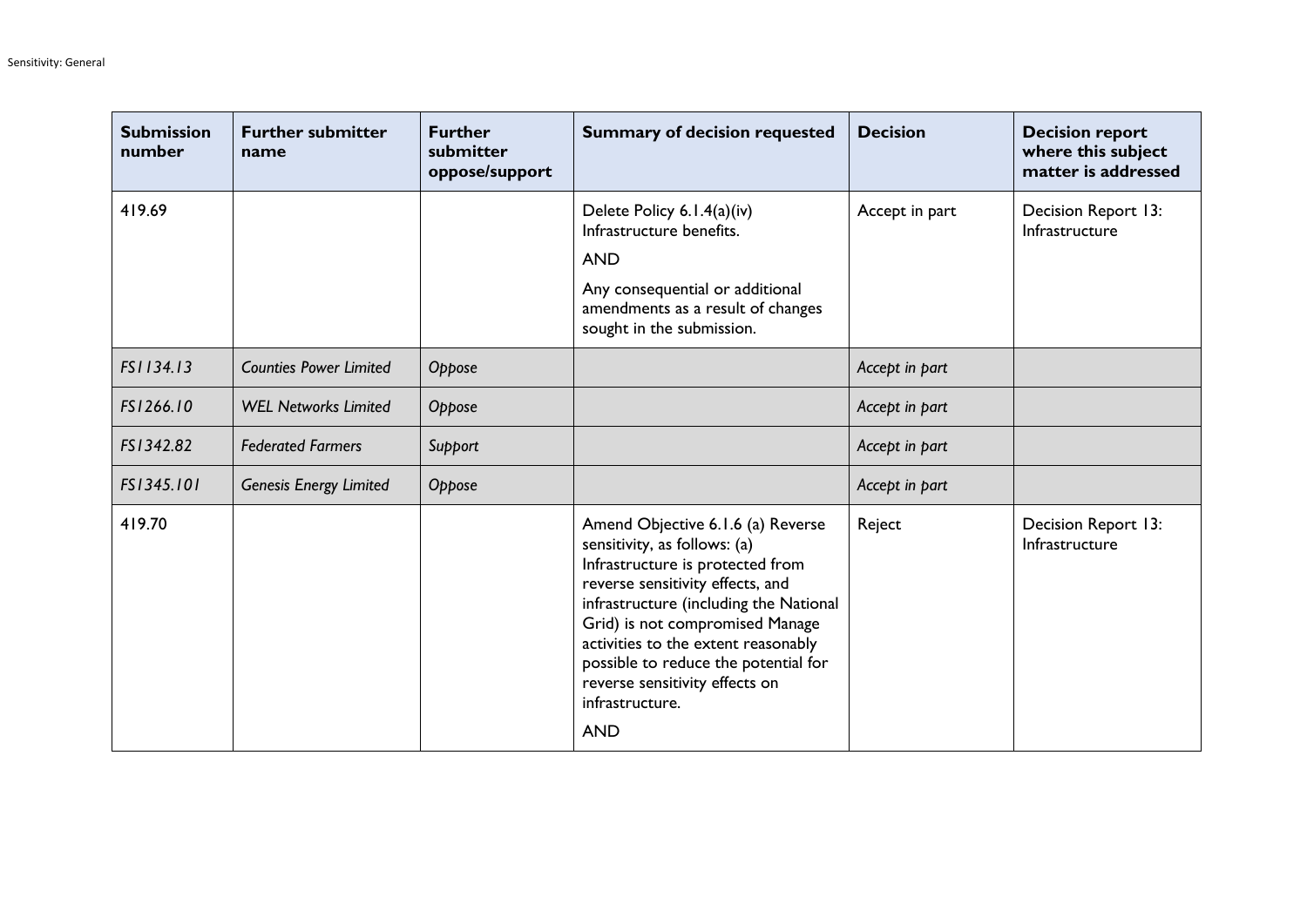| <b>Submission</b><br>number | <b>Further submitter</b><br>name                | <b>Further</b><br>submitter<br>oppose/support | <b>Summary of decision requested</b>                                                                                                                                                                                                                                                                                                                                                                                                                                                                                                   | <b>Decision</b> | <b>Decision report</b><br>where this subject<br>matter is addressed |
|-----------------------------|-------------------------------------------------|-----------------------------------------------|----------------------------------------------------------------------------------------------------------------------------------------------------------------------------------------------------------------------------------------------------------------------------------------------------------------------------------------------------------------------------------------------------------------------------------------------------------------------------------------------------------------------------------------|-----------------|---------------------------------------------------------------------|
|                             |                                                 |                                               | Any consequential or additional<br>amendments as a result of changes<br>sought in the submission.                                                                                                                                                                                                                                                                                                                                                                                                                                      |                 |                                                                     |
| FS1258.64                   | Meridian Energy Limited                         | Oppose                                        | Disallow in part                                                                                                                                                                                                                                                                                                                                                                                                                                                                                                                       | Accept          |                                                                     |
| FS1266.14                   | <b>WEL Networks Limited</b>                     | Oppose                                        |                                                                                                                                                                                                                                                                                                                                                                                                                                                                                                                                        | Accept          |                                                                     |
| FS1342.83                   | <b>Federated Farmers</b>                        | Support                                       |                                                                                                                                                                                                                                                                                                                                                                                                                                                                                                                                        | Reject          |                                                                     |
| FS1350.12                   | <b>Transpower New Zealand</b><br><b>Limited</b> | <b>Not Stated</b>                             |                                                                                                                                                                                                                                                                                                                                                                                                                                                                                                                                        | Reject          |                                                                     |
| FS1375.19                   | <b>Radio New Zealand</b>                        | Oppose                                        |                                                                                                                                                                                                                                                                                                                                                                                                                                                                                                                                        | Accept          |                                                                     |
| 419.71                      |                                                 |                                               | Delete Policy 6.1.7 Reverse<br>sensitivity and infrastructure<br><b>AND</b><br>Add a new replacement Policy 6.1.7<br>Reverse sensitivity and<br>infrastructure, as follows: Manage<br>the potential adverse effects of<br>activities adjacent to infrastructure,<br>including to reduce the potential for<br>reverse sensitivity effects, by<br>ensuring sensitive activities, and<br>inappropriate subdivision, use and<br>development do not occur in a<br>location or form that significantly<br>constrains the safe, effective and | Reject          | Decision Report 13:<br>Infrastructure                               |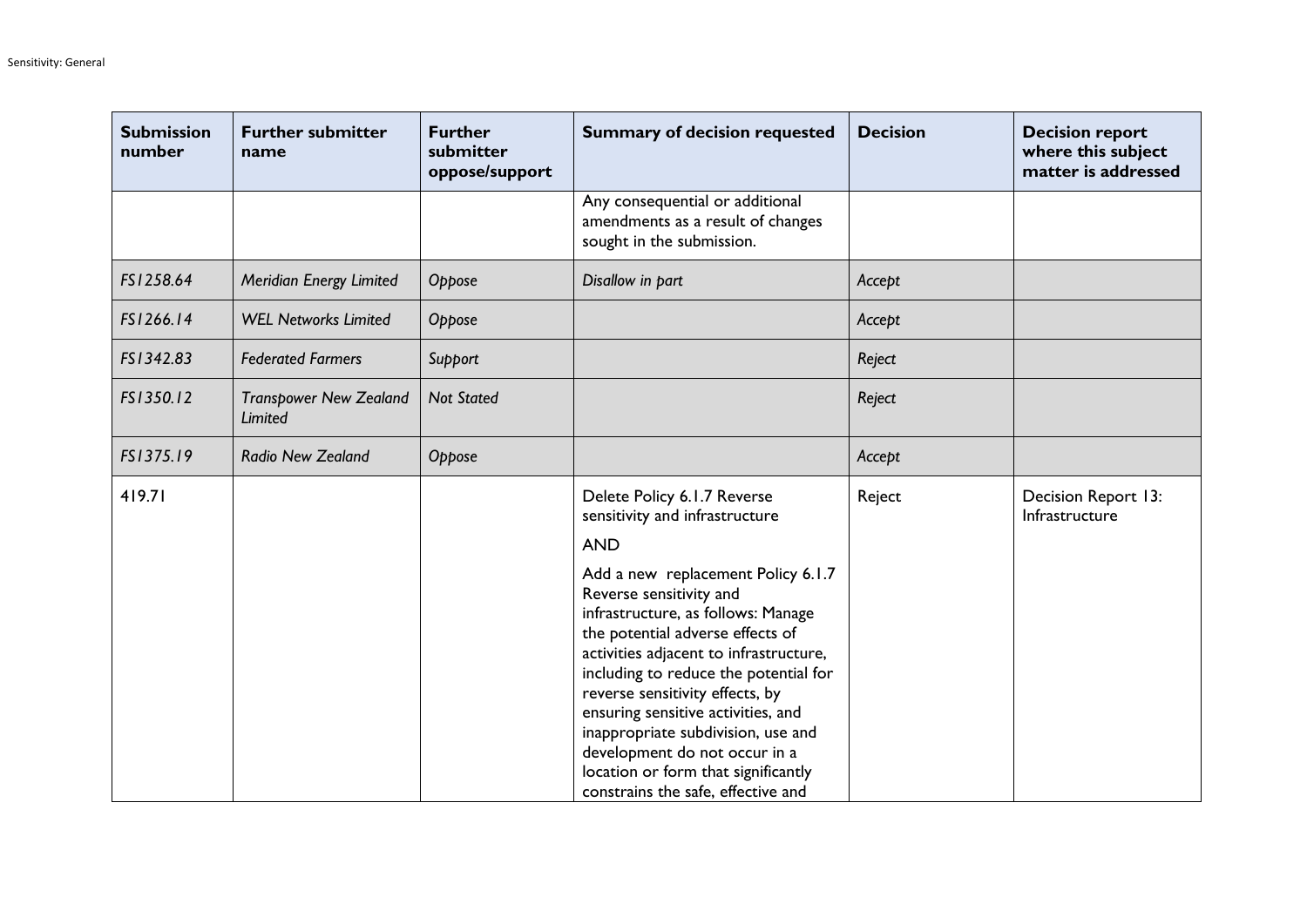| <b>Submission</b><br>number | <b>Further submitter</b><br>name         | <b>Further</b><br>submitter<br>oppose/support | <b>Summary of decision requested</b>                                                                                                                                                      | <b>Decision</b> | <b>Decision report</b><br>where this subject<br>matter is addressed |
|-----------------------------|------------------------------------------|-----------------------------------------------|-------------------------------------------------------------------------------------------------------------------------------------------------------------------------------------------|-----------------|---------------------------------------------------------------------|
|                             |                                          |                                               | efficient operation, maintenance,<br>upgrade and development of the<br>infrastructure.                                                                                                    |                 |                                                                     |
|                             |                                          |                                               | <b>AND</b>                                                                                                                                                                                |                 |                                                                     |
|                             |                                          |                                               | Any consequential or additional<br>amendments as a result of changes<br>sought in the submission.                                                                                         |                 |                                                                     |
| FS1134.18                   | <b>Counties Power Limited</b>            | Oppose                                        |                                                                                                                                                                                           | Accept          |                                                                     |
| FS1258.65                   | Meridian Energy Limited                  | Oppose                                        |                                                                                                                                                                                           | Accept          |                                                                     |
| FS1266.16                   | <b>WEL Networks Limited</b>              | Oppose                                        |                                                                                                                                                                                           | Accept          |                                                                     |
| FS1342.84                   | <b>Federated Farmers</b>                 | Support                                       |                                                                                                                                                                                           | Reject          |                                                                     |
| FS1350.13                   | <b>Transpower New Zealand</b><br>Limited | <b>Not Stated</b>                             |                                                                                                                                                                                           | Reject          |                                                                     |
| FS1375.21                   | Radio New Zealand                        | Oppose                                        |                                                                                                                                                                                           | Accept          |                                                                     |
| FS1345.102                  | <b>Genesis Energy Limited</b>            | Oppose                                        |                                                                                                                                                                                           | Accept          |                                                                     |
| FS1388.210                  | Mercury NZ Limited                       | Oppose                                        |                                                                                                                                                                                           | Accept          |                                                                     |
| 419.72                      |                                          |                                               | Amend Objective 6.1.8 (a)<br>Infrastructure in the community and<br>identified areas, as follows: (a)<br>Infrastructure takes into account the<br>qualities, land use and characteristics | Reject          | Decision Report 13:<br>Infrastructure                               |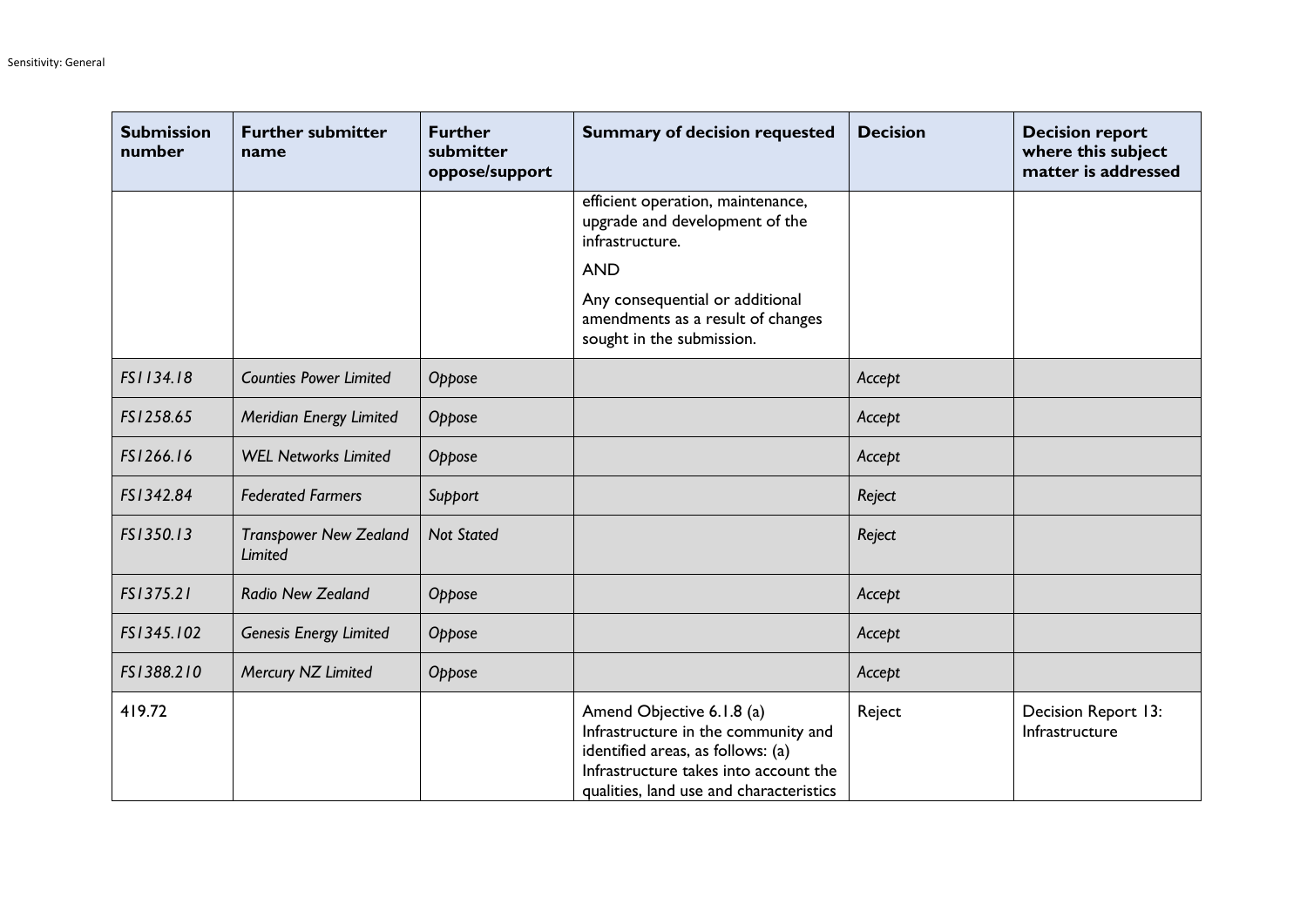| <b>Submission</b><br>number | <b>Further submitter</b><br>name   | <b>Further</b><br>submitter<br>oppose/support | <b>Summary of decision requested</b>                                                                                                                                                                       | <b>Decision</b> | <b>Decision report</b><br>where this subject<br>matter is addressed |
|-----------------------------|------------------------------------|-----------------------------------------------|------------------------------------------------------------------------------------------------------------------------------------------------------------------------------------------------------------|-----------------|---------------------------------------------------------------------|
|                             |                                    |                                               | of surrounding environments and<br>community well-being.<br><b>AND</b>                                                                                                                                     |                 |                                                                     |
|                             |                                    |                                               | Any consequential or additional<br>amendments as a result of changes<br>sought in the submission.                                                                                                          |                 |                                                                     |
| FS1258.67                   | Meridian Energy Limited            | Oppose                                        |                                                                                                                                                                                                            | Accept          |                                                                     |
| FS1342.85                   | <b>Federated Farmers</b>           | Support                                       |                                                                                                                                                                                                            | Reject          |                                                                     |
| 419.73                      | <b>Horticulture New</b><br>Zealand | Support                                       | Retain Policy 6.1.16 Water<br>conservation, as notified.                                                                                                                                                   | Accept          | Decision Report 13:<br>Infrastructure                               |
| FS1171.42                   | <b>T&amp;G Global</b>              | Support                                       |                                                                                                                                                                                                            | Accept          |                                                                     |
| FS1176.92                   | <b>Watercare Services Ltd</b>      | Support                                       |                                                                                                                                                                                                            | Accept          |                                                                     |
| 419.74                      |                                    |                                               | Amend Objective 6.2.1 National<br>Grid, as follows: (a) The national<br>significance of the National Grid is<br>recognised and protected provided<br>for.<br><b>AND</b><br>Any consequential or additional | Accept in part  | Decision Report 13:<br>Infrastructure                               |
|                             |                                    |                                               | amendments as a result of changes<br>sought in the submission.                                                                                                                                             |                 |                                                                     |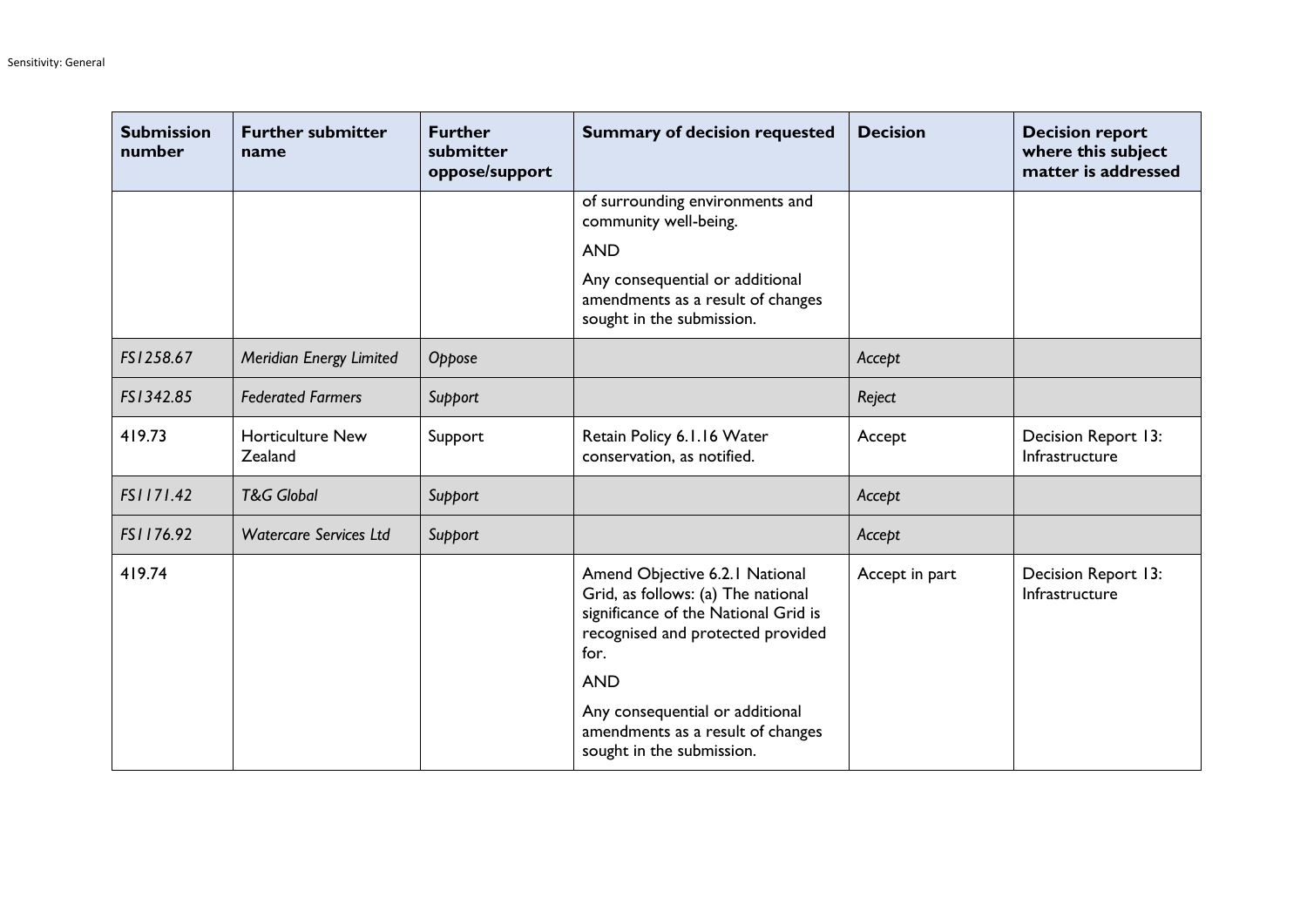| <b>Submission</b><br>number | <b>Further submitter</b><br>name         | <b>Further</b><br>submitter<br>oppose/support | <b>Summary of decision requested</b>                                                                                                                                                                                                                                                                                                                                                                                                                                                                                                                                                                                                                                                                                                                                                                                                                                                                                                                                                                                | <b>Decision</b> | <b>Decision report</b><br>where this subject<br>matter is addressed |
|-----------------------------|------------------------------------------|-----------------------------------------------|---------------------------------------------------------------------------------------------------------------------------------------------------------------------------------------------------------------------------------------------------------------------------------------------------------------------------------------------------------------------------------------------------------------------------------------------------------------------------------------------------------------------------------------------------------------------------------------------------------------------------------------------------------------------------------------------------------------------------------------------------------------------------------------------------------------------------------------------------------------------------------------------------------------------------------------------------------------------------------------------------------------------|-----------------|---------------------------------------------------------------------|
| FS1350.15                   | <b>Transpower New Zealand</b><br>Limited | Support                                       |                                                                                                                                                                                                                                                                                                                                                                                                                                                                                                                                                                                                                                                                                                                                                                                                                                                                                                                                                                                                                     | Accept in part  |                                                                     |
| 419.75                      |                                          |                                               | Delete Policy 6.2.6 (a) Reverse<br>sensitivity and the National Grid, and<br>replace with the following policy:<br>Provide for the National Grid by: (a)<br>Managing subdivision, use and<br>development to the extent<br>reasonably possible to avoid reverse<br>sensitivity effects on the National<br>Grid and ensure that the functional<br>needs of the National Grid are not<br>compromised by: (i) Identifying the<br>existing National Grid on Planning<br>Maps; and (ii) Establish the National<br>Grid Yard where sensitive land uses<br>and intensive farming activities,<br>commercial greenhouses and<br>milking/dairy sheds will generally be<br>avoided; (iii) Establish the National<br><b>Grid Subdivision Corridor for</b><br>managing subdivision and subsequent<br>land use near the National Grid; and<br>(iv) Not allowing existing activities in<br>the identified corridors to intensify<br>in a way that increases their<br>incompatibility with existing National<br>Grid infrastructure. | Accept in part  | Decision Report 13:<br>Infrastructure                               |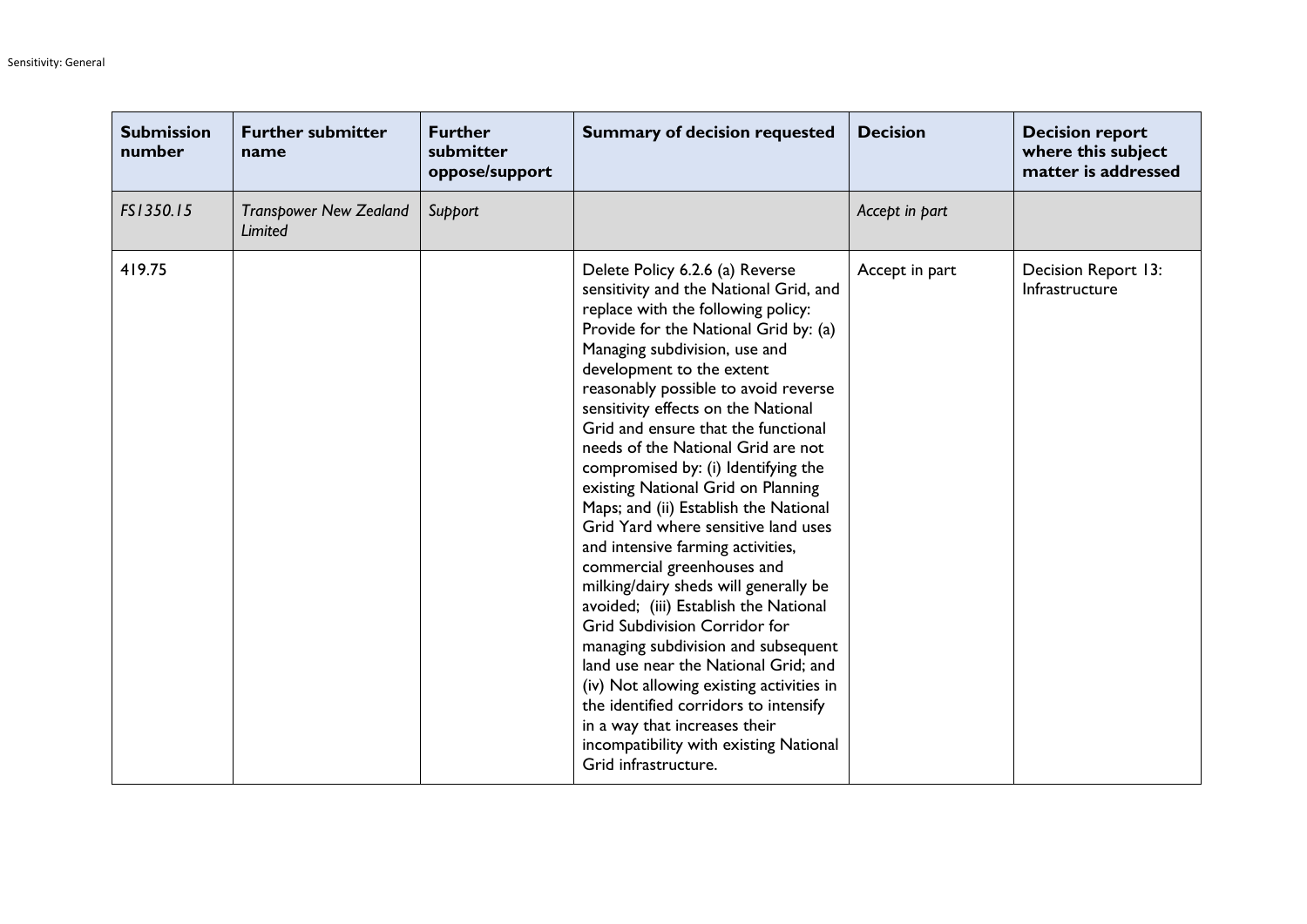| <b>Submission</b><br>number | <b>Further submitter</b><br>name         | <b>Further</b><br>submitter<br>oppose/support | <b>Summary of decision requested</b>                                                                                                                                                                                                                                                                                                                                                                                                                                                                                        | <b>Decision</b> | <b>Decision report</b><br>where this subject<br>matter is addressed |
|-----------------------------|------------------------------------------|-----------------------------------------------|-----------------------------------------------------------------------------------------------------------------------------------------------------------------------------------------------------------------------------------------------------------------------------------------------------------------------------------------------------------------------------------------------------------------------------------------------------------------------------------------------------------------------------|-----------------|---------------------------------------------------------------------|
|                             |                                          |                                               | <b>AND</b>                                                                                                                                                                                                                                                                                                                                                                                                                                                                                                                  |                 |                                                                     |
|                             |                                          |                                               | Any consequential or additional<br>amendments as a result of changes<br>sought in the submission.                                                                                                                                                                                                                                                                                                                                                                                                                           |                 |                                                                     |
| FS1342.86                   | <b>Federated Farmers</b>                 | Support                                       |                                                                                                                                                                                                                                                                                                                                                                                                                                                                                                                             | Accept in part  |                                                                     |
| FS1350.34                   | <b>Transpower New Zealand</b><br>Limited | Oppose                                        |                                                                                                                                                                                                                                                                                                                                                                                                                                                                                                                             | Accept in part  |                                                                     |
| 419.76                      |                                          |                                               | Add a new clause (viii) to Policy<br>6.4.7 Stormwater, as follows: (a)<br>Ensure that stormwater and drainage<br>infrastructure for subdivision, land<br>use and development:  (viii) Avoid<br>the generation and discharge of<br>contaminants from urban<br>development, particularly from high<br>contaminant generating car parks<br>and high use roads and into sensitive<br>receiving environments.<br><b>AND</b><br>Any consequential or additional<br>amendments as a result of changes<br>sought in the submission. | Accept in part  | Decision Report 13:<br>Infrastructure                               |
| FS1342.87                   | <b>Federated Farmers</b>                 | Support                                       |                                                                                                                                                                                                                                                                                                                                                                                                                                                                                                                             | Accept in part  |                                                                     |
| FS1388.211                  | Mercury NZ Limited                       | Oppose                                        |                                                                                                                                                                                                                                                                                                                                                                                                                                                                                                                             | Accept in part  |                                                                     |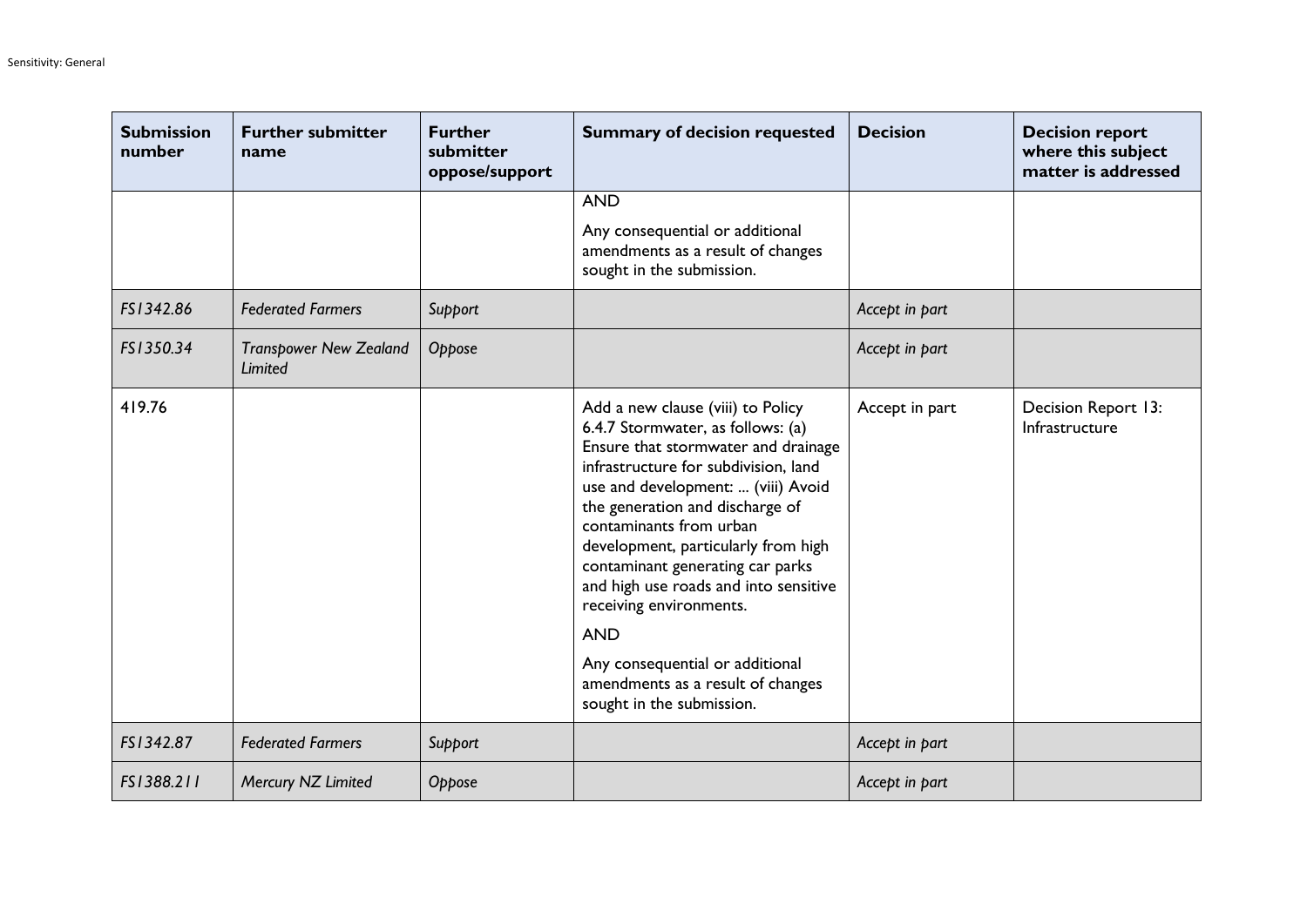| <b>Submission</b><br>number | <b>Further submitter</b><br>name   | <b>Further</b><br>submitter<br>oppose/support | <b>Summary of decision requested</b>                                                                                                                                                                                                                                                                                                                                | <b>Decision</b> | <b>Decision report</b><br>where this subject<br>matter is addressed  |
|-----------------------------|------------------------------------|-----------------------------------------------|---------------------------------------------------------------------------------------------------------------------------------------------------------------------------------------------------------------------------------------------------------------------------------------------------------------------------------------------------------------------|-----------------|----------------------------------------------------------------------|
| 419.77                      | <b>Horticulture New</b><br>Zealand | Support                                       | Retain Objective 10.1.1 Effects of<br>hazardous substances, as notified.                                                                                                                                                                                                                                                                                            | Reject          | Decision Report II:<br>Hazardous Substances<br>and Contaminated Land |
| FS1388.212                  | Mercury NZ Limited                 | Oppose                                        |                                                                                                                                                                                                                                                                                                                                                                     | Accept          |                                                                      |
| 419.78                      |                                    |                                               | Amend Policy 10.1.2 Location of<br>new hazardous facilities, as follows:<br>(a) New hazardous facilities to store<br>hazardous substances minimise the<br>risk to the environment (including<br>people and property) to acceptable<br>levels by:<br><b>AND</b><br>Any consequential or additional<br>amendments as a result of changes<br>sought in the submission. | Reject          | Decision Report II:<br>Hazardous Substances<br>and Contaminated Land |
| FS1388.213                  | Mercury NZ Limited                 | Oppose                                        |                                                                                                                                                                                                                                                                                                                                                                     | Accept          |                                                                      |
| 419.79                      |                                    |                                               | Amend Policy 10.1.3 (a) Residual<br>risks of hazardous substances, as<br>follows: (a) Facilities for the use,<br>storage or disposal of hazardous<br>substances shall identify and assess<br>potential adverse effects (including<br>cumulative risks and potential effects<br>of identified natural hazards) to<br>prevent unacceptable levels of risk             | Reject          | Decision Report II:<br>Hazardous Substances<br>and Contaminated Land |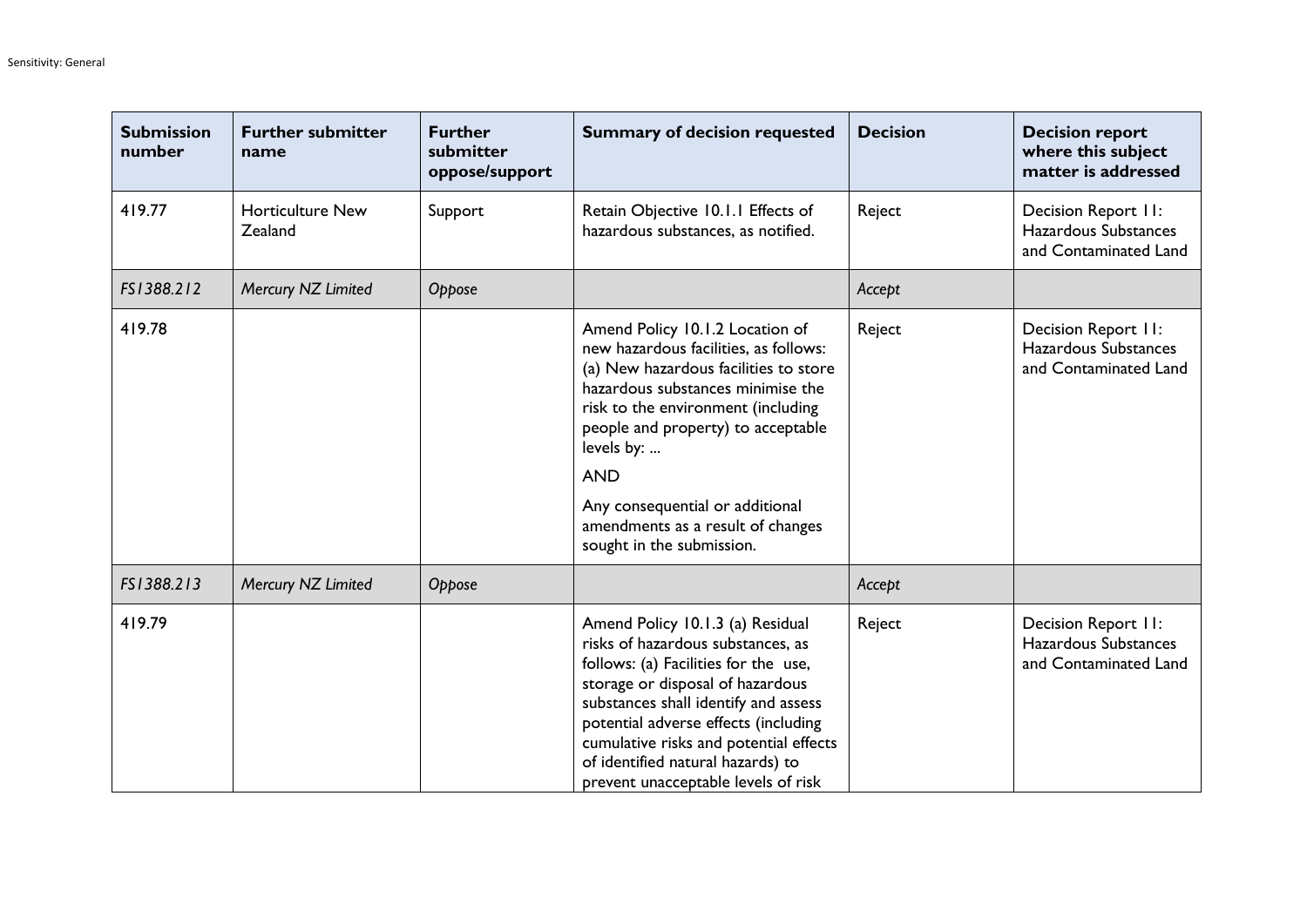| <b>Submission</b><br>number | <b>Further submitter</b><br>name | <b>Further</b><br>submitter<br>oppose/support | <b>Summary of decision requested</b>                                                                                                                                                                                                                                                                                                                   | <b>Decision</b> | <b>Decision report</b><br>where this subject<br>matter is addressed  |
|-----------------------------|----------------------------------|-----------------------------------------------|--------------------------------------------------------------------------------------------------------------------------------------------------------------------------------------------------------------------------------------------------------------------------------------------------------------------------------------------------------|-----------------|----------------------------------------------------------------------|
|                             |                                  |                                               | to human health, safety, property<br>and the natural environment.                                                                                                                                                                                                                                                                                      |                 |                                                                      |
|                             |                                  |                                               | <b>AND</b>                                                                                                                                                                                                                                                                                                                                             |                 |                                                                      |
|                             |                                  |                                               | Any consequential or additional<br>amendments as a result of changes<br>sought in the submission.                                                                                                                                                                                                                                                      |                 |                                                                      |
| FS1388.214                  | Mercury NZ Limited               | Oppose                                        |                                                                                                                                                                                                                                                                                                                                                        | Accept          |                                                                      |
| 419.80                      |                                  |                                               | Amend Policy 10.1.4(a) Reverse<br>sensitivity effects, as follows: (a)<br>Separate sensitive land use activities<br>from areas where use and storage of<br>hazardous substances is lawfully<br>established hazardous facilities;<br><b>AND</b><br>Any consequential or additional<br>amendments as a result of changes<br>sought in the submission.    | Reject          | Decision Report II:<br>Hazardous Substances<br>and Contaminated Land |
| 419.81                      |                                  |                                               | Amend activity specific conditions<br>14.3.1.1 (2) in Rule 14.3.1 Permitted<br>Activities, relating to P2 Minor<br>upgrading of existing infrastructure,<br>as follows: (2) Alterations and<br>additions to overhead electricity and<br>telecommunication lines on existing<br>poles or support structures involving<br>any of the following:  (b) The | Reject          | Decision Report 13:<br>Infrastructure                                |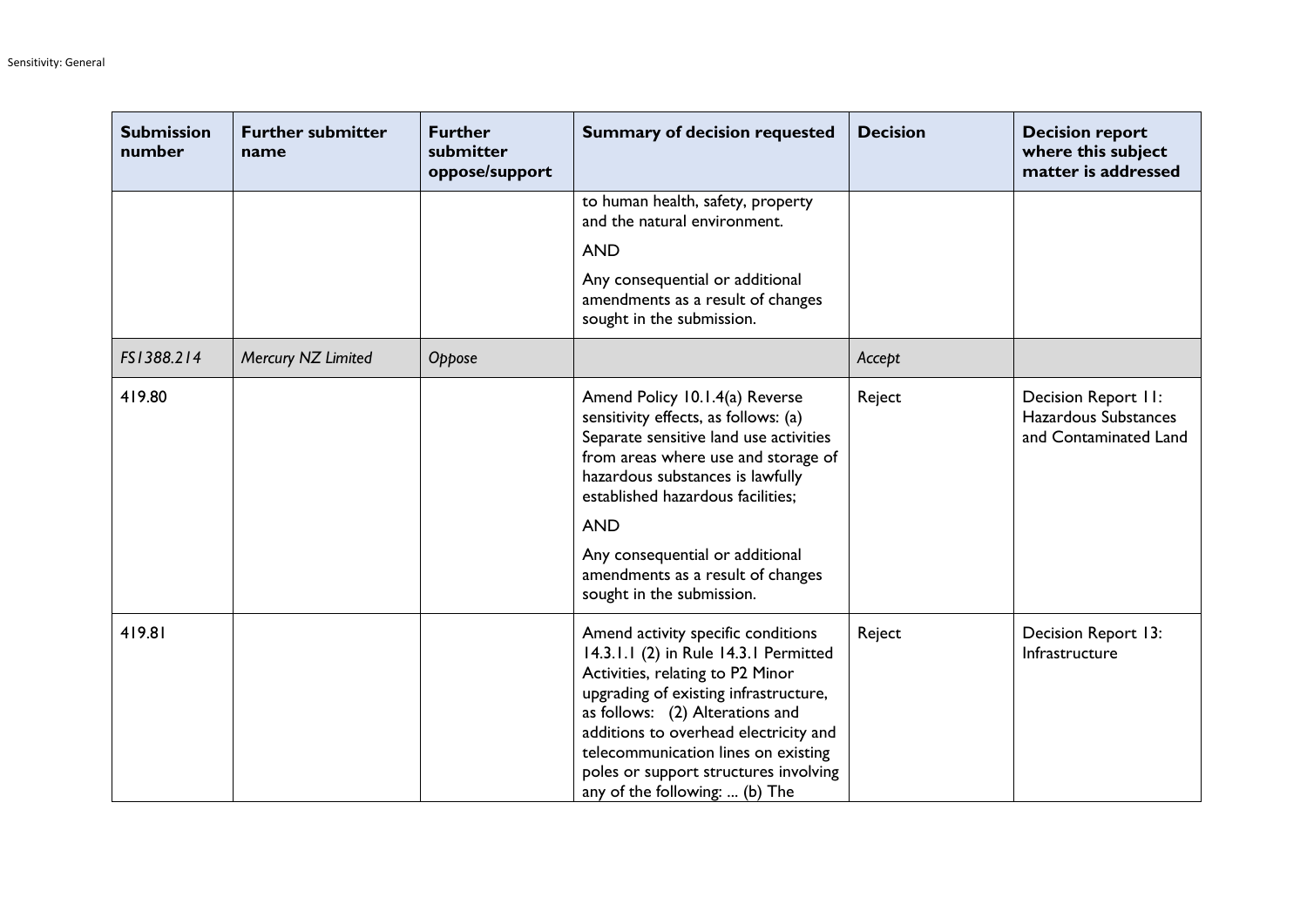| <b>Submission</b><br>number | <b>Further submitter</b><br>name | <b>Further</b><br>submitter<br>oppose/support | <b>Summary of decision requested</b>                                                                                                                                                                                                                                                                                                                                                                           | <b>Decision</b> | <b>Decision report</b><br>where this subject<br>matter is addressed |
|-----------------------------|----------------------------------|-----------------------------------------------|----------------------------------------------------------------------------------------------------------------------------------------------------------------------------------------------------------------------------------------------------------------------------------------------------------------------------------------------------------------------------------------------------------------|-----------------|---------------------------------------------------------------------|
|                             |                                  |                                               | reconductoring of the line with<br>higher capacity conductors if the line<br>was previously designed to operate<br>at the higher capacity;  (j) The<br>increase in voltage of electric lines<br>up to II0kV if the line was<br>previously designed to operate at<br>the higher capacity; or<br><b>AND</b><br>Any consequential or additional<br>amendments as a result of changes<br>sought in the submission. |                 |                                                                     |
| FS1258.19                   | Meridian Energy Limited          | Oppose                                        |                                                                                                                                                                                                                                                                                                                                                                                                                | Accept          |                                                                     |
| FS1342.106                  | <b>Federated Farmers</b>         | Support                                       |                                                                                                                                                                                                                                                                                                                                                                                                                | Reject          |                                                                     |
| 419.82                      |                                  |                                               | Amend activity specific conditions<br>14.3.1.4 in Rule 14.3.1 Permitted<br>Activities, relating to P5 Trimming,<br>maintenance or removal of<br>vegetation or trees associated with<br>infrastructure, by adding "or" at the<br>end of $2$ ) (ii).<br><b>AND</b><br>Any consequential or additional<br>amendments as a result of changes<br>sought in the submission.                                          | Reject          | Decision Report 13:<br>Infrastructure                               |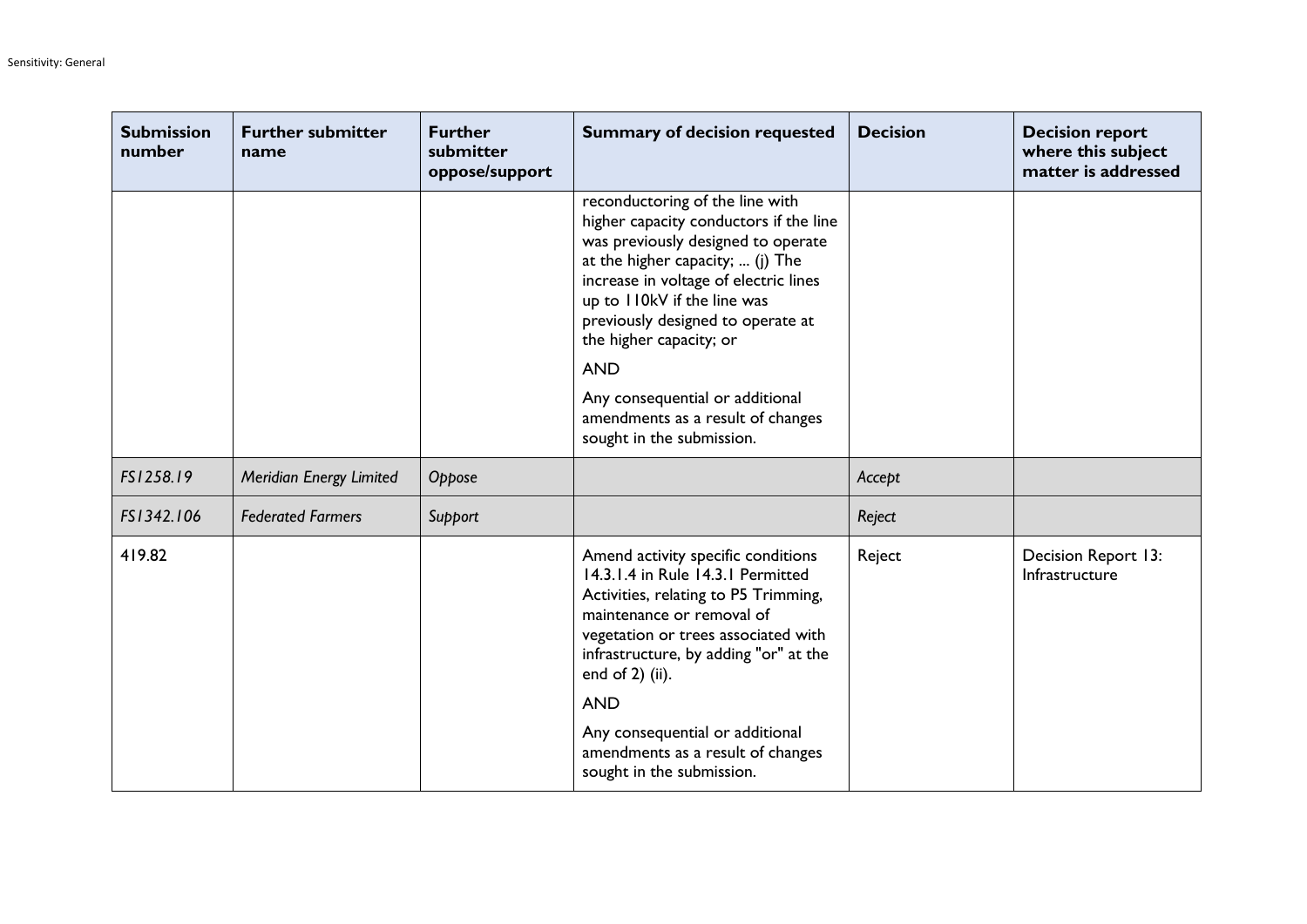| <b>Submission</b><br>number | <b>Further submitter</b><br>name         | <b>Further</b><br>submitter<br>oppose/support | <b>Summary of decision requested</b>                                                                                                                                                                                                                                                                                                                                                                                                                                                                            | <b>Decision</b> | <b>Decision report</b><br>where this subject<br>matter is addressed |
|-----------------------------|------------------------------------------|-----------------------------------------------|-----------------------------------------------------------------------------------------------------------------------------------------------------------------------------------------------------------------------------------------------------------------------------------------------------------------------------------------------------------------------------------------------------------------------------------------------------------------------------------------------------------------|-----------------|---------------------------------------------------------------------|
| 419.83                      |                                          |                                               | Add a new matter of discretion to<br>Rule 14.3.3 RD1 Restricted<br>Discretionary Activities, as follows:<br>x. effects on affected landowners.<br><b>AND</b><br>Any consequential or additional<br>amendments as a result of changes<br>sought in the submission.                                                                                                                                                                                                                                               | Reject          | Decision Report 13:<br>Infrastructure                               |
| FS1258.20                   | Meridian Energy Limited                  | Oppose                                        |                                                                                                                                                                                                                                                                                                                                                                                                                                                                                                                 | Accept          |                                                                     |
| FS1350.58                   | <b>Transpower New Zealand</b><br>Limited | Oppose                                        |                                                                                                                                                                                                                                                                                                                                                                                                                                                                                                                 | Accept          |                                                                     |
| FS1342.107                  | <b>Federated Farmers</b>                 | Support                                       |                                                                                                                                                                                                                                                                                                                                                                                                                                                                                                                 | Reject          |                                                                     |
| 419.84                      |                                          |                                               | Amend activity specific condition<br>14.4.1.2 (1) in Rule 14.4.1 Permitted<br>Activities, relating to P2 Buildings,<br>structures and sensitive land use<br>within the National Grid Yard in all<br>other zones as of 18 July 2018, as<br>follows: 1) Within the National Grid<br>Yard in the Business, Industrial,<br>Country Living, Heavy Industrial,<br>Rural, Town Centre Business, Te<br>Kowhai Airpark, or Reserves Zone:<br>(b) Infrastructure (other than for<br>the reticulation and storage of water | Reject          | Decision Report 13:<br>Infrastructure                               |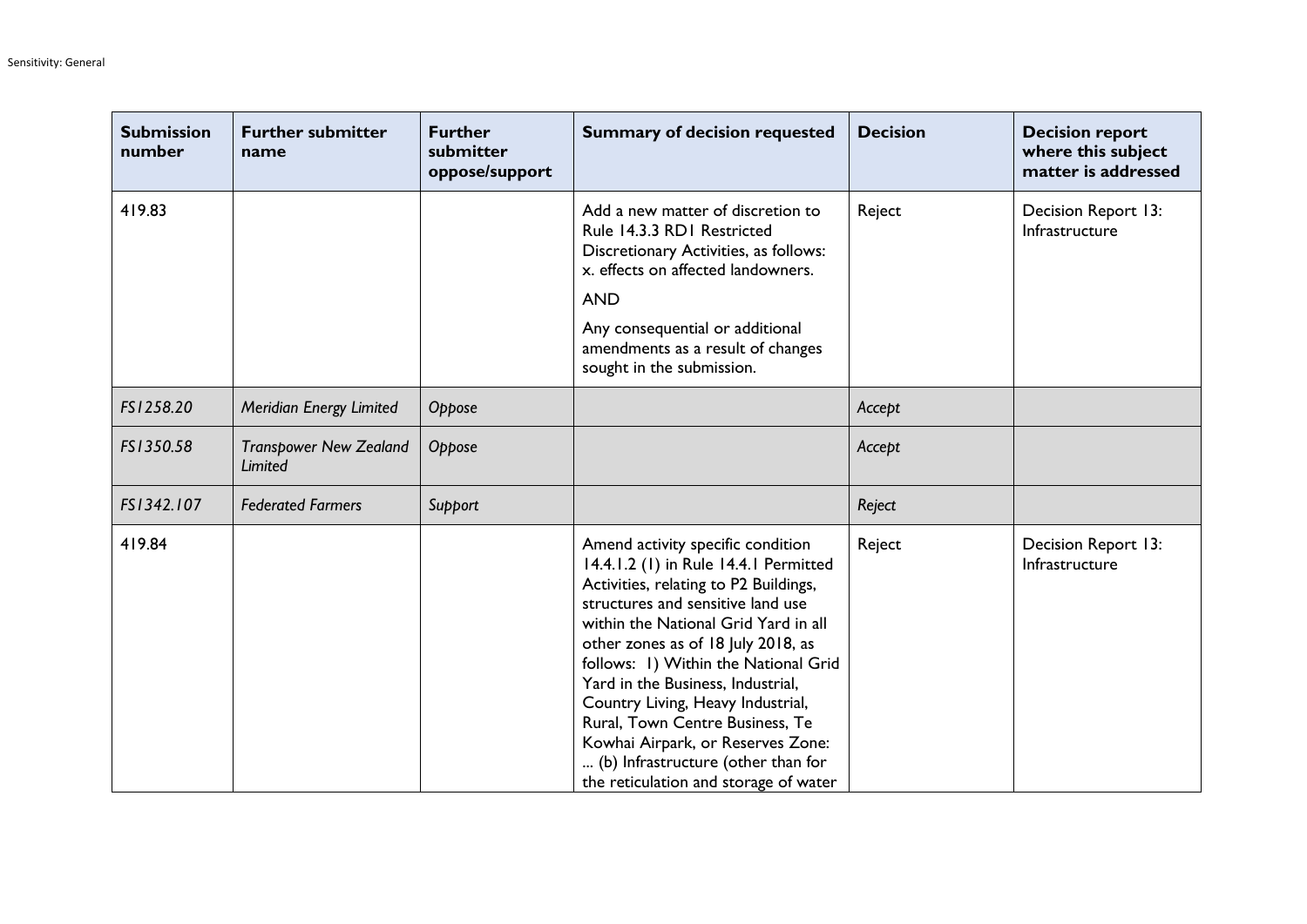| <b>Submission</b><br>number | <b>Further submitter</b><br>name         | <b>Further</b><br>submitter<br>oppose/support | <b>Summary of decision requested</b>                                                                                                                                                                                                                                                                                                                                                                                                                                          | <b>Decision</b> | <b>Decision report</b><br>where this subject<br>matter is addressed |
|-----------------------------|------------------------------------------|-----------------------------------------------|-------------------------------------------------------------------------------------------------------------------------------------------------------------------------------------------------------------------------------------------------------------------------------------------------------------------------------------------------------------------------------------------------------------------------------------------------------------------------------|-----------------|---------------------------------------------------------------------|
|                             |                                          |                                               | for irrigation purposes) undertaken<br>by a network utility operator as<br>defined in the Resource Management<br>Act 1991; or (c) Non-habitable<br>buildings or structures for farming<br>primary production activities in rural<br>zones (but not including any<br>intensive farming buildings,<br>commercial greenhouses and<br>milking/dairy sheds); or<br><b>AND</b><br>Any consequential or additional<br>amendments as a result of changes<br>sought in the submission. |                 |                                                                     |
| FS1350.64                   | <b>Transpower New Zealand</b><br>Limited | Oppose                                        |                                                                                                                                                                                                                                                                                                                                                                                                                                                                               | Accept          |                                                                     |
| FS1342.109                  | <b>Federated Farmers</b>                 | Support                                       |                                                                                                                                                                                                                                                                                                                                                                                                                                                                               | Reject          |                                                                     |
| 419.85                      |                                          |                                               | Amend Policy 4.1.3 Location of<br>development, by expanding the<br>policy to avoid the location of<br>development on high class soils.<br><b>AND</b><br>Any consequential or additional<br>amendments as a result of changes<br>sought in the submission.                                                                                                                                                                                                                     | Reject          | Decision Report 5:<br><b>Strategic Directions</b>                   |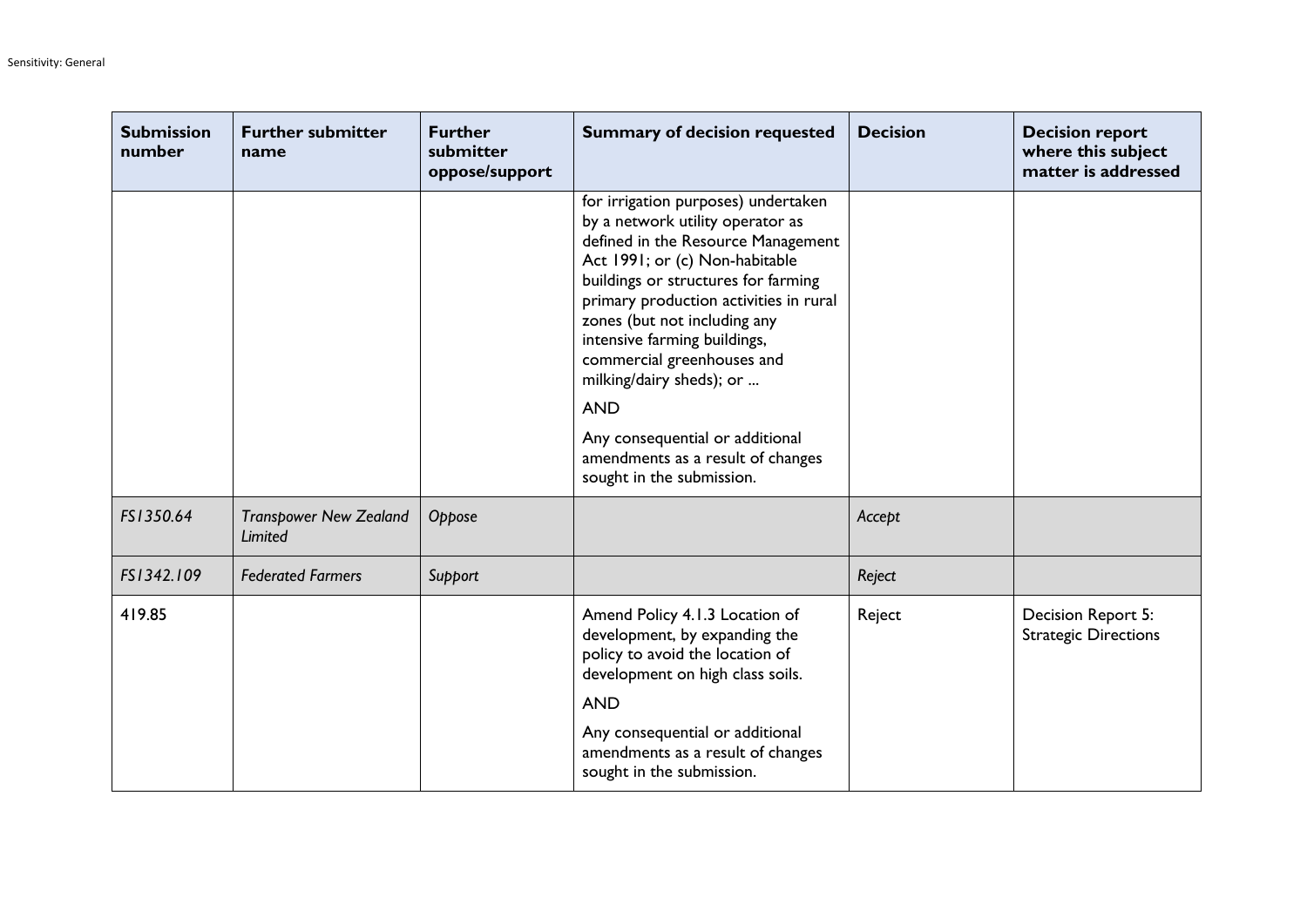| <b>Submission</b><br>number | <b>Further submitter</b><br>name | <b>Further</b><br>submitter<br>oppose/support | <b>Summary of decision requested</b>                                                                                                                                                                                                                                                                                                                                                                                                                                                                                                                                         | <b>Decision</b> | <b>Decision report</b><br>where this subject<br>matter is addressed |
|-----------------------------|----------------------------------|-----------------------------------------------|------------------------------------------------------------------------------------------------------------------------------------------------------------------------------------------------------------------------------------------------------------------------------------------------------------------------------------------------------------------------------------------------------------------------------------------------------------------------------------------------------------------------------------------------------------------------------|-----------------|---------------------------------------------------------------------|
| FS1091.13                   | GD Jones                         | Support                                       |                                                                                                                                                                                                                                                                                                                                                                                                                                                                                                                                                                              | Reject          |                                                                     |
| FS1171.43                   | <b>T&amp;G Global</b>            | Support                                       |                                                                                                                                                                                                                                                                                                                                                                                                                                                                                                                                                                              | Reject          |                                                                     |
| FS1388.215                  | Mercury NZ Limited               | Oppose                                        |                                                                                                                                                                                                                                                                                                                                                                                                                                                                                                                                                                              | Accept          |                                                                     |
| 419.86                      |                                  |                                               | Amend Policy 4.3.3 Future<br>development - Tuakau and Te<br>Kowhai, by expanding the policy to<br>recognise the unique situation of<br>Tuakau to the Pukekohe 'hub' of<br>nationally significant rural production<br>land.<br><b>AND</b><br>Amend Policy 4.3.3 Future<br>development - Tuakau and Te<br>Kowhai, to address the actual and<br>potential effects of reverse sensitivity<br>for rural production activities at the<br>rural/urban interface.<br><b>AND</b><br>Any consequential or additional<br>amendments as a result of changes<br>sought in the submission. | Reject          | Decision Report 17:<br>Village Zone                                 |
| FS1268.8                    | Jennie Hayman                    | Support                                       |                                                                                                                                                                                                                                                                                                                                                                                                                                                                                                                                                                              | Reject          |                                                                     |
| FS1171.44                   | <b>T&amp;G Global</b>            | Support                                       |                                                                                                                                                                                                                                                                                                                                                                                                                                                                                                                                                                              | Reject          |                                                                     |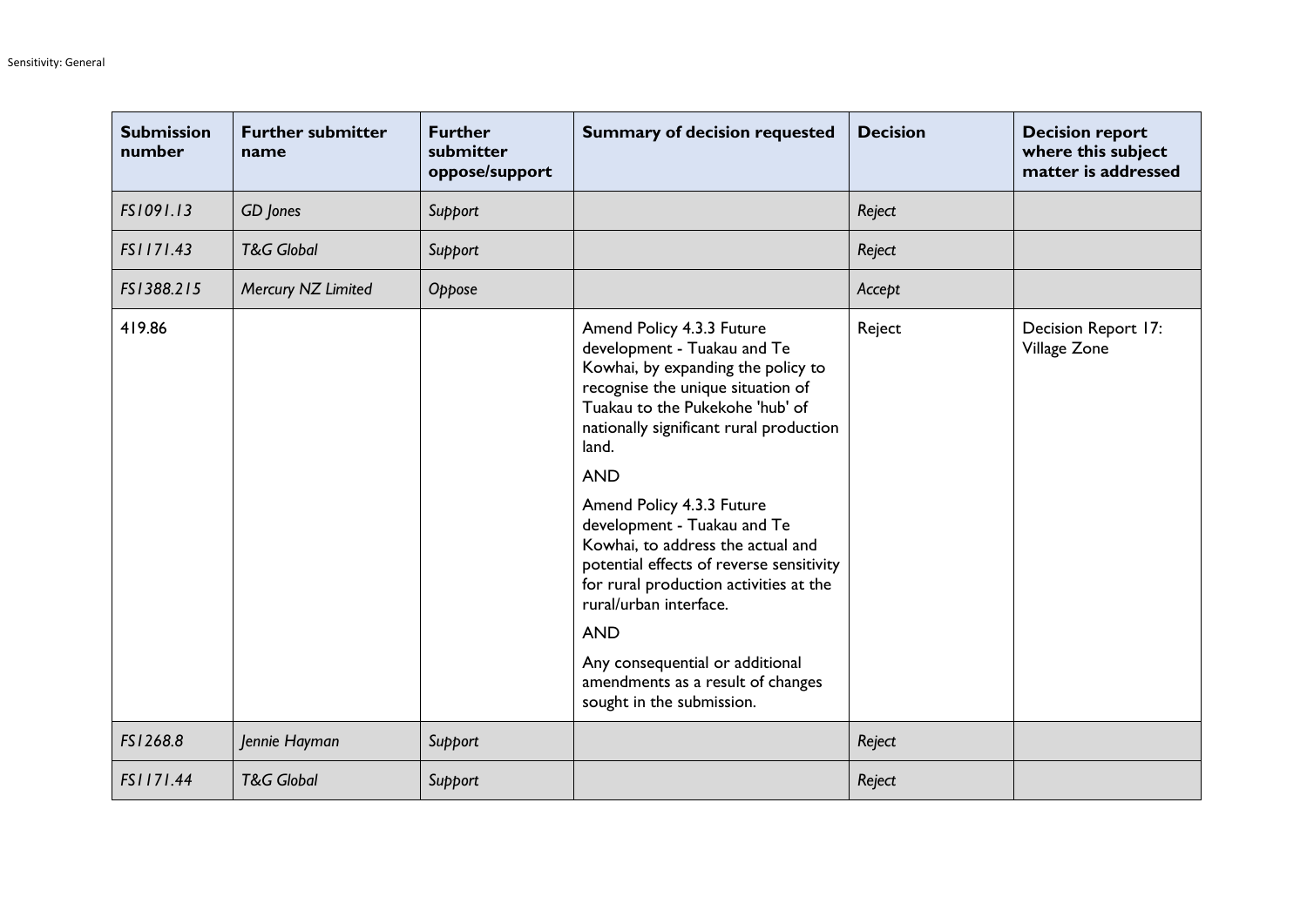| <b>Submission</b><br>number | <b>Further submitter</b><br>name | <b>Further</b><br>submitter<br>oppose/support | <b>Summary of decision requested</b>                                                                                                                                                                                                                                                                                                                 | <b>Decision</b> | <b>Decision report</b><br>where this subject<br>matter is addressed |
|-----------------------------|----------------------------------|-----------------------------------------------|------------------------------------------------------------------------------------------------------------------------------------------------------------------------------------------------------------------------------------------------------------------------------------------------------------------------------------------------------|-----------------|---------------------------------------------------------------------|
| 419.87                      |                                  |                                               | Add a new clause (viii) to Policy<br>4.7.2 (a) Subdivision location and<br>design, as follows: (a) Ensure<br>subdivision, is located and designed<br>to:  (viii) recognises and addresses<br>issues at the rural/urban interface.<br><b>AND</b><br>Any consequential or additional<br>amendments as a result of changes<br>sought in the submission. | Reject          | Decision Report 32:<br><b>Miscellaneous Matters</b>                 |
| FS1171.45                   | <b>T&amp;G Global</b>            | Support                                       |                                                                                                                                                                                                                                                                                                                                                      | Reject          |                                                                     |
| FS1388.216                  | Mercury NZ Limited               | Oppose                                        |                                                                                                                                                                                                                                                                                                                                                      | Accept          |                                                                     |
| 419.88                      |                                  |                                               | Add a new clause (c) to Policy 4.7.4<br>Lot sizes, as follows: (c) encourage a<br>density of development that<br>supports intensification of existing<br>urban areas rather than urban sprawl<br>on to rural production land.<br><b>AND</b><br>Any consequential or additional<br>amendments as a result of changes<br>sought in the submission.     | Reject          | Decision Report 32:<br><b>Miscellaneous Matters</b>                 |
| FS1171.46                   | <b>T&amp;G Global</b>            | Support                                       |                                                                                                                                                                                                                                                                                                                                                      | Reject          |                                                                     |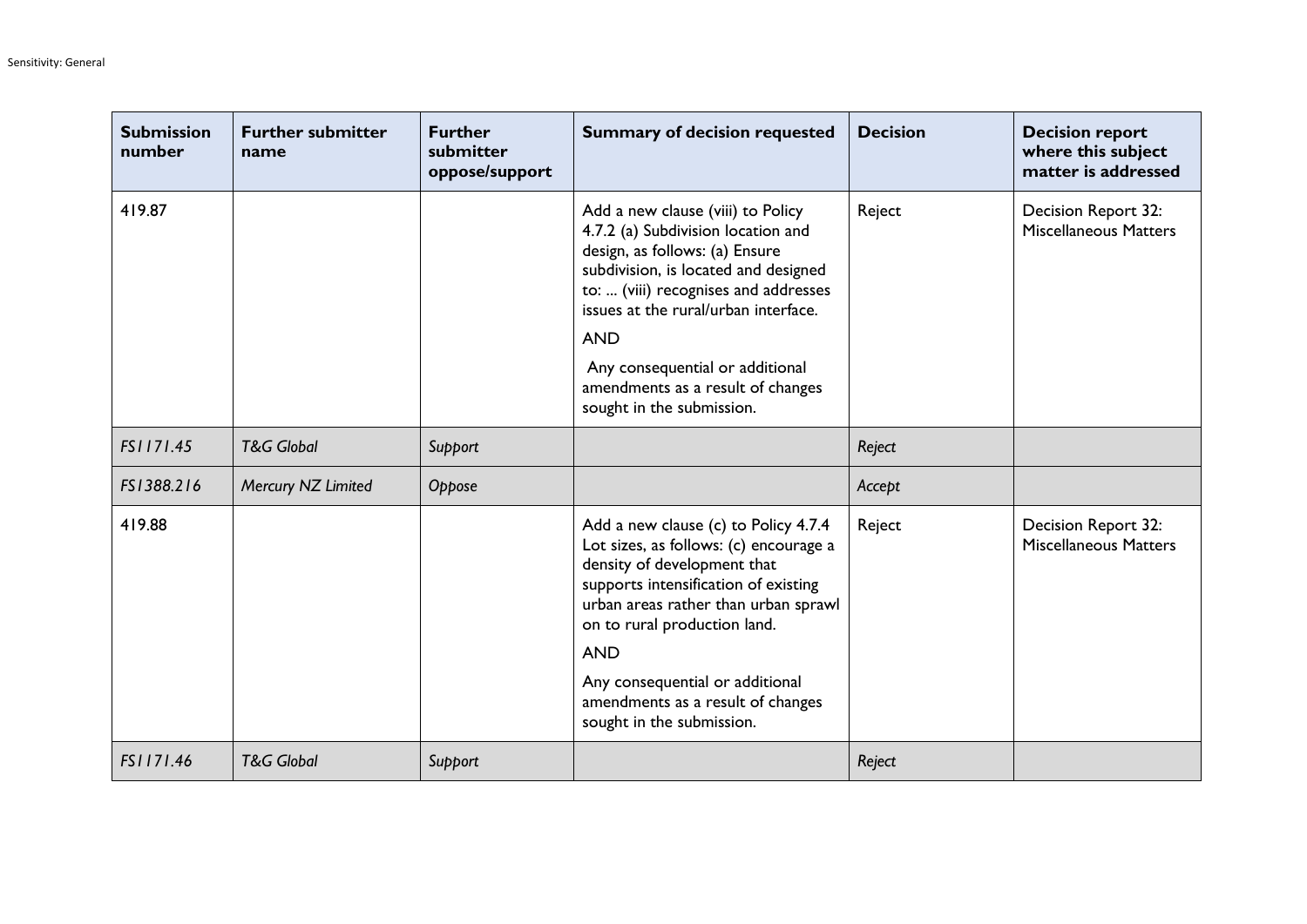| <b>Submission</b><br>number | <b>Further submitter</b><br>name | <b>Further</b><br>submitter<br>oppose/support | <b>Summary of decision requested</b>                                                                                                                                                                                                                                                                                                                                                                                                         | <b>Decision</b> | <b>Decision report</b><br>where this subject<br>matter is addressed |
|-----------------------------|----------------------------------|-----------------------------------------------|----------------------------------------------------------------------------------------------------------------------------------------------------------------------------------------------------------------------------------------------------------------------------------------------------------------------------------------------------------------------------------------------------------------------------------------------|-----------------|---------------------------------------------------------------------|
| FS1377.87                   | Havelock Village Limited         | Oppose                                        |                                                                                                                                                                                                                                                                                                                                                                                                                                              | Accept          |                                                                     |
| FS1388.217                  | Mercury NZ Limited               | Oppose                                        |                                                                                                                                                                                                                                                                                                                                                                                                                                              | Accept          |                                                                     |
| 419.89                      |                                  |                                               | Add a new clause (c) to Policy 4.7.7<br>Achieving sufficient development<br>density to support the provision of<br>infrastructure services, as follows: (c)<br>encourage a density of development<br>that supports intensification of<br>existing urban areas rather than<br>urban sprawl on to rural production<br>land.<br><b>AND</b><br>Any consequential or additional<br>amendments as a result of changes<br>sought in the submission. | Reject          | Decision Report 32:<br><b>Miscellaneous Matters</b>                 |
| FS1171.47                   | <b>T&amp;G Global</b>            | Support                                       |                                                                                                                                                                                                                                                                                                                                                                                                                                              | Reject          |                                                                     |
| FS1388.218                  | Mercury NZ Limited               | Oppose                                        |                                                                                                                                                                                                                                                                                                                                                                                                                                              | Accept          |                                                                     |
| 419.90                      |                                  |                                               | Amend Policy 4.7.11(b) Reverse<br>sensitivity, as follows: (b) Avoid<br>potential reverse sensitivity effects of<br>locating new dwellings in the vicinity<br>of farming including horticulture, an<br>intensive farming, extraction industry<br>or industrial activity.                                                                                                                                                                     | Reject          | Decision Report 32:<br><b>Miscellaneous Matters</b>                 |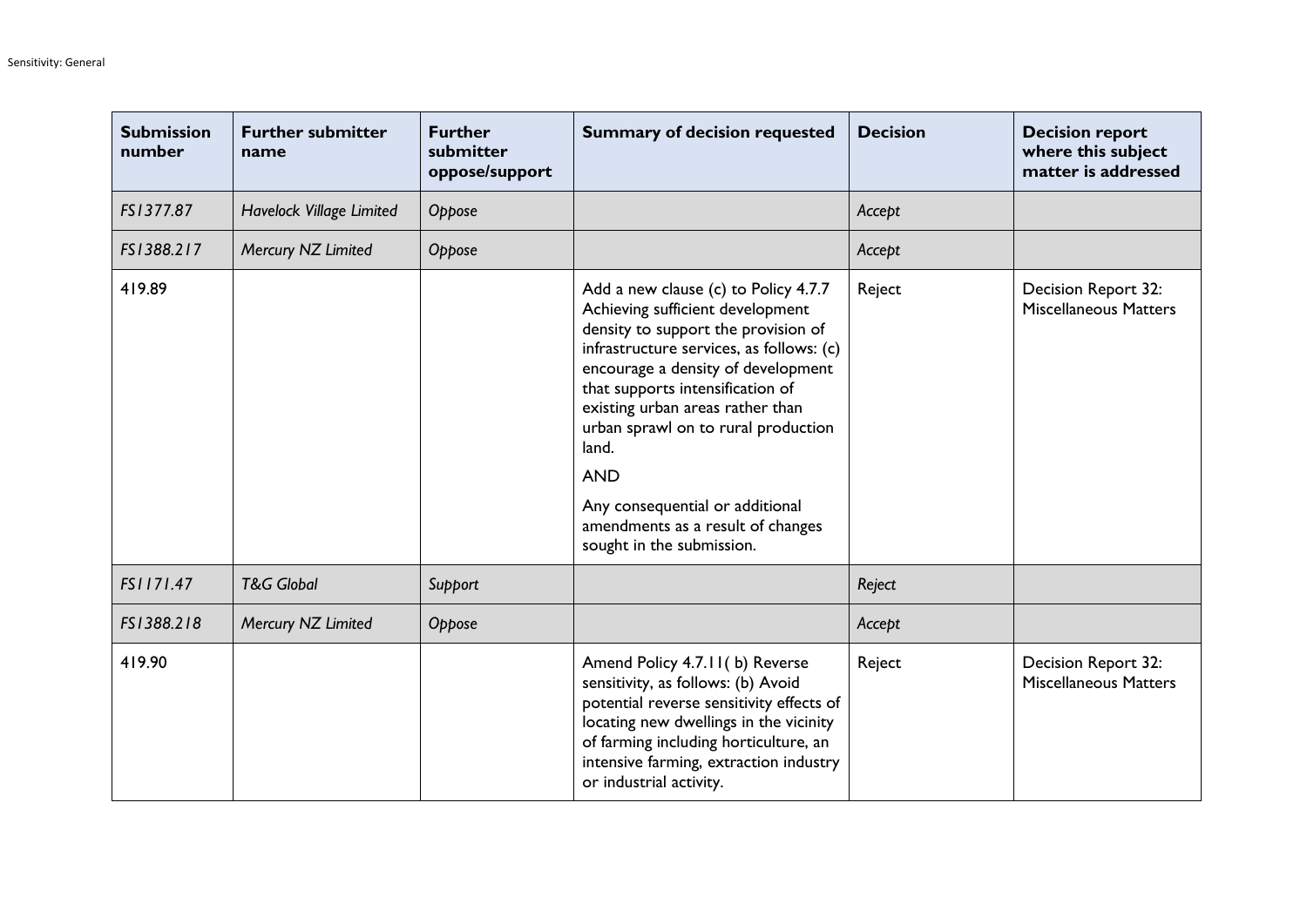| <b>Submission</b><br>number | <b>Further submitter</b><br>name | <b>Further</b><br>submitter<br>oppose/support | <b>Summary of decision requested</b>                                                                                                                                                                                                                                                                                                                                                                                                                                                           | <b>Decision</b> | <b>Decision report</b><br>where this subject<br>matter is addressed |
|-----------------------------|----------------------------------|-----------------------------------------------|------------------------------------------------------------------------------------------------------------------------------------------------------------------------------------------------------------------------------------------------------------------------------------------------------------------------------------------------------------------------------------------------------------------------------------------------------------------------------------------------|-----------------|---------------------------------------------------------------------|
|                             |                                  |                                               | <b>AND</b>                                                                                                                                                                                                                                                                                                                                                                                                                                                                                     |                 |                                                                     |
|                             |                                  |                                               | Any consequential or additional<br>amendments as a result of changes<br>sought in the submission.                                                                                                                                                                                                                                                                                                                                                                                              |                 |                                                                     |
| FS1171.48                   | <b>T&amp;G Global</b>            | Support                                       |                                                                                                                                                                                                                                                                                                                                                                                                                                                                                                | Reject          |                                                                     |
| 419.91                      |                                  |                                               | Amend Policy 4.7.14 (a) Structure<br>and master planning, as follows: (a)<br>Ensure that development and<br>subdivision within approved<br>structure or master plan areas is<br>integrated with the development<br>pattern and infrastructure<br>requirements specified in an<br>approved structure or master plan<br>and addresses issues at the<br>rural/urban interface.<br><b>AND</b><br>Any consequential or additional<br>amendments as a result of changes<br>sought in the submission. | Reject          | Decision Report 32:<br><b>Miscellaneous Matters</b>                 |
| FS1171.49                   | <b>T&amp;G Global</b>            | Support                                       |                                                                                                                                                                                                                                                                                                                                                                                                                                                                                                | Reject          |                                                                     |
| FS1388.219                  | Mercury NZ Limited               | Oppose                                        |                                                                                                                                                                                                                                                                                                                                                                                                                                                                                                | Accept          |                                                                     |
| 419.92                      |                                  |                                               | Add a new clause (iv) to Objective<br>5.1.1 The rural environment, as<br>follows: (a) Subdivision, use and                                                                                                                                                                                                                                                                                                                                                                                     | Accept in part  | Decision Report 22:<br><b>Rural Zone</b>                            |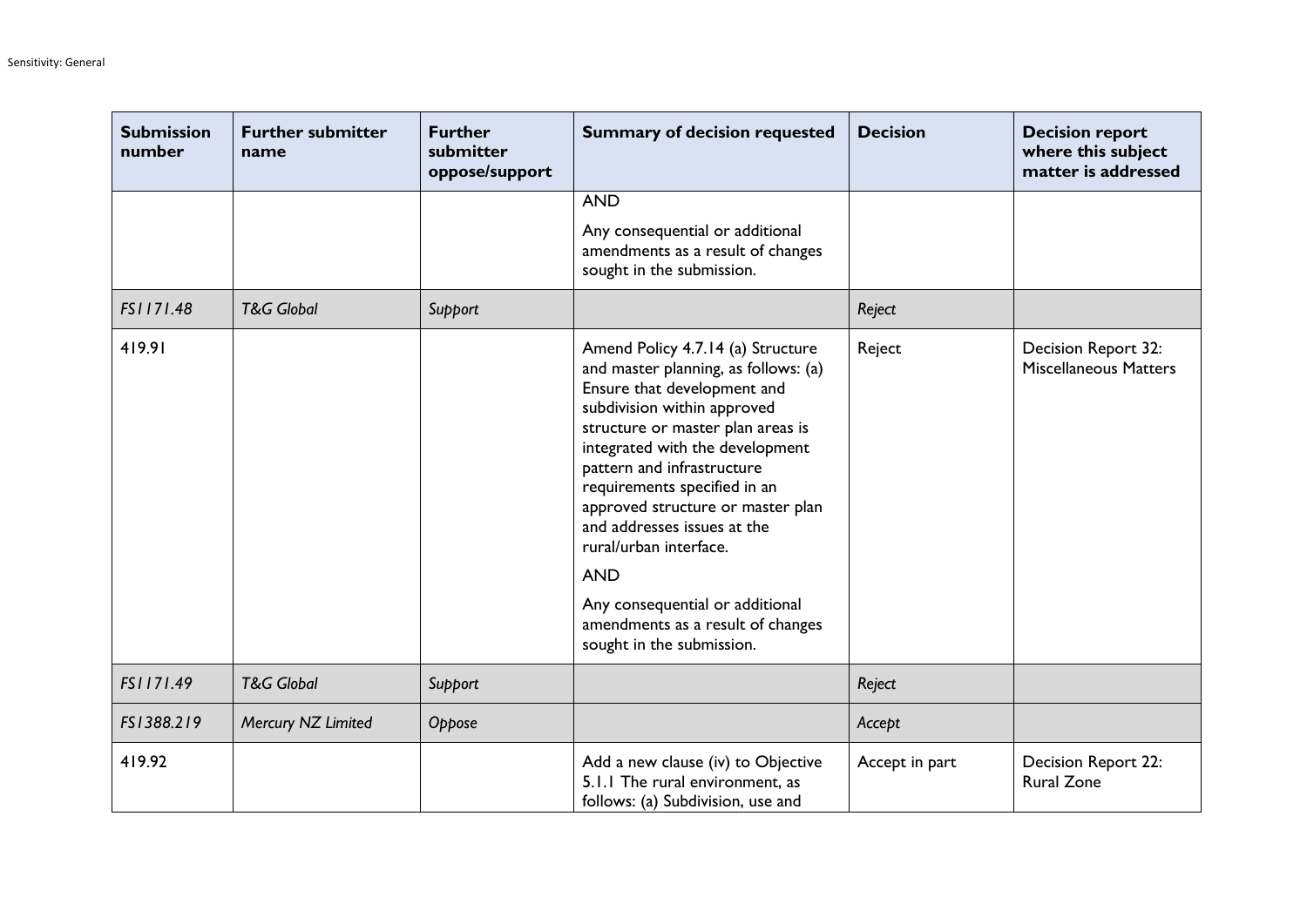| <b>Submission</b><br>number | <b>Further submitter</b><br>name           | <b>Further</b><br>submitter<br>oppose/support | <b>Summary of decision requested</b>                                                                                                                                                                               | <b>Decision</b> | <b>Decision report</b><br>where this subject<br>matter is addressed |
|-----------------------------|--------------------------------------------|-----------------------------------------------|--------------------------------------------------------------------------------------------------------------------------------------------------------------------------------------------------------------------|-----------------|---------------------------------------------------------------------|
|                             |                                            |                                               | development within the rural<br>environment where:  (iv)<br>Countryside living is directed to<br>defined locations and the effects of<br>scattered countryside living and rural<br>production is avoided.<br>AND A |                 |                                                                     |
|                             |                                            |                                               | ny consequential or additional<br>amendments as a result of changes<br>sought in the submission.                                                                                                                   |                 |                                                                     |
| FS1375.3                    | Radio New Zealand                          | Support                                       |                                                                                                                                                                                                                    | Accept in part  |                                                                     |
| FS1171.50                   | <b>T&amp;G Global</b>                      | Support                                       |                                                                                                                                                                                                                    | Accept in part  |                                                                     |
| FS1330.35                   | <b>Middlemiss Farm Holdings</b><br>Limited | Oppose                                        |                                                                                                                                                                                                                    | Accept in part  |                                                                     |
| FS1379.130                  | <b>Hamilton City Council</b>               | Support                                       |                                                                                                                                                                                                                    | Accept in part  |                                                                     |
| FS1388.220                  | Mercury NZ Limited                         | Oppose                                        |                                                                                                                                                                                                                    | Accept in part  |                                                                     |
| 419.93                      |                                            |                                               | Retain Objective 5.2.1 Rural<br>resources, as notified.                                                                                                                                                            | Accept in Part  | Decision Report 22:<br><b>Rural Zone</b>                            |
| FS1388.221                  | Mercury NZ Limited                         | Oppose                                        |                                                                                                                                                                                                                    | Accept in Part  |                                                                     |
| 419.94                      |                                            |                                               | Amend the zoning of<br>approximately 181ha of land on the<br>northern and western side of Tuakau                                                                                                                   | Accept in part  | Decision Report 28D:<br>Zoning - Tuakau                             |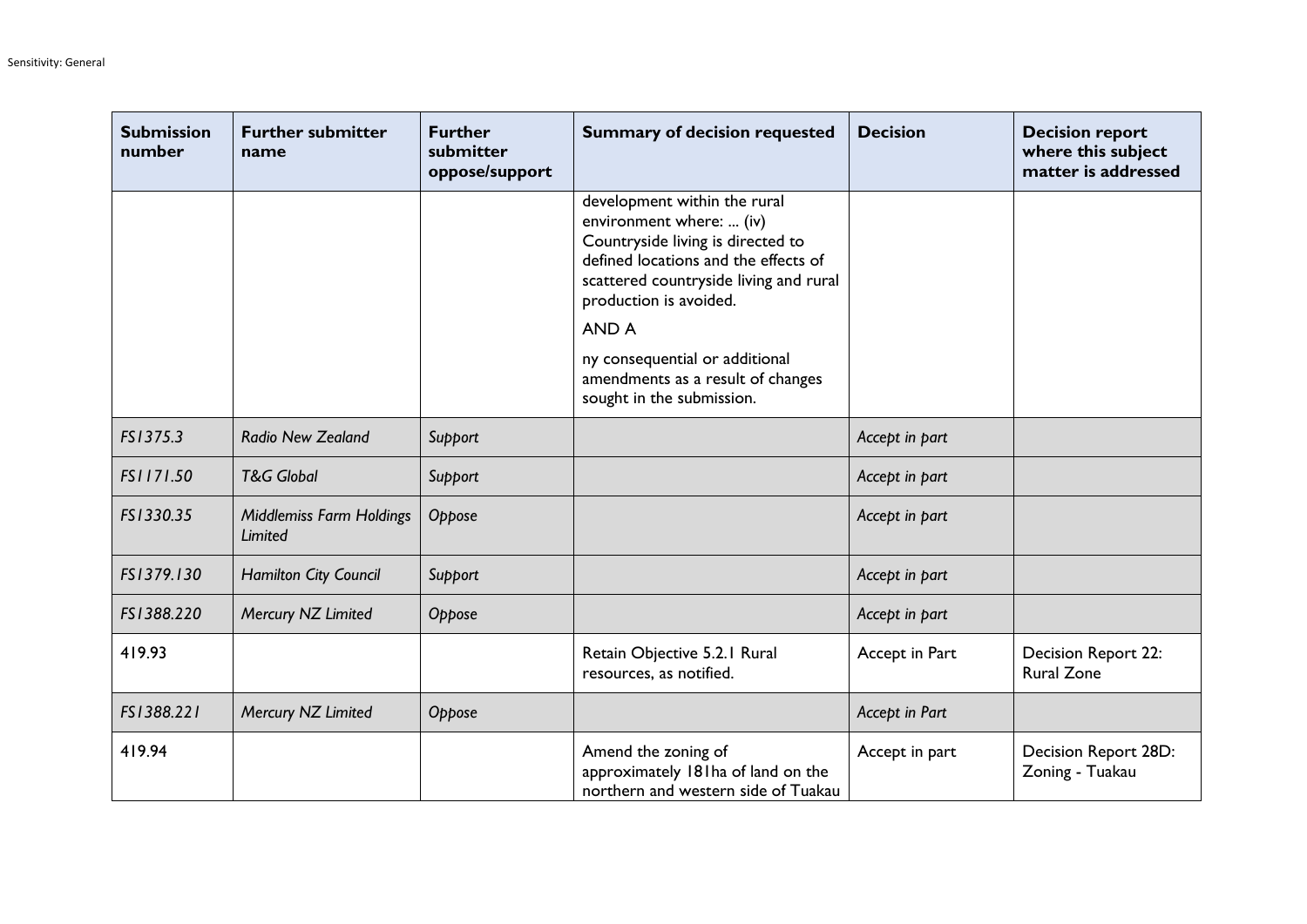| <b>Submission</b><br>number | <b>Further submitter</b><br>name | <b>Further</b><br>submitter<br>oppose/support | <b>Summary of decision requested</b>                                                                                                                                                                                                                                                                   | <b>Decision</b> | <b>Decision report</b><br>where this subject<br>matter is addressed |
|-----------------------------|----------------------------------|-----------------------------------------------|--------------------------------------------------------------------------------------------------------------------------------------------------------------------------------------------------------------------------------------------------------------------------------------------------------|-----------------|---------------------------------------------------------------------|
|                             |                                  |                                               | township from Residential Zone to<br>Rural Zone. Refer to Figure 2 in the<br>submission for details.                                                                                                                                                                                                   |                 |                                                                     |
|                             |                                  |                                               | <b>AND</b>                                                                                                                                                                                                                                                                                             |                 |                                                                     |
|                             |                                  |                                               | Amend the zoning of land at the<br>eastern end of Dominion Road to<br>the west of Ridge Road, Tuakau<br>from Rural Zone to Residential Zone<br>(See Figure 2 in the submission for<br>details).                                                                                                        |                 |                                                                     |
|                             |                                  |                                               | <b>AND</b>                                                                                                                                                                                                                                                                                             |                 |                                                                     |
|                             |                                  |                                               | Any consequential or additional<br>amendments as a result of changes<br>sought in the submission.                                                                                                                                                                                                      |                 |                                                                     |
| FS1023.4                    | C.H.S. Enterprises<br>Limited    | Support                                       |                                                                                                                                                                                                                                                                                                        | Accept in part  |                                                                     |
| FS1388.222                  | Mercury NZ Limited               | Oppose                                        |                                                                                                                                                                                                                                                                                                        | Accept in part  |                                                                     |
| 419.95                      |                                  |                                               | Add land preparation for<br>horticultural activities as a permitted<br>activity, with a possible condition<br>being: The activity complies with the<br>Horticulture New Zealand Code of<br><b>Practice 'Erosion and Sediment</b><br><b>Control Guidelines for Vegetable</b><br>Production' (June 2014) | Accept          | Decision Report 22:<br><b>Rural Zone</b>                            |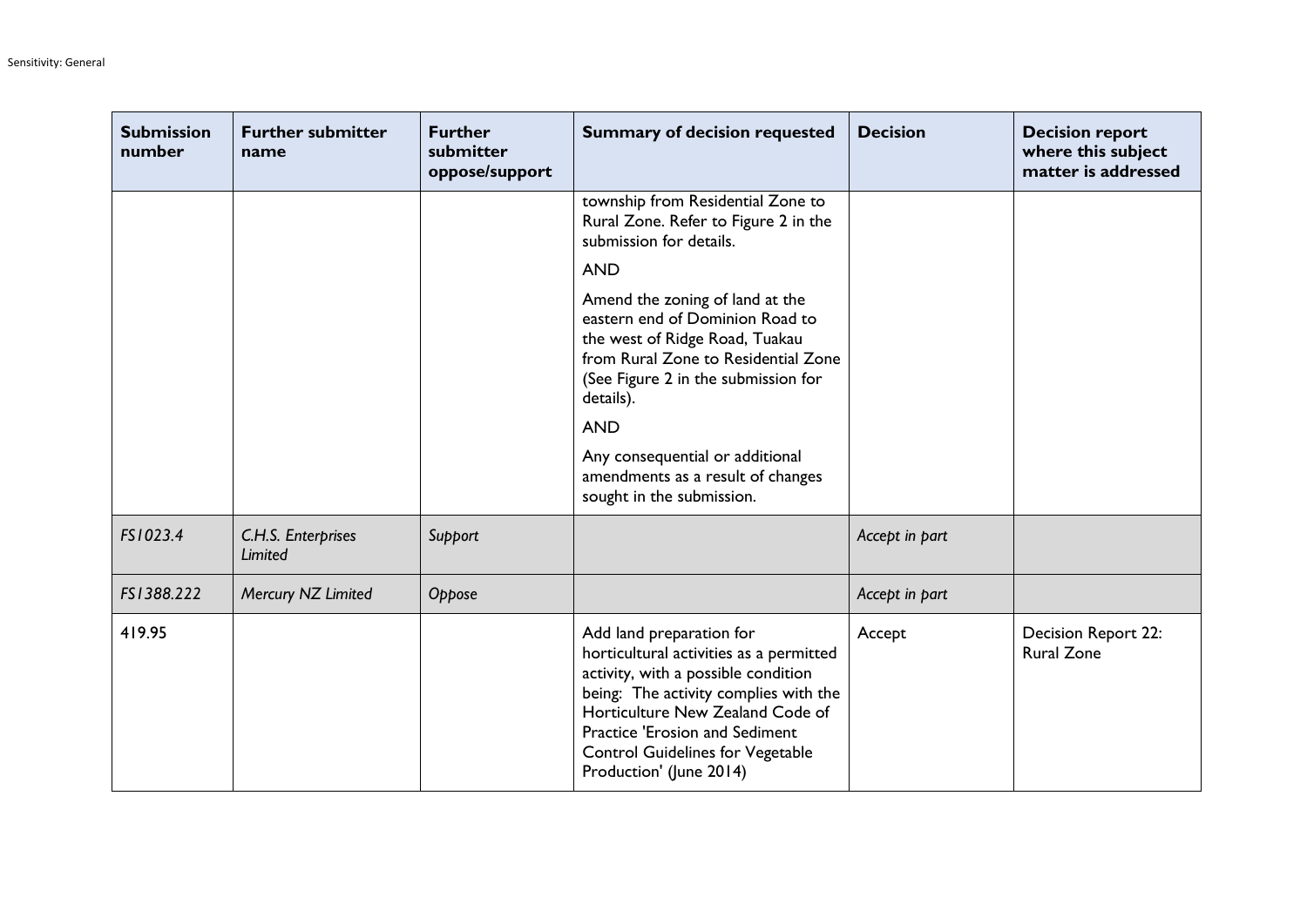| <b>Submission</b><br>number | <b>Further submitter</b><br>name | <b>Further</b><br>submitter<br>oppose/support | <b>Summary of decision requested</b>                                                                                                                                                                                                                                                                                                                                                                                                                                                       | <b>Decision</b> | <b>Decision report</b><br>where this subject<br>matter is addressed  |
|-----------------------------|----------------------------------|-----------------------------------------------|--------------------------------------------------------------------------------------------------------------------------------------------------------------------------------------------------------------------------------------------------------------------------------------------------------------------------------------------------------------------------------------------------------------------------------------------------------------------------------------------|-----------------|----------------------------------------------------------------------|
| FS1171.51                   | <b>T&amp;G Global</b>            | Support                                       |                                                                                                                                                                                                                                                                                                                                                                                                                                                                                            | Accept          |                                                                      |
| FS1388.223                  | Mercury NZ Limited               | Oppose                                        |                                                                                                                                                                                                                                                                                                                                                                                                                                                                                            | Reject          |                                                                      |
| 419.96                      |                                  |                                               | No specific decision sought,<br>however the submitter opposes the<br>approach to hazardous substances in<br>the Proposed District Plan and seeks<br>amendments to the provisions for<br>hazardous substances.<br><b>AND</b><br>Any consequential or additional<br>amendments as a result of changes<br>sought in the submission.                                                                                                                                                           | Accept          | Decision Report II:<br>Hazardous Substances<br>and Contaminated Land |
| 419.97                      |                                  |                                               | Amend the Proposed District Plan to<br>ensure the safe, responsible and<br>appropriate storage and use of<br>hazardous substances that does not<br>require unnecessary compliance<br><b>AND</b><br>Amend the Proposed District Plan to<br>incorporate an approach to<br>managing hazardous substances that<br>ensures most appropriate, effective<br>and efficient methods are used for<br>storage and use of hazardous<br>substances, which are simple and<br>clear, do not duplicate the | Accept          | Decision Report II:<br>Hazardous Substances<br>and Contaminated Land |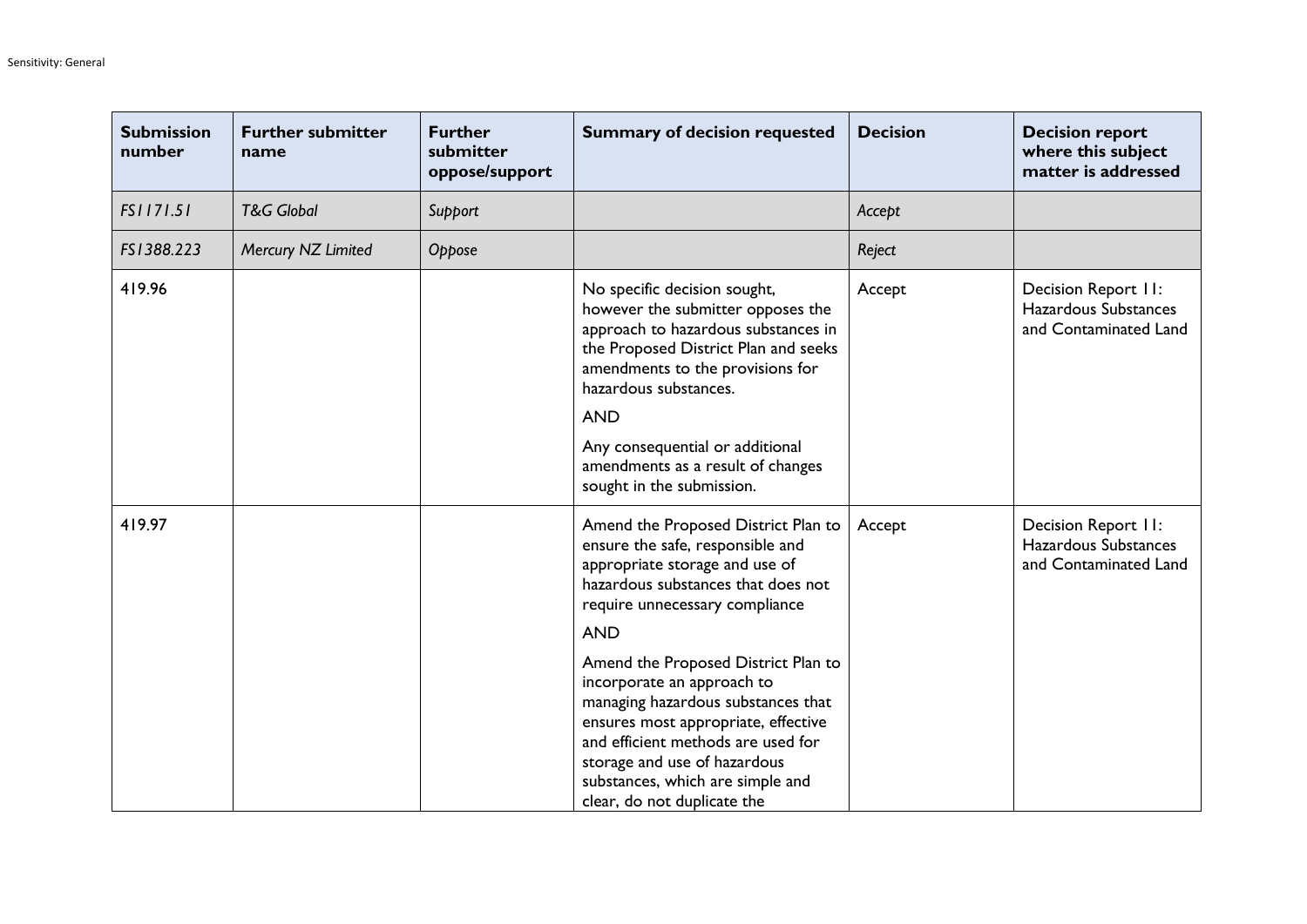| <b>Submission</b><br>number | <b>Further submitter</b><br>name | <b>Further</b><br>submitter<br>oppose/support | <b>Summary of decision requested</b>                                                                                     | <b>Decision</b> | <b>Decision report</b><br>where this subject<br>matter is addressed |
|-----------------------------|----------------------------------|-----------------------------------------------|--------------------------------------------------------------------------------------------------------------------------|-----------------|---------------------------------------------------------------------|
|                             |                                  |                                               | requirements under the Hazardous<br>Substances and New Organisms Act<br>1996 and avoid confusion for users.              |                 |                                                                     |
|                             |                                  |                                               | <b>AND</b>                                                                                                               |                 |                                                                     |
|                             |                                  |                                               | Delete the use of Activity Status<br>Tables or quantity trigger limits for<br>the management of hazardous<br>substances. |                 |                                                                     |
|                             |                                  |                                               | <b>AND</b>                                                                                                               |                 |                                                                     |
|                             |                                  |                                               | Any consequential or additional<br>amendments as a result of changes<br>sought in the submission.                        |                 |                                                                     |
| 419.98                      |                                  |                                               | Amend the planning maps and rules<br>to clarify the purpose of the<br>Hamilton Basic Ecological Area.                    | Accept in part  | Decision Report 22:<br><b>Rural Zone</b>                            |
|                             |                                  |                                               | <b>AND</b>                                                                                                               |                 |                                                                     |
|                             |                                  |                                               | Any consequential or additional<br>amendments as a result of changes<br>sought in the submission.                        |                 |                                                                     |
| 419.99                      |                                  |                                               | Consider rates relief for situations<br>where high class soils are rezoned<br>for residential use.                       | Reject          | Decision Report 32:<br><b>Miscellaneous Matters</b>                 |
| 419.100                     |                                  |                                               | Add two new clauses (vii) and (viii)<br>to Section 1.12.8 (b) Strategic<br>objectives as follows: (b) In                 | Accept in part  | Decision Report 5:<br><b>Strategic Directions</b>                   |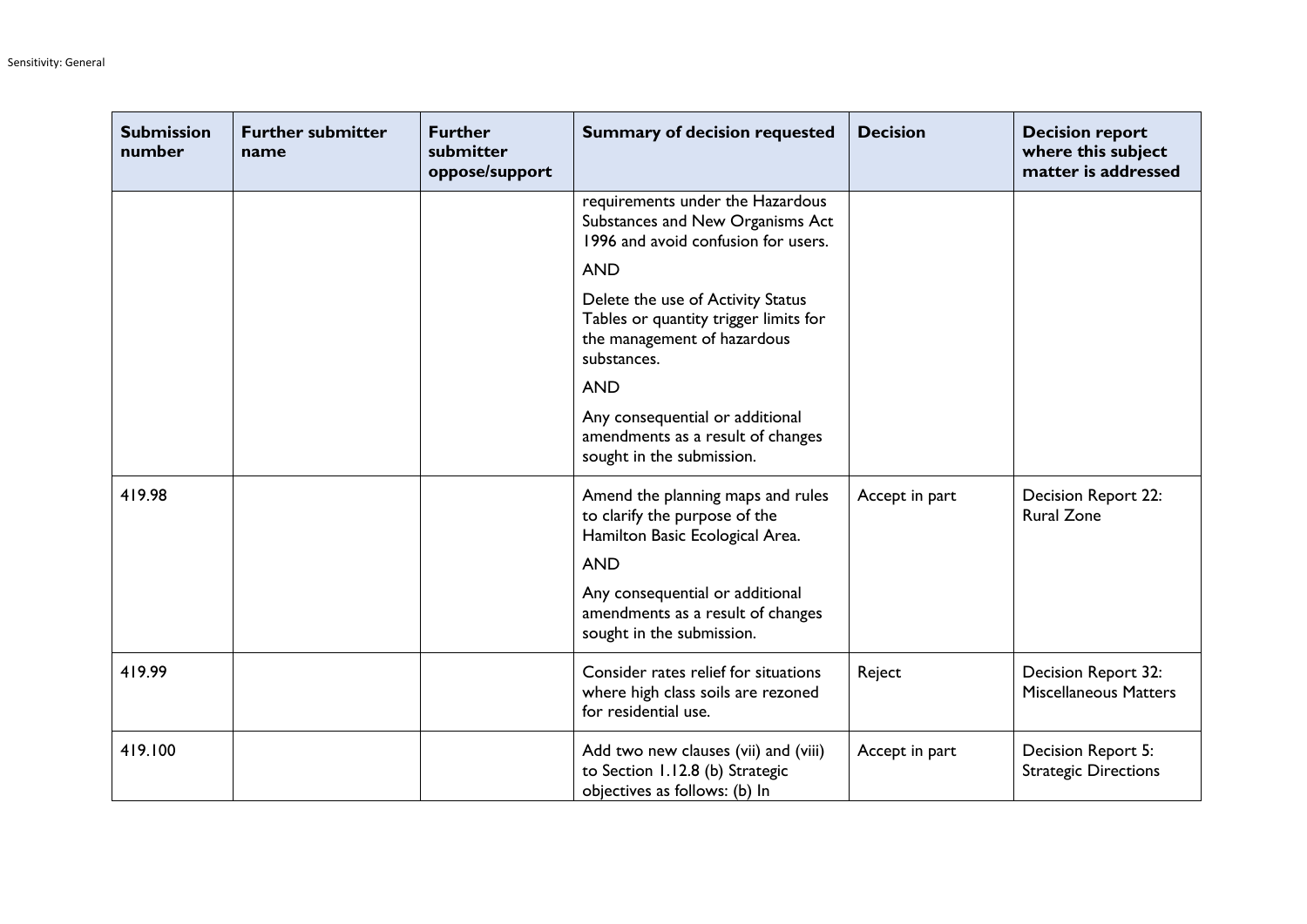| <b>Submission</b><br>number | <b>Further submitter</b><br>name                            | <b>Further</b><br>submitter<br>oppose/support | <b>Summary of decision requested</b>                                                                                                                                                                                                                                                                                                                                                                                 | <b>Decision</b> | <b>Decision report</b><br>where this subject<br>matter is addressed |
|-----------------------------|-------------------------------------------------------------|-----------------------------------------------|----------------------------------------------------------------------------------------------------------------------------------------------------------------------------------------------------------------------------------------------------------------------------------------------------------------------------------------------------------------------------------------------------------------------|-----------------|---------------------------------------------------------------------|
|                             |                                                             |                                               | summary, the overarching directions<br>include the following:  (vii)<br>promote the on-going operation and<br>development of rural production<br>activities, including rural industry and<br>services (viii) plan for future<br>development and growth that<br>supports the district's rural<br>communities and rural economy.<br><b>AND</b><br>Any consequential or additional<br>amendments as a result of changes |                 |                                                                     |
|                             |                                                             |                                               | sought in the submission.                                                                                                                                                                                                                                                                                                                                                                                            |                 |                                                                     |
| FS1333.2                    | <b>Fonterra Limited</b>                                     | Support                                       |                                                                                                                                                                                                                                                                                                                                                                                                                      | Accept in part  |                                                                     |
| 419.101                     |                                                             |                                               | Retain Objective 4.1.2 Urban growth<br>and development, as notified.                                                                                                                                                                                                                                                                                                                                                 | Reject          | Decision Report 5:<br><b>Strategic Directions</b>                   |
| FS1297.3                    | <b>CSL Trust &amp; Top End</b><br><b>Properties Limited</b> | Support                                       |                                                                                                                                                                                                                                                                                                                                                                                                                      | Reject          |                                                                     |
| FS1388.224                  | Mercury NZ Limited                                          | Oppose                                        |                                                                                                                                                                                                                                                                                                                                                                                                                      | Accept          |                                                                     |
| 419.102                     |                                                             |                                               | Amend Policy 4.1.10 (a)(ii) Tuakau,<br>as follows: (a) Tuakau is developed<br>to ensure:  (ii) Existing farming<br>including horticulture, intensive<br>farming and industrial activities are<br>protected from the effects of                                                                                                                                                                                       | Reject          | Decision Report 5:<br><b>Strategic Directions</b>                   |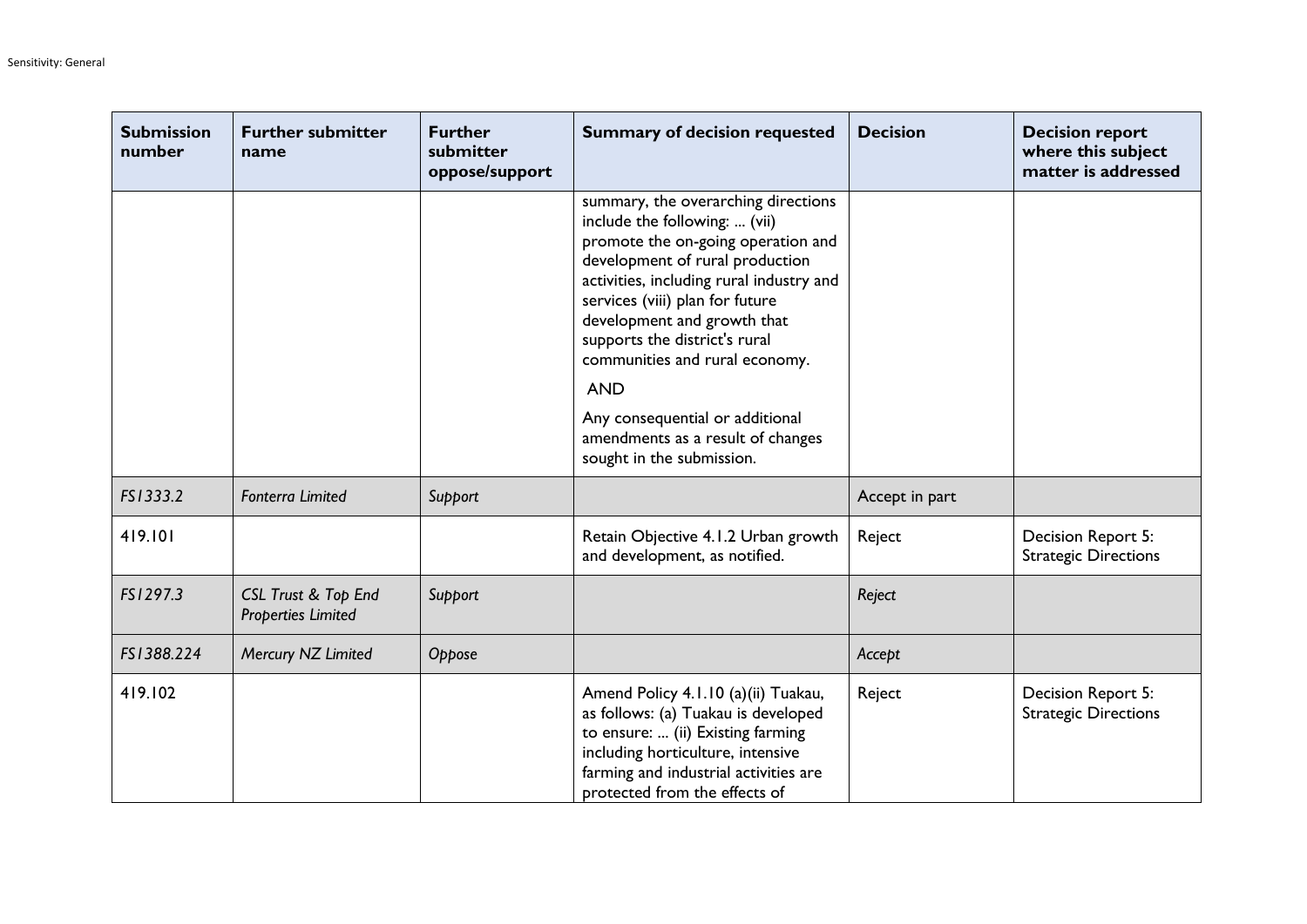| <b>Submission</b><br>number | <b>Further submitter</b><br>name | <b>Further</b><br>submitter<br>oppose/support | <b>Summary of decision requested</b>                                                                                                                                                                                                                                                                                                                                                                                                                                                                                                                                                                                                                                                                                                           | <b>Decision</b> | <b>Decision report</b><br>where this subject<br>matter is addressed |
|-----------------------------|----------------------------------|-----------------------------------------------|------------------------------------------------------------------------------------------------------------------------------------------------------------------------------------------------------------------------------------------------------------------------------------------------------------------------------------------------------------------------------------------------------------------------------------------------------------------------------------------------------------------------------------------------------------------------------------------------------------------------------------------------------------------------------------------------------------------------------------------------|-----------------|---------------------------------------------------------------------|
|                             |                                  |                                               | reverse sensitivity by considering the<br>location of new residential<br>development; and<br><b>AND</b>                                                                                                                                                                                                                                                                                                                                                                                                                                                                                                                                                                                                                                        |                 |                                                                     |
|                             |                                  |                                               | Any consequential or additional<br>amendments as a result of changes<br>sought in the submission.                                                                                                                                                                                                                                                                                                                                                                                                                                                                                                                                                                                                                                              |                 |                                                                     |
| FS1171.52                   | <b>T&amp;G Global</b>            | Support                                       |                                                                                                                                                                                                                                                                                                                                                                                                                                                                                                                                                                                                                                                                                                                                                | Reject          |                                                                     |
| 419.103                     |                                  |                                               | Amend the activity specific<br>conditions in 14.4.1.3 in Rule 14.4.1<br>Permitted Activities, relating to P3<br>Earthworks activities within the<br>National Grid Yard, as follows: (1)<br><b>Earthworks for National Grid</b><br>support poles and any stay wires<br>that comply with the following<br>conditions Earthworks in the<br>National Grid Yard that comply<br>within the following conditions:  (2)<br>Earthworks for National Grid<br>support towers (including any<br>tubular steel tower that replaces a<br>steel lattice tower) that comply with<br>all of the following conditions<br>Earthworks in the National Grid<br>Yard that comply within the<br>following conditions:  (3) The<br>following earthworks activities are | Reject          | Decision Report 13:<br>Infrastructure                               |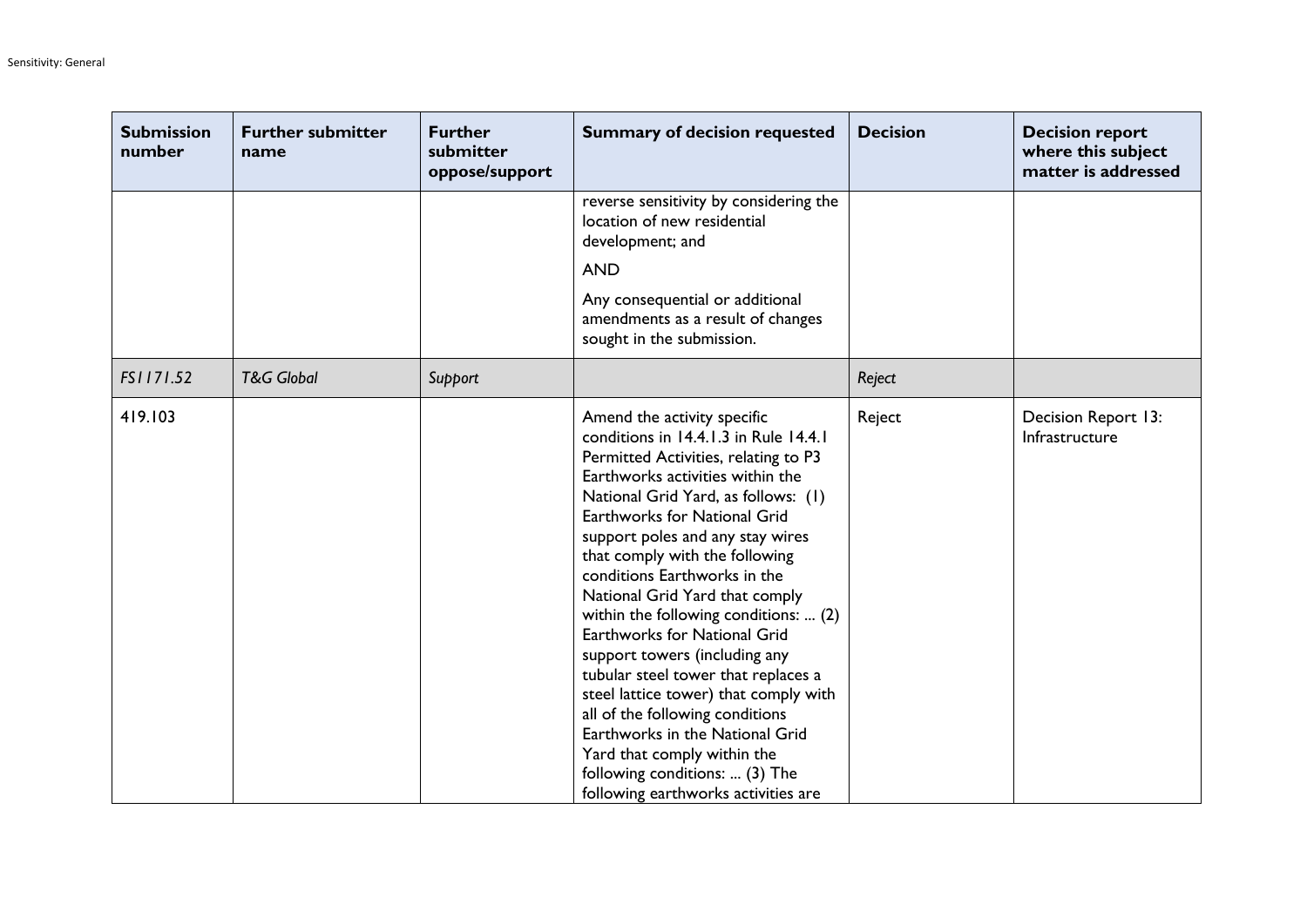| <b>Submission</b><br>number | <b>Further submitter</b><br>name         | <b>Further</b><br>submitter<br>oppose/support | <b>Summary of decision requested</b>                                                                                                                                                                                                                                                                                                                                  | <b>Decision</b> | <b>Decision report</b><br>where this subject<br>matter is addressed  |
|-----------------------------|------------------------------------------|-----------------------------------------------|-----------------------------------------------------------------------------------------------------------------------------------------------------------------------------------------------------------------------------------------------------------------------------------------------------------------------------------------------------------------------|-----------------|----------------------------------------------------------------------|
|                             |                                          |                                               | exempt from Rules 14.4.1.3(1) and<br>(2): (a) Earthworks that are<br>undertaken by a network utility<br>operator (other than for the<br>reticulation and storage of water for<br>irrigation purposes) as defined by the<br>Resource Management Act 1991;<br><b>AND</b>                                                                                                |                 |                                                                      |
|                             |                                          |                                               | Any consequential or additional<br>amendments as a result of changes<br>sought in the submission.                                                                                                                                                                                                                                                                     |                 |                                                                      |
| FS1350.63                   | <b>Transpower New Zealand</b><br>Limited | Oppose                                        |                                                                                                                                                                                                                                                                                                                                                                       | Accept          |                                                                      |
| FS1342.108                  | <b>Federated Farmers</b>                 | Support                                       |                                                                                                                                                                                                                                                                                                                                                                       | Reject          |                                                                      |
| 419.104                     |                                          |                                               | Retain Rule 14.4.2 RD3 Restricted<br>Discretionary Activities, as notified.                                                                                                                                                                                                                                                                                           | Accept in part  | Decision Report 13:<br>Infrastructure                                |
| 419.105                     |                                          |                                               | Amend Rule 14.4.4(a)NC8 Non-<br>Complying Activities as follows: Any<br>new hazardous facility that involves<br>the storage and handling of<br>hazardous substances with explosive<br>or flammable intrinsic properties<br>within 12m of the centre line of a<br>National Grid Transmission Line.<br>The storage and handling of<br>hazardous substances HSNO Classes | Reject          | Decision Report II:<br>Hazardous Substances<br>and Contaminated Land |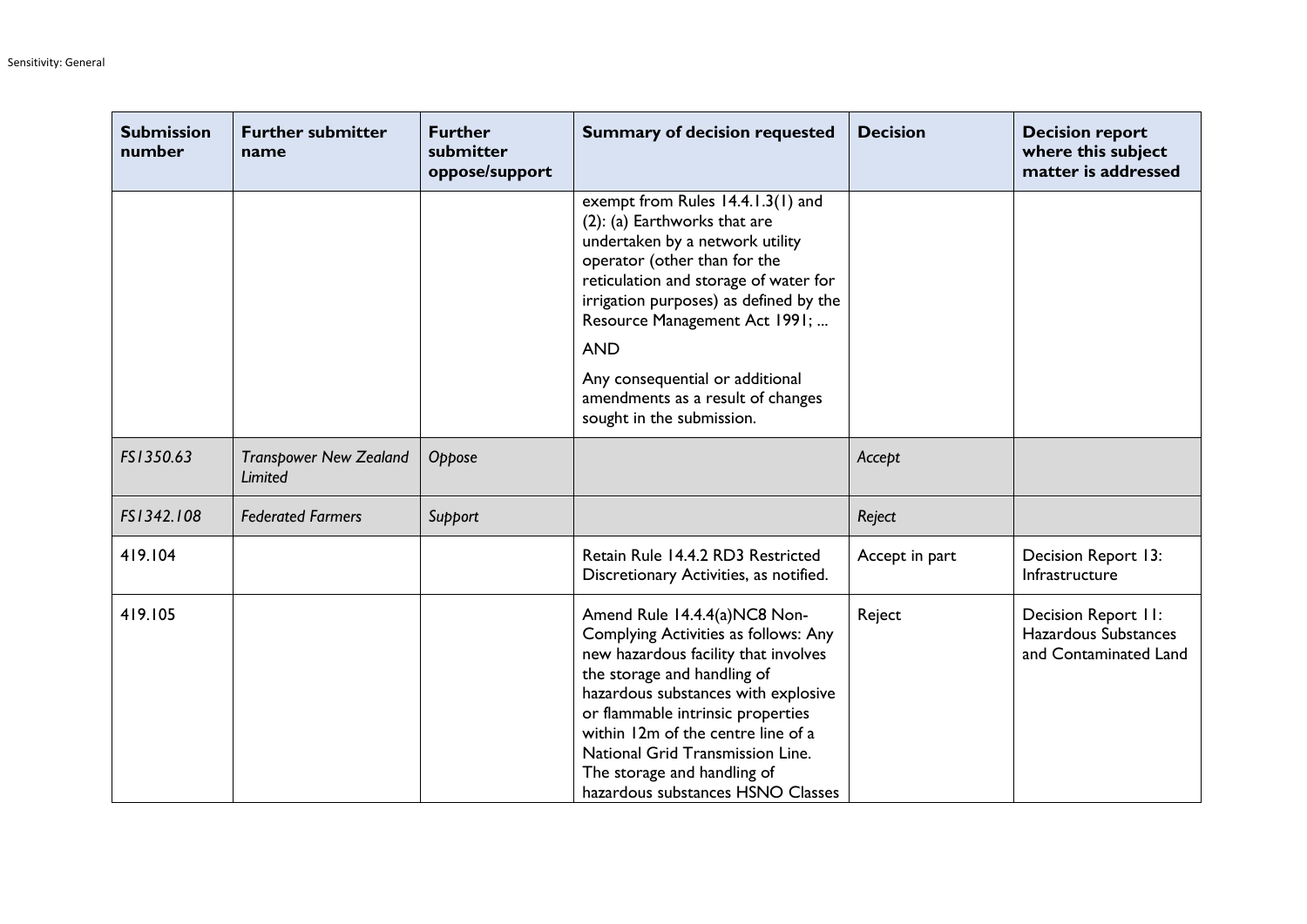| <b>Submission</b><br>number | <b>Further submitter</b><br>name                | <b>Further</b><br>submitter<br>oppose/support | <b>Summary of decision requested</b>                                                                                                                                                                                                   | <b>Decision</b> | <b>Decision report</b><br>where this subject<br>matter is addressed |
|-----------------------------|-------------------------------------------------|-----------------------------------------------|----------------------------------------------------------------------------------------------------------------------------------------------------------------------------------------------------------------------------------------|-----------------|---------------------------------------------------------------------|
|                             |                                                 |                                               | 2-4 with explosive or intrinsic<br>flammable properties in the National<br>Grid Yard.                                                                                                                                                  |                 |                                                                     |
|                             |                                                 |                                               | <b>AND</b>                                                                                                                                                                                                                             |                 |                                                                     |
|                             |                                                 |                                               | Any consequential or additional<br>amendments as a result of changes<br>sought in the submission.                                                                                                                                      |                 |                                                                     |
| FS1350.88                   | <b>Transpower New Zealand</b><br><b>Limited</b> | Support                                       |                                                                                                                                                                                                                                        | Reject          |                                                                     |
| FS1342.110                  | <b>Federated Farmers</b>                        | Support                                       |                                                                                                                                                                                                                                        | Reject          |                                                                     |
| 419.106                     |                                                 |                                               | Delete the activity specific condition<br>14.5.1.3 in Rule 14.5.1 Permitted<br>Activities, relating to P5<br>Construction or alteration of a<br>building for a sensitive land use.<br><b>AND</b>                                       | Reject          | Decision Report 13:<br>Infrastructure                               |
|                             |                                                 |                                               | Any consequential or additional<br>amendments as a result of changes<br>sought in the submission.                                                                                                                                      |                 |                                                                     |
| 419.107                     |                                                 |                                               | Amend activity specific condition<br>14.12.1.4 (1)(d)(i) in Rule 14.12.1<br>Permitted Activities, as it relates to<br>P4 Traffic Generation, as follows: (d)<br>Within the Rural Zone: (i) There is a<br>maximum 200 vehicle movements | Accept          | Decision Report 13:<br>Infrastructure                               |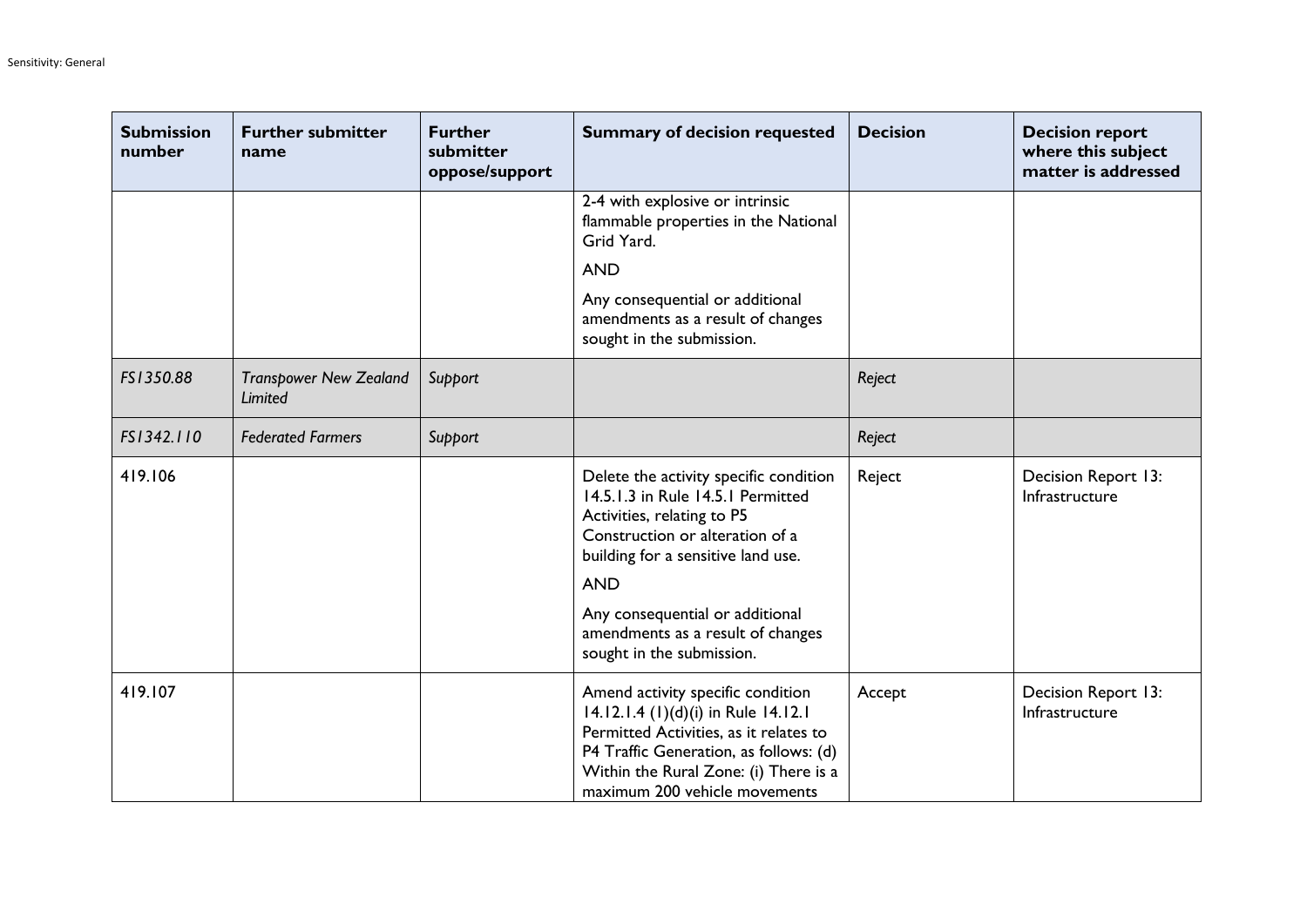| <b>Submission</b><br>number | <b>Further submitter</b><br>name             | <b>Further</b><br>submitter<br>oppose/support | <b>Summary of decision requested</b>                                                                                                                                                                                                                                                                                                                                                                                                             | <b>Decision</b> | <b>Decision report</b><br>where this subject<br>matter is addressed |
|-----------------------------|----------------------------------------------|-----------------------------------------------|--------------------------------------------------------------------------------------------------------------------------------------------------------------------------------------------------------------------------------------------------------------------------------------------------------------------------------------------------------------------------------------------------------------------------------------------------|-----------------|---------------------------------------------------------------------|
|                             |                                              |                                               | per day and no more than 15% of<br>these vehicle movements are heavy<br>vehicle movements; or For activities<br>directly associated with horticulture<br>harvesting, a maximum of 300<br>vehicle movements once in a 12<br>month period and no more than 33%<br>of these vehicle movements are<br>heavy vehicle movements; or<br><b>AND</b><br>Any consequential or additional<br>amendments as a result of changes<br>sought in the submission. |                 |                                                                     |
| 419.108                     |                                              |                                               | Add provisions to Table 14.12.5.7<br>Required parking spaces and loading<br>bays, as follows:<br>Coolstores I<br>space per 1000m2 GFA Workers'<br>accommodation I space per 12<br>workers accommodated<br><b>AND</b><br>Any consequential or additional<br>amendments as a result of changes<br>sought in the submission.                                                                                                                        | Reject          | Decision Report 13:<br>Infrastructure                               |
| FS1370.1                    | <b>Aztech Buildings for Zeala</b><br>Limited | Support                                       |                                                                                                                                                                                                                                                                                                                                                                                                                                                  | Reject          |                                                                     |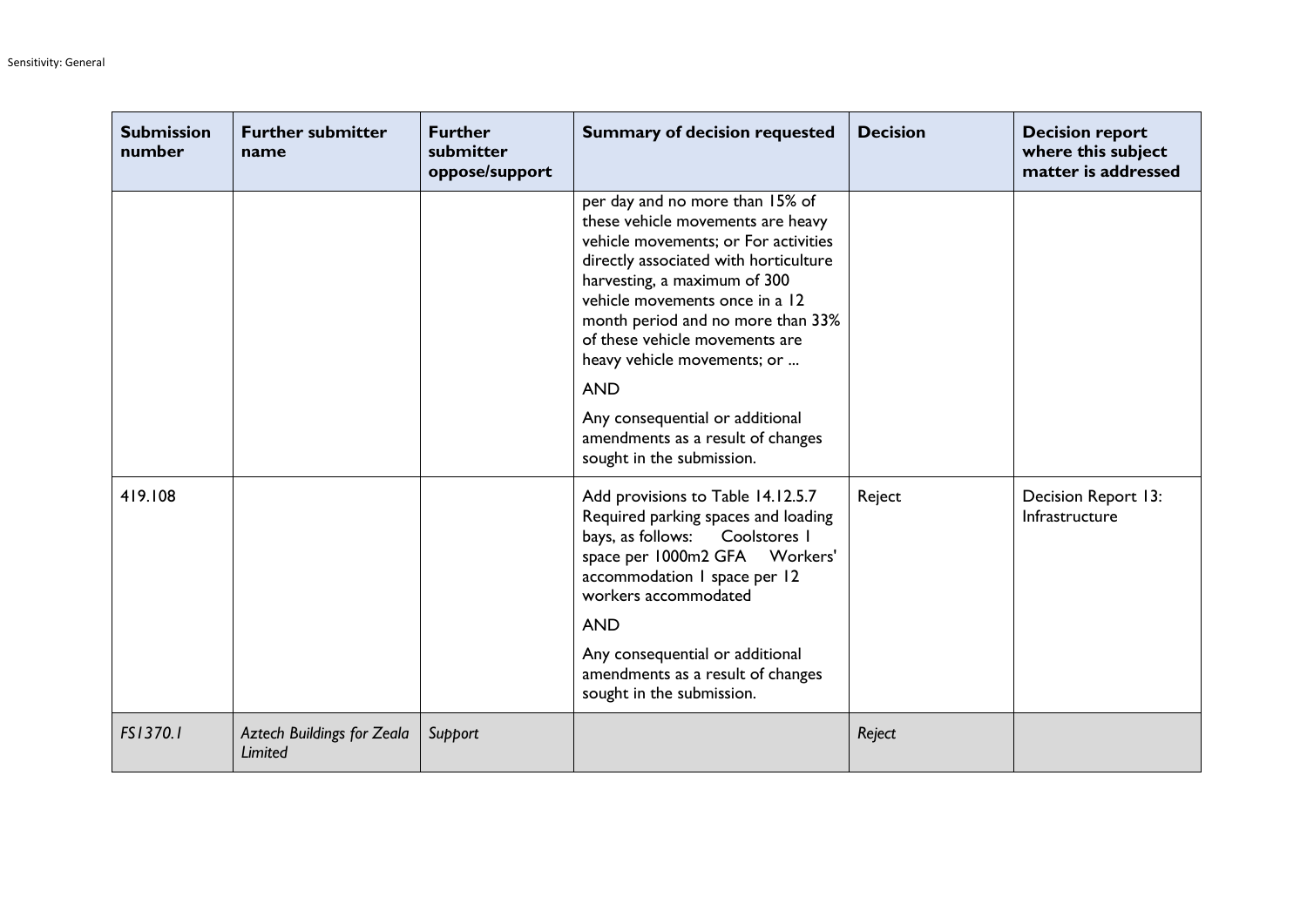| <b>Submission</b><br>number | <b>Further submitter</b><br>name | <b>Further</b><br>submitter<br>oppose/support | <b>Summary of decision requested</b>                                                                                                                                                                                                                                                                                                                                                                                                                                                                                                                                                                                                                                                                                                                            | <b>Decision</b> | <b>Decision report</b><br>where this subject<br>matter is addressed |
|-----------------------------|----------------------------------|-----------------------------------------------|-----------------------------------------------------------------------------------------------------------------------------------------------------------------------------------------------------------------------------------------------------------------------------------------------------------------------------------------------------------------------------------------------------------------------------------------------------------------------------------------------------------------------------------------------------------------------------------------------------------------------------------------------------------------------------------------------------------------------------------------------------------------|-----------------|---------------------------------------------------------------------|
| 419.109                     |                                  |                                               | Add a new clause (ii) to Rule<br>24.4.2 RD1 (a) Subdivision - Te<br>Kowhai and Tuakau, as follows: (a)<br>Subdivision in Te Kowhai and<br>Tuakau must comply with all of the<br>following conditions:  (ii) Where a<br>subdivision adjoins Rural Zone land,<br>a buffer strip no less than 10m wide<br>must be provided along the adjoining<br>boundary. AND Add a new matter<br>of discretion to Rule 24.4.2 RD1 (b)<br>Subdivision - Te Kowhai and Tuakau,<br>as follows: (ix) reverse sensitivity<br>effects on land identified as high class<br>soil, on land with rural production<br>potential and on permitted farming<br>activities.<br><b>AND</b><br>Any consequential or additional<br>amendments as a result of changes<br>sought in the submission. | Reject          | Decision Report 17:<br>Village Zone                                 |
| 419.110                     |                                  |                                               | Add a new clause (ii) to Rule 24.4.2<br>RD2 (a) Subdivision - Te Kowhai and<br>Tuakau, as follows: (a) Subdivision in<br>Te Kowhai and Tuakau must comply<br>with all of the following conditions:<br>(ii) Where a subdivision adjoins<br>Rural Zone land, a buffer strip no                                                                                                                                                                                                                                                                                                                                                                                                                                                                                    | Reject          | Decision Report 17:<br>Village Zone                                 |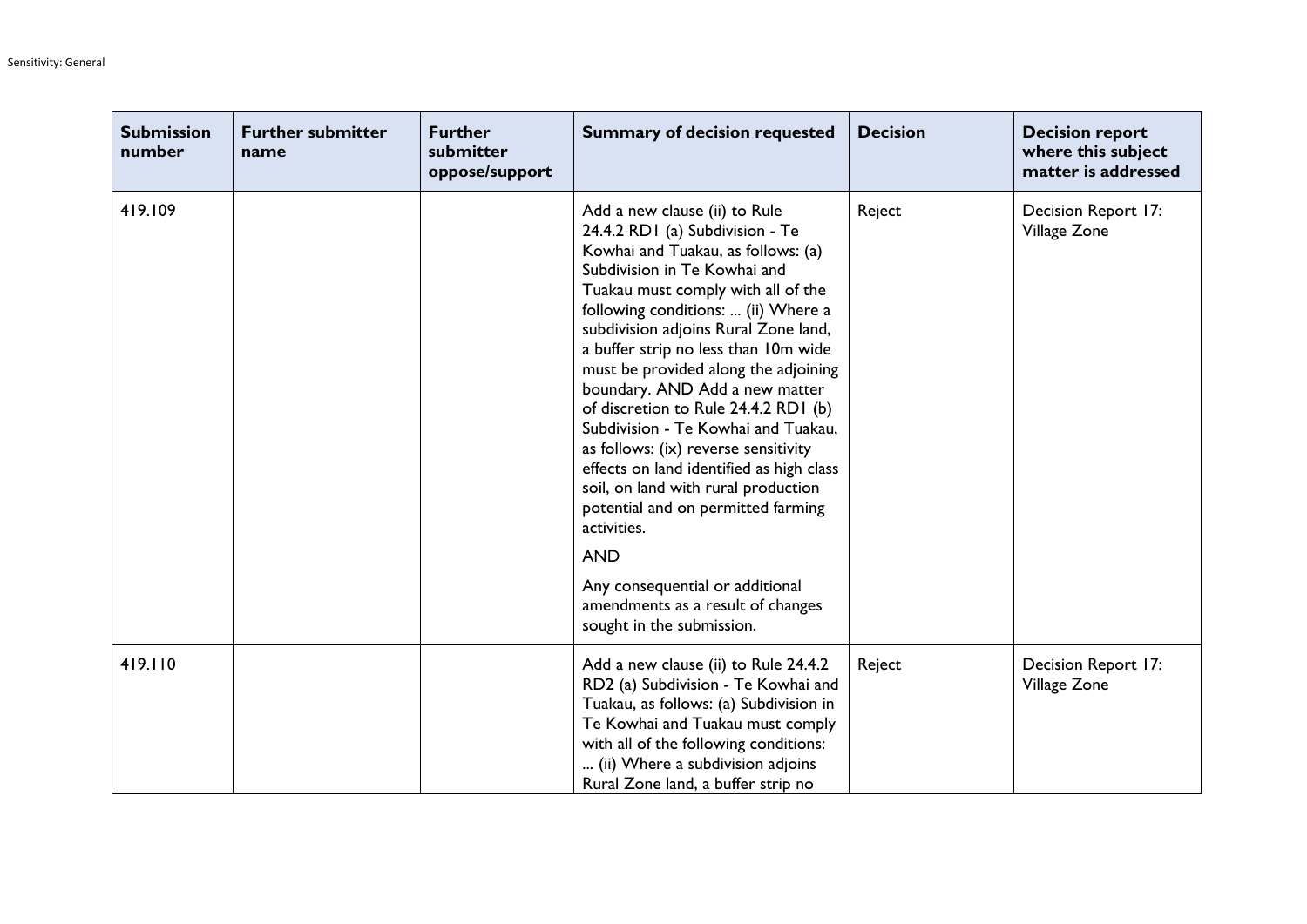| <b>Submission</b><br>number | <b>Further submitter</b><br>name | <b>Further</b><br>submitter<br>oppose/support | <b>Summary of decision requested</b>                                                                                                                                                                                                                                                       | <b>Decision</b> | <b>Decision report</b><br>where this subject<br>matter is addressed |
|-----------------------------|----------------------------------|-----------------------------------------------|--------------------------------------------------------------------------------------------------------------------------------------------------------------------------------------------------------------------------------------------------------------------------------------------|-----------------|---------------------------------------------------------------------|
|                             |                                  |                                               | less than 8m wide must be provided<br>along the adjoining boundary.                                                                                                                                                                                                                        |                 |                                                                     |
|                             |                                  |                                               | <b>AND</b>                                                                                                                                                                                                                                                                                 |                 |                                                                     |
|                             |                                  |                                               | Add a new matter of discretion to<br>Rule 24.4.2 RD2 (b) Subdivision - Te<br>Kowhai and Tuakau, as follows: (ix)<br>reverse sensitivity effects on land<br>identified as high class soil, on land<br>with rural production potential and<br>on permitted farming activities.<br><b>AND</b> |                 |                                                                     |
|                             |                                  |                                               | Any consequential or additional<br>amendments as a result of changes<br>sought in the submission.                                                                                                                                                                                          |                 |                                                                     |
| FS1171.53                   | <b>T&amp;G Global</b>            | Support                                       |                                                                                                                                                                                                                                                                                            | Reject          |                                                                     |
| 419.111                     |                                  |                                               | Retain the definition of "Agricultural<br>and horticultural research activities"<br>in Chapter 13: Definitions, as<br>notified.                                                                                                                                                            | Accept          | Decision Report 22:<br><b>Rural Zone</b>                            |
| 419.112                     |                                  |                                               | Add the following to the definition of<br>"Accessory building" in Chapter 13<br>Definitions: Auxiliary building has the<br>same meaning.<br><b>AND</b>                                                                                                                                     | Reject          | Decision Report 30:<br><b>Definitions</b>                           |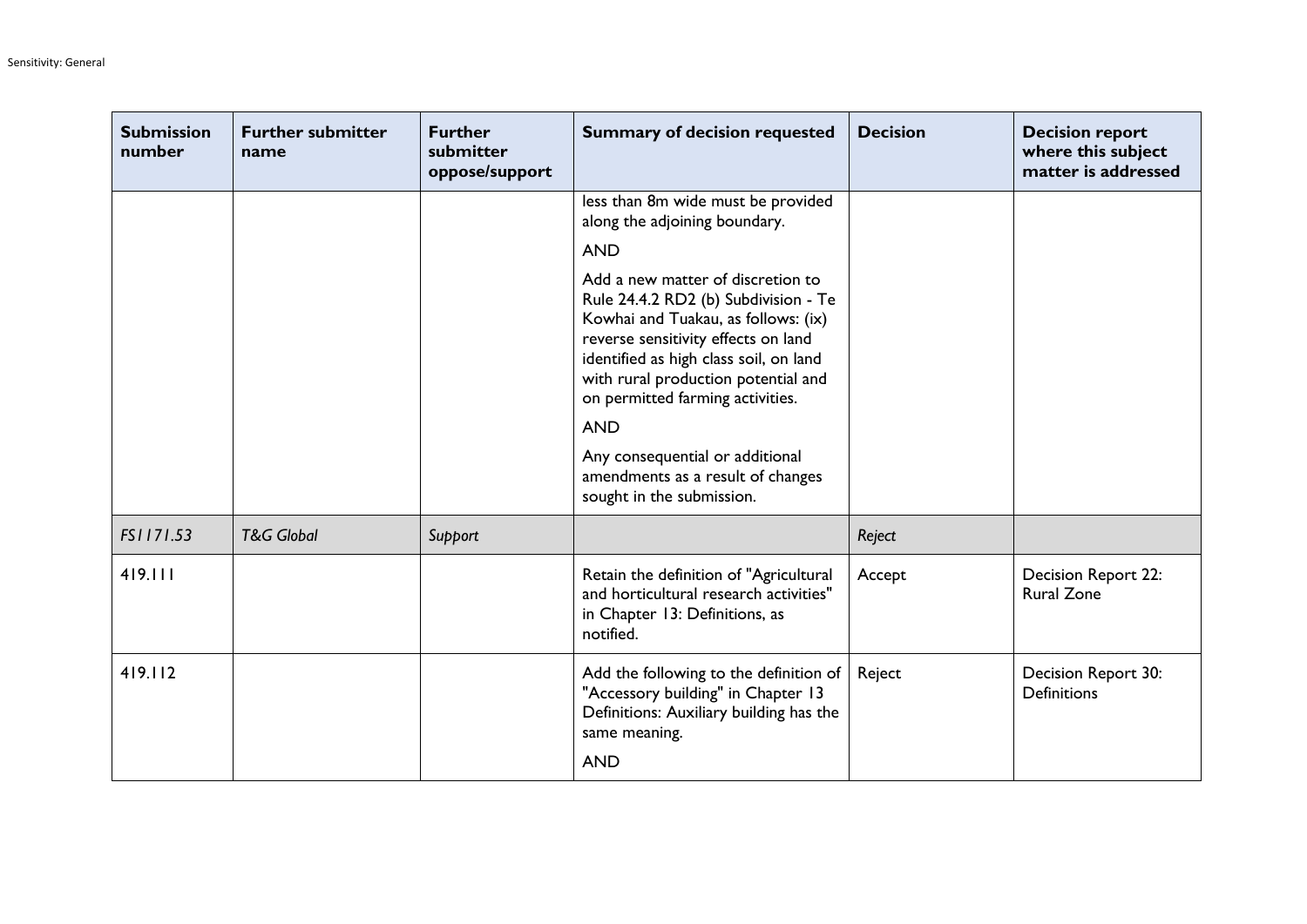| <b>Submission</b><br>number | <b>Further submitter</b><br>name | <b>Further</b><br>submitter<br>oppose/support | <b>Summary of decision requested</b>                                                                                                                                                                                                                                                                                                                                                 | <b>Decision</b> | <b>Decision report</b><br>where this subject<br>matter is addressed |
|-----------------------------|----------------------------------|-----------------------------------------------|--------------------------------------------------------------------------------------------------------------------------------------------------------------------------------------------------------------------------------------------------------------------------------------------------------------------------------------------------------------------------------------|-----------------|---------------------------------------------------------------------|
|                             |                                  |                                               | Any consequential or additional<br>amendments as a result of changes<br>sought in the submission.                                                                                                                                                                                                                                                                                    |                 |                                                                     |
| FS1388.225                  | Mercury NZ Limited               | Oppose                                        |                                                                                                                                                                                                                                                                                                                                                                                      | Accept          |                                                                     |
| 419.113                     |                                  |                                               | Amend the definition of "Airfield" in<br>Chapter 13 Definitions, as follows:<br>Means an area of land set aside from<br>other uses for the purposes of<br>enabling aircraft to land and take off<br>and includes rural airstrips and<br>helicopter landing areas.<br><b>AND</b><br>Any consequential or additional<br>amendments as a result of changes<br>sought in the submission. | Reject          | Decision Report 30:<br><b>Definitions</b>                           |
| FS1339.74                   | <b>NZTE Operations Limited</b>   | Support                                       |                                                                                                                                                                                                                                                                                                                                                                                      | Reject          |                                                                     |
| 419.114                     |                                  |                                               | EITHER: Add a new definition for<br>"Land preparation" in Chapter 13<br>Definitions, as follows: Means the<br>disturbance of soil by machinery for<br>planting, replanting, tending or<br>harvesting pasture or crops. Land<br>preparation includes blading, contour<br>ploughing, ripping, mounding,<br>stepping, contouring, bunding and<br>sediment control measures and          | Accept          | <b>Decision Report 22:</b><br><b>Rural Zone</b>                     |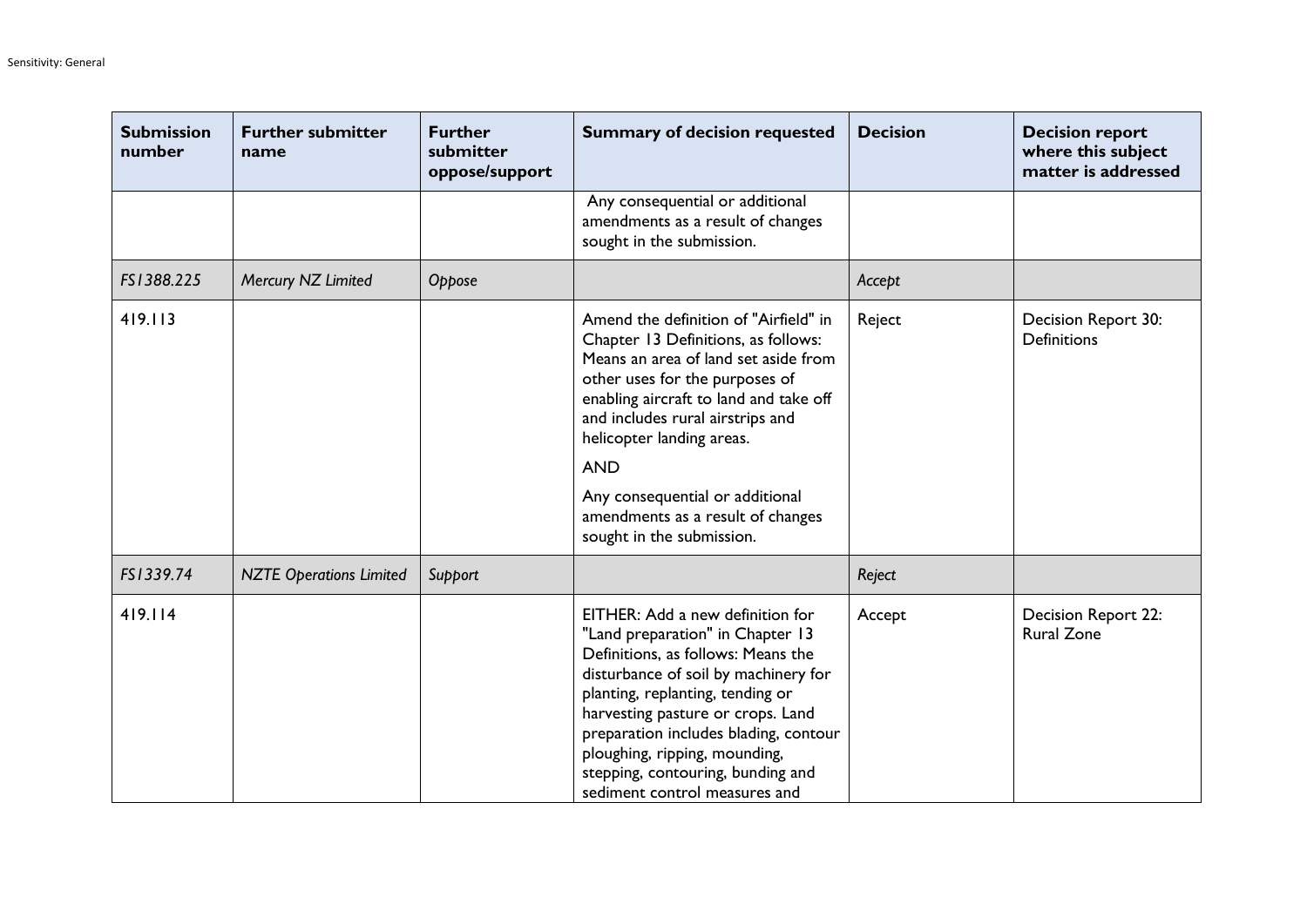| <b>Submission</b><br>number | <b>Further submitter</b><br>name | <b>Further</b><br>submitter<br>oppose/support | <b>Summary of decision requested</b>                                                                                                                                                                                                                                                                                                                                                                                                                                                                                                                                                                                                                                                                                                                                           | <b>Decision</b> | <b>Decision report</b><br>where this subject<br>matter is addressed |
|-----------------------------|----------------------------------|-----------------------------------------------|--------------------------------------------------------------------------------------------------------------------------------------------------------------------------------------------------------------------------------------------------------------------------------------------------------------------------------------------------------------------------------------------------------------------------------------------------------------------------------------------------------------------------------------------------------------------------------------------------------------------------------------------------------------------------------------------------------------------------------------------------------------------------------|-----------------|---------------------------------------------------------------------|
|                             |                                  |                                               | drainage associated with<br>horticultural crops but does not<br>include direct drilling or mechanical<br>land preparation associated with<br>plantation forestry.                                                                                                                                                                                                                                                                                                                                                                                                                                                                                                                                                                                                              |                 |                                                                     |
|                             |                                  |                                               | <b>AND</b>                                                                                                                                                                                                                                                                                                                                                                                                                                                                                                                                                                                                                                                                                                                                                                     |                 |                                                                     |
|                             |                                  |                                               | Amend the definition of "ancillary<br>rural earthworks" in Chapter 13<br>Definitions, as follows: Means any<br>earthworks or disturbance of soil<br>associated with: I. cultivation and<br>land preparation (including<br>establishment of sediment and<br>erosion control measures), for<br>planting and growing operations; 2.<br>harvesting of agricultural and<br>horticultural crops (farming) and<br>forestry (forestry); and 3.<br>maintenance and construction of<br>facilities typically associated with<br>farming and forestry activities<br>including, but not limited to,<br>farm/forestry tracks, roads and<br>landings, stock races, silage pits, farm<br>drains, farm effluent ponds, feeding<br>pads, fencing and sediment control<br>measures.<br><b>AND</b> |                 |                                                                     |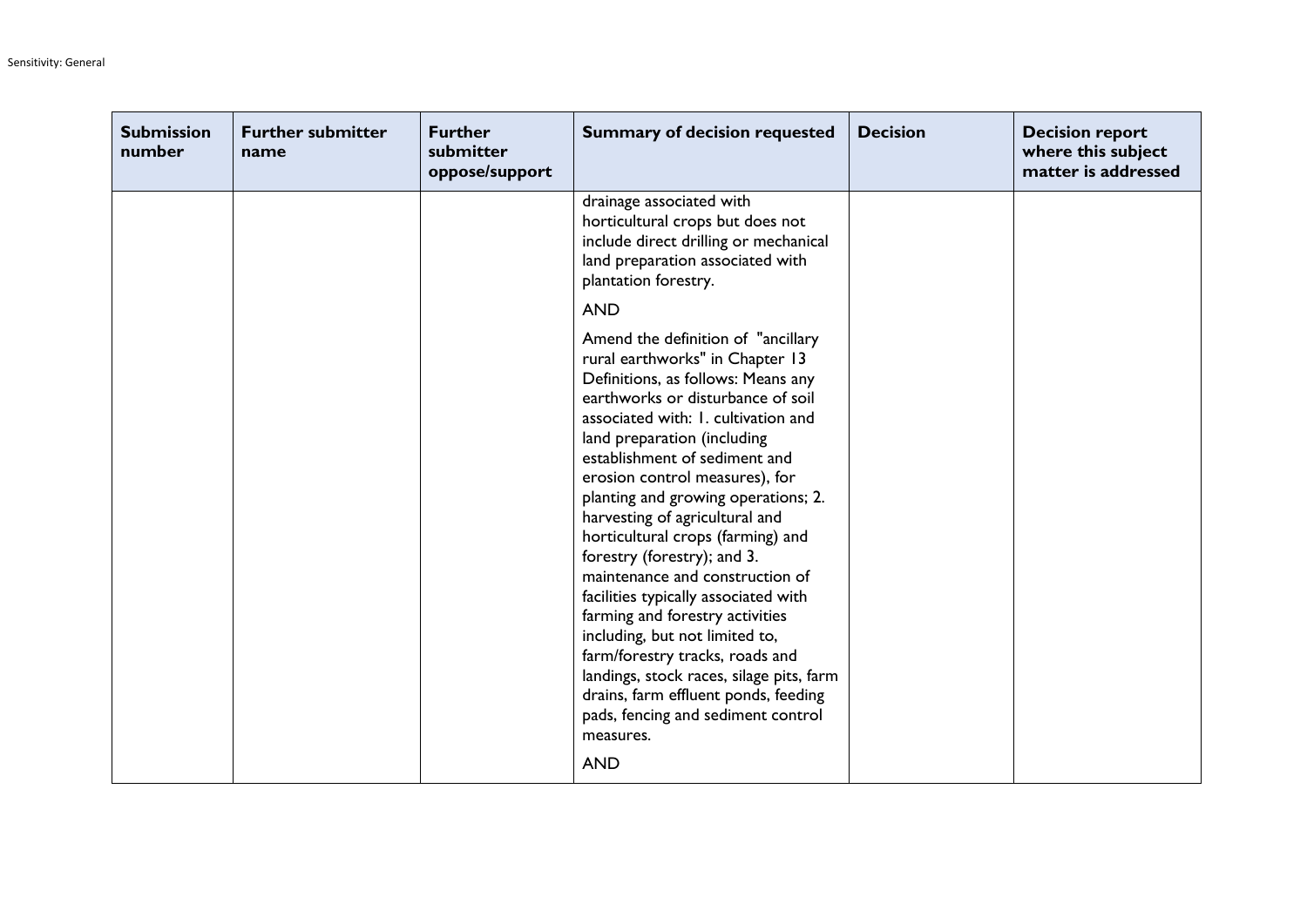| <b>Submission</b><br>number | <b>Further submitter</b><br>name              | <b>Further</b><br>submitter<br>oppose/support | <b>Summary of decision requested</b>                                                                                                          | <b>Decision</b> | <b>Decision report</b><br>where this subject<br>matter is addressed |
|-----------------------------|-----------------------------------------------|-----------------------------------------------|-----------------------------------------------------------------------------------------------------------------------------------------------|-----------------|---------------------------------------------------------------------|
|                             |                                               |                                               | Amend the definition of<br>"Earthworks" in Chapter 13<br>Definitions, to specifically exclude<br>"Ancillary rural earthworks" for<br>clarity. |                 |                                                                     |
|                             |                                               |                                               | <b>OR</b>                                                                                                                                     |                 |                                                                     |
|                             |                                               |                                               | Amend the definition of "Ancillary<br>rural earthworks" in Chapter 13<br>Definitions, to include contouring,<br>ripping and blading           |                 |                                                                     |
|                             |                                               |                                               | <b>AND</b>                                                                                                                                    |                 |                                                                     |
|                             |                                               |                                               | Amend the definition of<br>"Earthworks" in Chapter 13<br>Definitions, to specifically exclude<br>"Ancillary rural earthworks".                |                 |                                                                     |
|                             |                                               |                                               | <b>AND</b>                                                                                                                                    |                 |                                                                     |
|                             |                                               |                                               | Any consequential or additional<br>amendments as a result of changes<br>sought in the submission.                                             |                 |                                                                     |
| FS1342.89                   | <b>Federated Farmers</b>                      | Support                                       |                                                                                                                                               | Accept          |                                                                     |
| FS1323.100                  | <b>Heritage New Zealand</b><br>Pouhere Taonga | Oppose                                        |                                                                                                                                               | Reject          |                                                                     |
| 419.115                     |                                               |                                               | Add a definition for "Artificial crop<br>protection structures" to Chapter<br>13 Definitions, as follows: Artificial                          | Accept in Part  | Decision Report 22:<br><b>Rural Zone</b>                            |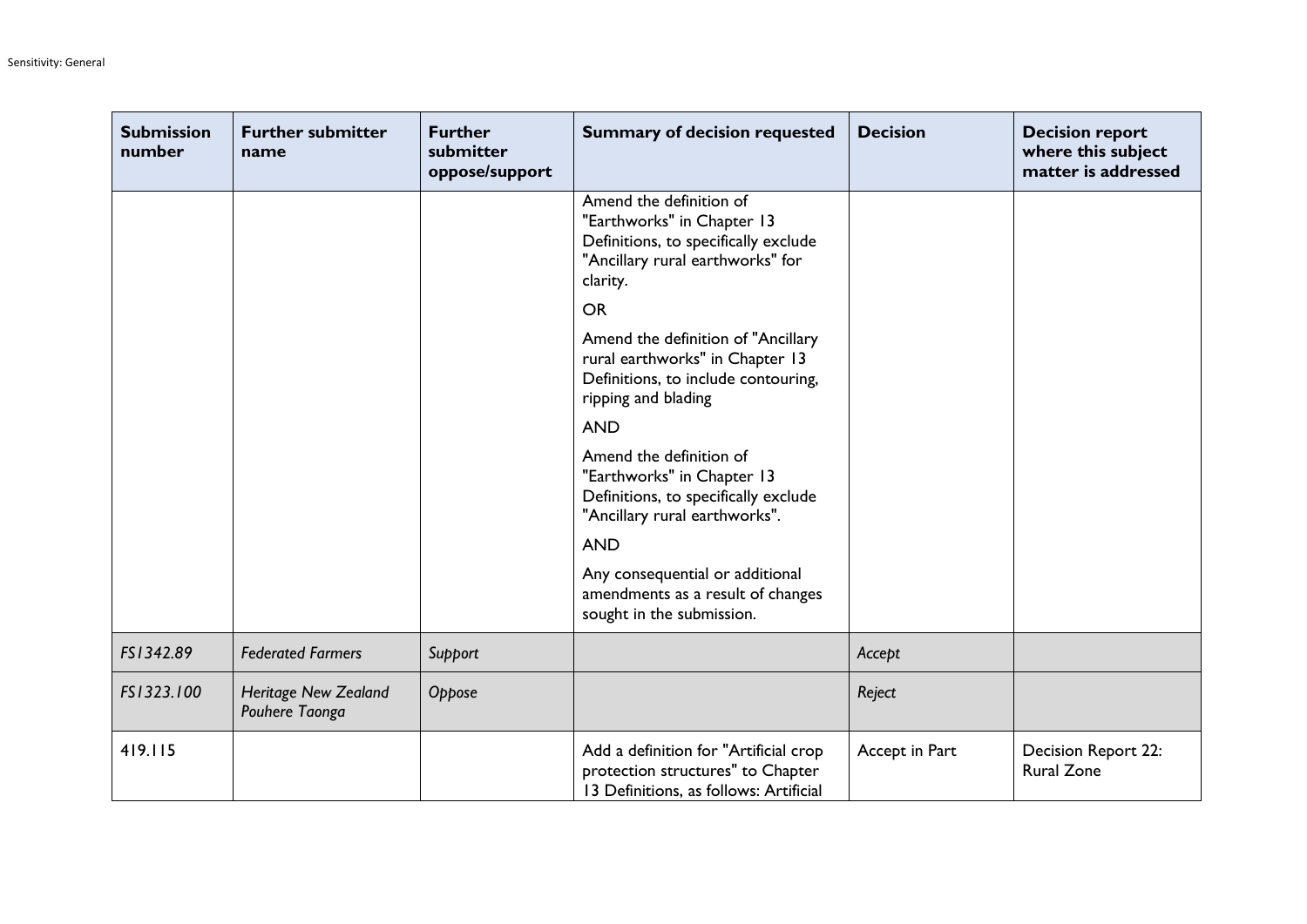| <b>Submission</b><br>number | <b>Further submitter</b><br>name         | <b>Further</b><br>submitter<br>oppose/support | <b>Summary of decision requested</b>                                                                                                                                                                                                                                                            | <b>Decision</b> | <b>Decision report</b><br>where this subject<br>matter is addressed |
|-----------------------------|------------------------------------------|-----------------------------------------------|-------------------------------------------------------------------------------------------------------------------------------------------------------------------------------------------------------------------------------------------------------------------------------------------------|-----------------|---------------------------------------------------------------------|
|                             |                                          |                                               | crop protection structures Means<br>structures with material used to<br>protect crops and/or enhance<br>growth (excluding greenhouses).<br><b>AND</b><br>Any consequential or additional<br>amendments as a result of changes<br>sought in the submission.                                      |                 |                                                                     |
| FS1350.49                   | <b>Transpower New Zealand</b><br>Limited | Support                                       |                                                                                                                                                                                                                                                                                                 | Accept in Part  |                                                                     |
| FS1388.226                  | Mercury NZ Limited                       | Oppose                                        |                                                                                                                                                                                                                                                                                                 | Accept in Part  |                                                                     |
| 419.116                     |                                          |                                               | Delete (e) in the definition of<br>"Building" in Chapter 13 Definitions,<br>and replace with the following: Has<br>the meaning the Building Act 2004,<br>excluding:  (e) artificial crop<br>protection structures and crop<br>support structures<br><b>OR</b><br>Amend (e) in the definition of | Reject          | Decision Report 30:<br><b>Definitions</b>                           |
|                             |                                          |                                               | "Building" in Chapter 13 Definitions,<br>as follows: Has the meaning in the<br>Building Act 2004, excluding:  (e) a<br>structure that is permeable and less<br>no greater than 4 8 metres in height                                                                                             |                 |                                                                     |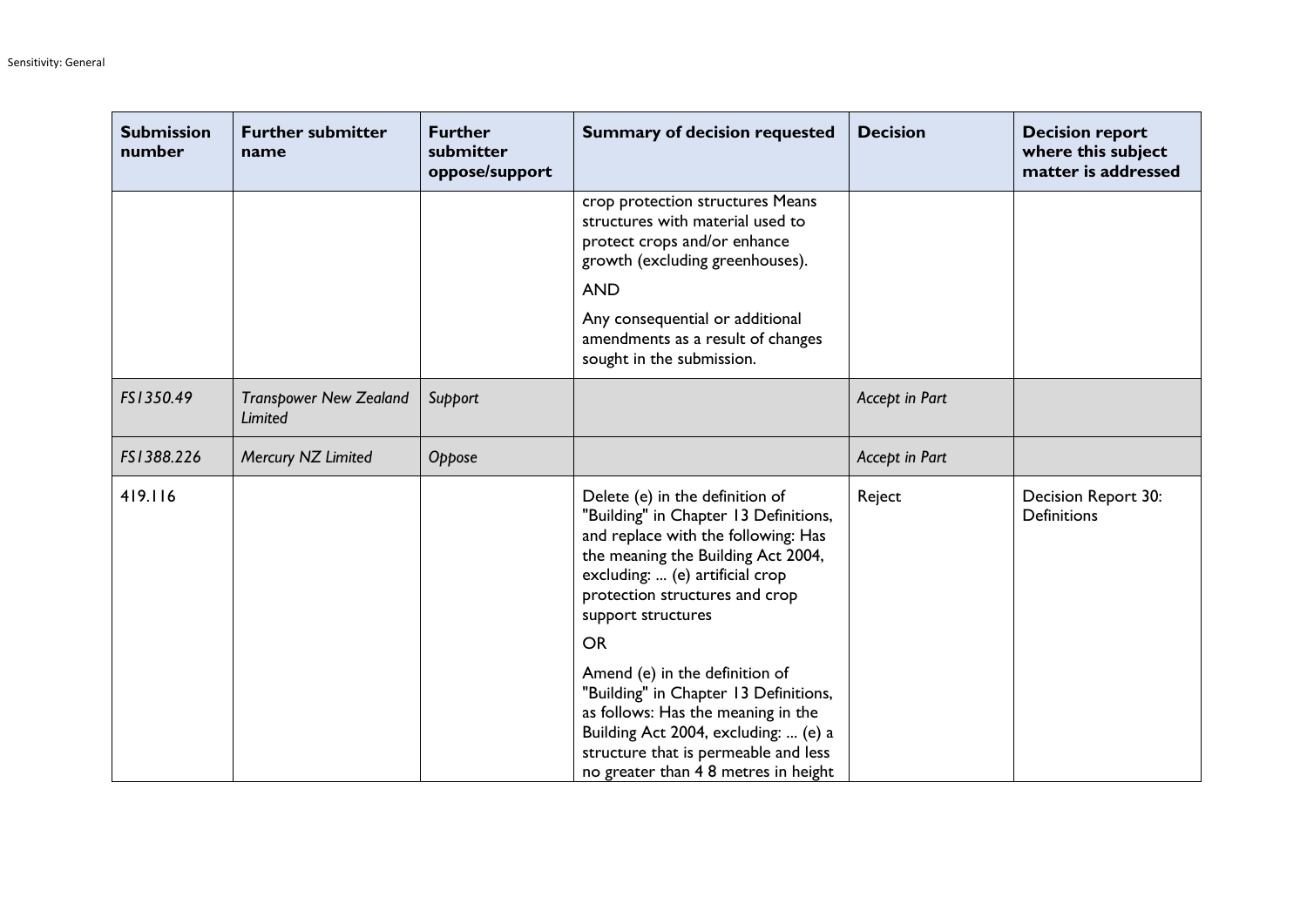| <b>Submission</b><br>number | <b>Further submitter</b><br>name | <b>Further</b><br>submitter<br>oppose/support | <b>Summary of decision requested</b>                                                                                                                                                                                                                                                                                                                                                                                      | <b>Decision</b> | <b>Decision report</b><br>where this subject<br>matter is addressed |
|-----------------------------|----------------------------------|-----------------------------------------------|---------------------------------------------------------------------------------------------------------------------------------------------------------------------------------------------------------------------------------------------------------------------------------------------------------------------------------------------------------------------------------------------------------------------------|-----------------|---------------------------------------------------------------------|
|                             |                                  |                                               | to protect crops from agricultural<br>use.                                                                                                                                                                                                                                                                                                                                                                                |                 |                                                                     |
|                             |                                  |                                               | <b>OR</b>                                                                                                                                                                                                                                                                                                                                                                                                                 |                 |                                                                     |
|                             |                                  |                                               | Delete the definition of "Building" in<br>Chapter 13 Definitions, and replace<br>with the following: Means any<br>impervious structure, whether<br>temporary or permanent, moveable<br>or fixed, that is enclosed, with 2 or<br>more walls and a roof, or any<br>structure that is similarly enclosed.<br><b>AND</b><br>Any consequential or additional<br>amendments as a result of changes<br>sought in the submission. |                 |                                                                     |
| FS1171.54                   | <b>T&amp;G Global</b>            | Support                                       |                                                                                                                                                                                                                                                                                                                                                                                                                           | Reject          |                                                                     |
| FS1342.88                   | <b>Federated Farmers</b>         | Oppose                                        |                                                                                                                                                                                                                                                                                                                                                                                                                           | Accept          |                                                                     |
| FS1388.227                  | Mercury NZ Limited               | Oppose                                        |                                                                                                                                                                                                                                                                                                                                                                                                                           | Accept          |                                                                     |
| 419.117                     |                                  |                                               | Amend the definition of "Building<br>coverage" in Chapter 13 Definitions,<br>as follows: Means the proportion of<br>the net site area which is covered by<br>any building. It includes: (a)<br>overhanging or cantilevered parts of<br>buildings or structures (b) covered                                                                                                                                                | Reject          | Decision Report 30:<br><b>Definitions</b>                           |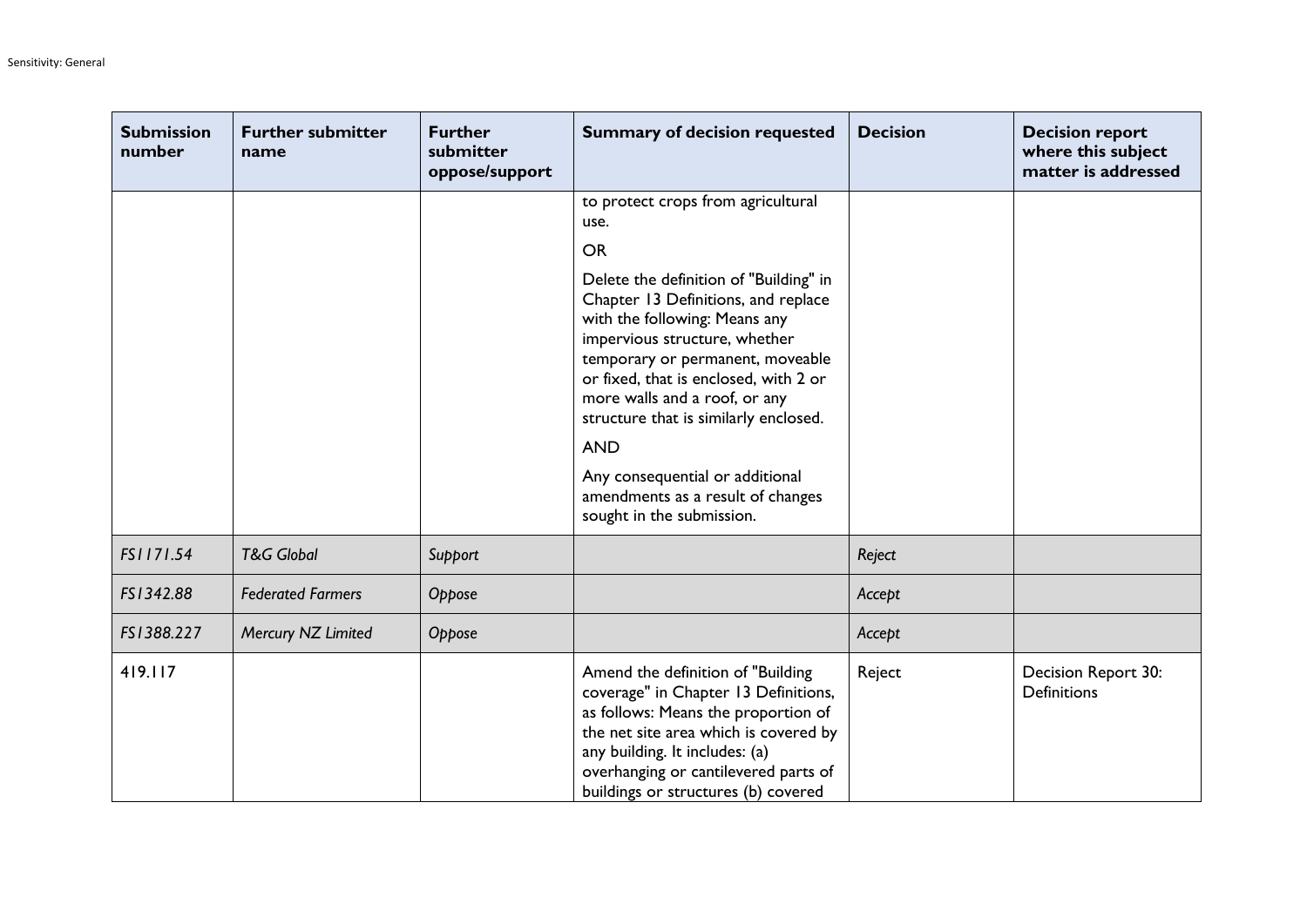| <b>Submission</b><br>number | <b>Further submitter</b><br>name | <b>Further</b><br>submitter<br>oppose/support | <b>Summary of decision requested</b>                                                                                                                                                                                                                                                                                                                                                                                                                                                                                                                                                                   | <b>Decision</b> | <b>Decision report</b><br>where this subject<br>matter is addressed |
|-----------------------------|----------------------------------|-----------------------------------------------|--------------------------------------------------------------------------------------------------------------------------------------------------------------------------------------------------------------------------------------------------------------------------------------------------------------------------------------------------------------------------------------------------------------------------------------------------------------------------------------------------------------------------------------------------------------------------------------------------------|-----------------|---------------------------------------------------------------------|
|                             |                                  |                                               | decks  It excludes:  (e) artificial<br>crop protection structures and crop<br>support structures.<br><b>OR</b><br>Amend the definition of "building" in<br>Chapter 13: Definitions as sought<br>elsewhere in the submission.<br><b>AND</b><br>Any consequential or additional<br>amendments as a result of changes<br>sought in the submission.                                                                                                                                                                                                                                                        |                 |                                                                     |
| 419.118                     |                                  |                                               | Amend the definition of<br>"Earthworks" in Chapter 13<br>Definitions, as follows: Means<br>modification of land surfaces by<br>blading, contouring, ripping, moving,<br>removing, placing, or replacing soil<br>or earth, or by excavation, or by<br>cutting or filling operations, but<br>excludes ancillary rural earthworks<br>and burying of plant material that is<br>infected by an unwanted organism as<br>declared by the Ministry of Primary<br>Industries Chief Technical Officer or<br>an emergency declared by the<br>Minister under the Biosecurity Act<br>1993. AND Any consequential or | Reject          | Decision Report 30:<br><b>Definitions</b>                           |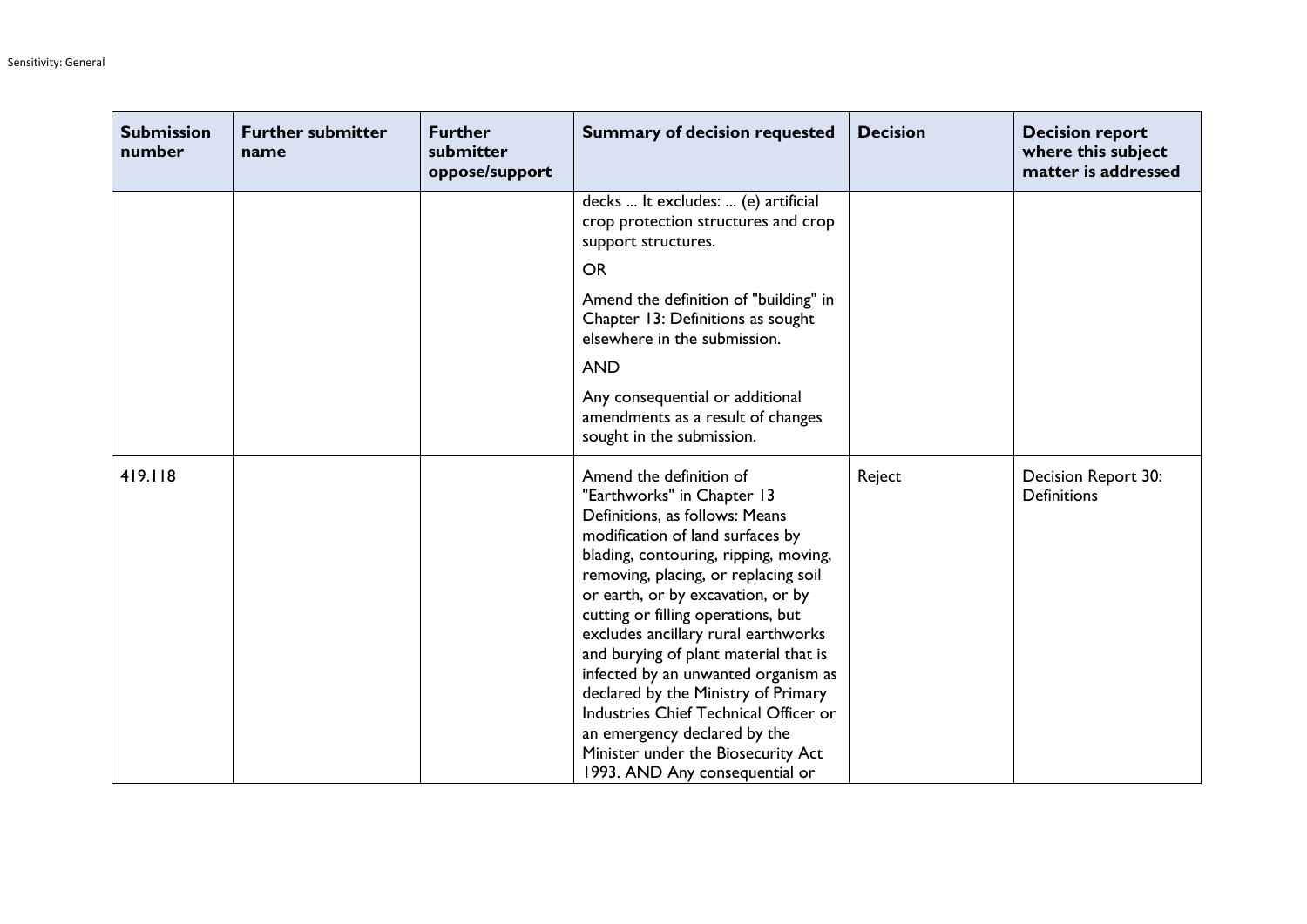| <b>Submission</b><br>number | <b>Further submitter</b><br>name              | <b>Further</b><br>submitter<br>oppose/support | <b>Summary of decision requested</b>                                                                                                                                                                                                                                                                                                                                                                                                                                                                                                                                                                                    | <b>Decision</b> | <b>Decision report</b><br>where this subject<br>matter is addressed |
|-----------------------------|-----------------------------------------------|-----------------------------------------------|-------------------------------------------------------------------------------------------------------------------------------------------------------------------------------------------------------------------------------------------------------------------------------------------------------------------------------------------------------------------------------------------------------------------------------------------------------------------------------------------------------------------------------------------------------------------------------------------------------------------------|-----------------|---------------------------------------------------------------------|
|                             |                                               |                                               | additional amendments as a result of<br>changes sought in the submission.                                                                                                                                                                                                                                                                                                                                                                                                                                                                                                                                               |                 |                                                                     |
| FS1323.105                  | <b>Heritage New Zealand</b><br>Pouhere Taonga | Oppose                                        |                                                                                                                                                                                                                                                                                                                                                                                                                                                                                                                                                                                                                         | Accept          |                                                                     |
| 419.119                     |                                               |                                               | No specific decision requested, but<br>the submission is seeking clarification<br>of the definition of "Energy<br>Corridor" in Chapter 13 Definitions.                                                                                                                                                                                                                                                                                                                                                                                                                                                                  | Accept          | Decision Report 13:<br>Infrastructure                               |
| FS1345.103                  | <b>Genesis Energy Limited</b>                 | Oppose                                        |                                                                                                                                                                                                                                                                                                                                                                                                                                                                                                                                                                                                                         | Reject          |                                                                     |
| 419.120                     |                                               |                                               | Delete the term "Farming" in<br>Chapter 13 Definitions, and replace<br>with the term "Primary production"'<br>as follows: Primary production<br>Means (a) any agricultural, pastoral,<br>horticultural, forestry or aquaculture<br>activities for the purpose of<br>commercial gain or exchange; and<br>(b) includes any land and auxiliary<br>buildings used for the production of<br>the products, including storing,<br>washing and packing of product for<br>market, that result from the listed<br>activities; but (c) does not include<br>processing of those products into a<br>different product.<br><b>AND</b> | Accept in Part  | <b>Decision Report 22:</b><br><b>Rural Zone</b>                     |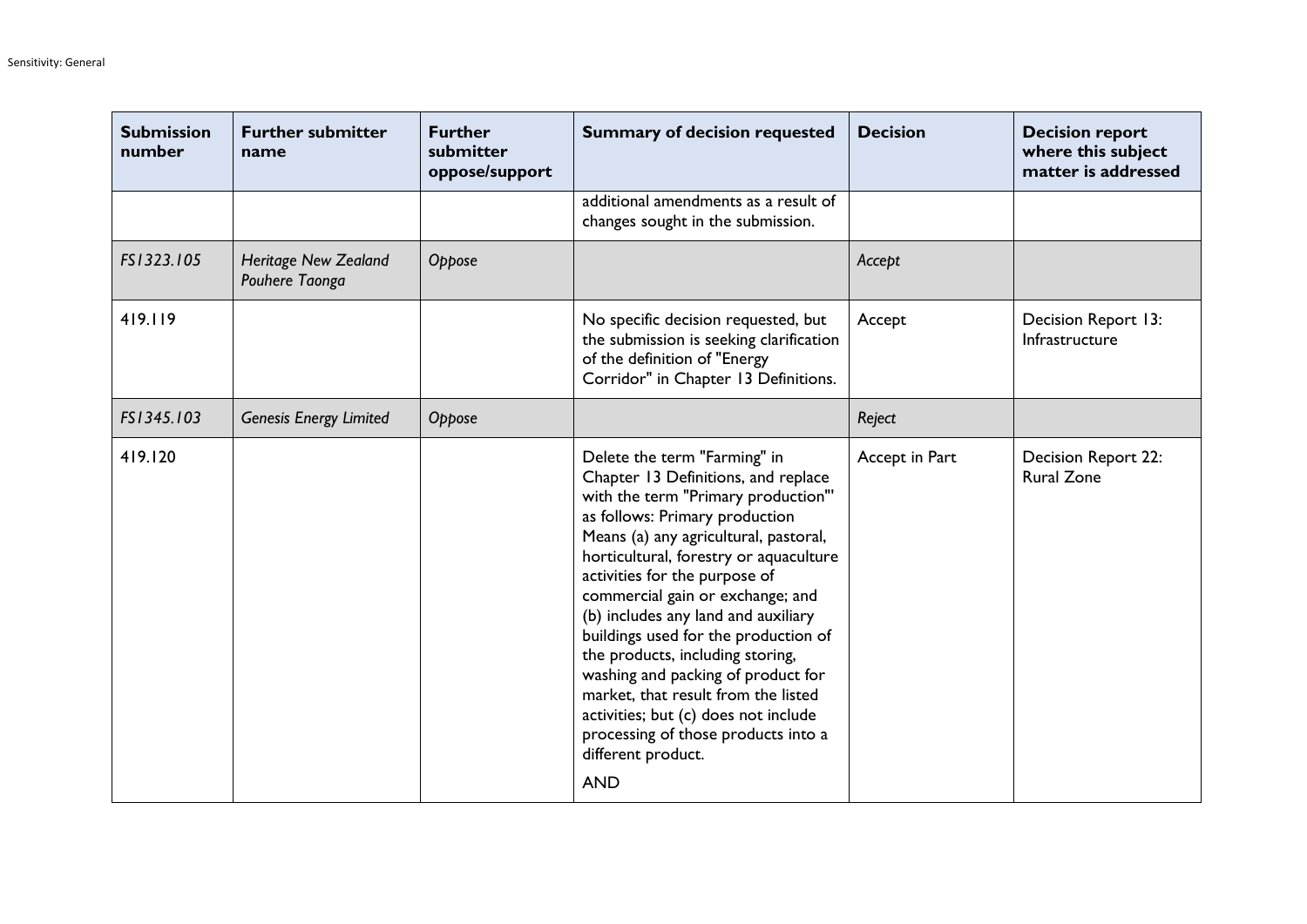| <b>Submission</b><br>number | <b>Further submitter</b><br>name | <b>Further</b><br>submitter<br>oppose/support | <b>Summary of decision requested</b>                                                                                                                                                                                                                                                                                                                                                                                                                                                                                                                       | <b>Decision</b> | <b>Decision report</b><br>where this subject<br>matter is addressed |
|-----------------------------|----------------------------------|-----------------------------------------------|------------------------------------------------------------------------------------------------------------------------------------------------------------------------------------------------------------------------------------------------------------------------------------------------------------------------------------------------------------------------------------------------------------------------------------------------------------------------------------------------------------------------------------------------------------|-----------------|---------------------------------------------------------------------|
|                             |                                  |                                               | Amend the Proposed District Plan<br>by replacing all uses of the term<br>"farming" with "primary production"                                                                                                                                                                                                                                                                                                                                                                                                                                               |                 |                                                                     |
|                             |                                  |                                               | <b>OR</b>                                                                                                                                                                                                                                                                                                                                                                                                                                                                                                                                                  |                 |                                                                     |
|                             |                                  |                                               | Amend the definition of "Farming" in<br>Chapter 13 Definitions, as follows:<br>Means an agricultural, horticultural<br>or apicultural activity having as its<br>primary purpose the production of<br>any livestock or crop using the in-<br>situ soil, water and air as the<br>medium for production, or the<br>indoor production of plants. It<br>includes: (a) Ancillary produce stalls;<br>(b) Processing of farm produce<br>grown on the land, such as cutting,<br>cleaning, grading, chilling, freezing,<br>packaging and storage. (c)<br>Greenhouses |                 |                                                                     |
|                             |                                  |                                               | <b>AND</b>                                                                                                                                                                                                                                                                                                                                                                                                                                                                                                                                                 |                 |                                                                     |
|                             |                                  |                                               | Any consequential or additional<br>amendments as a result of changes<br>sought in the submission.                                                                                                                                                                                                                                                                                                                                                                                                                                                          |                 |                                                                     |
| FS1171.55                   | <b>T&amp;G Global</b>            | Support                                       |                                                                                                                                                                                                                                                                                                                                                                                                                                                                                                                                                            | Accept in Part  |                                                                     |
| FS1340.55                   | <b>TaTa Valley Limited</b>       | Support                                       |                                                                                                                                                                                                                                                                                                                                                                                                                                                                                                                                                            | Accept in Part  |                                                                     |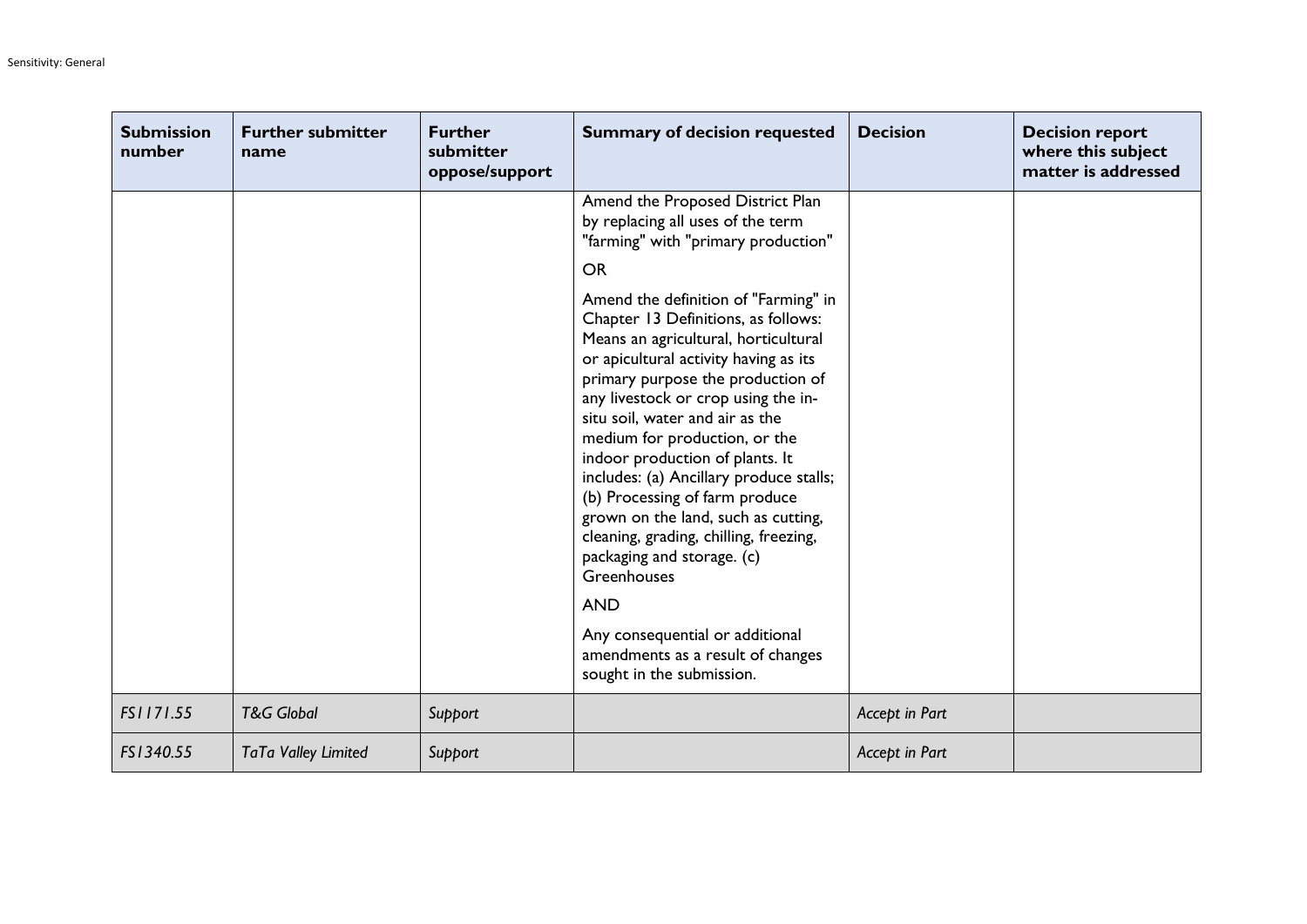| <b>Submission</b><br>number | <b>Further submitter</b><br>name | <b>Further</b><br>submitter<br>oppose/support | <b>Summary of decision requested</b>                                                                                                                                                                                                                                                                                                                                                                                                                                                                                                                          | <b>Decision</b> | <b>Decision report</b><br>where this subject<br>matter is addressed |
|-----------------------------|----------------------------------|-----------------------------------------------|---------------------------------------------------------------------------------------------------------------------------------------------------------------------------------------------------------------------------------------------------------------------------------------------------------------------------------------------------------------------------------------------------------------------------------------------------------------------------------------------------------------------------------------------------------------|-----------------|---------------------------------------------------------------------|
| 419.121                     |                                  |                                               | Amend the definition of "Farming"<br>noise" in Chapter 13 Definitions, as<br>follows: Farming Primary production<br>noise Means noise generated by<br>primary production<br>agricultural vehicles, machinery or<br>equipment, any aircraft used for<br>aerial spraying or fertiliser<br>application, agricultural machinery or<br>equipment and farm animals,<br>including farm dogs. It does not<br>include bird scaring devices and frost<br>fans.<br>AND Any consequential or<br>additional amendments as a result of<br>changes sought in the submission. | Accept in Part  | Decision Report 22:<br><b>Rural Zone</b>                            |
| FS1342.93                   | <b>Federated Farmers</b>         | Support                                       |                                                                                                                                                                                                                                                                                                                                                                                                                                                                                                                                                               | Accept in Part  |                                                                     |
| 419.122                     |                                  |                                               | Add a definition for "Greenhouse"<br>to Chapter 13 Definitions, as<br>follows: Greenhouses are a totally<br>enclosed structure where plants are<br>grown in a controlled environment.<br><b>AND</b><br>Any consequential or additional<br>amendments as a result of changes<br>sought in the submission.                                                                                                                                                                                                                                                      | Reject          | <b>Decision Report 22:</b><br><b>Rural Zone</b>                     |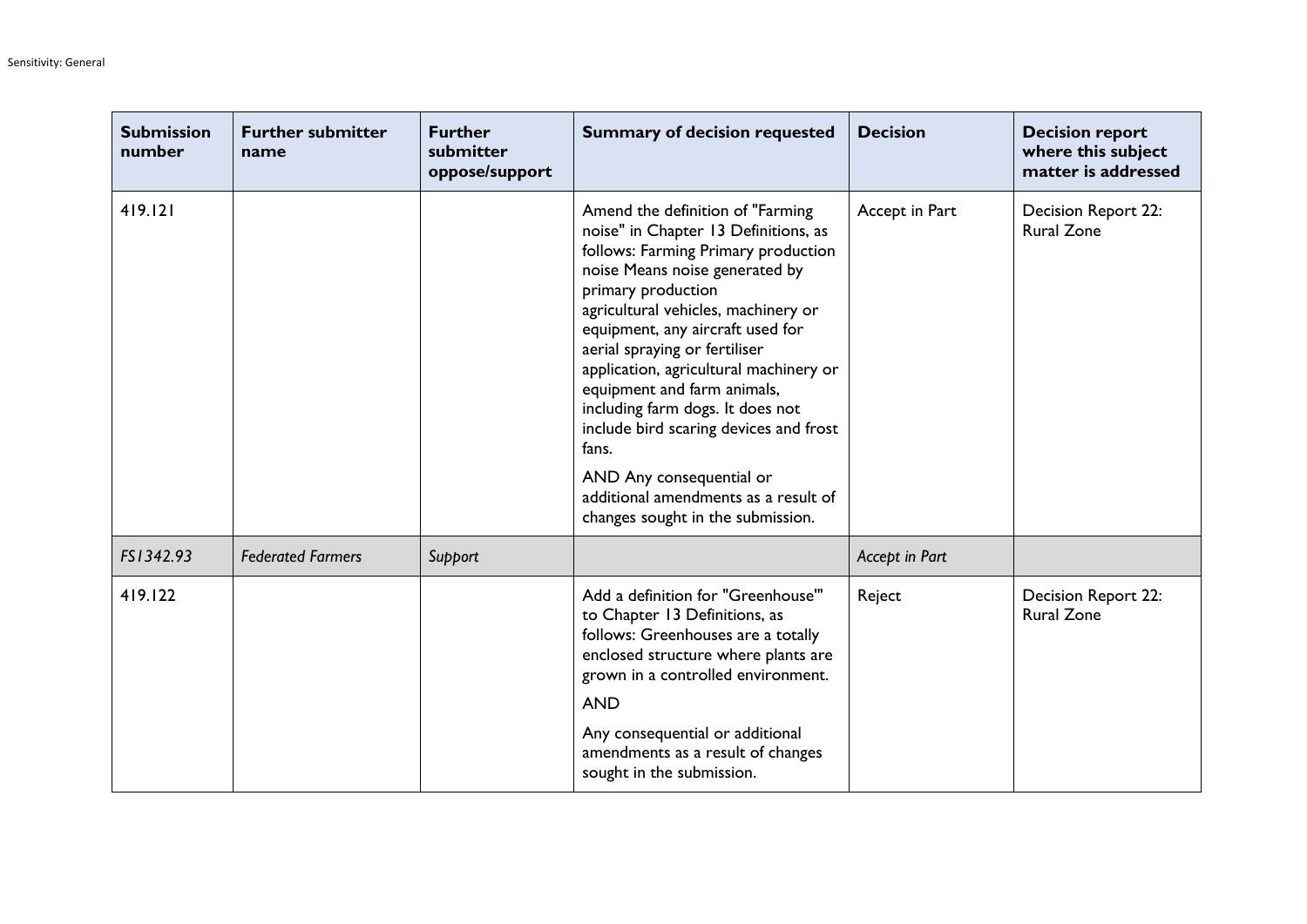| <b>Submission</b><br>number | <b>Further submitter</b><br>name | <b>Further</b><br>submitter<br>oppose/support | <b>Summary of decision requested</b>                                                                                                                                                                                                                                                                                                                                                                                                                   | <b>Decision</b> | <b>Decision report</b><br>where this subject<br>matter is addressed  |
|-----------------------------|----------------------------------|-----------------------------------------------|--------------------------------------------------------------------------------------------------------------------------------------------------------------------------------------------------------------------------------------------------------------------------------------------------------------------------------------------------------------------------------------------------------------------------------------------------------|-----------------|----------------------------------------------------------------------|
| FS1388.228                  | Mercury NZ Limited               | Oppose                                        |                                                                                                                                                                                                                                                                                                                                                                                                                                                        | Accept          |                                                                      |
| 419.123                     |                                  |                                               | Delete the definition of "Hazardous<br>facility" from Chapter 13 Definitions.<br><b>AND</b><br>Any consequential or additional<br>amendments as a result of changes<br>sought in the submission.                                                                                                                                                                                                                                                       | Accept in Part  | Decision Report II:<br>Hazardous Substances<br>and Contaminated Land |
| FS1342.94                   | <b>Federated Farmers</b>         | Support                                       |                                                                                                                                                                                                                                                                                                                                                                                                                                                        | Accept in Part  |                                                                      |
| FS1388.229                  | Mercury NZ Limited               | Oppose                                        |                                                                                                                                                                                                                                                                                                                                                                                                                                                        | Accept in Part  |                                                                      |
| 419.124                     |                                  |                                               | Amend the definition of "High class<br>soils" in Chapter 13 Definitions, as<br>follows: Means those soils in the<br>Land Use Capability Classes I and II<br>(excluding peat soils) and soils in<br>Land Use Capability Illel and Ille5,<br>classified as Allophanic Soils, and III<br>using the New Zealand Soil<br>Classification.<br><b>AND</b><br>Any consequential or additional<br>amendments as a result of changes<br>sought in the submission. | Reject          | Decision Report 30:<br><b>Definitions</b>                            |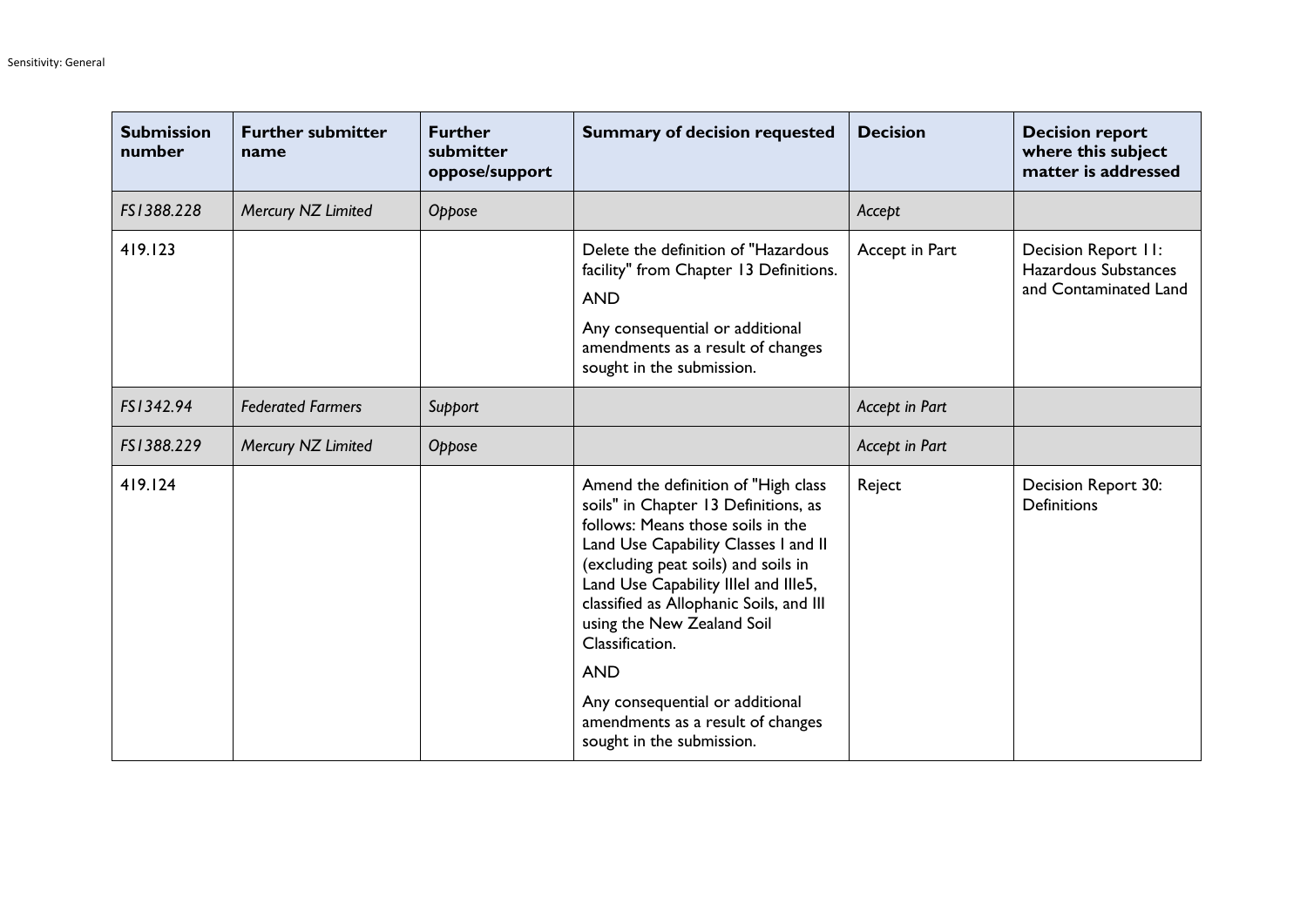| <b>Submission</b><br>number | <b>Further submitter</b><br>name    | <b>Further</b><br>submitter<br>oppose/support | <b>Summary of decision requested</b>                                                                                                                                                                                                                                                                                                                                                                                                                                                                                                                                                                                                                                                                                                                                                                           | <b>Decision</b> | <b>Decision report</b><br>where this subject<br>matter is addressed |
|-----------------------------|-------------------------------------|-----------------------------------------------|----------------------------------------------------------------------------------------------------------------------------------------------------------------------------------------------------------------------------------------------------------------------------------------------------------------------------------------------------------------------------------------------------------------------------------------------------------------------------------------------------------------------------------------------------------------------------------------------------------------------------------------------------------------------------------------------------------------------------------------------------------------------------------------------------------------|-----------------|---------------------------------------------------------------------|
| FS1330.36                   | Middlemiss Farm Holdings<br>Limited | Oppose                                        |                                                                                                                                                                                                                                                                                                                                                                                                                                                                                                                                                                                                                                                                                                                                                                                                                | Accept          |                                                                     |
| FS1342.95                   | <b>Federated Farmers</b>            | Support                                       |                                                                                                                                                                                                                                                                                                                                                                                                                                                                                                                                                                                                                                                                                                                                                                                                                | Reject          |                                                                     |
| 419.125                     |                                     |                                               | Retain the definition of "Indigenous<br>vegetation" in Chapter 13<br>Definitions, as notified.                                                                                                                                                                                                                                                                                                                                                                                                                                                                                                                                                                                                                                                                                                                 | Accept in part  | Decision Report 30:<br><b>Definitions</b>                           |
| 419.126                     |                                     |                                               | Delete the definition of "Intensive<br>farming" in Chapter 13 Definitions<br>and replace with a definition of<br>"intensive primary production" as<br>follows: Intensive primary<br>production Means primary<br>production activities that involve the<br>production of fungi, livestock or<br>poultry that principally occur within<br>buildings. OR Amend the definition<br>of "Intensive farming" in Chapter 13<br>Definitions, as follows: Means<br>farming  It excludes the following,<br>provided the building is used for the<br>purpose for which it was built: (a)<br>woolsheds; (b) dairy sheds; (c) calf<br>pens or wintering accommodation<br>for less than 30 stock (except where<br>stock are being reared for the<br>replacement of breeding stock to be<br>used on the same property); and (d) | Accept in Part  | Decision Report 22:<br><b>Rural Zone</b>                            |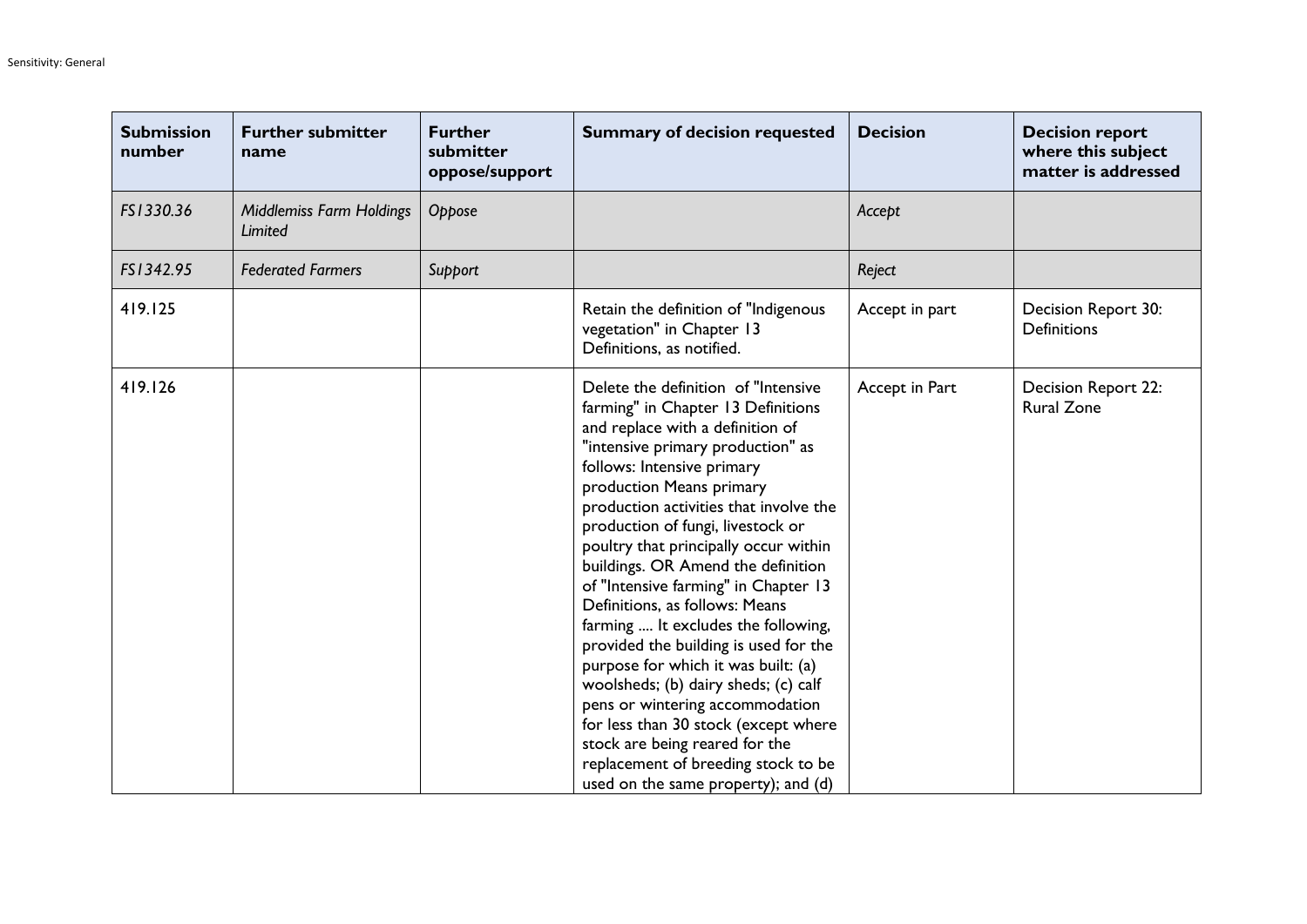| <b>Submission</b><br>number | <b>Further submitter</b><br>name      | <b>Further</b><br>submitter<br>oppose/support | <b>Summary of decision requested</b>                                                                                                                                                                                                                                    | <b>Decision</b> | <b>Decision report</b><br>where this subject<br>matter is addressed |
|-----------------------------|---------------------------------------|-----------------------------------------------|-------------------------------------------------------------------------------------------------------------------------------------------------------------------------------------------------------------------------------------------------------------------------|-----------------|---------------------------------------------------------------------|
|                             |                                       |                                               | glasshouse greenhouse production<br>or nurseries                                                                                                                                                                                                                        |                 |                                                                     |
|                             |                                       |                                               | <b>AND</b>                                                                                                                                                                                                                                                              |                 |                                                                     |
|                             |                                       |                                               | Delete reference to the number of<br>stock if the definition of "Intensive<br>primary production" is retained, and<br>instead include those in the rules or<br>conditions.                                                                                              |                 |                                                                     |
|                             |                                       |                                               | <b>AND</b>                                                                                                                                                                                                                                                              |                 |                                                                     |
|                             |                                       |                                               | Any consequential or additional<br>amendments as a result of changes<br>sought in the submission.                                                                                                                                                                       |                 |                                                                     |
| FS1370.5                    | Aztech Buildings for Zeala<br>Limited | Oppose                                        |                                                                                                                                                                                                                                                                         | Accept in Part  |                                                                     |
| FS1171.56                   | <b>T&amp;G Global</b>                 | Support                                       |                                                                                                                                                                                                                                                                         | Accept in Part  |                                                                     |
| FS1265.31                   | <b>Mainland Poultry Limited</b>       | Support                                       |                                                                                                                                                                                                                                                                         | Accept in Part  |                                                                     |
| FS1316.28                   | Alstra (2012) Limited                 | Support                                       |                                                                                                                                                                                                                                                                         | Accept in Part  |                                                                     |
| 419.127                     |                                       |                                               | Amend the definition of "Minor<br>upgrading of existing infrastructure"<br>in Chapter 13 Definitions, as follows:<br>Means an increase in the capacity,<br>efficiency or security of existing<br>infrastructure where this utilises<br>existing structures and networks | Reject          | Decision Report 13:<br>Infrastructure                               |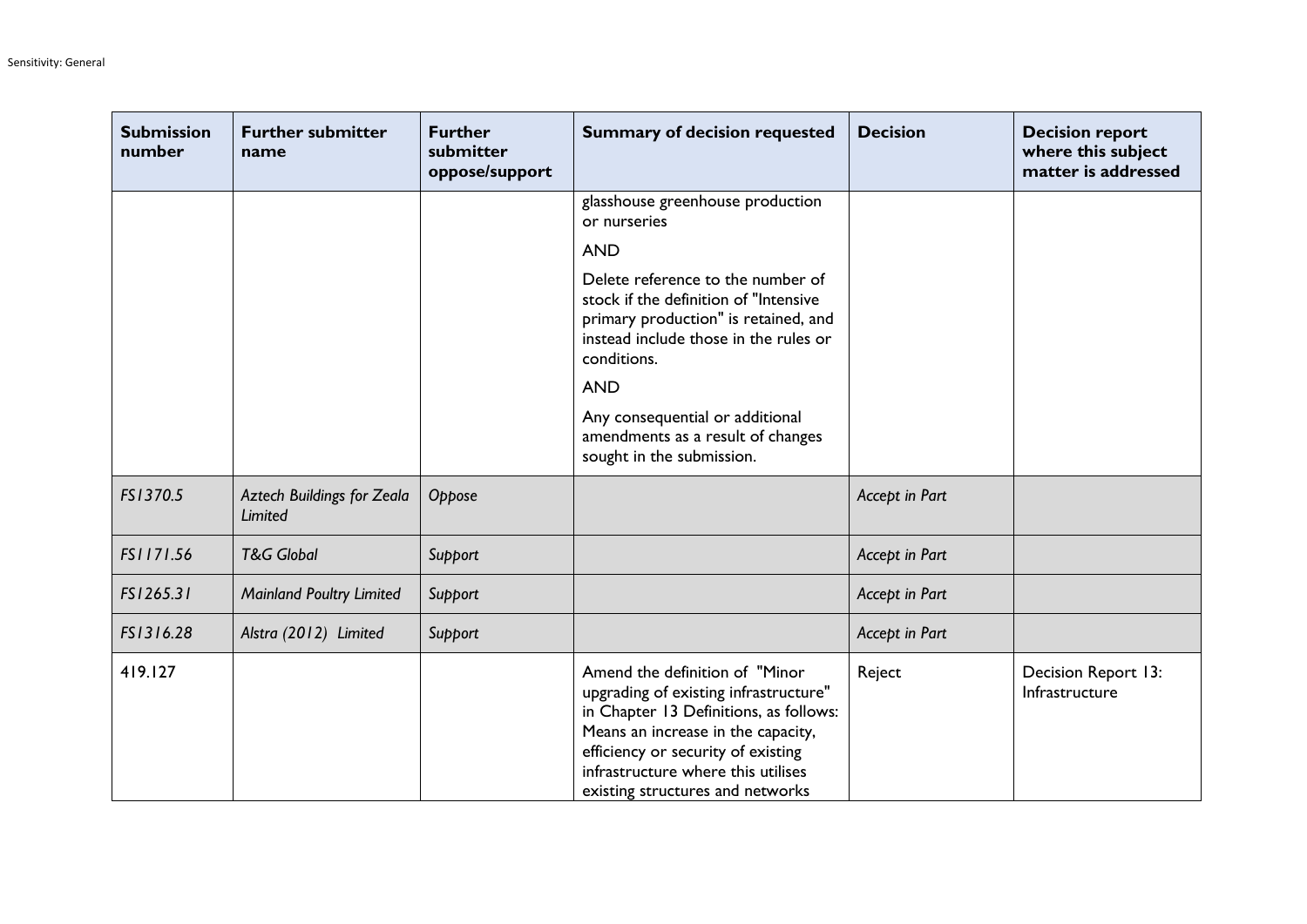| <b>Submission</b><br>number | <b>Further submitter</b><br>name         | <b>Further</b><br>submitter<br>oppose/support | <b>Summary of decision requested</b>                                                                                                                                                                                                                                                                                                            | <b>Decision</b> | <b>Decision report</b><br>where this subject<br>matter is addressed |
|-----------------------------|------------------------------------------|-----------------------------------------------|-------------------------------------------------------------------------------------------------------------------------------------------------------------------------------------------------------------------------------------------------------------------------------------------------------------------------------------------------|-----------------|---------------------------------------------------------------------|
|                             |                                          |                                               | and/or structures and networks of a<br>similar scale and character. An<br>increase in voltage of the National<br>Grid or electricity distribution lines<br>can only occur as minor upgrading if<br>the line was constructed for the<br>increased voltage.<br><b>AND</b><br>Any consequential or additional<br>amendments as a result of changes |                 |                                                                     |
|                             |                                          |                                               | sought in the submission.                                                                                                                                                                                                                                                                                                                       |                 |                                                                     |
| FS1134.32                   | <b>Counties Power Limited</b>            | Oppose                                        |                                                                                                                                                                                                                                                                                                                                                 | Accept          |                                                                     |
| FS1258.21                   | Meridian Energy Limited                  | Oppose                                        |                                                                                                                                                                                                                                                                                                                                                 | Accept          |                                                                     |
| FS1342.99                   | <b>Federated Farmers</b>                 | Support                                       |                                                                                                                                                                                                                                                                                                                                                 | Reject          |                                                                     |
| FS1350.36                   | <b>Transpower New Zealand</b><br>Limited | Oppose                                        |                                                                                                                                                                                                                                                                                                                                                 | Accept          |                                                                     |
| FS1388.230                  | Mercury NZ Limited                       | Oppose                                        |                                                                                                                                                                                                                                                                                                                                                 | Accept          |                                                                     |
| 419.128                     |                                          |                                               | Amend the term "National Grid<br>yard" in Chapter 13: Definitions to<br>"National Grid subdivision corridor"<br><b>AND</b>                                                                                                                                                                                                                      | Accept          | Decision Report 13:<br>Infrastructure                               |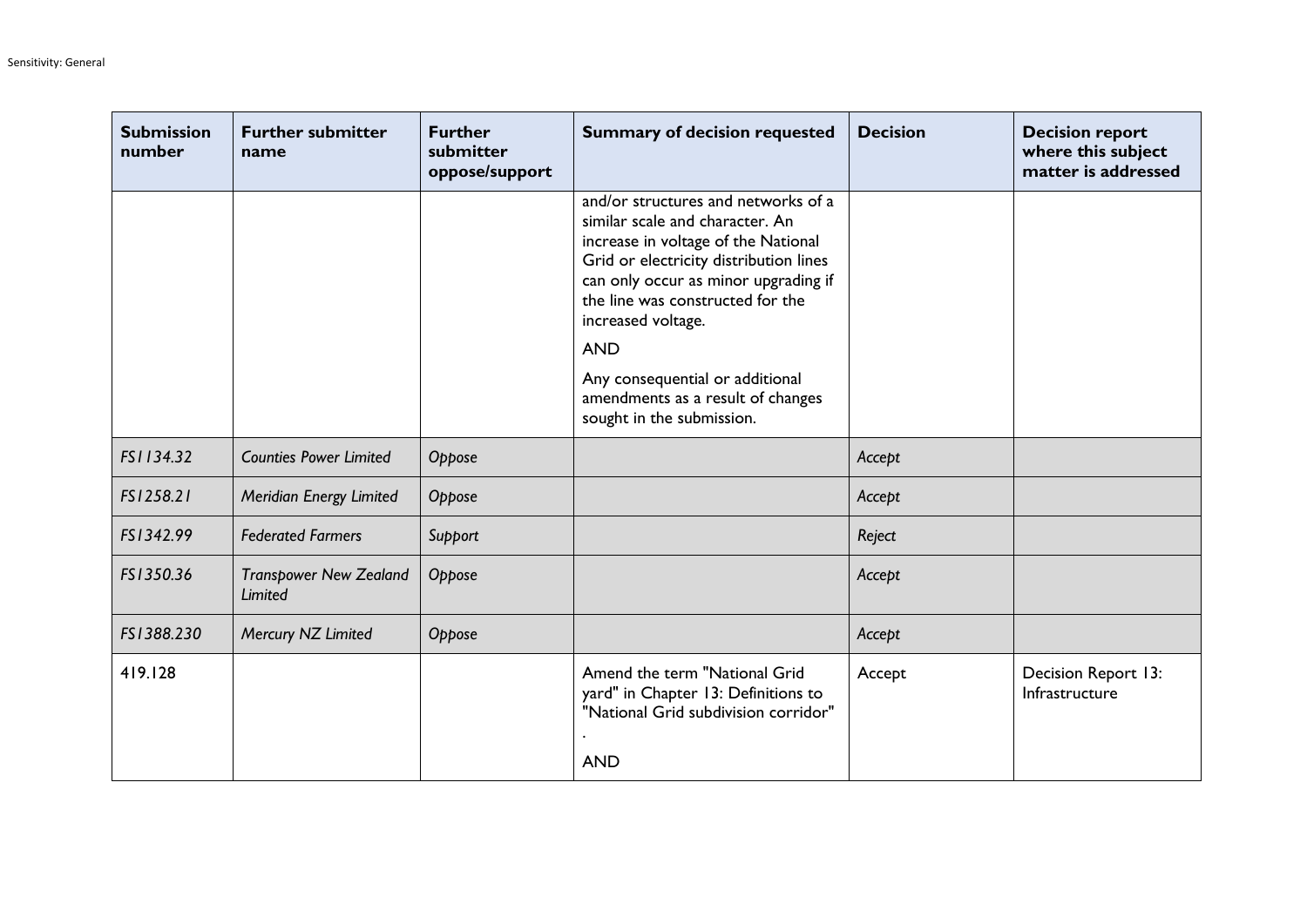| <b>Submission</b><br>number | <b>Further submitter</b><br>name                | <b>Further</b><br>submitter<br>oppose/support | <b>Summary of decision requested</b>                                                                                                                                                                                                                                                                                       | <b>Decision</b> | <b>Decision report</b><br>where this subject<br>matter is addressed |
|-----------------------------|-------------------------------------------------|-----------------------------------------------|----------------------------------------------------------------------------------------------------------------------------------------------------------------------------------------------------------------------------------------------------------------------------------------------------------------------------|-----------------|---------------------------------------------------------------------|
|                             |                                                 |                                               | Any consequential or additional<br>amendments as a result of changes<br>sought in the submission.                                                                                                                                                                                                                          |                 |                                                                     |
| FS1350.39                   | <b>Transpower New Zealand</b><br><b>Limited</b> | Support                                       |                                                                                                                                                                                                                                                                                                                            | Accept          |                                                                     |
| 419.129                     |                                                 |                                               | Amend the term "National Grid<br>corridor" in Chapter 13: Definitions<br>to "National Grid yard."<br><b>AND</b><br>Any consequential or additional<br>amendments as a result of changes<br>sought in the submission.                                                                                                       | Accept          | Decision Report 13:<br>Infrastructure                               |
| FS1350.43                   | <b>Transpower New Zealand</b><br><b>Limited</b> | Support                                       |                                                                                                                                                                                                                                                                                                                            | Accept          |                                                                     |
| 419.130                     |                                                 |                                               | Amend the definition of "Noise-<br>sensitive activity" in Chapter 13<br>Definitions, as follows: Means the<br>following: (a) (b) marae and marae<br>complex sensitive land uses within<br>marae complex<br><b>AND</b><br>Any consequential or additional<br>amendments as a result of changes<br>sought in the submission. | Reject          | Decision Report 30:<br><b>Definitions</b>                           |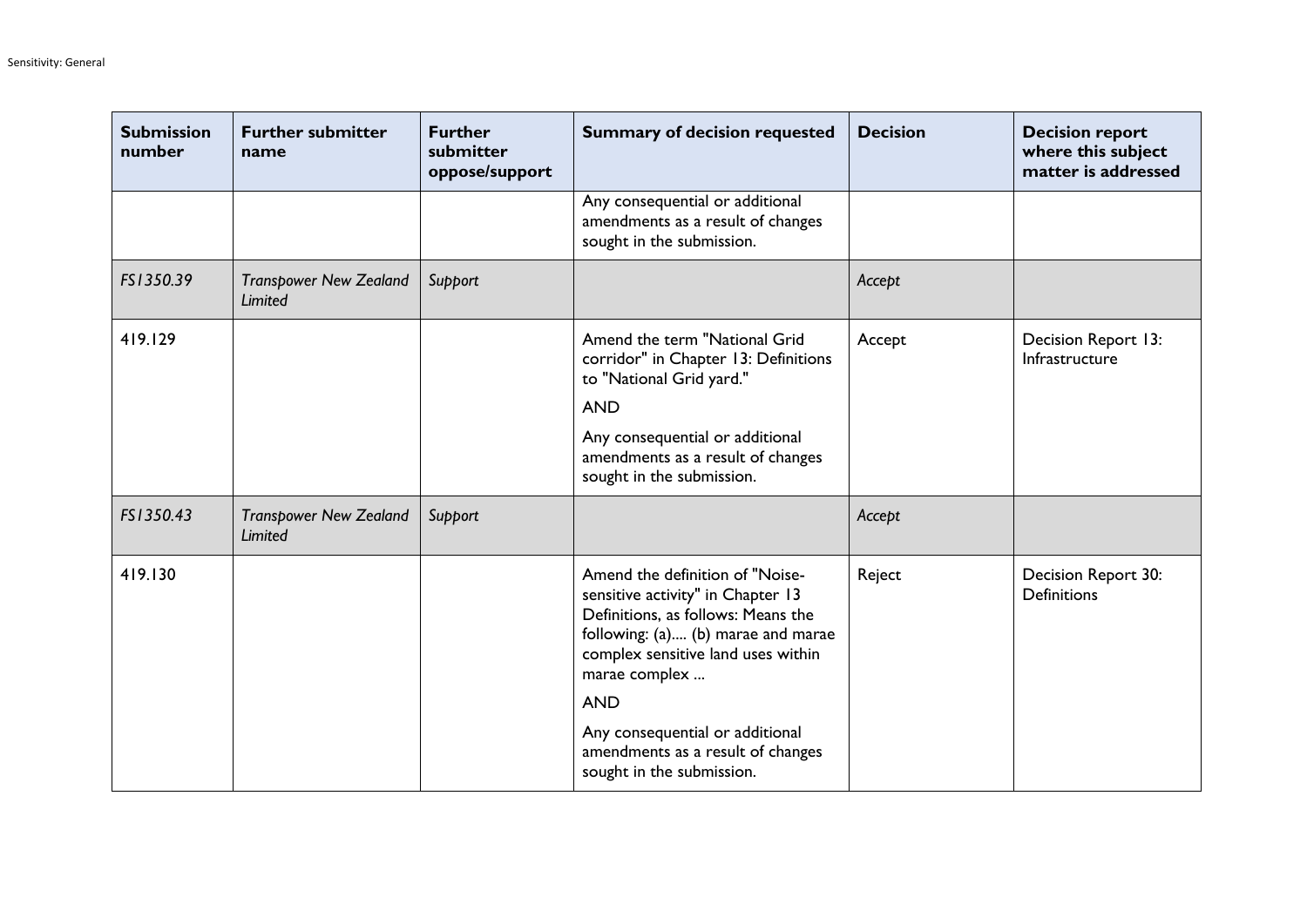| <b>Submission</b><br>number | <b>Further submitter</b><br>name | <b>Further</b><br>submitter<br>oppose/support | <b>Summary of decision requested</b>                                                                                                                                                                                                  | <b>Decision</b> | <b>Decision report</b><br>where this subject<br>matter is addressed |
|-----------------------------|----------------------------------|-----------------------------------------------|---------------------------------------------------------------------------------------------------------------------------------------------------------------------------------------------------------------------------------------|-----------------|---------------------------------------------------------------------|
| 419.131                     |                                  |                                               | Delete the definition of "Noxious,<br>dangerous, offensive or toxic<br>activities" from Chapter 13<br>Definitions.<br><b>AND</b><br>Any consequential or additional<br>amendments as a result of changes<br>sought in the submission. | Accept          | Decision Report 30:<br>Definitions                                  |
| FS1342.101                  | <b>Federated Farmers</b>         | Support                                       |                                                                                                                                                                                                                                       | Accept          |                                                                     |
| 419.132                     |                                  |                                               | Amend the definition for "Reservoir"<br>in Chapter 13 Definitions, to include<br>water storage for irrigation.<br><b>AND</b><br>Any consequential or additional<br>amendments as a result of changes<br>sought in the submission.     | Reject          | Decision Report 30:<br><b>Definitions</b>                           |
| FS1171.57                   | <b>T&amp;G Global</b>            | Support                                       |                                                                                                                                                                                                                                       | Reject          |                                                                     |
| FS1342.96                   | <b>Federated Farmers</b>         | Support                                       |                                                                                                                                                                                                                                       | Reject          |                                                                     |
| 419.133                     |                                  |                                               | Add a definition for "Reverse<br>Sensitivity" to Chapter 13<br>Definitions, as follows: means the<br>potential for the operation of an<br>existing lawfully established activity<br>to be compromised, constrained, or                | Reject          | Decision Report 30:<br><b>Definitions</b>                           |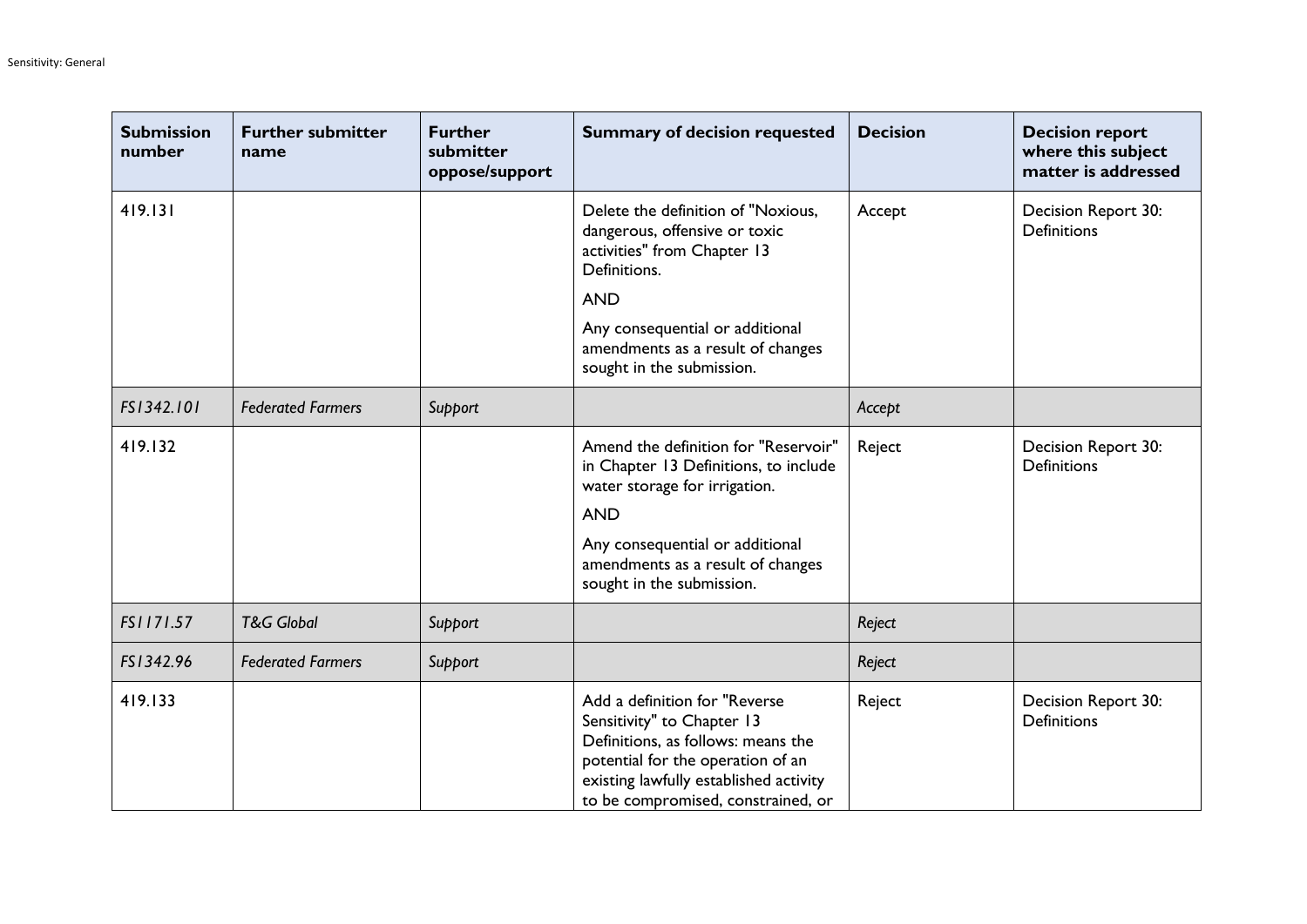| <b>Submission</b><br>number | <b>Further submitter</b><br>name | <b>Further</b><br>submitter<br>oppose/support | <b>Summary of decision requested</b>                                                                                                                                                                                                       | <b>Decision</b> | <b>Decision report</b><br>where this subject<br>matter is addressed |
|-----------------------------|----------------------------------|-----------------------------------------------|--------------------------------------------------------------------------------------------------------------------------------------------------------------------------------------------------------------------------------------------|-----------------|---------------------------------------------------------------------|
|                             |                                  |                                               | curtailed by the more recent<br>establishment or alteration of<br>another activity which may be<br>sensitive to the actual, potential or<br>perceived adverse environmental<br>effects generated by an existing<br>activity.<br><b>AND</b> |                 |                                                                     |
|                             |                                  |                                               | Any consequential or additional<br>amendments as a result of changes<br>sought in the submission.                                                                                                                                          |                 |                                                                     |
| FS1087.1                    | Ports of Auckland Limited        | Support                                       |                                                                                                                                                                                                                                            | Reject          |                                                                     |
| FS1171.58                   | <b>T&amp;G Global</b>            | Support                                       |                                                                                                                                                                                                                                            | Reject          |                                                                     |
| FS1258.22                   | Meridian Energy Limited          | <b>Not Stated</b>                             |                                                                                                                                                                                                                                            | Reject          |                                                                     |
| FS1340.56                   | TaTa Valley Limited              | Support                                       |                                                                                                                                                                                                                                            | Reject          |                                                                     |
| FS1342.102                  | <b>Federated Farmers</b>         | Support                                       |                                                                                                                                                                                                                                            | Reject          |                                                                     |
| FS1388.231                  | Mercury NZ Limited               | Oppose                                        |                                                                                                                                                                                                                                            | Accept          |                                                                     |
| 419.134                     |                                  |                                               | Delete the definition for "Rural<br>ancillary earthworks" from Chapter<br>13 Definitions.<br><b>AND</b>                                                                                                                                    | Accept          | Decision Report 22:<br><b>Rural Zone</b>                            |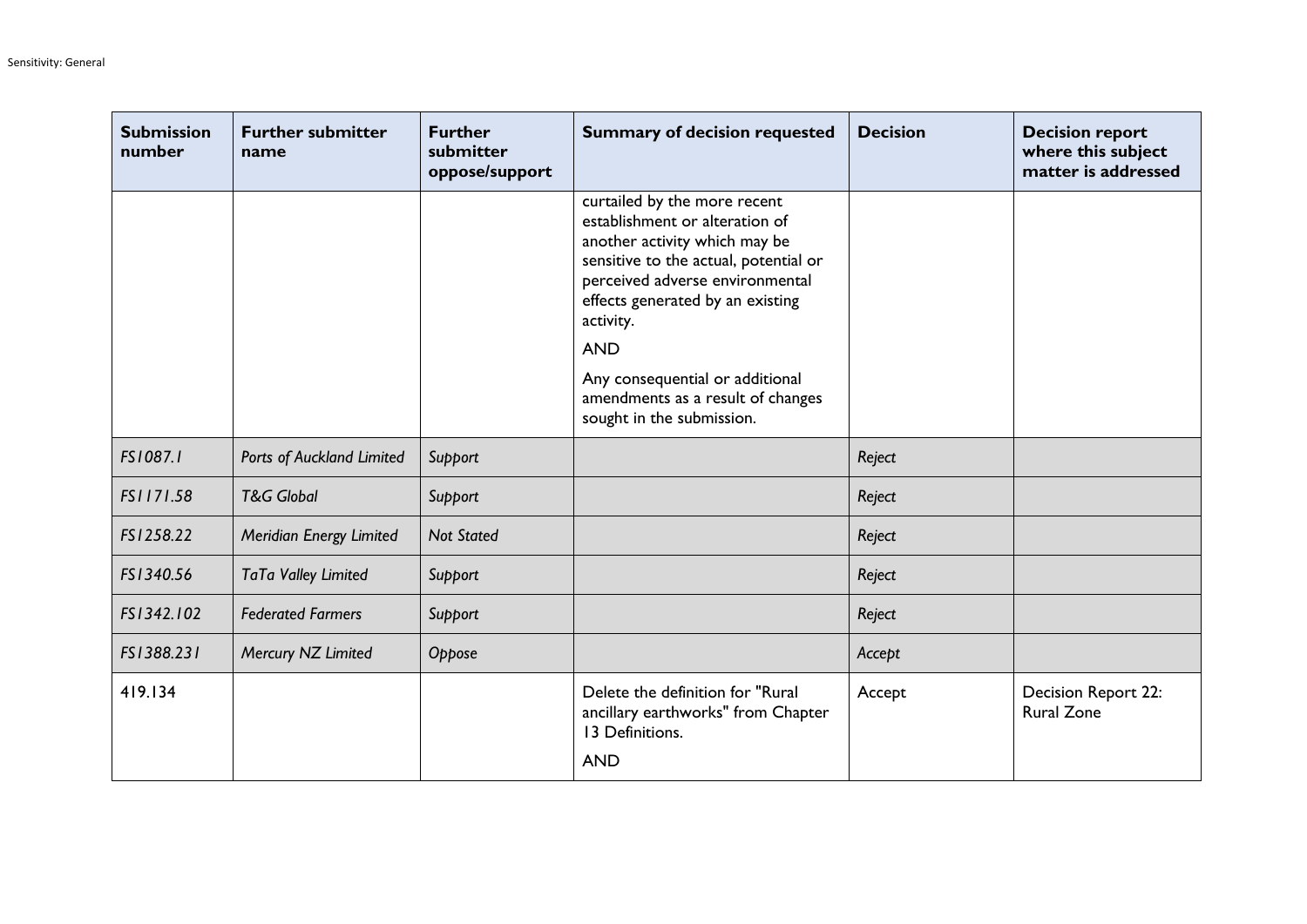| <b>Submission</b><br>number | <b>Further submitter</b><br>name | <b>Further</b><br>submitter<br>oppose/support | <b>Summary of decision requested</b>                                                                                                                                                                                                                                                                                                                                                                                                                                                                         | <b>Decision</b> | <b>Decision report</b><br>where this subject<br>matter is addressed |
|-----------------------------|----------------------------------|-----------------------------------------------|--------------------------------------------------------------------------------------------------------------------------------------------------------------------------------------------------------------------------------------------------------------------------------------------------------------------------------------------------------------------------------------------------------------------------------------------------------------------------------------------------------------|-----------------|---------------------------------------------------------------------|
|                             |                                  |                                               | Any consequential or additional<br>amendments as a result of changes<br>sought in the submission.                                                                                                                                                                                                                                                                                                                                                                                                            |                 |                                                                     |
| FS1342.97                   | <b>Federated Farmers</b>         | Support                                       |                                                                                                                                                                                                                                                                                                                                                                                                                                                                                                              | Accept          |                                                                     |
| 419.135                     |                                  |                                               | Delete the definition of "Rural<br>Industry" from Chapter 13<br><b>Definitions</b><br><b>AND</b>                                                                                                                                                                                                                                                                                                                                                                                                             | Accept in Part  | Decision Report 22:<br><b>Rural Zone</b>                            |
|                             |                                  |                                               | Add a new definition for "Rural<br>Industry and Services" to Chapter 13<br>Definitions, as follows: Rural industry<br>and services means an activity<br>undertaken within a rural area<br>where the activity is directly related<br>to rural production activities and<br>facilities for processing,<br>includes:<br>packing and storing primary products<br>activities which service rural<br>and<br>production rural contractors<br>post harvest facilities<br>depots<br>research facilities<br><b>AND</b> |                 |                                                                     |
|                             |                                  |                                               | Any consequential or additional<br>amendments as a result of changes<br>sought in the submission.                                                                                                                                                                                                                                                                                                                                                                                                            |                 |                                                                     |
| FS1340.57                   | TaTa Valley Limited              | Support                                       |                                                                                                                                                                                                                                                                                                                                                                                                                                                                                                              | Accept in Part  |                                                                     |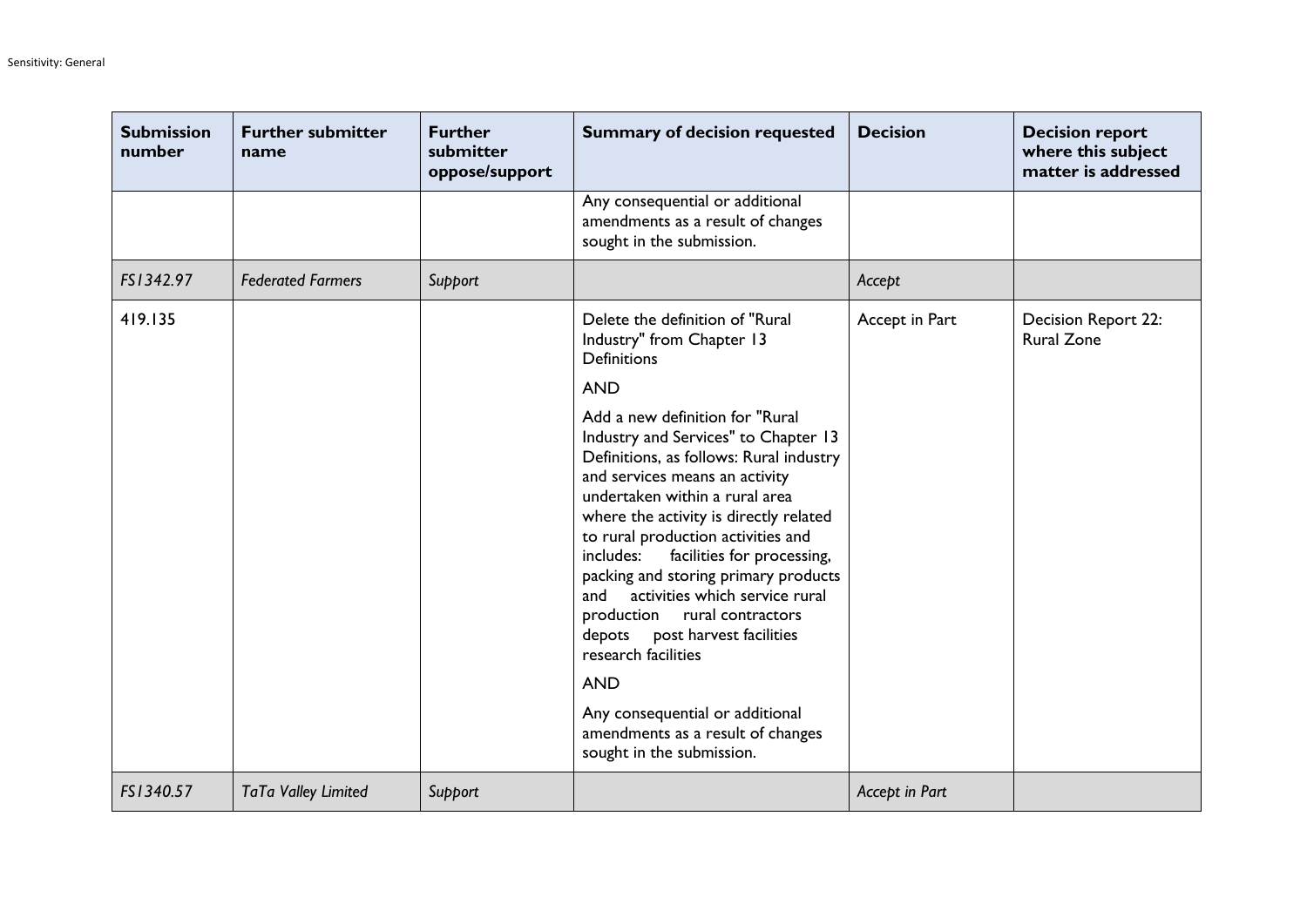| <b>Submission</b><br>number | <b>Further submitter</b><br>name             | <b>Further</b><br>submitter<br>oppose/support | <b>Summary of decision requested</b>                                                                                                                                                                                                                                                                                                                                                             | <b>Decision</b> | <b>Decision report</b><br>where this subject<br>matter is addressed |
|-----------------------------|----------------------------------------------|-----------------------------------------------|--------------------------------------------------------------------------------------------------------------------------------------------------------------------------------------------------------------------------------------------------------------------------------------------------------------------------------------------------------------------------------------------------|-----------------|---------------------------------------------------------------------|
| FS1388.232                  | Mercury NZ Limited                           | Oppose                                        |                                                                                                                                                                                                                                                                                                                                                                                                  | Accept in Part  |                                                                     |
| 419.136                     |                                              |                                               | Add a new definition for "Farm<br>worker accommodation" to Chapter<br>13 Definitions, as follows:<br>Accommodation for people whose<br>duties require them to live on-site,<br>and in the rural zones for people<br>who work on the site or in the<br>surrounding rural area.<br><b>AND</b><br>Any consequential or additional<br>amendments as a result of changes<br>sought in the submission. | Accept in Part  | Decision Report 22:<br><b>Rural Zone</b>                            |
| FS1348.8                    | Perry International<br>Trading Group Limited | Support                                       |                                                                                                                                                                                                                                                                                                                                                                                                  | Accept in Part  |                                                                     |
| FS1171.59                   | <b>T&amp;G Global</b>                        | Support                                       |                                                                                                                                                                                                                                                                                                                                                                                                  | Accept in Part  |                                                                     |
| FS1342.90                   | <b>Federated Farmers</b>                     | Support                                       |                                                                                                                                                                                                                                                                                                                                                                                                  | Accept in Part  |                                                                     |
| FS1388.233                  | Mercury NZ Limited                           | Oppose                                        |                                                                                                                                                                                                                                                                                                                                                                                                  | Accept in Part  |                                                                     |
| 419.137                     |                                              |                                               | Delete the acronym "'SNA" in<br>Chapter 13 Definitions<br><b>AND</b>                                                                                                                                                                                                                                                                                                                             | Accept          | Decision Report 9:<br>Significant Natural<br>Areas                  |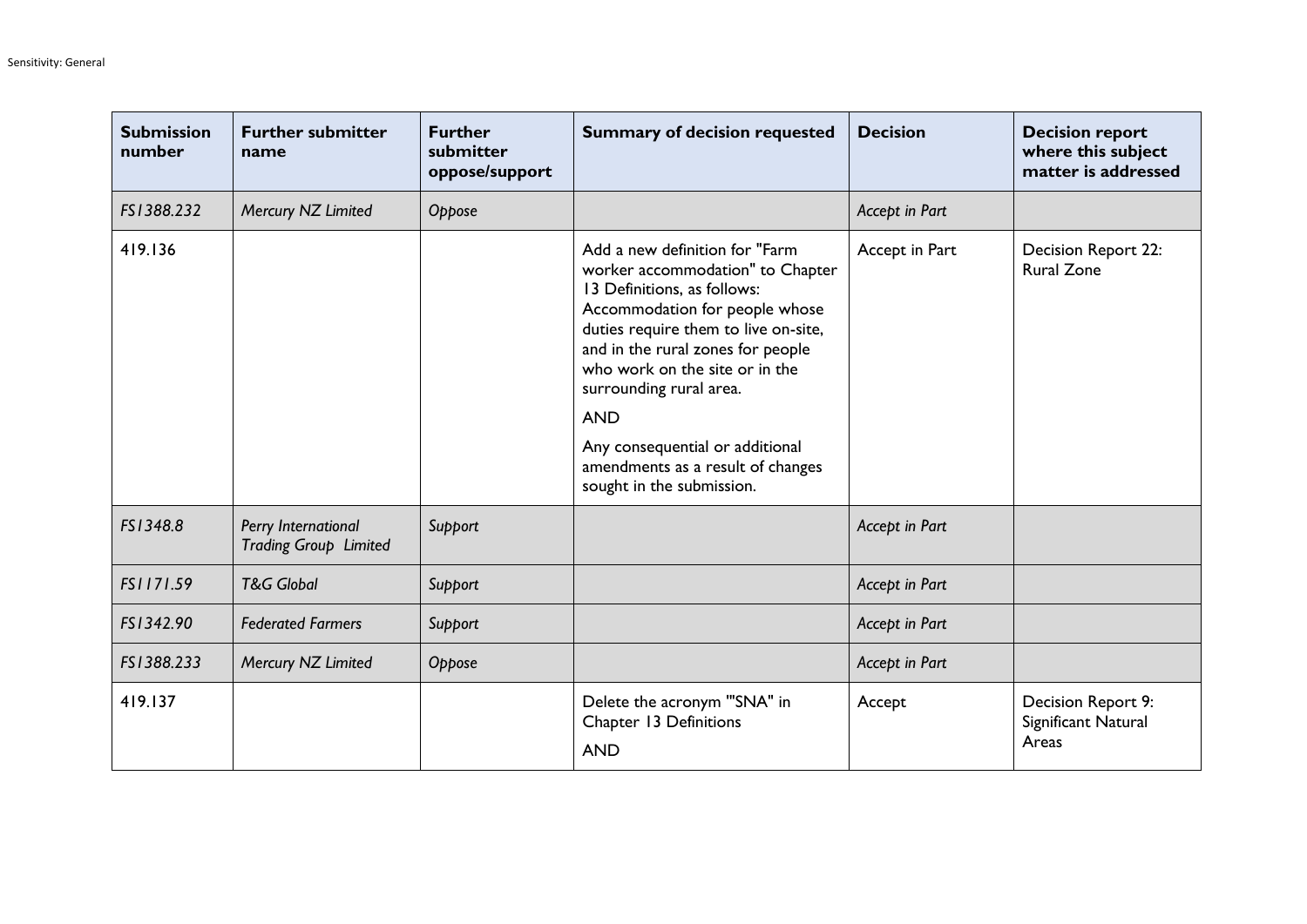| <b>Submission</b><br>number | <b>Further submitter</b><br>name | <b>Further</b><br>submitter<br>oppose/support | <b>Summary of decision requested</b>                                                                                                                                                                                                                                                                                                                                                                                                                                                                                                                                                              | <b>Decision</b> | <b>Decision report</b><br>where this subject<br>matter is addressed  |
|-----------------------------|----------------------------------|-----------------------------------------------|---------------------------------------------------------------------------------------------------------------------------------------------------------------------------------------------------------------------------------------------------------------------------------------------------------------------------------------------------------------------------------------------------------------------------------------------------------------------------------------------------------------------------------------------------------------------------------------------------|-----------------|----------------------------------------------------------------------|
|                             |                                  |                                               | Add a glossary of abbreviations in<br>the Proposed District Plan.<br><b>AND</b><br>Any consequential or additional<br>amendments as a result of changes<br>sought in the submission.                                                                                                                                                                                                                                                                                                                                                                                                              |                 |                                                                      |
| 419.138                     |                                  |                                               | Amend the definition of "Storage" in<br>Chapter 13 Definitions, as follows:<br>Means in the context of a hazardous<br>substance or hazardous waste, the<br>containment of a hazardous<br>substance or hazardous waste, either<br>above ground or underground, in<br>enclosed packages, containers or<br>tanks. It includes vehicles used to<br>transport any hazardous substance<br>that are stationary within a<br>hazardous facility for more than<br>short periods of time.<br><b>AND</b><br>Any consequential or additional<br>amendments as a result of changes<br>sought in the submission. | Reject          | Decision Report II:<br>Hazardous Substances<br>and Contaminated Land |
| FS1342.103                  | <b>Federated Farmers</b>         | Support                                       |                                                                                                                                                                                                                                                                                                                                                                                                                                                                                                                                                                                                   | Reject          |                                                                      |
| FS1388.234                  | Mercury NZ Limited               | Oppose                                        |                                                                                                                                                                                                                                                                                                                                                                                                                                                                                                                                                                                                   | Accept          |                                                                      |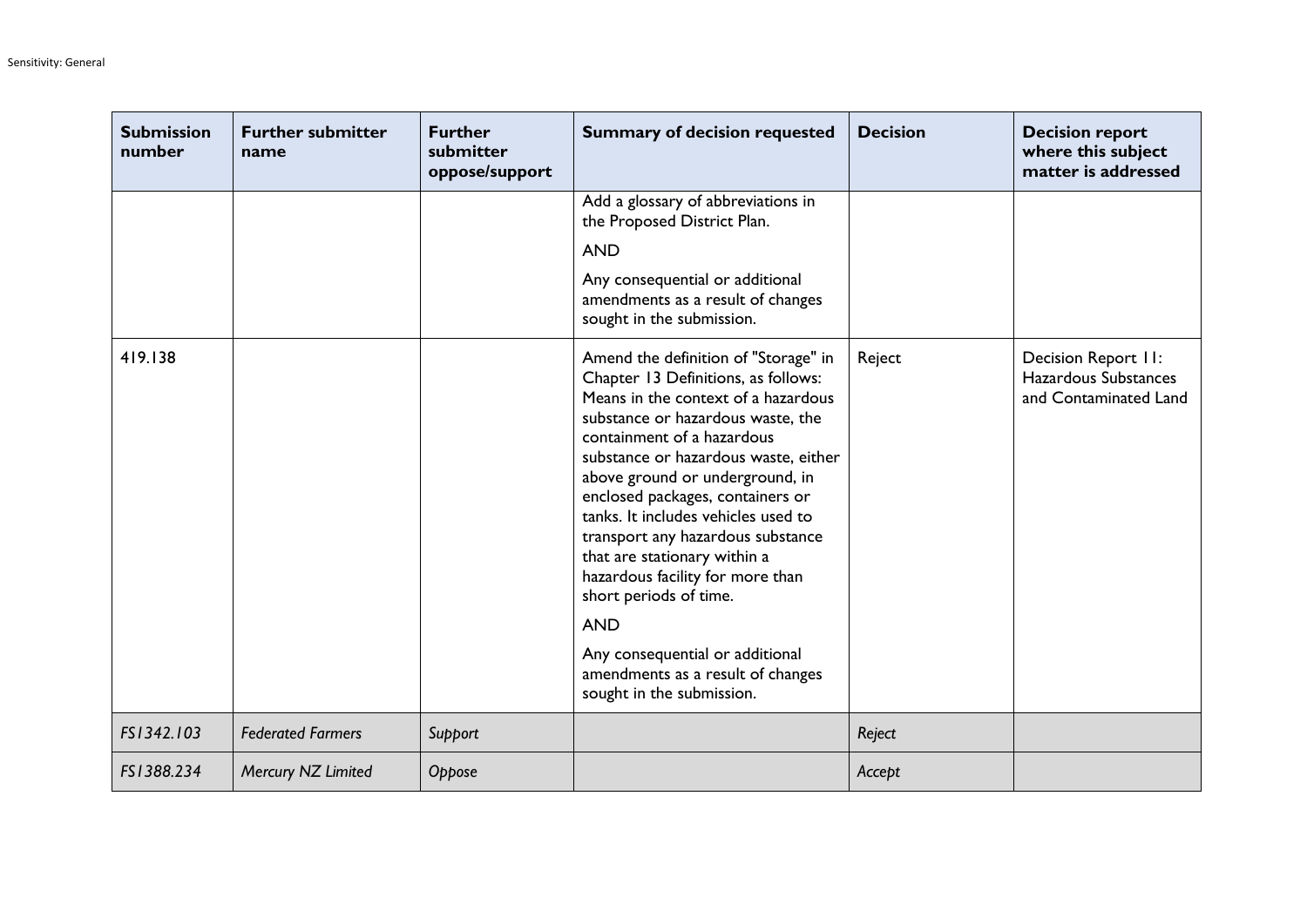| <b>Submission</b><br>number | <b>Further submitter</b><br>name | <b>Further</b><br>submitter<br>oppose/support | <b>Summary of decision requested</b>                                                                                                                                                                                                                                                                                                                                                                                                                                                                                                                                                                                                                                                                                  | <b>Decision</b> | <b>Decision report</b><br>where this subject<br>matter is addressed  |
|-----------------------------|----------------------------------|-----------------------------------------------|-----------------------------------------------------------------------------------------------------------------------------------------------------------------------------------------------------------------------------------------------------------------------------------------------------------------------------------------------------------------------------------------------------------------------------------------------------------------------------------------------------------------------------------------------------------------------------------------------------------------------------------------------------------------------------------------------------------------------|-----------------|----------------------------------------------------------------------|
| 419.139                     |                                  |                                               | Amend the definition of "Use" in<br>Chapter 13 Definitions, so that the<br>application of agrichemicals and<br>fertiliser is excluded.<br><b>AND</b><br>Any consequential or additional<br>amendments as a result of changes<br>sought in the submission.                                                                                                                                                                                                                                                                                                                                                                                                                                                             | Reject          | Decision Report II:<br>Hazardous Substances<br>and Contaminated Land |
| FS1342.104                  | <b>Federated Farmers</b>         | Support                                       |                                                                                                                                                                                                                                                                                                                                                                                                                                                                                                                                                                                                                                                                                                                       | Reject          |                                                                      |
| 419.140                     |                                  |                                               | Amend the definition of "Vegetation<br>clearance" in Chapter 13 Definitions,<br>as follows: Indigenous Vegetation<br>clearance Includes the modification,<br>burning, cutting, crushing, spraying<br>and removal by physical, mechanical,<br>chemical or other means of<br>indigenous vegetation, of all forms of<br>vegetation, including indigenous, and<br>may include exotic plants. It does<br>not include vegetation clearance<br>relating to routine cultivation or<br>grazing. clearing: (a) hedges, shelter<br>belts and amenity plants, or (b)<br>vegetation along fences and around<br>dams and ponds, or (c) vegetation<br>around public utility networks, or (d)<br>vegetation that impedes or is likely | Reject          | Decision Report 9:<br>Significant Natural<br>Areas                   |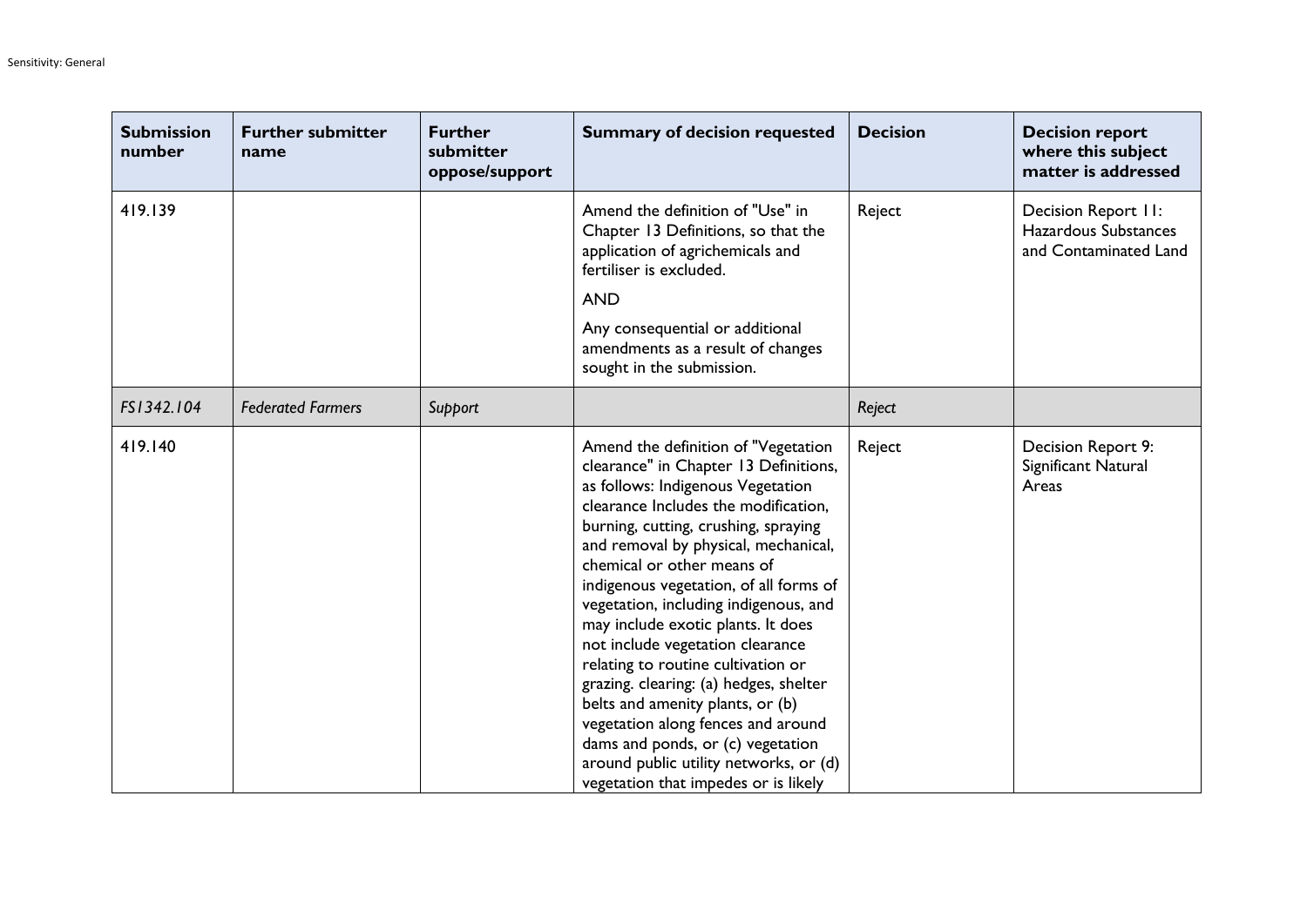| <b>Submission</b><br>number | <b>Further submitter</b><br>name | <b>Further</b><br>submitter<br>oppose/support | <b>Summary of decision requested</b>                                                                                                                                                                                                                                                                                                                                                                                                                                                                                                     | <b>Decision</b> | <b>Decision report</b><br>where this subject<br>matter is addressed  |
|-----------------------------|----------------------------------|-----------------------------------------------|------------------------------------------------------------------------------------------------------------------------------------------------------------------------------------------------------------------------------------------------------------------------------------------------------------------------------------------------------------------------------------------------------------------------------------------------------------------------------------------------------------------------------------------|-----------------|----------------------------------------------------------------------|
|                             |                                  |                                               | to impede flood flows (e) vegetation<br>for the maintenance of roads and<br>tracks, or (f) scattered trees, shrubs<br>or regenerating bush amongst<br>pasture or horticultural crops, or (g)<br>vegetation that is infected by an<br>unwanted organism as declared by<br>the Ministry of Primary Industries<br>Chief Technical Officer or an<br>emergency declared by the Minister<br>under the Biosecurity Act 1993.<br><b>AND</b><br>Any consequential or additional<br>amendments as a result of changes<br>sought in the submission. |                 |                                                                      |
| FS1345.104                  | <b>Genesis Energy Limited</b>    | Support                                       |                                                                                                                                                                                                                                                                                                                                                                                                                                                                                                                                          | Reject          |                                                                      |
| 419.141                     |                                  |                                               | No specific decision sought,<br>however the submitter opposes the<br>use of Activity Status Tables or<br>quantity trigger limits for the<br>management of hazardous<br>substances.                                                                                                                                                                                                                                                                                                                                                       | Accept          | Decision Report II:<br>Hazardous Substances<br>and Contaminated Land |
| 419.142                     |                                  |                                               | Delete the note in 14.3.1.4 relating<br>to P5 Trimming or removal of<br>vegetation or trees associated with<br>infrastructure                                                                                                                                                                                                                                                                                                                                                                                                            | Reject          | Decision Report 13:<br>Infrastructure                                |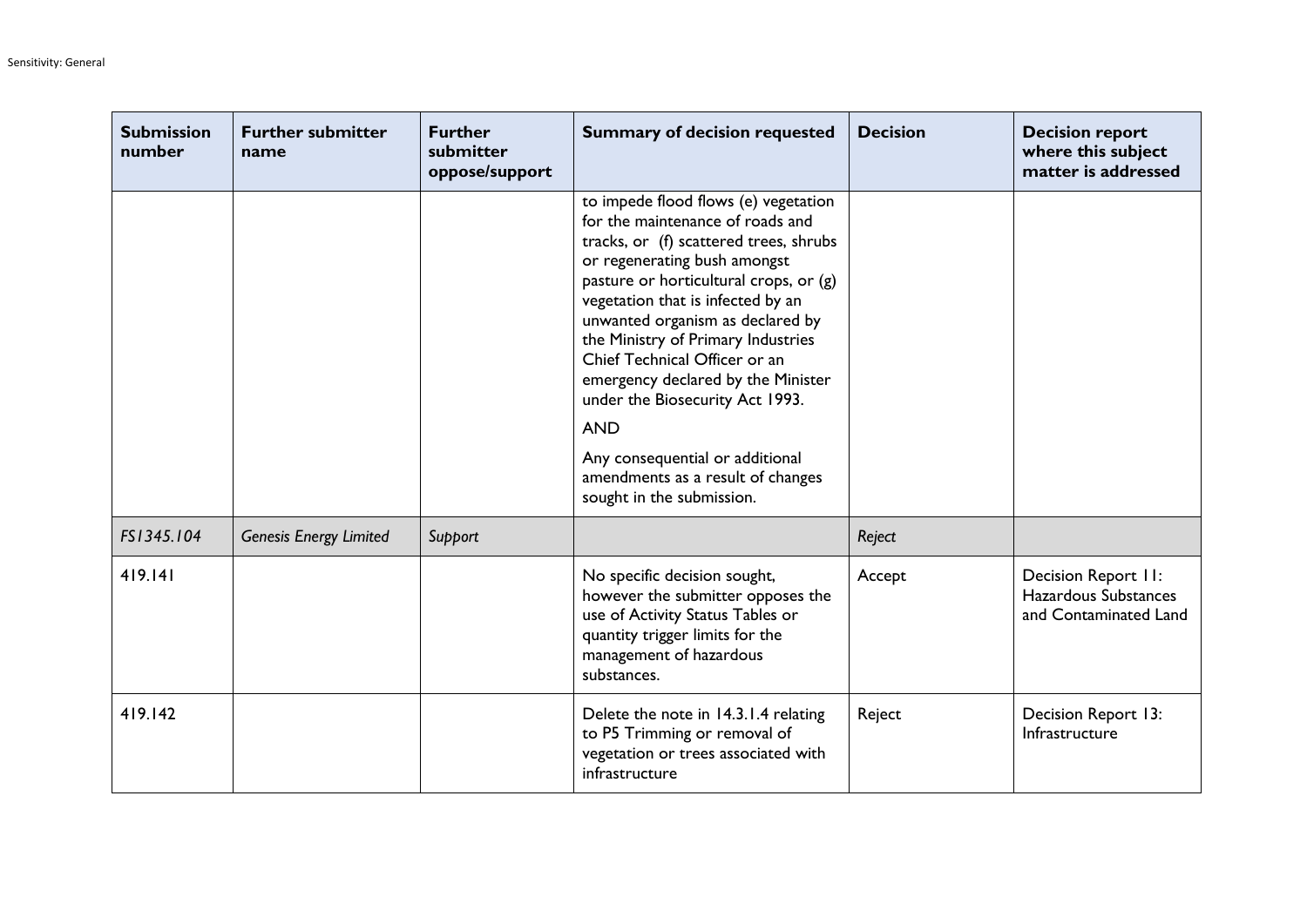| <b>Submission</b><br>number | <b>Further submitter</b><br>name         | <b>Further</b><br>submitter<br>oppose/support | <b>Summary of decision requested</b>                                                                                                                                                                                                                                                                                                                                                                                                                                                                                                 | <b>Decision</b> | <b>Decision report</b><br>where this subject<br>matter is addressed  |
|-----------------------------|------------------------------------------|-----------------------------------------------|--------------------------------------------------------------------------------------------------------------------------------------------------------------------------------------------------------------------------------------------------------------------------------------------------------------------------------------------------------------------------------------------------------------------------------------------------------------------------------------------------------------------------------------|-----------------|----------------------------------------------------------------------|
|                             |                                          |                                               | <b>AND</b>                                                                                                                                                                                                                                                                                                                                                                                                                                                                                                                           |                 |                                                                      |
|                             |                                          |                                               | Add a new activity specific<br>condition 14.3.1.4 in Rule 14.3.1<br>Permitted Activities, relating to P5<br>Trimming or removal of vegetation<br>or trees associated with<br>infrastructure, as follows: (2)<br>Trimming, maintenance or removal<br>of vegetation or trees in and around<br>electrical assets shall be managed in<br>accordance with the Electricity<br>(Hazards from Trees) Regulations<br>2003.<br><b>AND</b><br>Any consequential or additional<br>amendments as a result of changes<br>sought in the submission. |                 |                                                                      |
| FS1350.56                   | <b>Transpower New Zealand</b><br>Limited | Oppose                                        |                                                                                                                                                                                                                                                                                                                                                                                                                                                                                                                                      | Accept          |                                                                      |
| FS1342.105                  | <b>Federated Farmers</b>                 | Support                                       |                                                                                                                                                                                                                                                                                                                                                                                                                                                                                                                                      | Reject          |                                                                      |
| 419.143                     |                                          |                                               | Amend the definition of "hazardous<br>facilities" in Chapter 13: Definitions,<br>as follows: Means activities involving<br>hazardous substances and premises<br>at which these substances are used,<br>stored or disposed of. Storage                                                                                                                                                                                                                                                                                                | Accept in Part  | Decision Report II:<br>Hazardous Substances<br>and Contaminated Land |